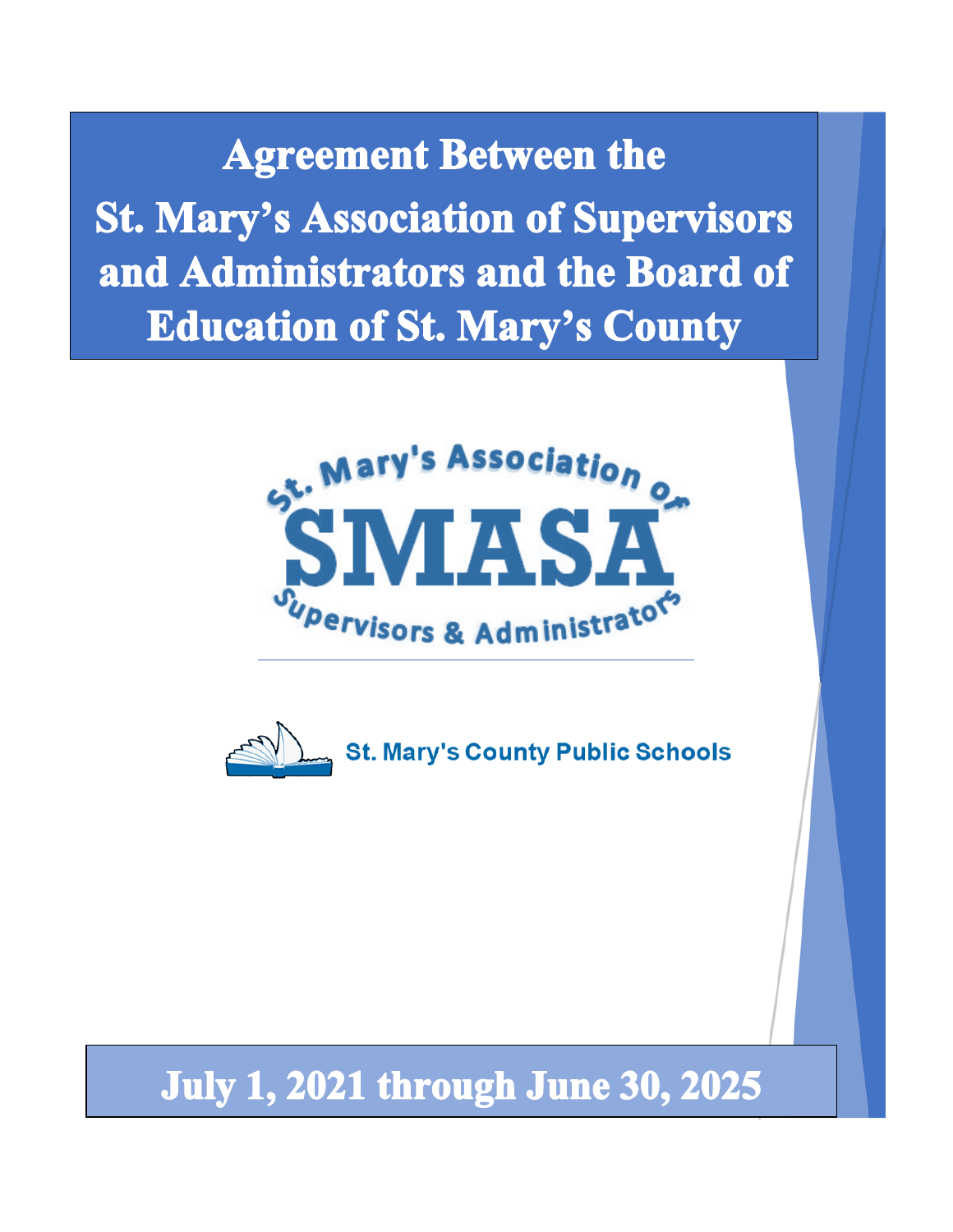## **TABLE OF CONTENTS**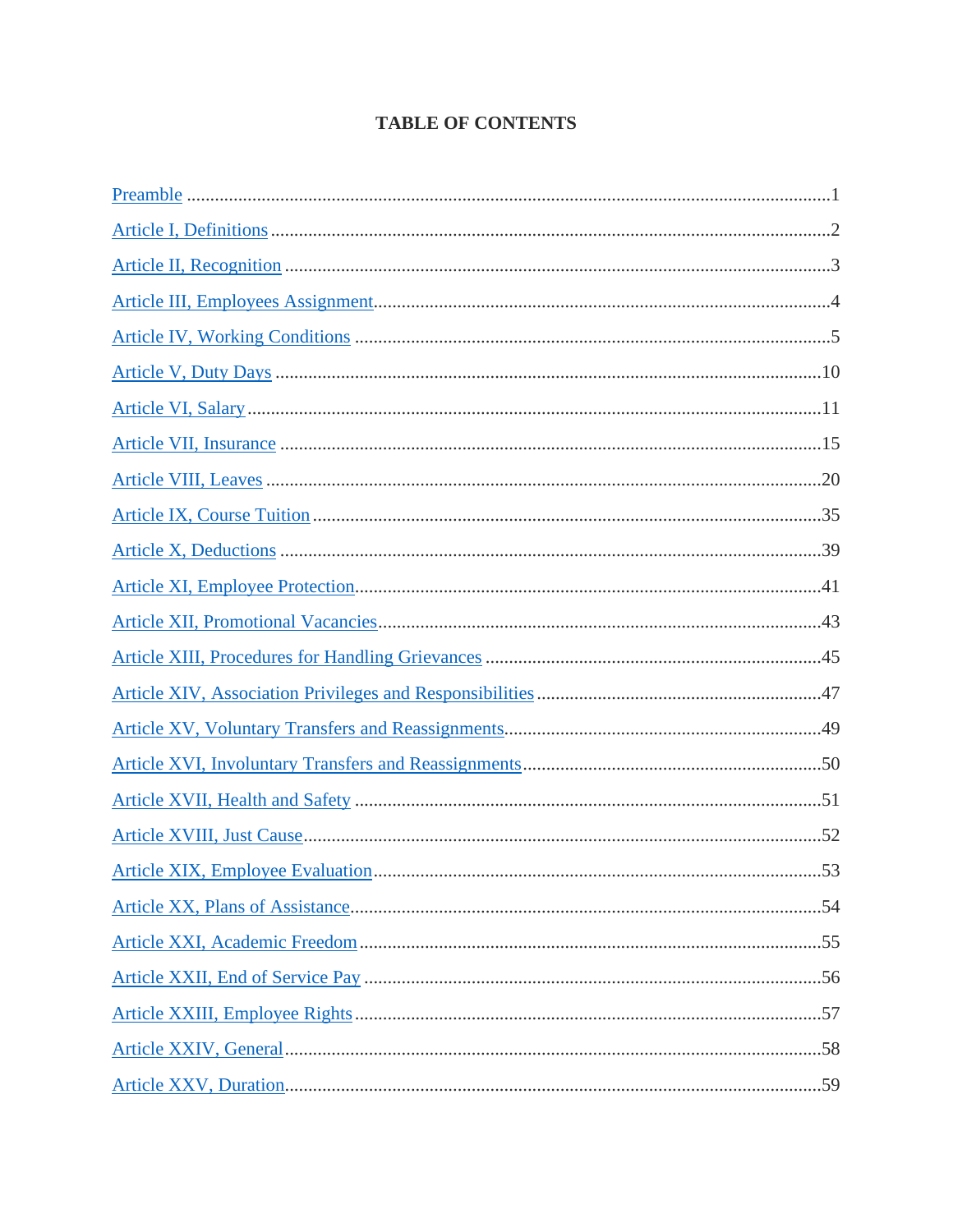| Appendix D, EASMC, SMASA, and SMCPS Joint Sick Leave and Exchange Operational |  |
|-------------------------------------------------------------------------------|--|
|                                                                               |  |
|                                                                               |  |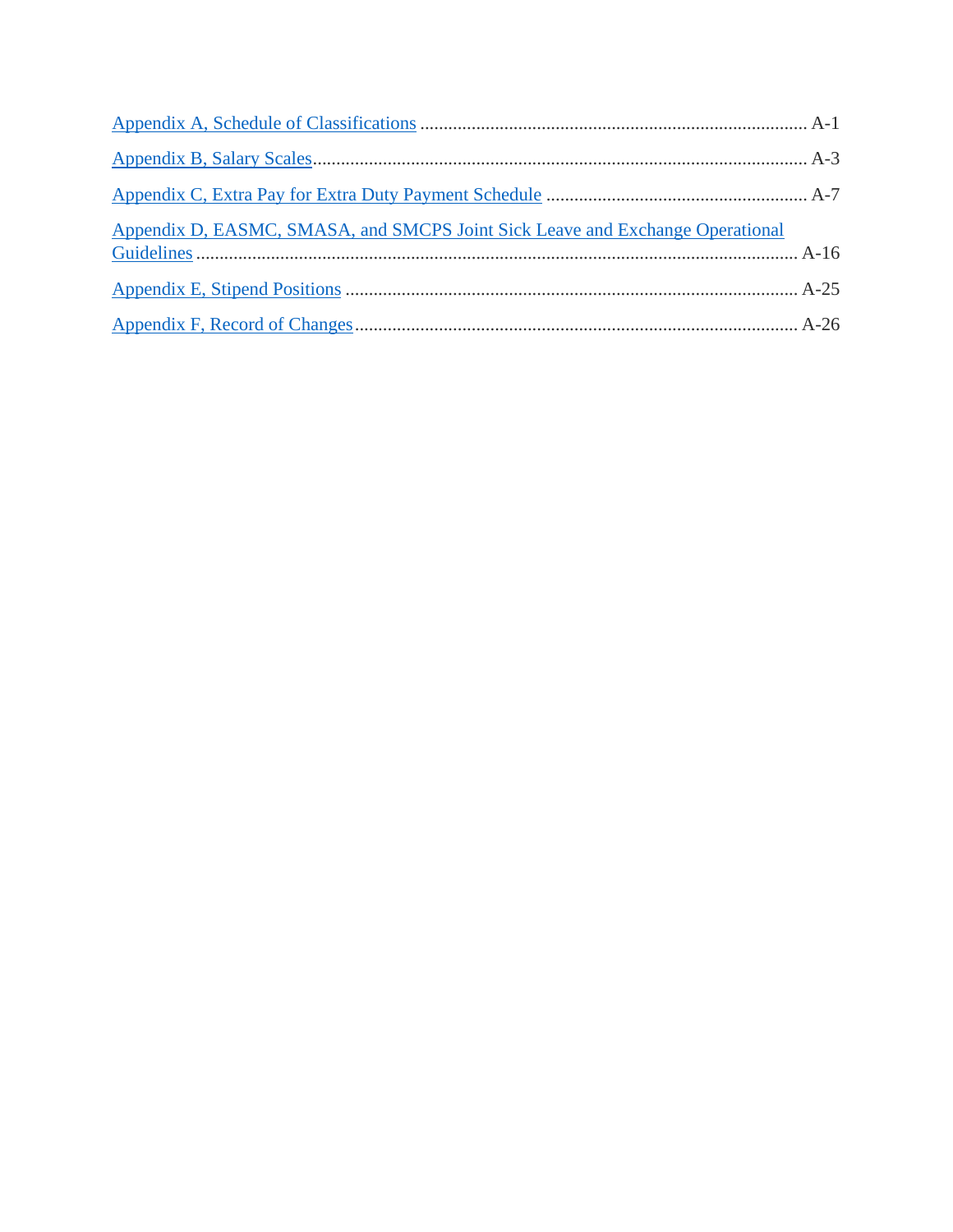#### **PREAMBLE**

<span id="page-3-0"></span>The Board of Education of St. Mary's County (hereafter referred to as the Board) and the St. Mary's Association of Supervisors and Administrators/Maryland State Education Association/National Education Association (SMASA/MSEA/NEA), hereafter referred to as the Association recognize that the development of a quality educational program for the children of the county is a joint responsibility which can be best achieved by agreement that both parties work toward common goals. The Board and the Association enter into this Agreement with mutual dedication, recognizing that the experience, creativity, and judgment of both parties are necessary to meet the educational needs of the community. We mutually pledge to follow this Agreement with patience, understanding, and good will.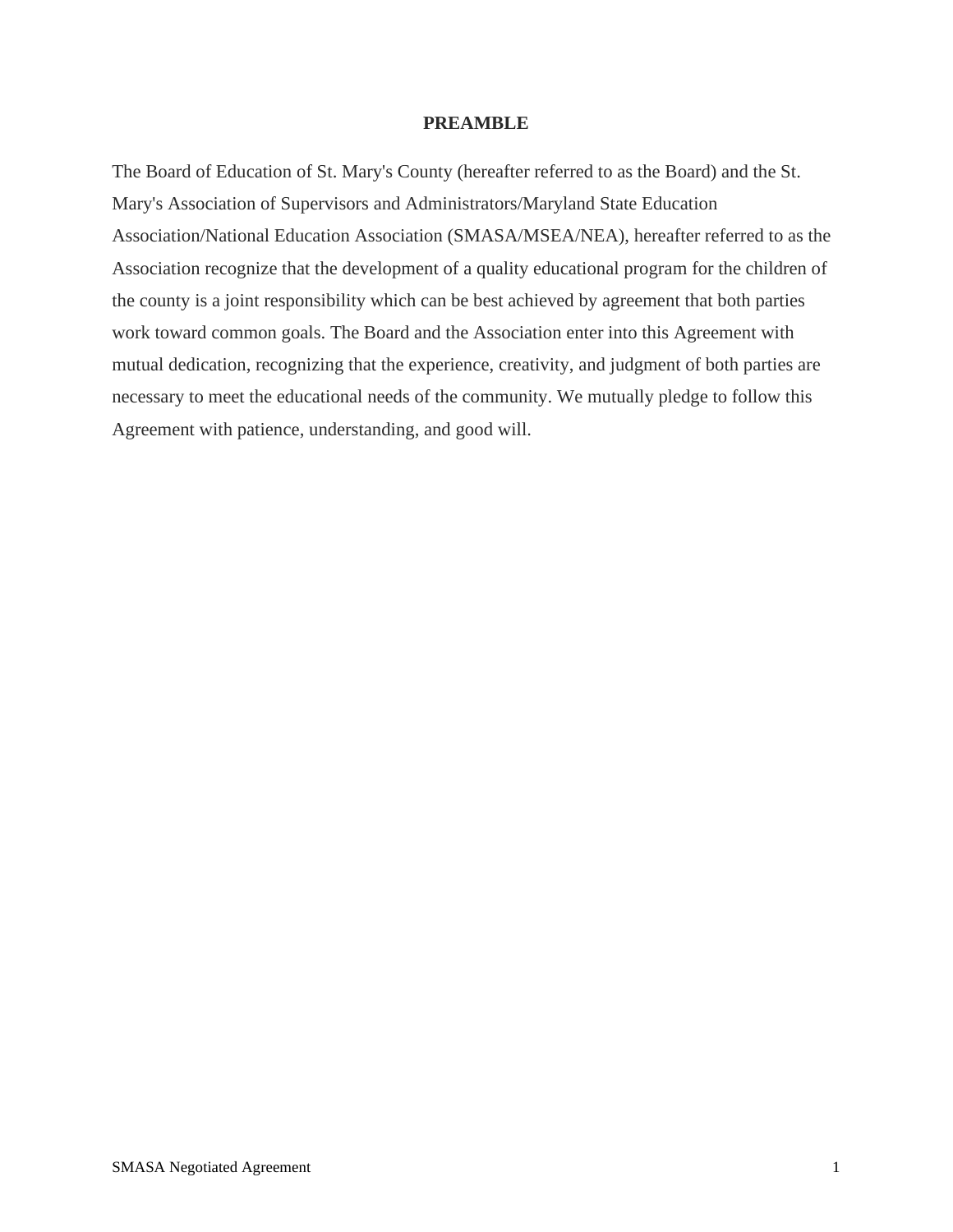#### **ARTICLE I DEFINITIONS**

<span id="page-4-0"></span>The following list of terms will be used frequently in the Agreement and whenever they are used will refer to the definitions described below unless otherwise stipulated.

- A. Board The Board of Education of St. Mary's County.
- B. Association or SMASA The St. Mary's Association of School Administrators /Maryland State Education Association/National Education Association.
- C. Unit Members Certificated and non-certificated supervisory staff who are employed on a regular basis and who are officially delegated the authority and responsibility to formally evaluate subordinates, with the exception of those employees who are deemed confidential employees.
- D. Confidential Employee An individual whose employment with the Board requires knowledge of the Board's posture in negotiations.
- E. Employee A unit member employed by the Board on a regular basis either fulltime or at least half time.
- F. Superintendent The Superintendent of the St. Mary's County Public Schools or designee.
- G. Negotiations Law Section 6-401 et seq. of the Education Article of the Maryland Code (1978).
- H. Per Diem Rate An employee's per diem rate is their annual salary including step, longevity, and stipends for the given year divided by the total number of paid days stipulated in Article V for that employee's current job assignment plus paid holidays designated in the annual SMCPS operational calendar. Eligible stipends will be those that are specifically identified in this agreement as earnable income for the purposes of pension. The per diem rate may be prorated if less than a full duty day is worked.
- I. Workday Any day the unit member is scheduled to be on duty.
- J. Intoxicated Affected temporarily with diminished physical and mental control by means of alcoholic liquor, a drug, or another substance.
- K. Promotion(al) The movement of an employee to a position at a salary range higher than the employee's current placement on the negotiated SMASA salary schedule shall be considered promotional. Positions within the same range shall be considered a lateral transfer or lateral reassignment.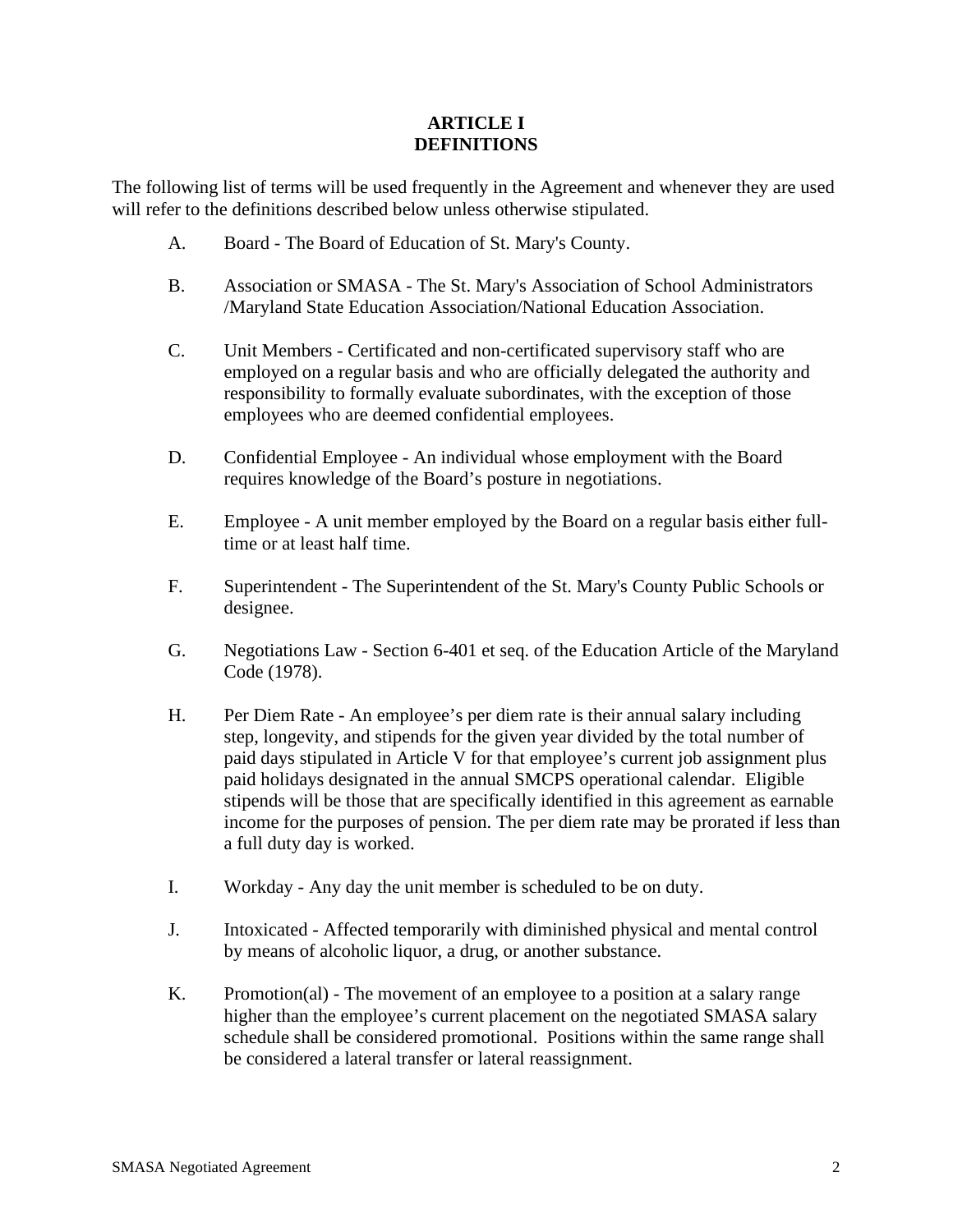#### **ARTICLE II RECOGNITION**

- <span id="page-5-0"></span>A. The Board recognizes the Association as the exclusive negotiating agent for all certificated and non-certificated administrative and supervisory employees who have evaluative authority with regard to all matters relating to salary, wages, hours, and other working conditions. The Superintendent and those persons designated by the Board to act as its representatives in negotiations pursuant to the Negotiations Law are excluded.
- B. The Association recognizes its responsibility to represent fully and equally without discrimination all the members of the unit in the administration of this agreement.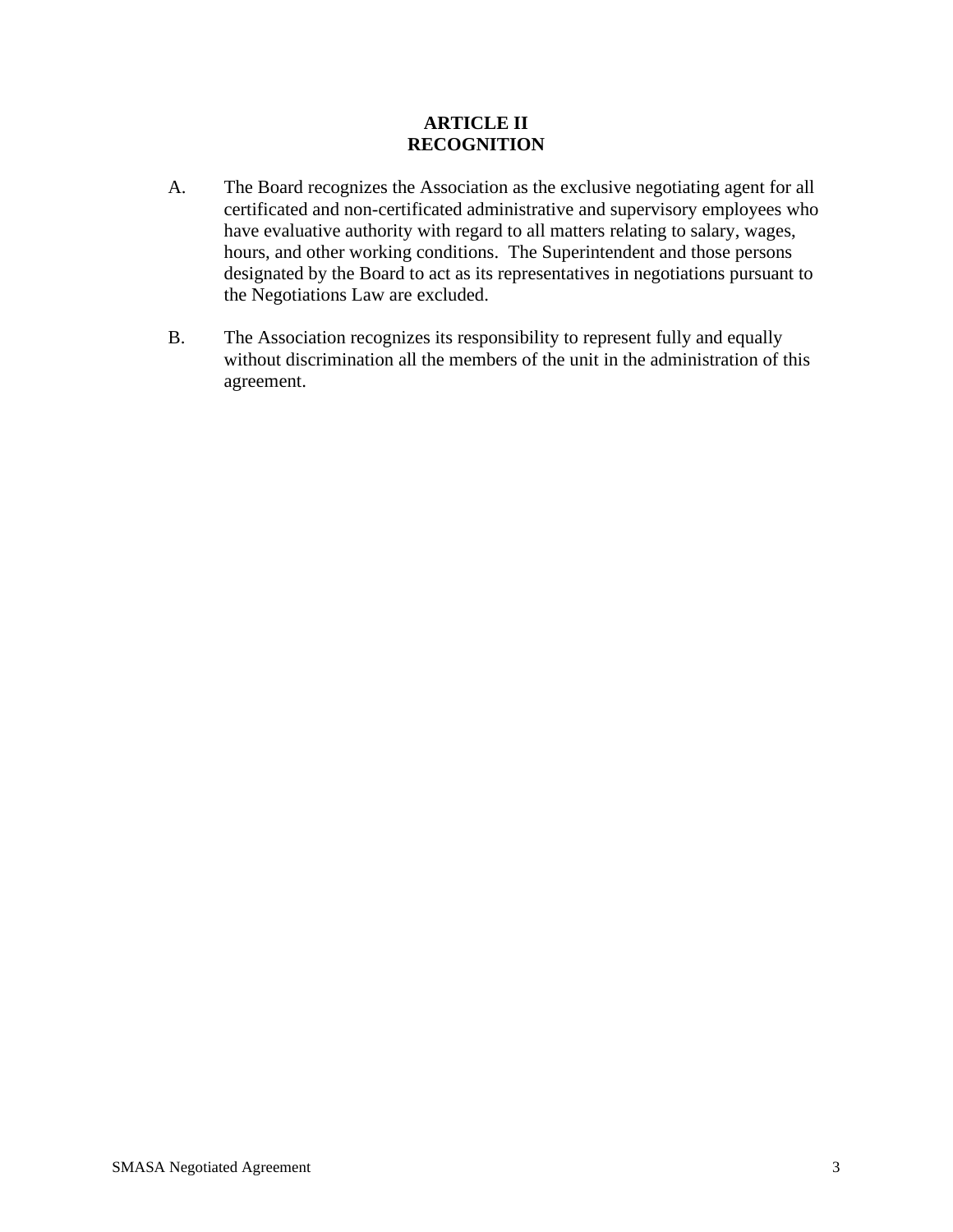#### **ARTICLE III EMPLOYEES ASSIGNMENT**

- <span id="page-6-0"></span>A. Employees under contract will be provided written notice of their placement on the salary scale, salary, and assignment for the forthcoming school year as soon after June 1 as possible but not later than July 1.
- B. Changes in assignment will be made only after a meeting between the employee involved and the appropriate supervisor where the considerations for selections will be discussed. If the decision stands following the employee/supervisor meeting, the final assignment shall be summarized in writing.
- C. Certificated employees who are reassigned after July 15, and who so request, shall be released from their SMCPS contracts without prejudice up until August 5.
- D. In order to promote collaboration and commitment, unit members may request consideration for lateral reassignment in writing to the Department of Human Resources by March 15. The fact that an employee requests a reassignment shall not be a guarantee that the employee will be selected.
- E. In changes of assignments and reassignments of school-based employees, factors such as certification and experience will be considered.
- F. In arranging schedules for school-based employees who are assigned to more than one (1) school, an effort will be made to limit the amount of inter-school travel. Unit members shall be notified of a change in their schedules as soon as practical. Employees who are supporting more than one site shall select, with input from their supervisor, which of their assigned sites will serve as a home site for the purposes of mail, paychecks, storage, staff meetings, and other forms of communication from outside their school.
- G. It is the responsibility of each employee to maintain their certification, licensure, and/or professional status. Each certificated employee will be notified at least one year in advance of the expiration date of their certificate. A 10% reduction of gross salary will be made for a Provisional Certificate.
- H. The Board may rehire retired administrators for administrative positions. Said rehired retired administrators will be hired on a nontenured one year renewable basis, shall be placed on the administrators salary scale at the last step held prior to retirement, and shall be entitled to the same contractual protections, sick leave, personal leave, and health care benefits provided to other unit members under this Agreement.
- I. Any employee who is hired as principal of a newly built school will be relieved of all their other duties mid-year before that school is scheduled to open.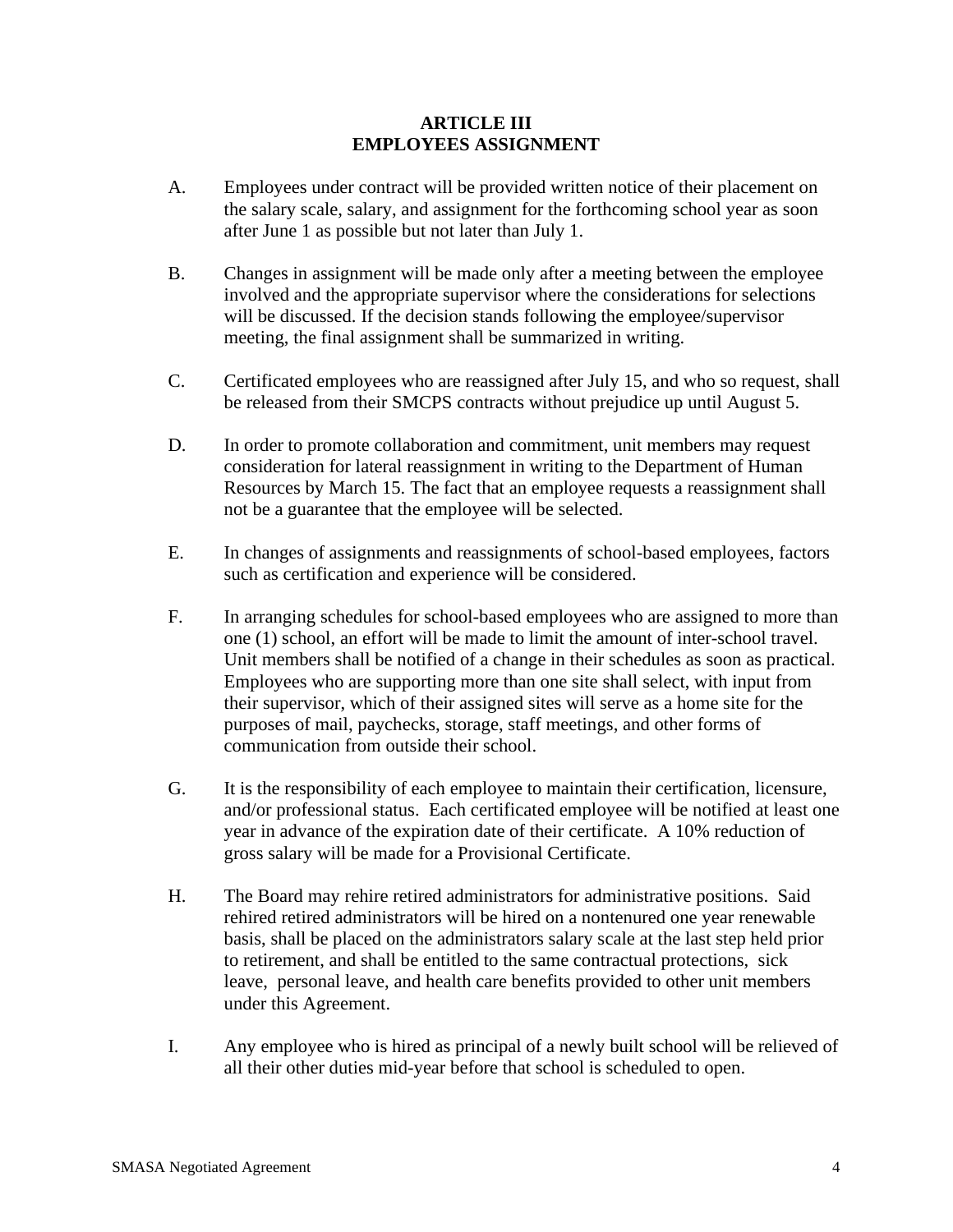#### **ARTICLE IV WORKING CONDITIONS**

- <span id="page-7-0"></span>A. School-Based Employees
	- 1. The Board and the Association remain committed to the Board's goals for class size established as of July 1, each year.
	- 2. Each School Improvement Team (SIT) will be provided with ten (10) substitute days per year for SIT activities.
	- 3. SMCPS recognizes the significant workload of bargaining unit members and commits to working with the Calendar Committee to make some time available each month, when possible, for the performance of professional responsibilities (without students) during the duty day.
	- 4. The president of SMASA will appoint one unit member to serve as the SMASA representative to the Calendar Committee.
- B. All Employees
	- 1. Every unit member shall be provided with a duty-free lunch period each workday. The period shall extend for at least thirty minutes.
	- 2. Where possible, the Board will provide each unit member a private lockable space.
- C. Travel Reimbursement For prior approved official school system business, including travel to administrative meetings at the Board of Education building, authorized employees in the unit shall be reimbursed for use of their private vehicles at the IRS rate. Tolls and parking fees will be paid provided validated receipts are submitted. Employees who have the option and choose not to operate an available Board-owned vehicle for their assigned duties will not be eligible for mileage reimbursement for use of a personal vehicle.
- D. Substitutes If an administrator is absent for more than 20 days, a substitute will be provided for that position. In the event that a building principal is absent and an assistant principal serves as acting principal in their stead, that assistant principal will be compensated at the per diem rate they would make as a principal for that building for every day beyond 15 consecutive such days served as acting principal in any school year.
- E. Work Hours The normal duty day will be seven hours plus a 30-minute unpaid duty-free lunch for all employees.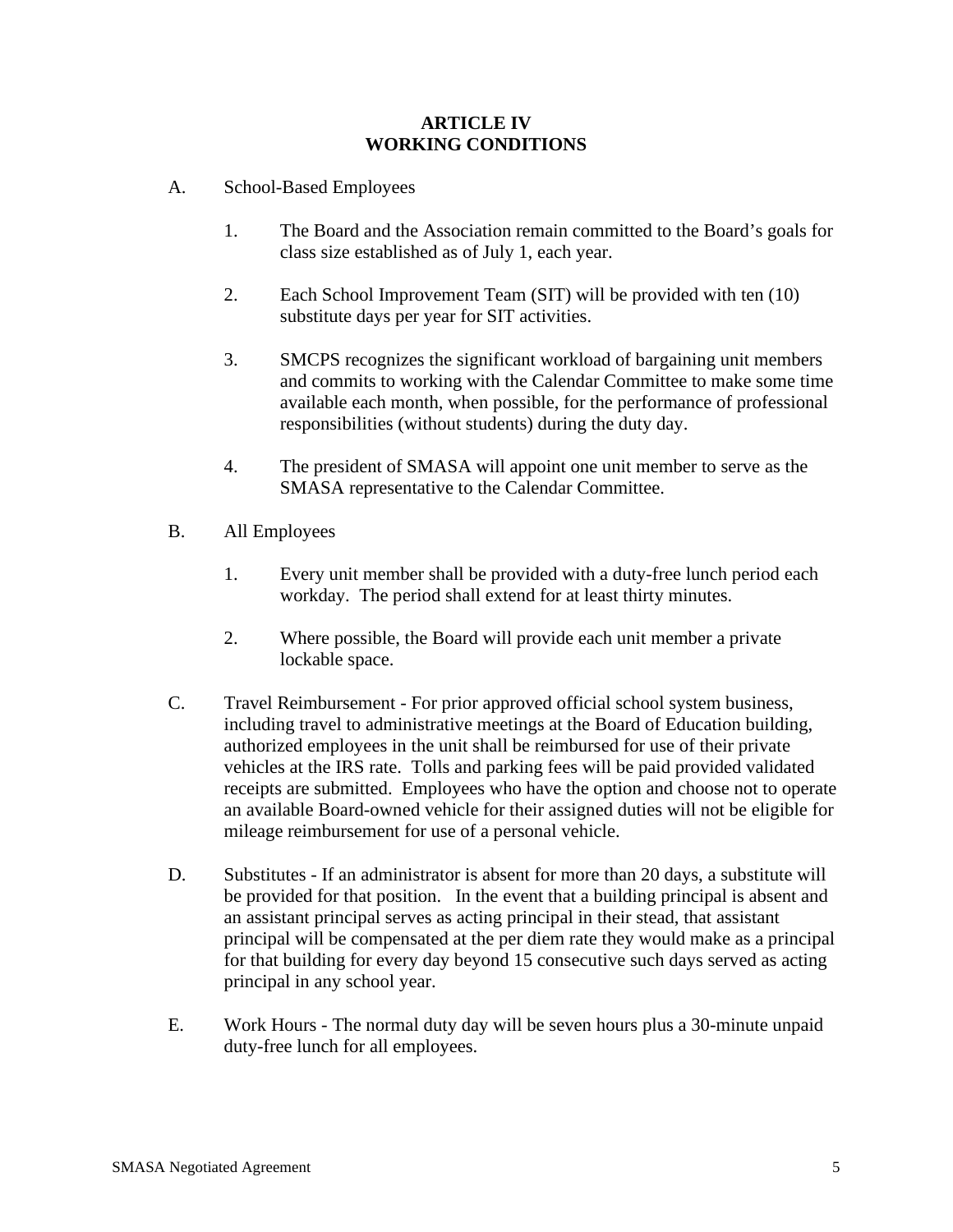- F. Pre-Allocated Leave
	- 1. At the beginning of the fiscal year, unit members are pre-allocated leave as follows. This leave will be prorated if less than one year is worked.
		- a. 11-month elementary and middle school assistant principals and academic deans will receive 21 hours
		- b. 11-month high school assistant principals will receive 35 hours
		- c. 12-month employees will receive 35 hours
	- 2. Pre-allocated leave represents the full compensation for staff, to include salary, for the work required as indicated in the appropriate job descriptions for the position. This leave can only be used under the following conditions:
		- a. Leave would require approval by the immediate supervisor, utilizing the electronic absence reporting system
		- b. There is no carry over from one year to the next
		- c. This allocation will be prorated if less than a full year is worked
- G. Acquired Hours
	- 1. In the event that SMCPS desires a unit member to perform additional tasks for which they are not otherwise being paid that are not routine expectations of their position, the employee's immediate supervisor may in advance and in writing (approved SMCPS form) offer the employee acquired hours. If accepted and subsequently worked, the supervisor will document the acquired hours earned (and subsequently acquired hours used) via the payroll system. Employees may use acquired hours for approved leave when a substitute is not required.
	- 2. Acquired hours cannot be accumulated beyond 28 hours, cannot be used on the one system-wide professional development day between the first day 10-month employees report and the first student day of each year, and are not eligible for monetary compensation.
- H. Reduction in Staff
	- 1. When there is to be a reduction in force (RIF) for unit members for which a certificate or license is issued, the unit members in that field shall be reduced in staff in the following order.
		- a. Provisionally certificated or licensed unit members
		- b. Probationary/non-tenured unit members
		- c. Tenured unit members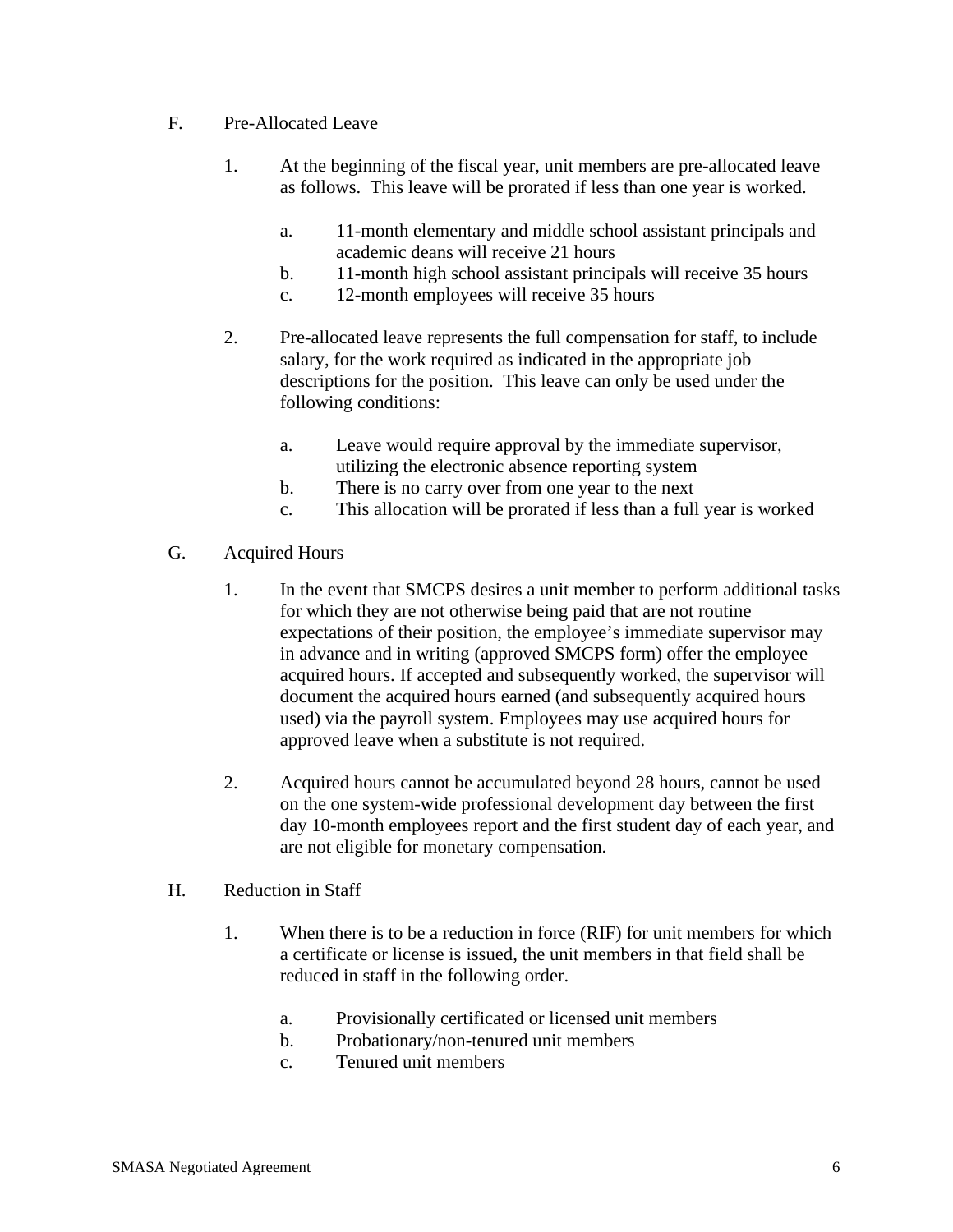- 2. No tenured/non-probationary unit members shall be reduced in staff until all non-tenured/probationary unit members in their field of certification/licensure/expertise have been reduced in staff; no nontenured/probationary unit members shall be reduced in staff until all provisional unit members in their field of certification/licensure/expertise have been reduced in staff.
- 3. Tenured/non-probationary unit members shall be reduced in staff in each field of certification/licensure/expertise in inverse order of the length of total satisfactory service as a unit member in the St. Mary's County Public Schools.
- 4. For non-certificated employees, "seniority" shall mean the length of continuous service, including approved leaves of absence, with the St. Mary's County Public Schools since the most recent date of hire.
- 5. When positions in fields of certification/licensure/expertise for certificated or non-certificated employees become vacant, tenured/non-probationary unit members who have been reduced in staff shall be recalled in order of the length of total satisfactory service as unit member in the St. Mary's County Public Schools. They shall be notified of recall by certified mail. Within 15 days of an offer to return to employment, the (unit member) employee shall provide written notice of acceptance in writing which must be received within the Department of Human Resources prior to the close of business on the 15th day or it shall be deemed that they have declined the offer. It shall be the responsibility of each reduced in staff unit member to keep the Department of Human Resources informed in writing of any change in address. Unit members shall remain on the recall list for three years.
- 6. Unit members on leave of absence shall be eligible for reduction in staff as though they were in active service.
- 7. The Board will continue coverage for three (3) months after the first effective day of a reduction in force at the regular percentage of the premium split defined in Article VII of this agreement. Health care coverage thereafter would be provided under COBRA regulations with the full premium costs being paid by the former employee to St. Mary's County Public Schools.
- 8. Previously accrued sick leave days will be restored to all employees who return to employment with the Board. Employees who are separated from employment with SMCPS due to a reduction in force by SMCPS, will return to service with the accumulated longevity and seniority in the position the employee held prior to the time of separation from SMCPS.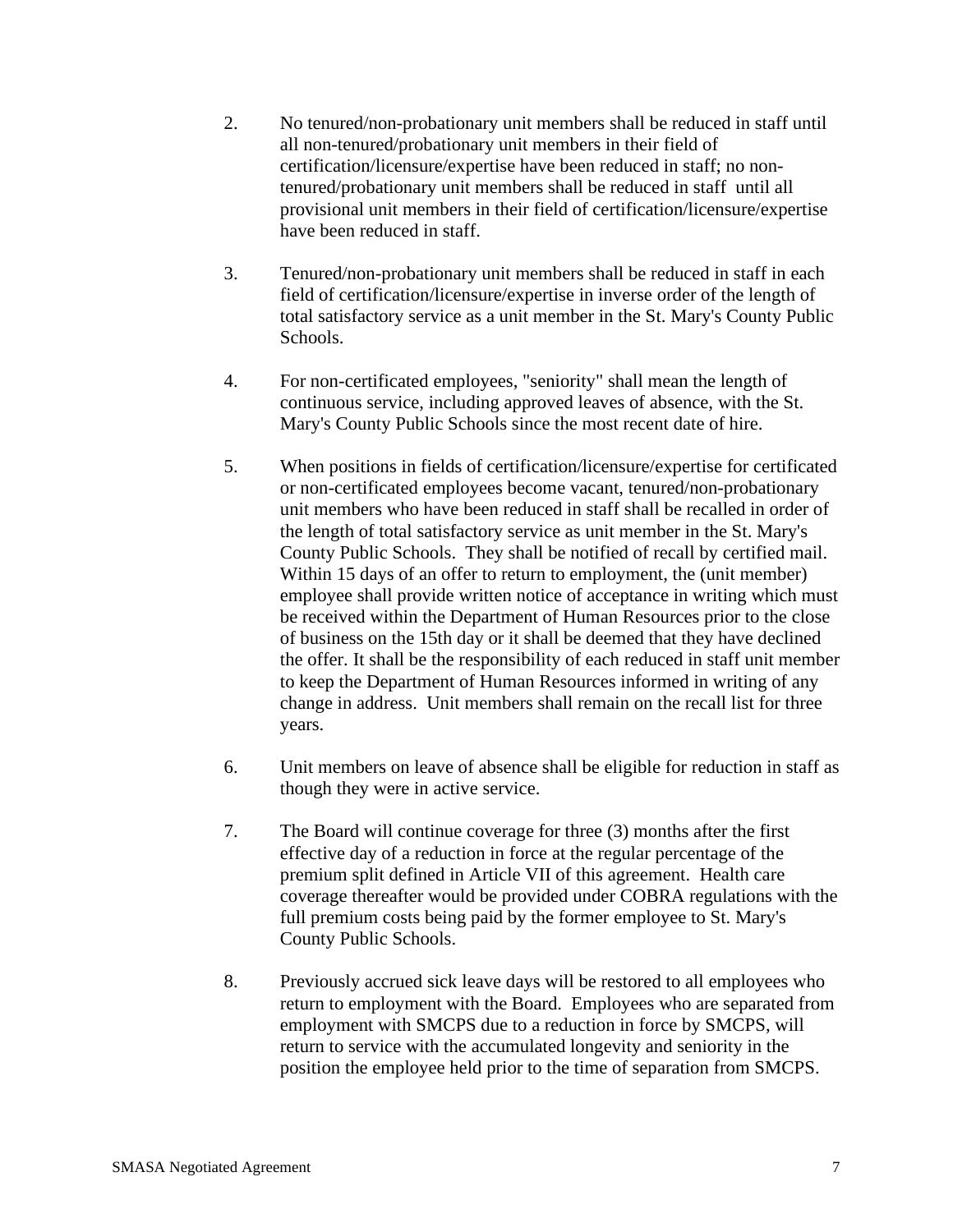- 9. Tenured unit members will maintain tenure with the Board if the administrative unit position is eliminated. The Board agrees to place tenured administrative unit members in certificated positions for which they are qualified if their administrative position is eliminated.
- 10. A furlough is a mandatory reduction in the total number of hours worked in a fiscal year and a reduction in pay equal to the reduction in the total number of hours worked. A furlough will be applied to all unit members equally (ex. All unit members will be furloughed 1 duty day, 1 hour, etc.). In the event of a furlough, the Board agrees to discuss the potential furlough at least 30 calendar days prior to the implementation of a furlough, and all unit members will receive written communication of a furlough at least 14 days prior to the implementation of a furlough. After the scheduled furlough, all unit members will be expected to return to work on a normal schedule. A furlough will not impact any other benefits to unit members.
- I. Administrative Responsibility for Student Disciplinary Procedures
	- 1. The site administrator shall invite all members of the faculty and administration to collaborate in the development of appropriate student disciplinary practices or procedures.
	- 2. It shall be the site administrator's responsibility to inform, in writing, the faculty and staff of the school disciplinary practices as soon as possible.
- J. Screening
	- 1. Employees may be tested for drugs and/or alcohol when an administrator who has completed training on reasonable suspicion has reason to believe that an employee may be intoxicated (see Article I, Definitions) at the work site.
	- 2. Employees who are required to operate a Board-owned vehicle other than a school bus for their assigned position shall be registered with the State of Maryland's License Monitoring System by the Department of Transportation, and will have their driving records reviewed by the Department of Safety and Security to authorize operation of a Boardowned vehicle. Staff identified to operate Board-owned school buses for their assigned position will have their driving records reviewed by the Department of Transportation.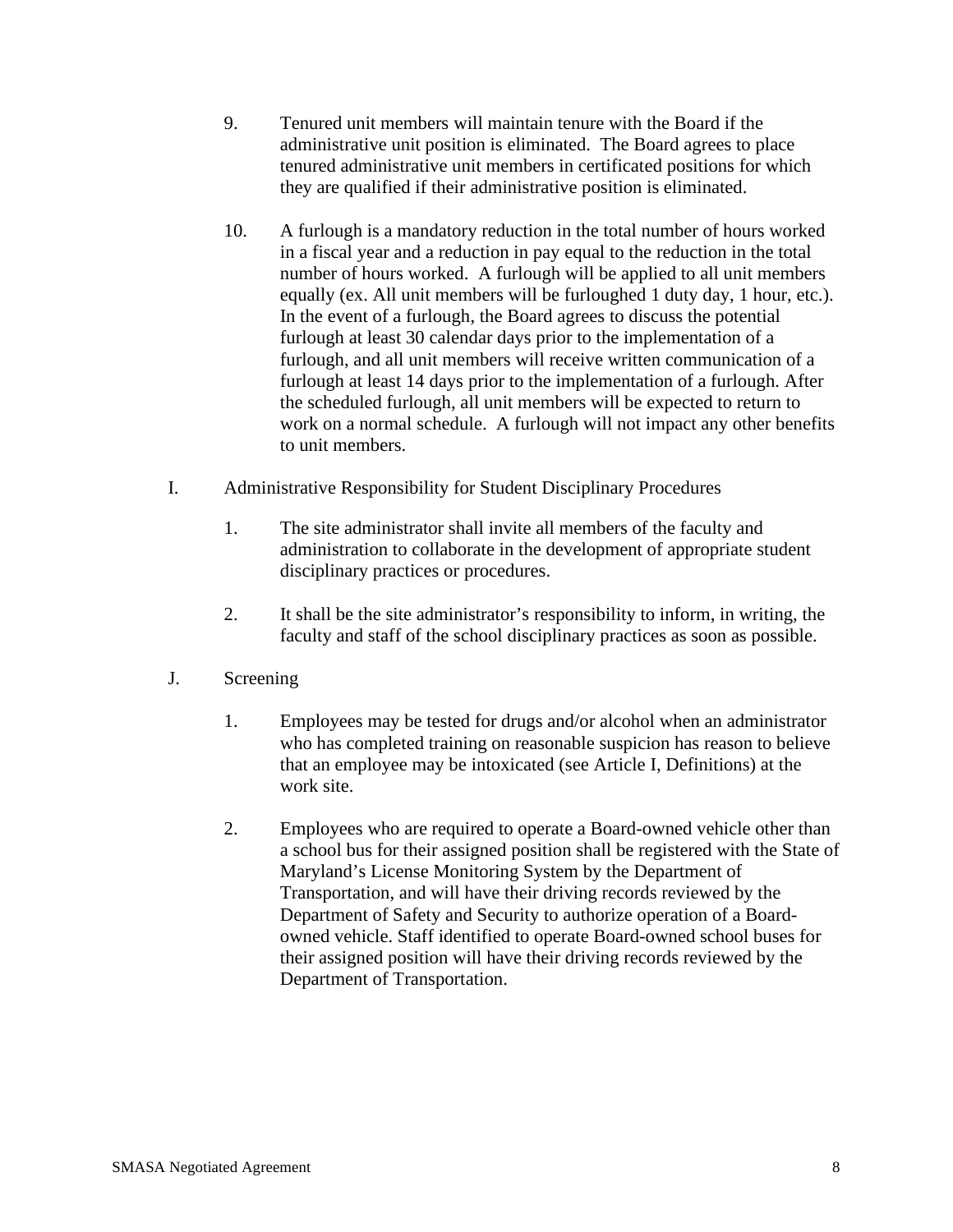- 3. Employees who have the option and choose to operate an available Boardowned vehicle other than a school bus for their assigned position shall also be registered with the State of Maryland's License Monitoring System by the Department of Transportation, and will have their driving records reviewed by the Department of Safety and Security to authorize operation of a Board-owned vehicle.
- K. Telework Under Exceptional Circumstances The Superintendent may authorize unit members to telework under exceptional circumstances.
- L. Summer Compressed Schedule In an effort to conserve utilities, SMCPS will implement a compressed summer scheduled for a minimum of four and a maximum of six of the weeks when regular school is closed for students. The duty day of all eleven and twelve month employees scheduled to work in any of these weeks will be extended by 25% of their normal work hours on Monday through Thursday, and employees will be off Friday, excluding the week of the July 4th holiday. The normal core workday should be maintained. The schedule for implementing the additional 25% duty day will be mutually determined around the core workday by the employee and his/her their supervisor on a caseby-case basis. Affected employees may use personal/annual leave for the 25% extension following the normal leave approval procedures defined in Article VIII. If leave is taken on any workday, it will be assessed at 1.25% of the work hours of a normal duty day.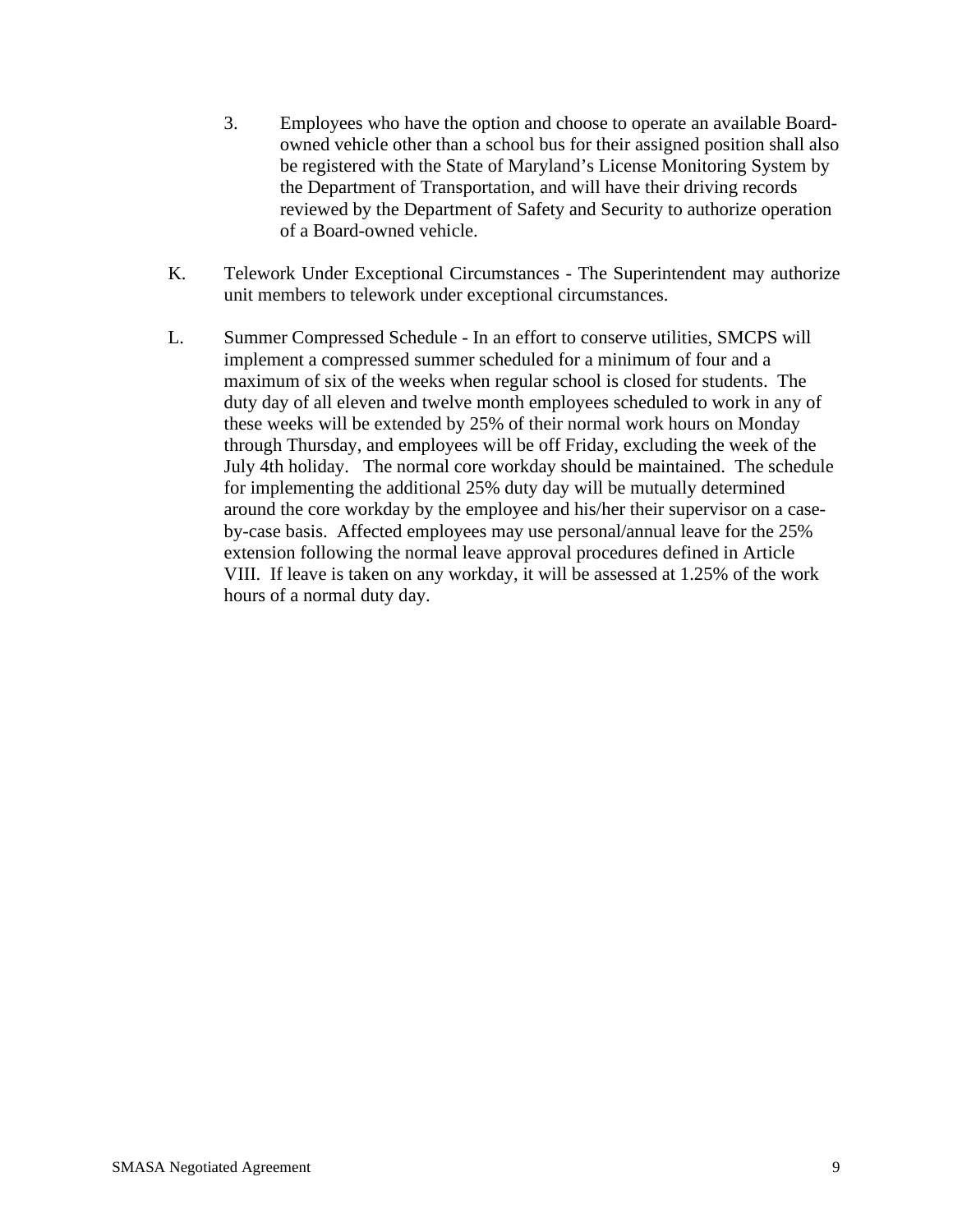## **ARTICLE V DUTY DAYS**

- <span id="page-12-0"></span>A. The Board will require one hundred ninety (190) duty days for ten-month employees, two hundred twelve (212) duty days for eleven-month employees, and two hundred forty-nine (249) duty days for twelve-month employees.
- B. In the event that the Board of Education or the Superintendent closes the school system to all employees during the Winter Break, bargaining unit members will be placed on paid Administrative Leave and these days will be counted as a duty day.
- C. In the event the Board of Education or the Superintendent requires all 12-month employees to work on a defined "holiday" as indicated on the school system's operational calendar, the Board and SMASA agree to meet and confer to determine the appropriate method to reconcile an additional duty day worked.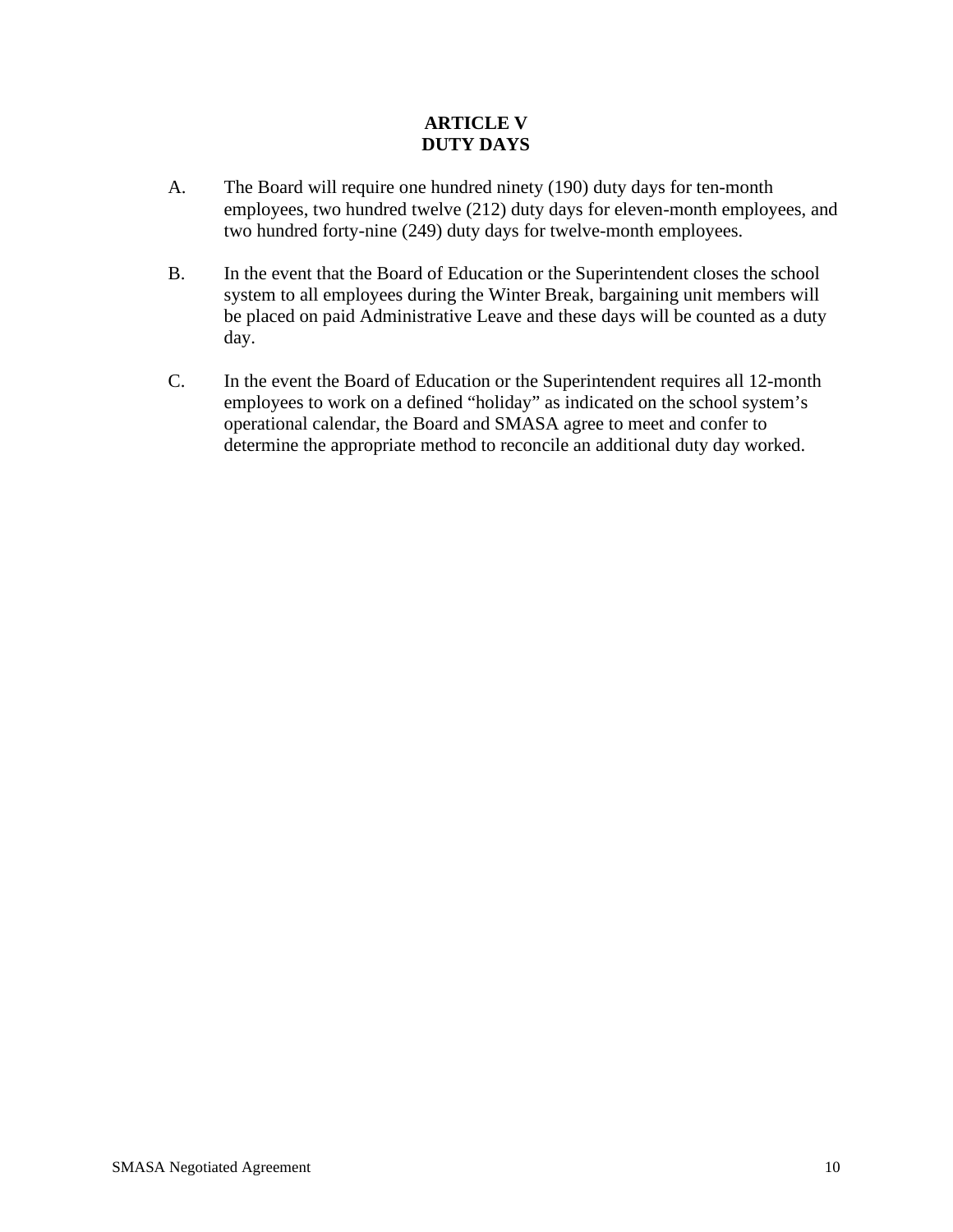## **ARTICLE VI SALARY**

- <span id="page-13-0"></span>A. Eligible unit members shall receive the regular step progression as set forth in the salary scales as defined below, to the extent funding is approved within the annual budget.
	- 1. School Year 2021-2022: All unit members will be moved to the new 2021-2022 salary schedule and will then receive 1 step on the new 2021- 2022 salary schedule.
	- 2. School Year 2022-2023: All employees who begin work on or before March 1, 2022 will receive their normal step progression on the salary scale and a 2% salary scale adjustment.
	- 3. School Year 2023-2024: All employees who begin work on or before March 1, 2023 will receive their normal step progression on the salary scale and a 2% salary scale adjustment.
	- 4. School Year 2024-2025: All employees who begin work on or before March 1, 2024 will receive their normal step progression on the salary scale and a 2% salary scale adjustment.
- B. Employees moving to a position in another unit outside of the SMASA unit shall be placed on the salary scale as identified in that unit's negotiated agreement.
- C. The salary schedule reflects the following stipends:
	- 1. Master's degree or APC will result in \$500 payable bi-weekly and included for retirement calculation purposes.
	- 2. Master's degree  $+15$  credits or APC  $+21$  credits will result in \$900 payable bi-weekly and included for retirement calculation purposes.
	- 3. Master's Degree +30 credits or APC + 36 credits will result in \$1,700 added to gross salary and payable bi-weekly and included for retirement calculation purposes.
	- 4. Master's Degree +45 credits or APC + 51 credits will result in \$2,500 added to the gross salary and payable bi-weekly and included for retirement calculation purposes.
	- 5. A Doctorate earned in a program approved by the superintendent and at an institution approved by the superintendent will result in \$3,300 and payable bi-weekly and included for retirement calculation purposes.
	- 6. A 10% reduction of gross salary will be made for a Provisional Certificate.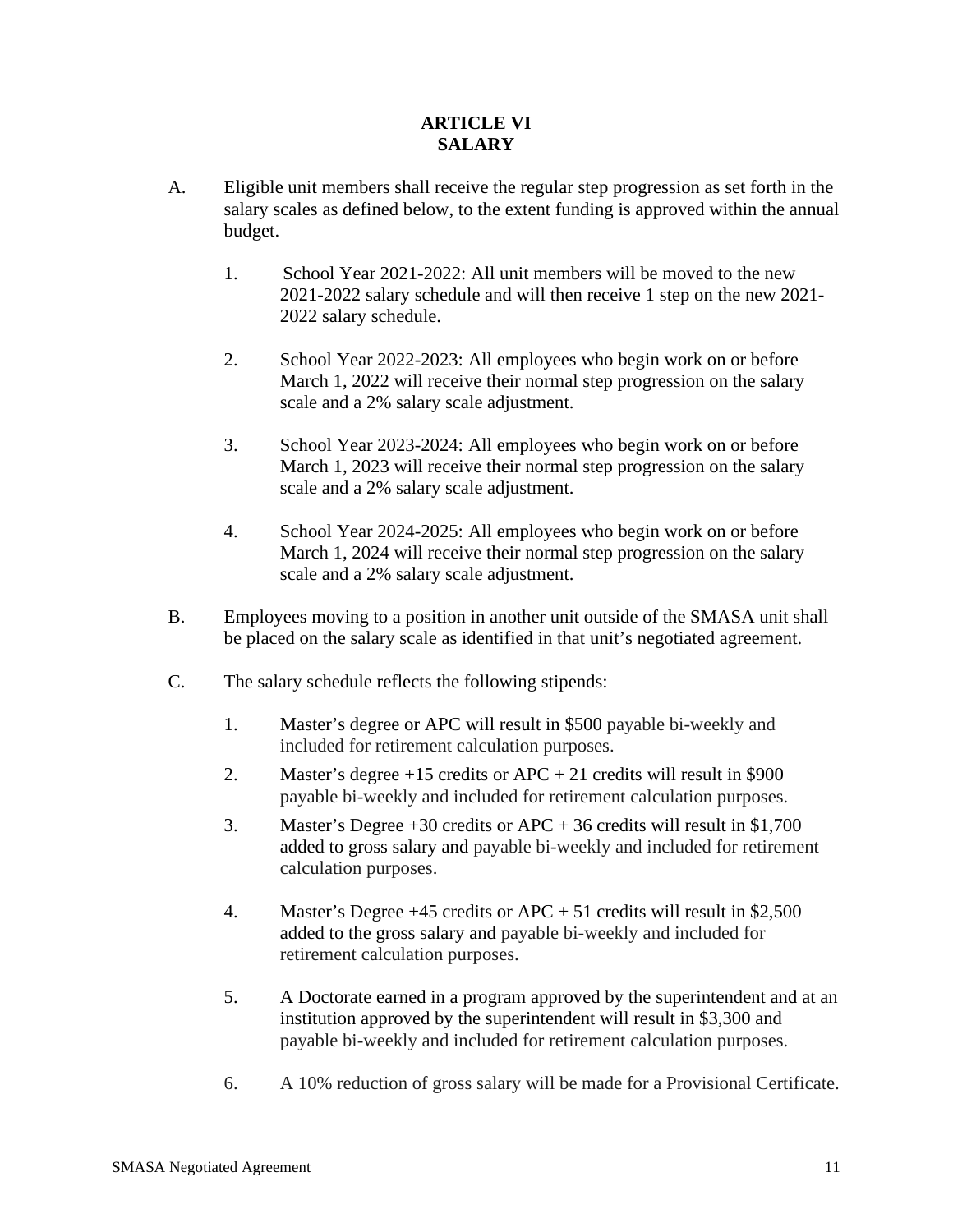- 7. A longevity adjustment will be added to the gross salary at incremental years of creditable service at SMCPS, as follows: 15 years - \$1,500, 20 years =  $$2,500, 25 \text{ years} = $3,500, 30 \text{ years} - $4,500.$
- D. All employees who work their full contractual year will be paid in twenty-six (26) installments during the year. The annual salary of employees who work less than their full contractual year and whose effective start date is prior to March 1, will be prorated and paid according to the number of available remaining installments. No summer escrow money will be held or paid for employees starting on or after March 1. Upon termination an employee may request in writing prior to June 1 any escrow balance due him/her.
- E. A bargaining unit member who has obtained the following certifications or designations will receive a stipend for each school year in which their certificate/designation remains in good standing. This stipend will be prorated and payable with regular payroll distributions and will not be included for retirement calculation purposes.
	- 1. Certificated Employees: National Board for Professional Teaching Standards (NBPTS) certification (certificated areas are dictated by the NBPTS and include, among others, Exceptional Needs Specialist, Library Media, and School Counseling) - \$3,000 (state funds shall be paid in a lump sum to eligible employees pending grant funding)
	- 2. Speech and Language Therapists: National Certificate of Clinical Competency (CCC) - \$3,000
	- 3. Nurses: Nationally Certified School Nurse (NCSN) \$3,000
- F. Maintenance and Operations supervisory non-certificated employees who hold a stationary engineer license level I will receive a stipend of \$900 per year. Any consideration for the fee for the license is included in the stipend.
- G. Employees holding a license or certificate required for their employment, other than a license provided by the Maryland State Department of Education, shall receive reimbursement for the payment of the required license or certification fee, or for the fee paid for renewal of said required license or certification, or for the cost of programs and/or courses required for continuation of licensing, approved in advance. The total reimbursement shall not exceed \$500 per year.
- H. SMCPS and SMASA will continue to collaborate to review stipend positions, define the joint process for considering a new or revised stipend position outside of the open negotiations period, and determine the appropriateness of current stipend values. Approved stipend positions are listed in Appendix E.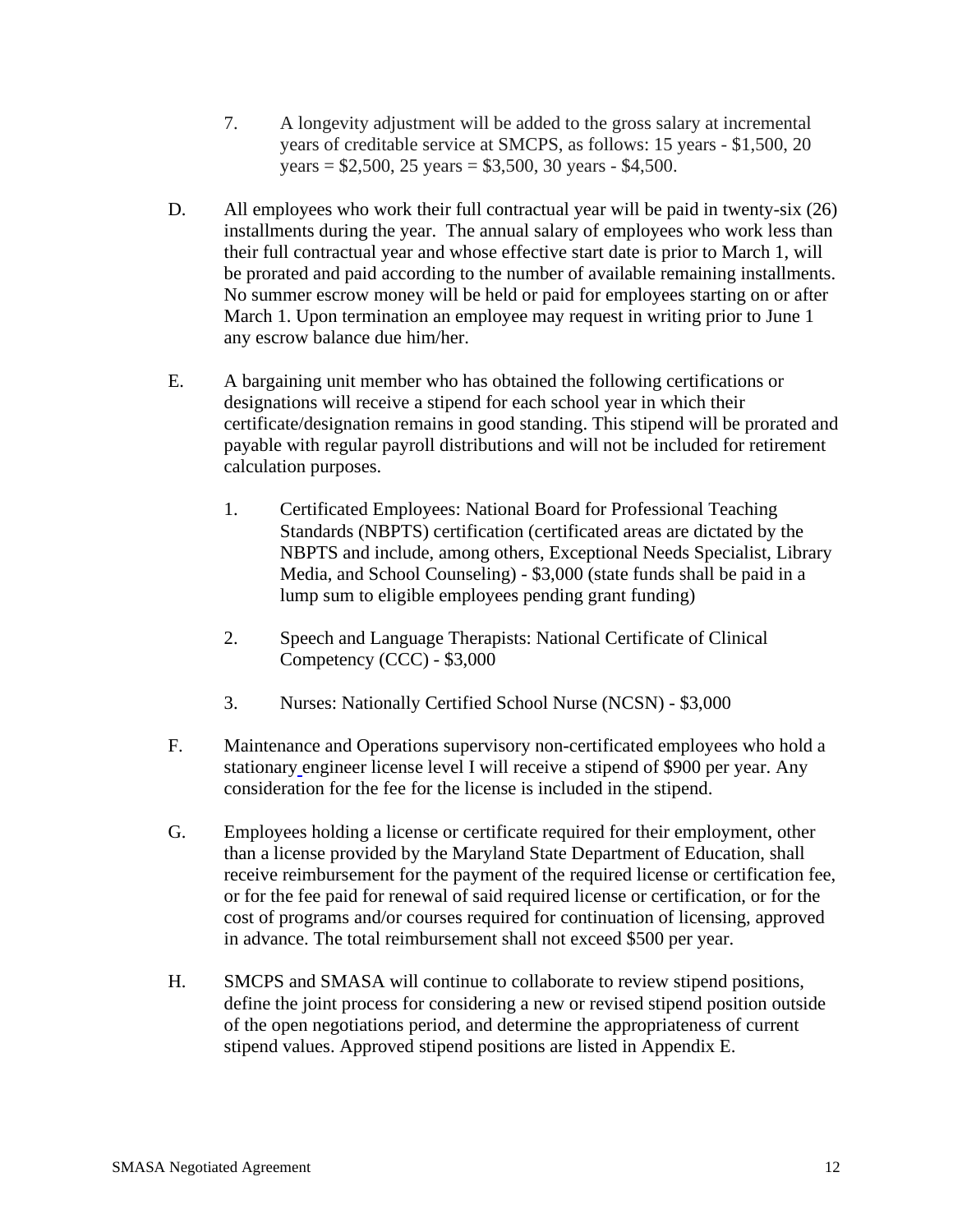- I. Consideration will be given, in the selection of school-based members, when creating new school-system level committees conducted beyond the duty day to minimize the number of committees on which one would be requested to serve.
- J. Principal Mentors to new principals will be assigned by the Superintendent and they shall receive \$700 above their base salary for the performance of said duties. For each additional assigned mentee, the mentor will receive \$300. No principal will be expected to perform mentor responsibilities unless they have a signed agreement issued from the Superintendent. Principals interested in serving as a paid principal mentor must communicate their willingness to do so in writing to the Superintendent.
- K. Errors in Pay
	- 1. If underpayments or overpayments made by SMCPS are discovered, SMCPS shall refund to the employee the balance of the actual amounts due or shall seek repayment from the employee of any amount paid in excess of the actual amount due and owed the employee, retroactive two fiscal years, not including the current school year.
	- 2. Prior to initiation of recovery of overpayments, SMCPS shall provide the employee with written notice and an opportunity to meet, at which time the employee can share any extenuating circumstances that may permit adjustment of the repayment options noted below.
	- 3. Options available for repayment shall be by:
		- a. lump-sum cash repayment;
		- b. adjustment of the corrected current salary or miscellaneous payroll deduction in a lump sum or in installments over a term not to exceed the term in which the erroneous payments were made;
		- c. reduction in accrued annual leave by an amount of time at the then current correct salary level equal in value to the total of the amount to be repaid; or
		- d. any combination thereof.
- L. Stipend Changes Due to Educational Advancement Credits earned and submitted to the Department of Human Resources that result in a stipend pay increase shall be effective beginning the first day of the month following receipt.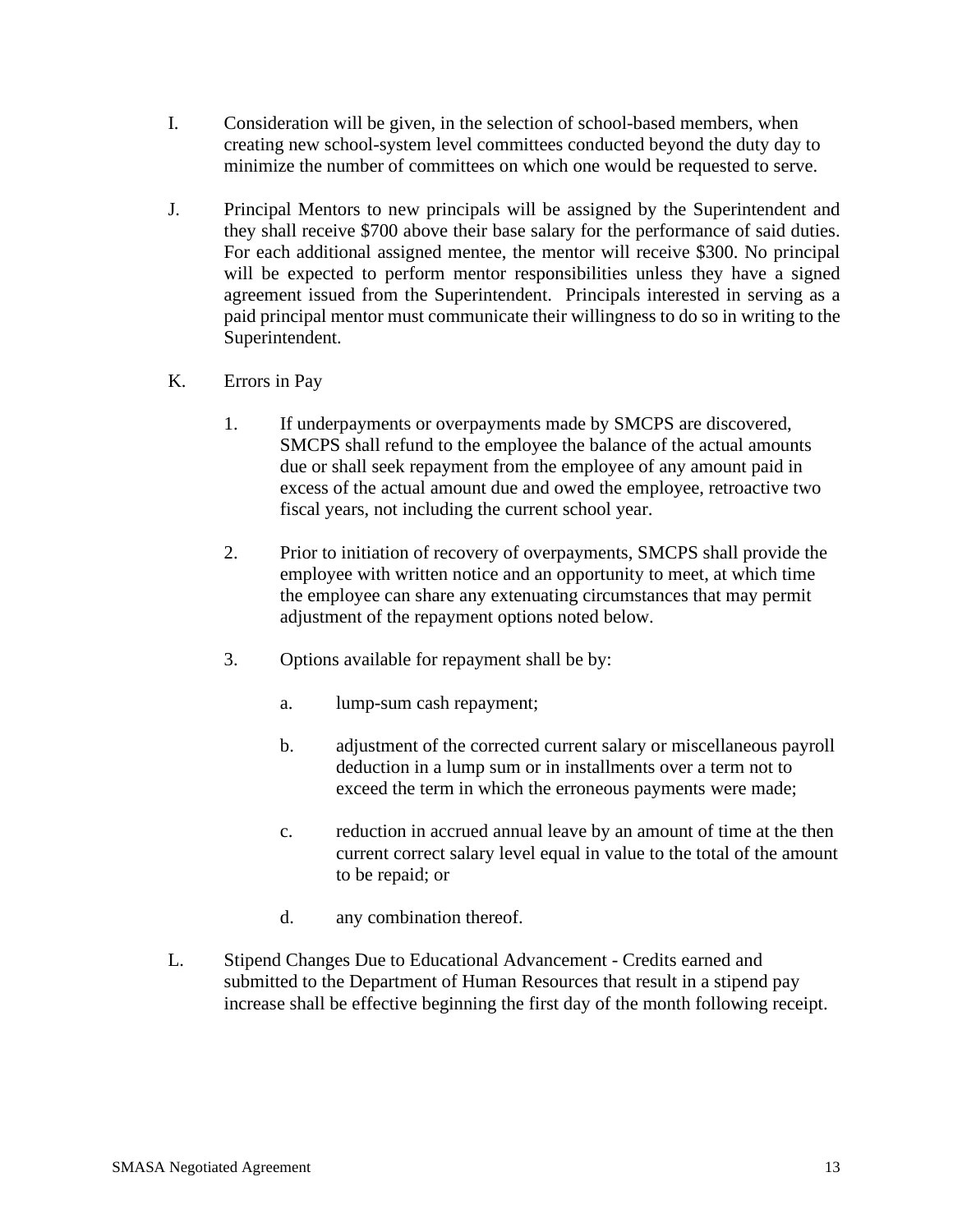- M. Media Allocation High School Assistant Principals (11- and 12-month), Principals, Directors, and cabinet-level positions will be given a \$1200 media allocation each year to be used for the purchase of cell phones, tablets, data plans, and other technological items and services that will facilitate their ability to perform their assigned work. Academic Deans, Assistant principals (Elementary & Middle), Coordinators, Supervisors, and Coordinating Supervisors will receive \$900 for the same purpose. This allocation may be prorated if less than a full year is worked (i.e., reimbursement may be requested if a unit member leaves the school system prior to the end of the school year, or the allocation may be adjusted if a unit member is hired after the start of the school year, or a unit member's assignment changes to reflect a change in the allocation) and will not be included for retirement calculation purposes.
- N. Extra Pay for Extra Duty SMASA unit members may fill Extra Pay for Extra Duty (EPED) positions, provided the positions were offered to EASMC-Certificated and EASMC-ESP unit members first. If no EASMC members wish to fulfill an EPED position, SMASA unit members may fulfill vacant EPED positions, provided they are performed after the normal duty day for SMASA unit members. Approved EPED positions are listed in Appendix C.
- O. Incentive for Advanced Notification of Retirement The Board and SMASA mutually agree that early notification by employees of their intent to retire will increase the opportunity for successful employee assignments, reassignments, and transfers, and will decrease the risk of reductions in force due to budgetary constraints. Annually on or about February 15, the Board and SMASA will meet to discuss the availability of funds for the purpose of offering an incentive for advanced notification of retirement. The availability and total amount of funds will be determined by the Superintendent. If funds are available, the Board and SMASA will open negotiations for this item only to reach agreement on the terms of the incentive.
- P. Unit members who wish to participate in state or national professional organizations, subscribe to educational or work-related periodicals, or obtain other professional materials, shall first seek to obtain funding through budgetary funding allocated within each department's operating budget. If the unit member's supervisor does not support or cannot afford such request(s), the employee may submit a written request and justification for the request to the Superintendent for consideration.
- Q. If, during the term of this agreement, legislation is signed into law that requires compensation greater than that negotiated herein, then the parties will open negotiations for the specific and sole purpose of meeting that legislative requirement.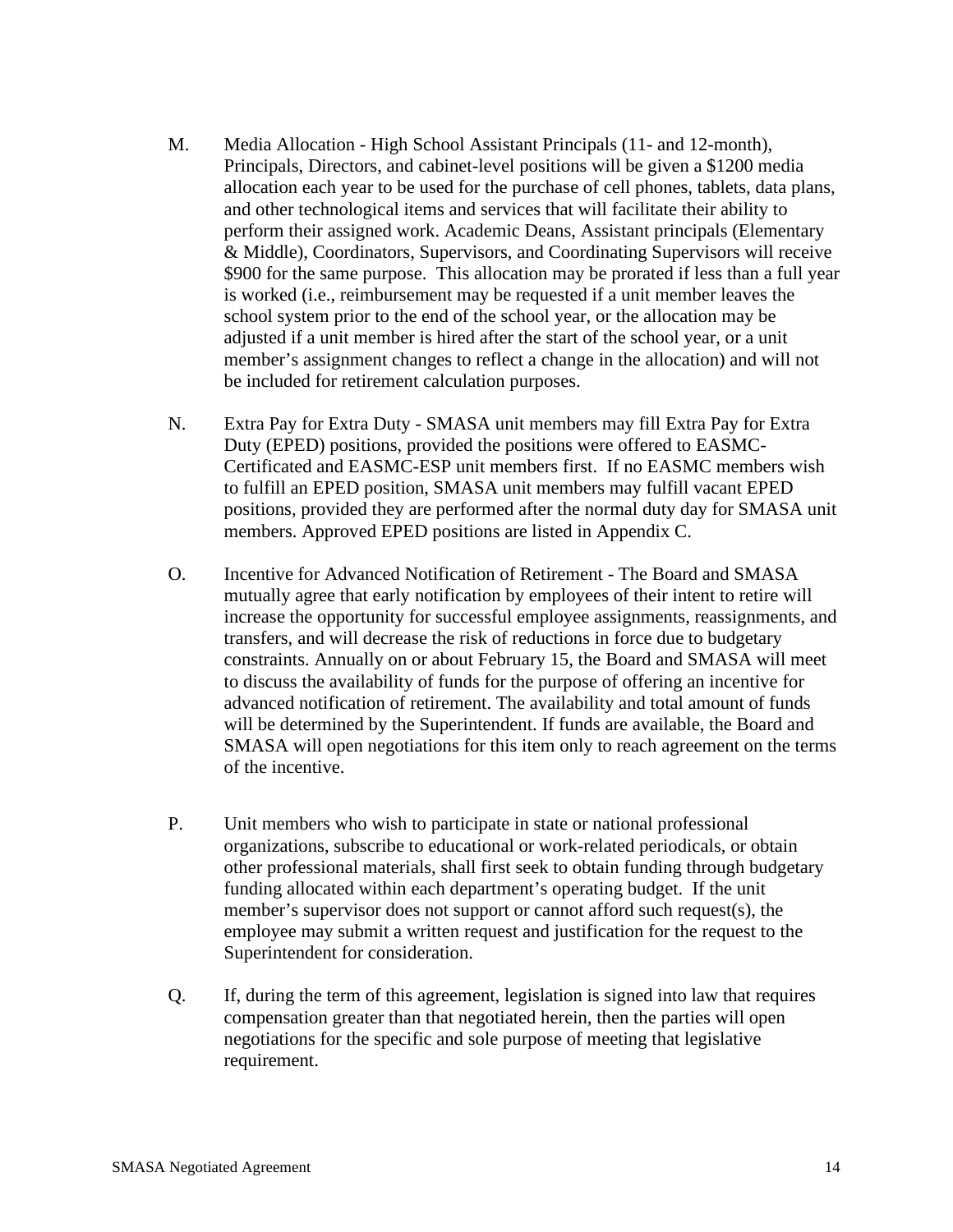#### **ARTICLE VII INSURANCE**

<span id="page-17-0"></span>A. The Board will offer health care benefits to include: Hospitalization, Major Medical, Dental, Prescription, and Vision Care. Employees who are on paid leave shall be eligible for their normal health care premium split detailed below. See Article VIII, Section E for insurance guidelines while on FMLA.

The benefit package offered by the Board will include the following changes.

- 1. Eligible employees (defined as active employees assigned to regularly work at least 18.75 hours per week) will have a choice of "BlueChoice" Health Maintenance Organization (HMO), "BlueChoice" Health Maintenance Organization (HMO) with deductible, "BlueChoice" Triple Option Plan and "BlueChoice" Triple Option Plan with deductible.
- 2. For each employee employed not less than 18.75 hours per week who is enrolled in any of the above listed plans the Board shall pay the amount of the premium cost of the individual and dependents' group health care benefits as outlined below.

|                                                    | <b>Board % Contribution</b><br>for Active Employees Based on Hours Worked |                            |
|----------------------------------------------------|---------------------------------------------------------------------------|----------------------------|
| <b>Health Care Plan</b>                            | $>=$ 30 Hours                                                             | $>= 18.75$ to $< 30$ Hours |
| "BlueChoice" HMO Plan<br>with deductible           | 90.0%                                                                     | 45.0%                      |
| "BlueChoice" HMO Plan                              | 85.0%                                                                     | 42.5%                      |
| "BlueChoice" Triple Option Plan<br>with deductible | 80.0%                                                                     | 40.0%                      |
| "BlueChoice" Triple Option Plan                    | 75.0%                                                                     | 37.5%                      |

- 3. Prescription coverage is based upon the formulary 2 list. Prescription copay:
	- a. \$10/\$15 non-maintenance co-pay
	- b. \$10/\$15 maintenance co-pay for mail order or if purchased at CVS (90-day supply)
	- c. \$20/\$30 maintenance co-pay if purchased at any other retail pharmacy other than CVS (90-day supply)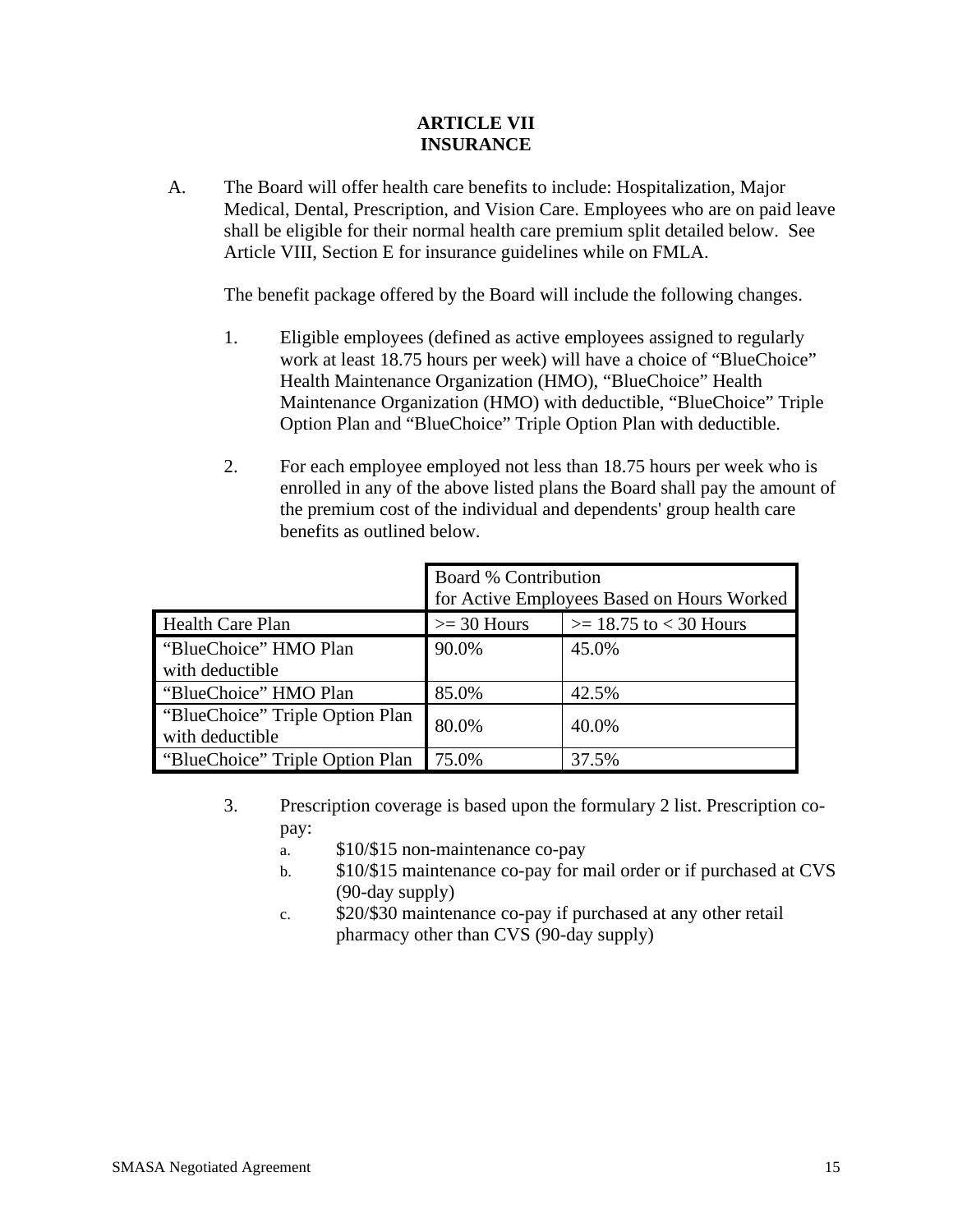4. Up to July 1, 2021, only, the Board will continue to support the "Traditional" group health care benefits for retired employees who retired prior to July 1, 1998. The Board will support the group health care benefits for those employees retiring thereafter, provided retiring employees who have participated in the health care benefits program and have been employed by SMCPS for ten (10) or more years. Disability retirees (once approved by the Maryland State Retirement Agency) shall be granted a waiver of the ten-year SMCPS service requirement and qualify for the same health care premium split as for retirees with 10 years of SMCPS service, and may maintain SMCPS health insurance up to a maximum period equal to their length of active employment with SMCPS. Within three years after retirement, retirees may participate in one of the offered health care plans and may include the same family members on their plans as can active employees. Following the retiree's death, those family members last listed on the retiree's health care plan may choose to continue or rejoin the plan, if eligible within the three-year period outlined below at the negotiated premium split for retirees. The payment will be based on the total years of service to SMCPS as follows.

|                                                    | Board % Contribution<br>for Retirees Based on Years of Service to<br><b>SMCPS</b> |                    |             |
|----------------------------------------------------|-----------------------------------------------------------------------------------|--------------------|-------------|
| <b>Health Care Plan</b>                            | <b>10-19 Years</b>                                                                | <b>20-29 Years</b> | $30+ Years$ |
| "BlueChoice" HMO with Deductible                   | 72.5%                                                                             | 77.5%              | 82.5%       |
| "BlueChoice" HMO                                   | 67.5%                                                                             | 72.5%              | 77.5%       |
| "BlueChoice" Triple Option Plan with<br>Deductible | 62.5%                                                                             | 67.5%              | 72.5%       |
| "BlueChoice" Triple Option Plan                    | 60.0%                                                                             | 65.0%              | 70.0%       |

Retiree/Board Health Care Premium Split - Effective July 1, 2021

Retiree/Board Health Care Premium Split - Effective July 1, 2022

|                                      | Board % Contribution<br>for Retirees Based on Years of Service to<br><b>SMCPS</b> |             |            |
|--------------------------------------|-----------------------------------------------------------------------------------|-------------|------------|
| <b>Health Care Plan</b>              | 10-19 Years                                                                       | 20-29 Years | $30+Years$ |
| "BlueChoice" HMO with Deductible     | 75%                                                                               | 80%         | 85%        |
| "BlueChoice" HMO                     | 70%                                                                               | 75%         | 80%        |
| "BlueChoice" Triple Option Plan with | 65%                                                                               | 70%         | 75%        |
| Deductible                           |                                                                                   |             |            |
| "BlueChoice" Triple Option Plan      | 60%                                                                               | 65%         | 70%        |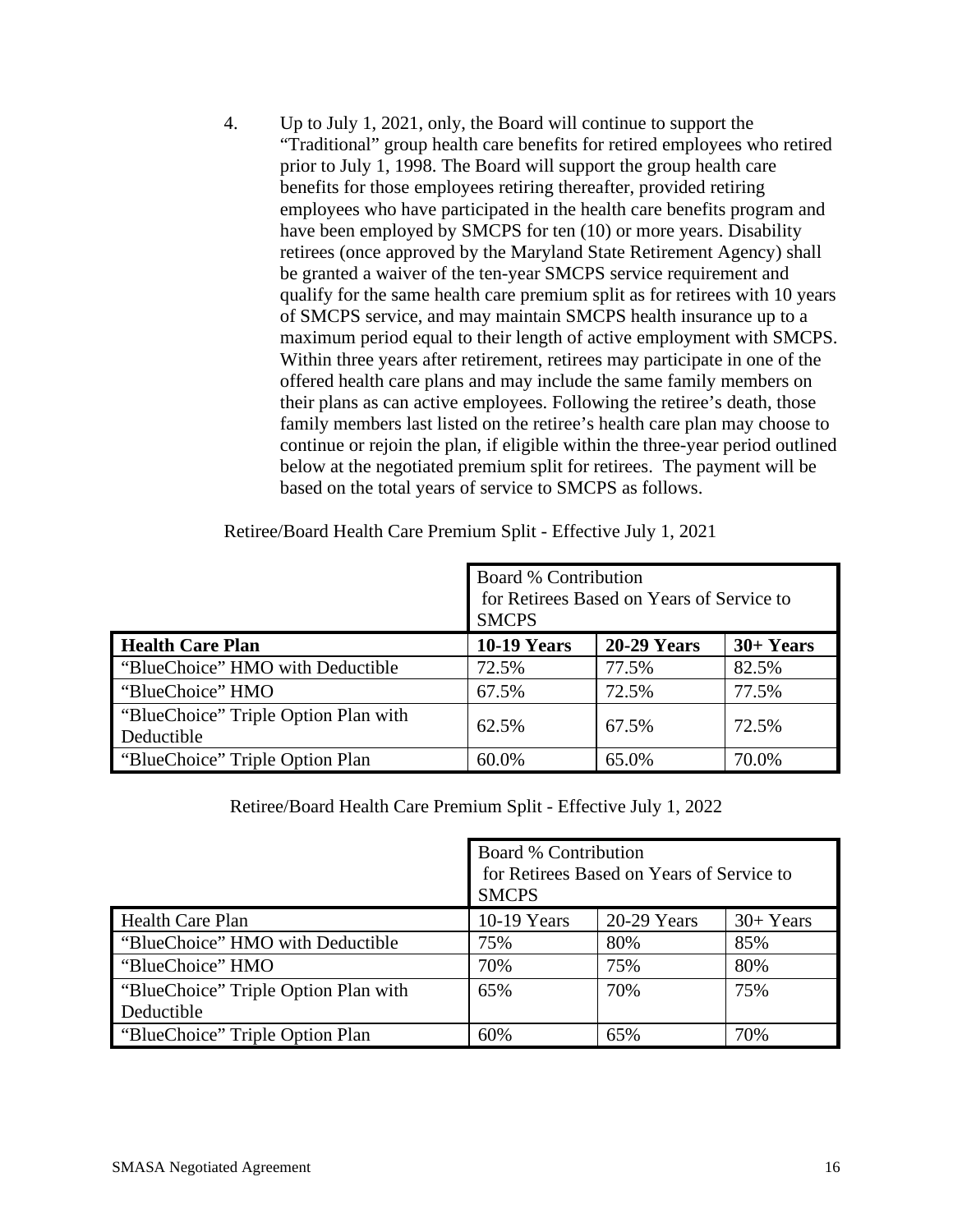- 5. Co-pay for emergency room services
	- a. "BlueChoice" HMO with deductible \$75
	- b. "BlueChoice" HMO \$75
	- c. "BlueChoice" Triple Option Plan with deductible \$75
	- d. "BlueChoice" Triple Option Plan \$75
	- e. Retiree Traditional Plan \$75 (up to July 1, 2021 after which the retiree traditional plan will no longer be available through SMCPS)
- 6. Audiology services and hearing aids will be included in all health care plans.
- 7. Survivor Benefits Following the death of an active employee who has worked for the Board for at least ten years, those family members last listed on the employee's health care plan may continue on the active employee's health care plan for a period not to exceed 90 days after the date of death of the active employee. Thereafter, the family members may elect to continue or rejoin the healthcare plan within three years of the date of the death of the active employee, at the negotiated premium split for retirees.
- 8. Active and retired employee wellness program (Blue Rewards): provides a participation-based program offered to active employees and retirees enrolled in the SMCPS health care program, if the following four criteria are completed by March 1st each year:
	- a. Select a Patient-Centered Medical Home (PCMH) or PCMH Plus Primary Care Physician (ages 2+)
	- b. Agree to receive wellness communications electronically (ages  $18+$
	- c. Complete an online health assessment (ages 18+)
	- d. Visit selected PCMH or PCMH Plus Primary Care Physician and complete a health evaluation (ages 2+)
- 9. SMCPS in collaboration with SMASA will offer support in completion of items 7)b and 7)c above during professional days prior to students returning to school and on an as-needed basis thereafter. After all four steps are completed by the participating employee and spouse (if applicable) by March 1st each year, as reward for participation, the participating employee will receive either (1) a BlueRewards Visa card issued by CareFirst for use on SMCPS CareFirst health care plan copays, deductibles, coinsurance, and prescriptions for medical, dental, and vision, (2) an SMCPS insurance premium credit, or (3) a combination of both types of participation rewards, depending on the type of coverage held by the employee as specified in the table below.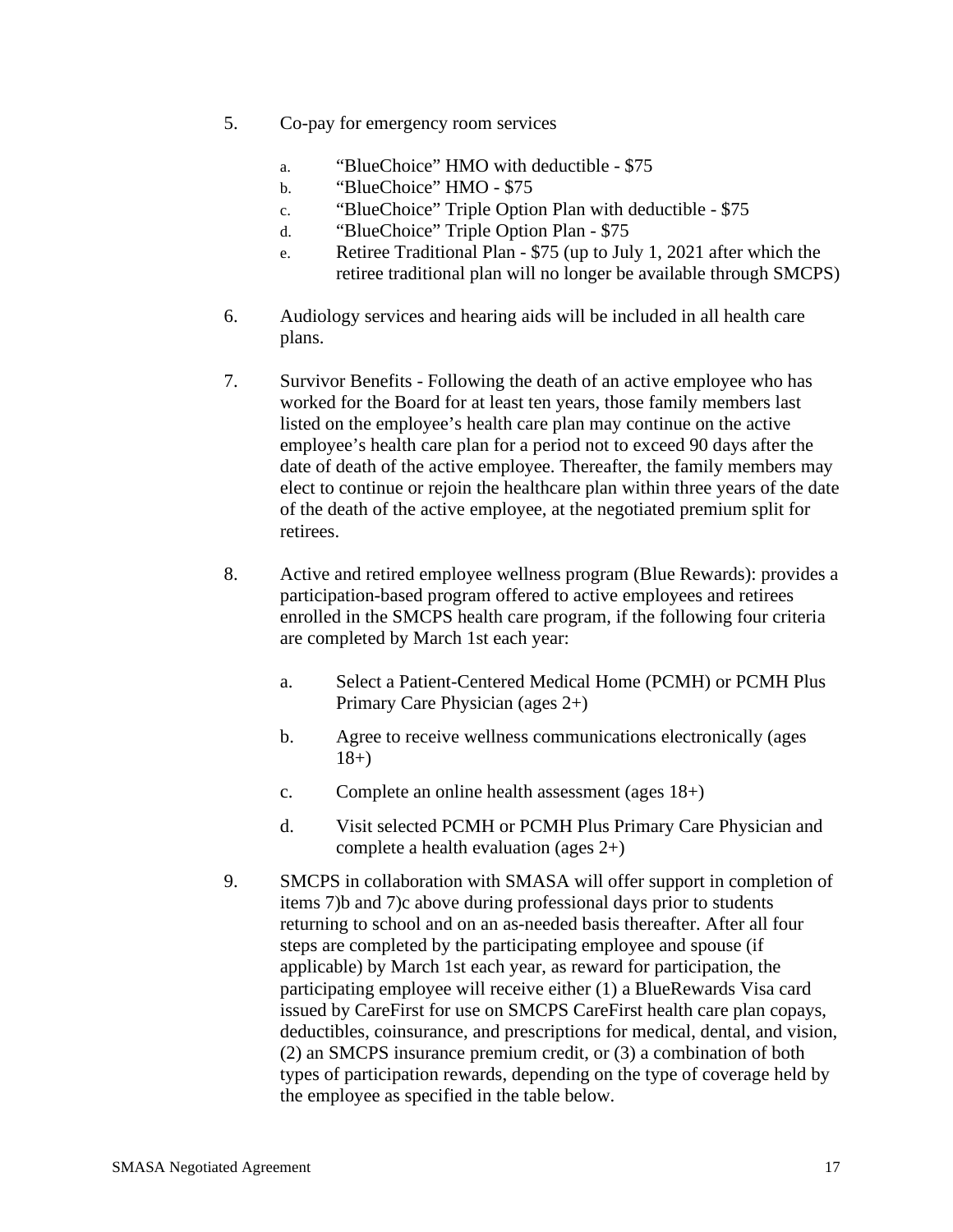| <b>Type of Coverage</b> | <b>Reward</b>                  |
|-------------------------|--------------------------------|
| Employee                | \$100 Credit on Visa Card      |
| Employee/Spouse         | \$200 Credit on Visa Card      |
| Parent/Child            | \$100 Credit on Visa Card      |
|                         | \$50 Insurance Premium Credit  |
| Family                  | \$200 Credit on Visa Card      |
|                         | \$150 Insurance Premium Credit |

- B. For employees employed for 30 or more hours per week, the Board shall pay 90% of the premium cost for term life insurance. For employees employed fewer than 30 hours but not less than 18.75 hours per week, the Board shall pay 45% of the premium cost for term life insurance. Term life insurance shall equal the employee's annual salary to the next highest thousand up to a maximum amount of \$250,000. An employee may also elect supplemental life insurance to increase the value of their term life insurance policy in increments of \$10,000, up to five times the amount of their annual contracted salary, with a maximum of \$1,250,000. (If the value exceeds two times their annual salary, evidence of insurability may be required.) Employees shall be responsible for 100% of this additional premium cost for supplemental life insurance.
- C. The Board shall continue to operate the county wellness program, which will be monitored by a countywide wellness committee.
	- 1. The Wellness Committee shall include representation from SMASA equal to that of the Board, EASMC Certificated, and EASMC-ESP.
	- 2. The Wellness Committee shall meet at least once per year to plan and schedule activities specifically designed to increase employee wellness.
	- 3. The Board shall provide each site-based Wellness Coordinator with a copy of the Wellness Program's schedule of services and activities throughout each school year.
- D. The Board agrees to make the requisite payroll deductions to enable the Association to administer, without premium cost to the Board, a long-term disability plan.
- E. All other specifications not changed herein shall remain pursuant to the current insurance contract.
- F. The Board will deduct health insurance premiums on a pre-tax basis. The Board shall offer employees Flexible Spending Accounts (FSAs); these deductions are on a pre-tax basis.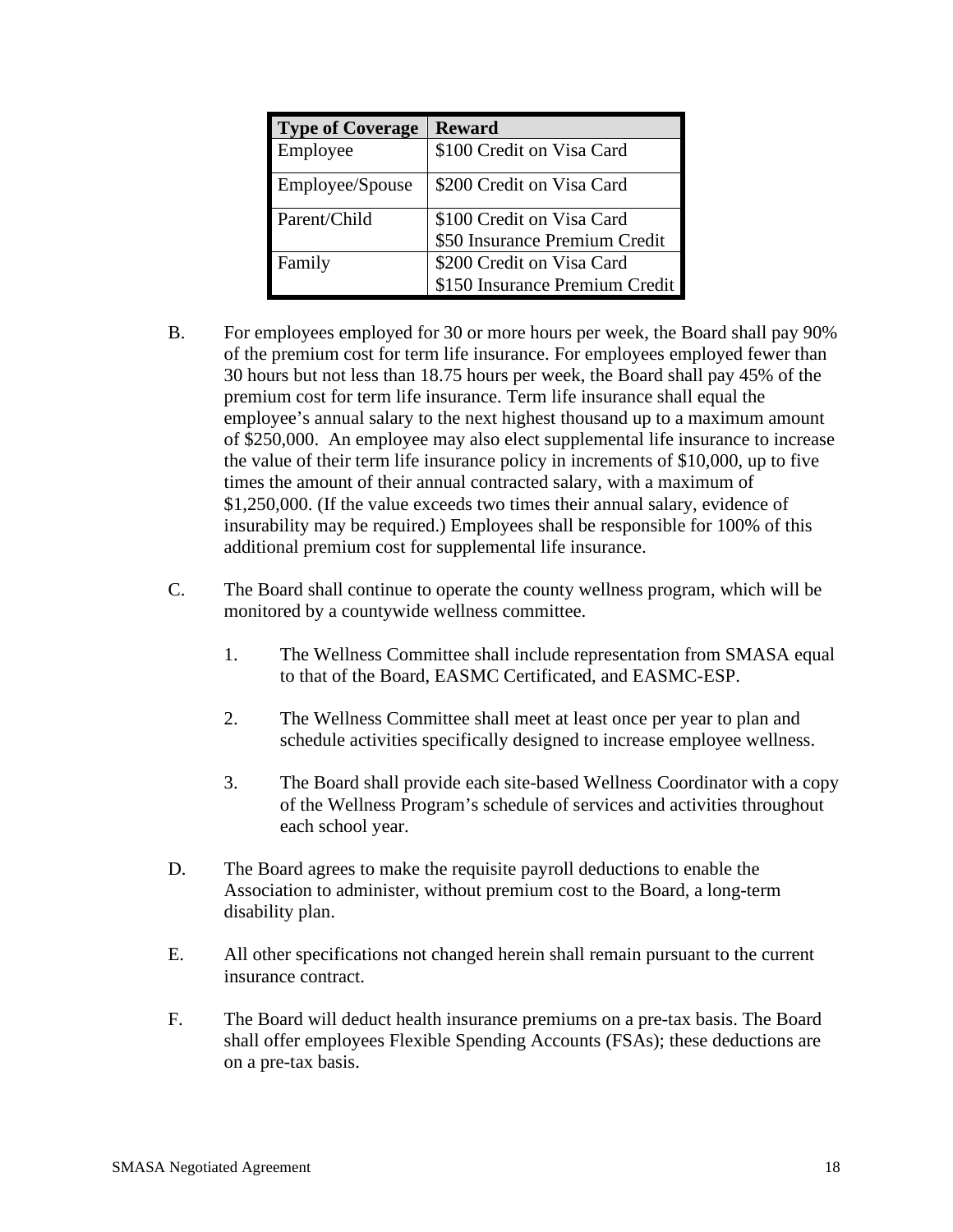G. The specifications of the Health Insurance Plan(s) for employees of the Board will be reviewed each year by a Joint Insurance Study Committee, comprising an equal number of representatives appointed by EASMC-ESP, EASMC Certificated, SMASA, and the Board. Any change to the health insurance benefit recommended by the joint committee will be forwarded to the EASMC-ESP, EASMC Certificated, SMASA and Board Bargaining Teams, as well as to the Superintendent and the EASMC-ESP, EASMC Certificated, and SMASA Presidents, for consideration and possible inclusion in the follow-on Negotiated Agreements.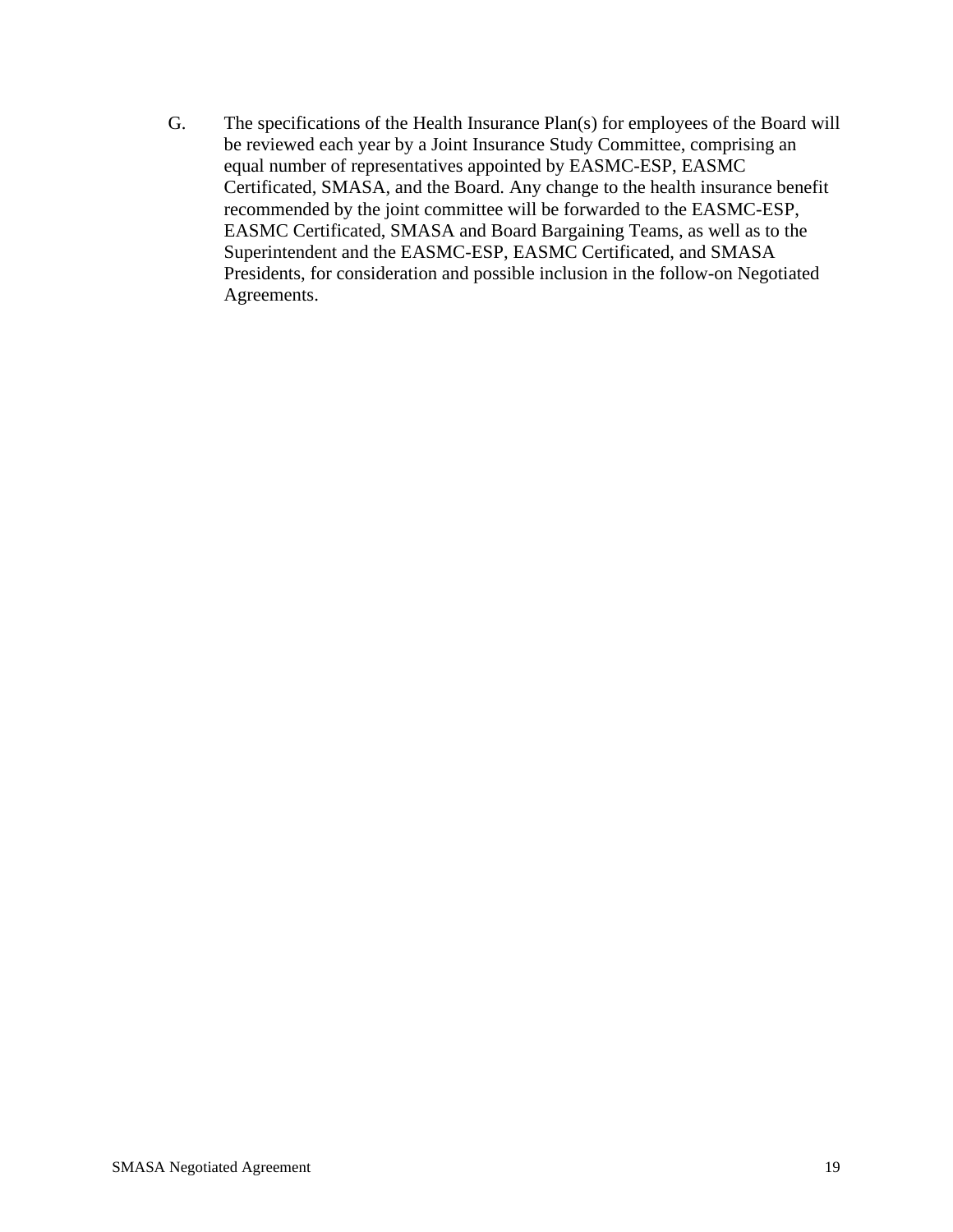### **ARTICLE VIII LEAVES**

- <span id="page-22-0"></span>A. Approval Procedure
	- 1. Before an employee takes annual or personal leave, the number of days requested must have been earned and prior approval must be secured in the following manner:
	- 2. Except in an emergency, all employees shall have the approval of their immediate supervisor.
	- 3. Except in an emergency, all employees shall have the approval of their appropriate supervisor at least two weeks prior for personal or annual leave on the day before or the day following a school holiday, the first or last day of the school year, or on a staff development day.
- B. Absence Regulations
	- 1. Deductions for absences during one pay period will be reflected in the following pay period. Termination pay will be paid within 30 days of the last day of employment.
	- 2. It is the employee's responsibility to notify their immediate supervisor, as soon as possible, whenever they expect to be absent from their position. When an employee has been absent for more than five days, they should inform their immediate supervisor at least one day in advance of the date they expect to return. Employees who are unable to begin working because of illness at the beginning of the work year will receive a salary check based on their cumulative sick leave or based on the annual total which shall be available at the beginning of the work year after the first day of duty.
	- 3. The full payment of the annual salary will be based on the attendance of the employee. This attendance will be calculated as provided for in the annual operational calendar. Employees' absences shall be reported on an appropriate form. This report shall be submitted to the appropriate supervisor or director and kept in their files. Attendance shall be reported at the end of each pay period explaining the reasons for absences. When requested, supporting data shall be submitted with the site administrator's report.
	- 4. For each day of absence for which the employee has insufficient leave available, a deduction of one (1) times their per diem rate of pay will be made.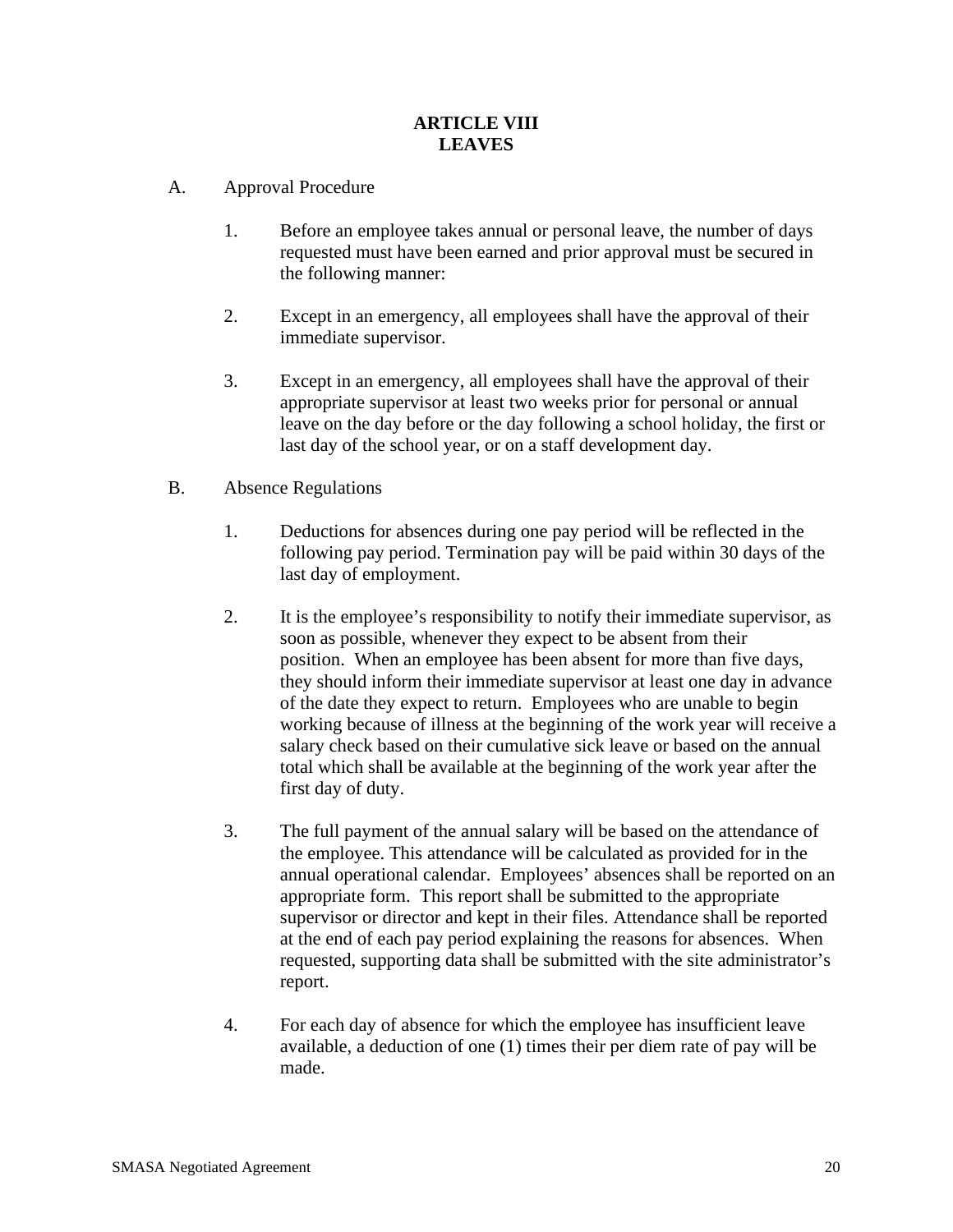- 5. Credit will be given for prior sick leave accumulation from a Maryland public school system provided the amount earned per year does not exceed the State pension limit for transfer of accumulated sick leave.
- C. Leave with Pay
	- 1. Sick Leave

Sick leave will be earned at the rate of one (l) day per month of employment based on assignment and may be accumulated from year to year without limitation. An employee who leaves the Board's employment prior to the end of the year in which the leave was advanced will be assessed for all advanced sick leave days used that have not been earned except in cases of catastrophic illness. Disability retirees (once approved by MSRA) may request a waiver of the proration of sick leave if a full contract year is not fulfilled. The Sick Leave Bank and Exchange Steering Committee will define catastrophic illness and develop eligibility criteria guidelines for sick leave bank and exchange participants, which can include members of SMASA.

An employee who separates employment from SMCPS prior to the end of a contract year in which unearned sick leave was advanced in July will have their sick leave prorated based on the date of separation and calculated based on the number of contract days employed in the contract year in which the sick leave was advanced. There is no direct payout of sick leave upon separation.

Employees may be eligible to donate sick leave to other employees who experience serious personal illness, injury, or quarantine, or who must use leave to care for a family member who experiences such illness, injury, or quarantine, and who has used all of their accrued sick leave, personal leave, annual leave, compensatory time, and available Sick Leave Bank benefits. The employee receiving the leave donation and the donor must be members of the Sick Leave Bank and Exchange at the time of the donation. Such leave may be donated or exchanged between employees in accordance with procedures and restrictions outlined in Appendix D, the EASMC-ESP, EASMC Certificated, SMASA, and SMCPS Joint Sick Leave Bank and Exchange Guidelines. While employees receiving leave will be considered active employees in a "leave with pay" status for the periods when donated leave is being used, neither the donor nor the recipient may utilize donated days upon retirement for additional service credit.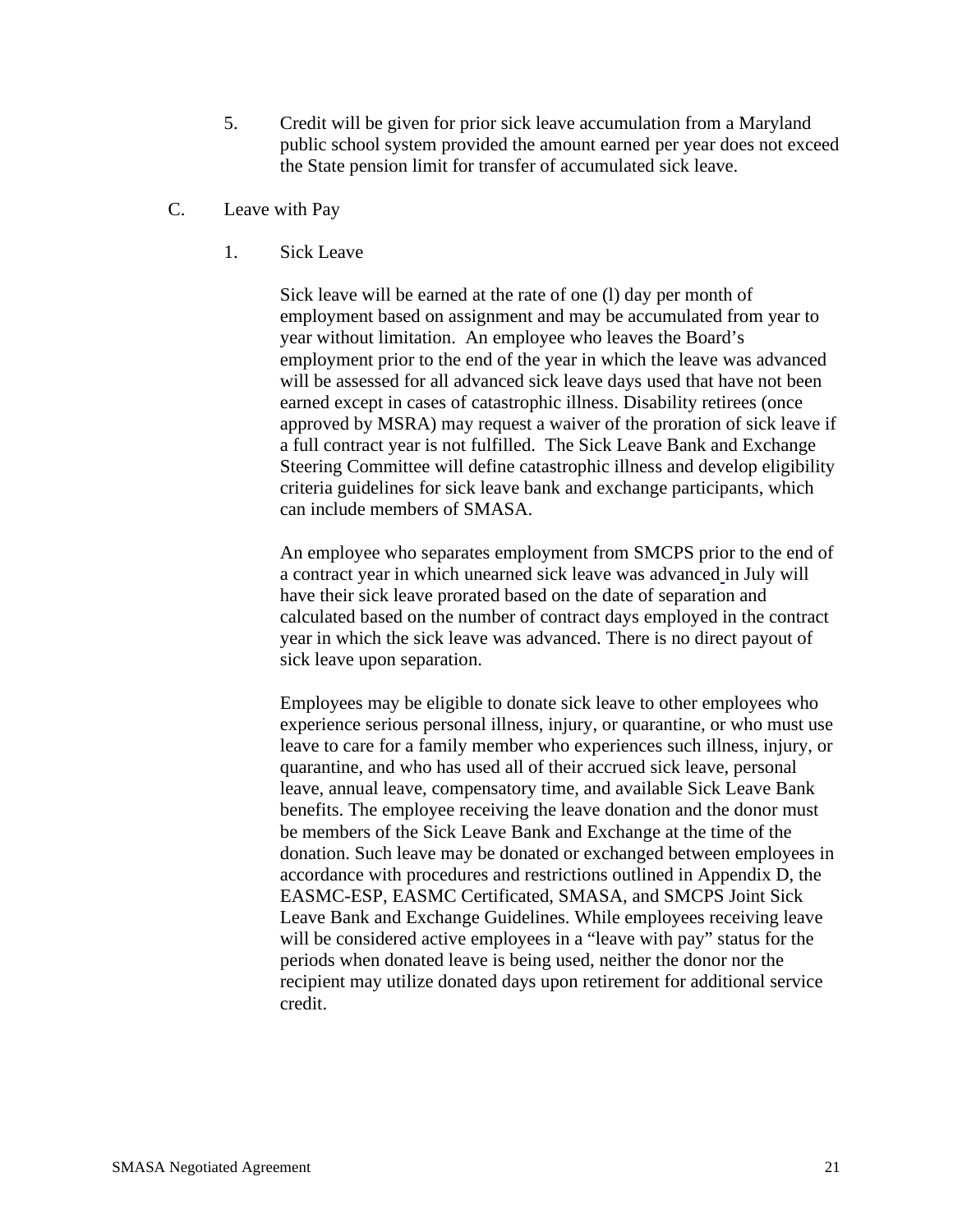Absences for the following reasons will be charged against sick leave.

- a. Personal Illness
	- i) The Superintendent may require a doctor's certificate of illness or a letter of explanation from the employee if a doctor was not in attendance whenever there is reason to believe that an absence is not due to a bona fide illness.
	- ii) An employee shall, at their request, be allowed to use sick leave for an absence due to disability connected with or resulting from pregnancy as authorized under the Family Medical Leave Act. A physician's statement verifying that they are disabled due to causes contributed to by pregnancy shall be required. If the Board has reasonable cause to believe that the employee's health would be endangered by continued employment, it may require the employee to obtain a physician's verification stating that they are physically able to continue their duties. The employee must return to work as soon as their health permits unless they resign or request a leave of absence. Before returning to duty, the employee may be required to present a physician's certificate stating that they are physically able to resume their duties.
	- iii) An employee who is a parent may utilize FMLA for care of their new child.
	- iv) Employees may submit a request in writing to the Superintendent to transfer up to five days of sick leave to other employees who are legal members of their immediate family (spouse, parent, child, or sibling) to be used for eligible sick leave purposes if the immediate family member has exhausted their sick leave. The employee cannot transfer more than five days to any one immediate family member per school year. Unused sick leave that was previously transferred under this provision and not used for the defined eligible sick leave purposes will be returned to the donating employee.
- b. Illness in Family

These days shall be deducted from accumulated sick leave.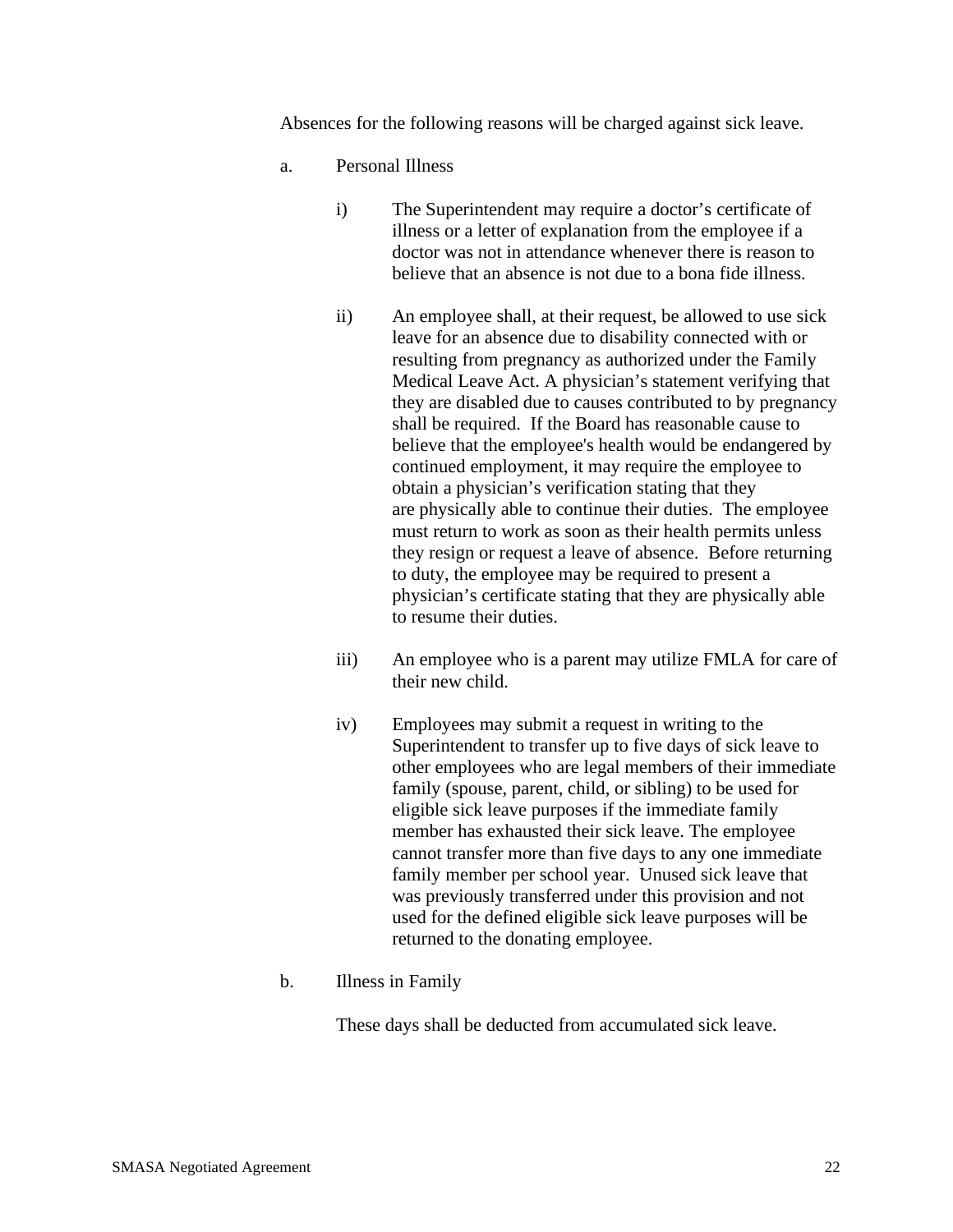c. Quarantine

When a communicable disease occurs in the home in which an employee resides, the employee shall state the disease and dates of quarantine and provide medical documentation from a licensed medical practitioner in order to return to work.

- d. Sick Leave Bank and Exchange
	- i) There shall be a sick leave bank and exchange for employees. The Sick Leave Bank and Exchange Committee shall review all applications/requests for the donation of sick leave and shall be comprised of a representative of the Department of Human Resources, one SMASA representative appointed by the SMASA President, two EASMC certificate representatives and two EASMC-ESP representatives appointed by the EASMC President, and one SMCPS appointed non-voting member who would be the Supervisor of Health Services or an SMCPS licensed registered nurse. One of the SMCPS appointees and one of the EASMC appointees will serve as co-chairpersons, as determined by the Sick Leave Bank and Exchange Committee. The respective presidents will appoint replacements. All parties recognize that due to the personal and sensitive nature of sick leave donation review, the complete confidentiality by the Sick Leave Bank and Exchange Committee members is essential.
	- ii) The Sick Leave Bank and Exchange Steering Committee shall be comprised of the following members.
		- The Sick Leave Bank and Exchange Approval Committee appointees
		- The EASMC President/Certificated Designee, EASMC President/ESP Designee and SMASA President
		- One Maryland State Education Association (MSEA) UniServ Director representing EASMC certificated/EASMC ESP
		- One Maryland State Education Association (MSEA) UniServ Director representing SMASA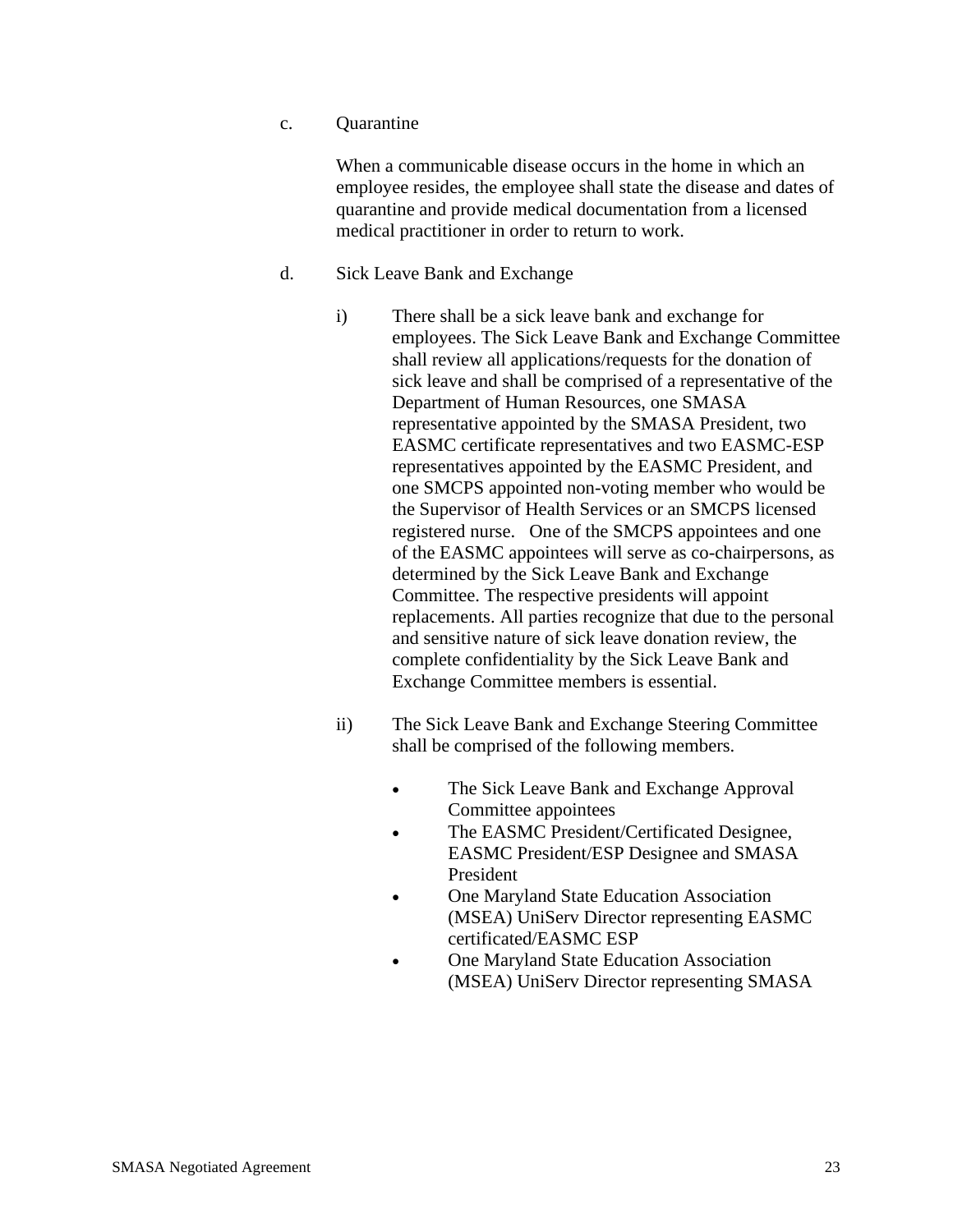- iii) The Sick Leave Bank and Exchange Steering Committee shall meet no less than annually for a Sick Leave Bank Procedural Review. If the SMCPS Chief Negotiator is not a current SMCPS employee, then SMCPS will appoint an SMCPS negotiating team member to participate in the annual review in place of the SMCPS Chief Negotiator. The purpose of the meeting will be to review sick leave bank and exchange guidelines and update them if deemed necessary by the majority of the review attendees. The Sick Leave Bank and Exchange Guidelines will be posted on the SMCPS website for easy employee access.
- iv) SMCPS will indicate on each employee's personal pay statement whether or not that employee is a member of the Sick Leave Bank.
- 2. Personal Leave

Four days of personal leave for all 11-month unit members with full pay are allowed in accordance with the procedure set forth in Article VIII, Paragraph A, and these days shall not be charged against an employee's sick leave.

- a. If personal days are unused, those days will automatically roll over to the following year as personal leave with a maximum of a tenday personal leave balance allowable unless an employee requests otherwise in writing in accordance with published SMCPS payroll procedures. These days may not be used consecutively in a fiveday block during any of the following time periods.
	- o Directly before or after the Thanksgiving break
	- o Directly before or after the Winter Break
	- o Directly before or after the Spring Break
	- o The first five days of school for students
	- o The last five days of school for students
- b. Personal days in excess of ten days shall be carried over as sick leave.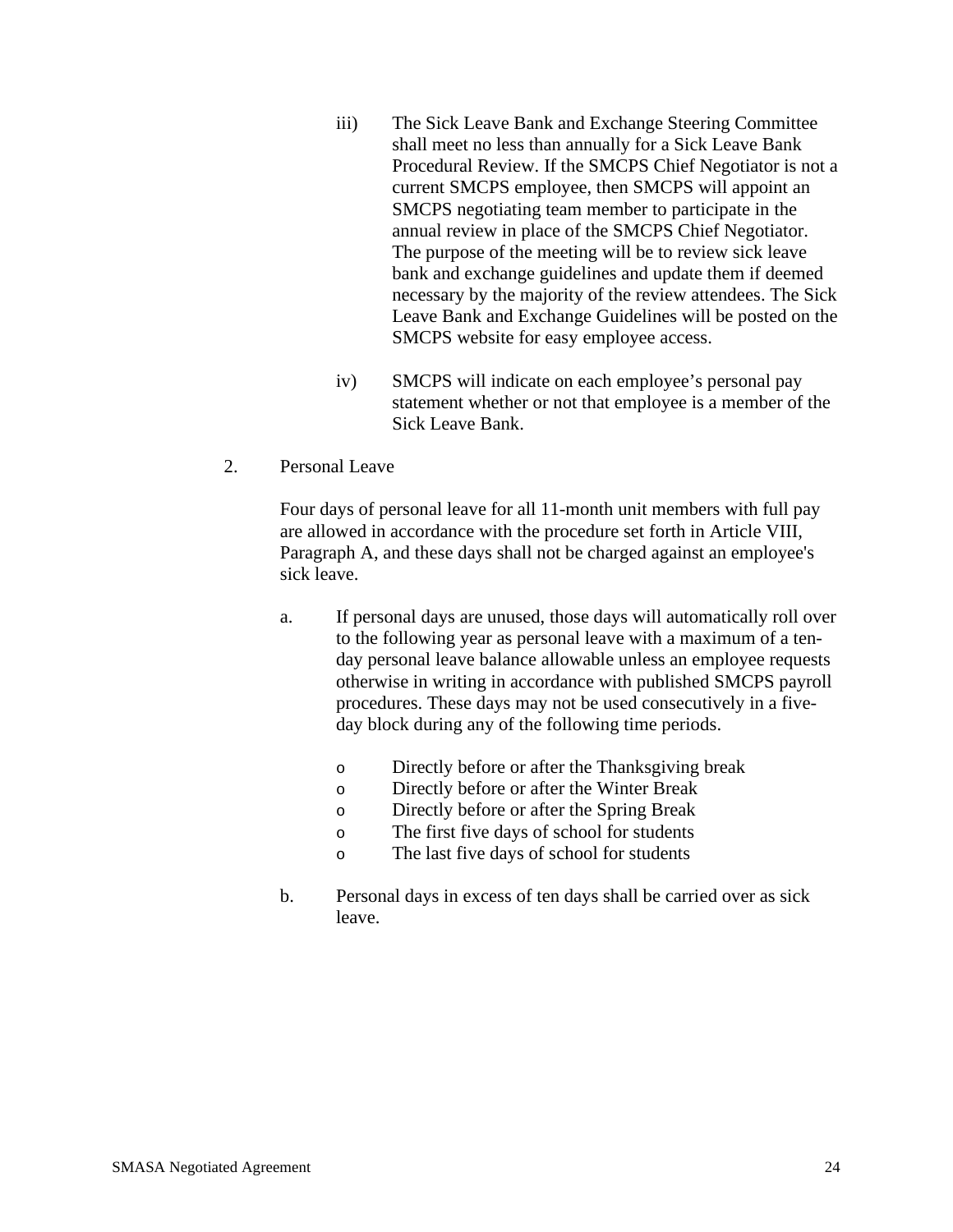#### c. Personal Leave Sell Back

Personal leave for 11-month unit members shall be accumulative to ten days. All used days per year beyond ten days shall be carried over as sick leave. However, once the employee has reached the ten-day cap, they may exercise an option of selling back a maximum of three days of personal leave per year. The employee wishing to cash in three days of personal leave must make a written request by September 15 of each year. The transfer of days or optional remittance of leave over ten days shall be made based on their leave balance as of June 30 of each year. The transfer of or payment of leave in excess of 10 days will be made by the second paycheck in October.

- d. Permission for such leave must be obtained in advance, except in an emergency, as indicated in the approval procedure. Absences for the following reasons will be charged against personal leave.
	- o Personal Reasons
	- o Graduation Exercises Leave will be granted for attendance at graduation exercises to an employee who is being awarded a degree.
	- o Examinations Leave will be granted to an employee who is taking a culminating examination for a master's or doctoral degree, or who is taking an examination to obtain a Maryland certificate required for the employee's current assignment.
	- o Religious Observation Advanced approval is required.
- e. An employee who retires or terminates from SMCPS employment prior to the end of the contract year in which personal leave was advanced in July will have their personal leave prorated based on the date of retirement or termination and calculated on the number of contract days worked in the contract year in which the personal leave was advanced. Payout of personal leave days upon retirement will be based on the employee's current contract year personal leave balance after the calculation of prorated personal leave.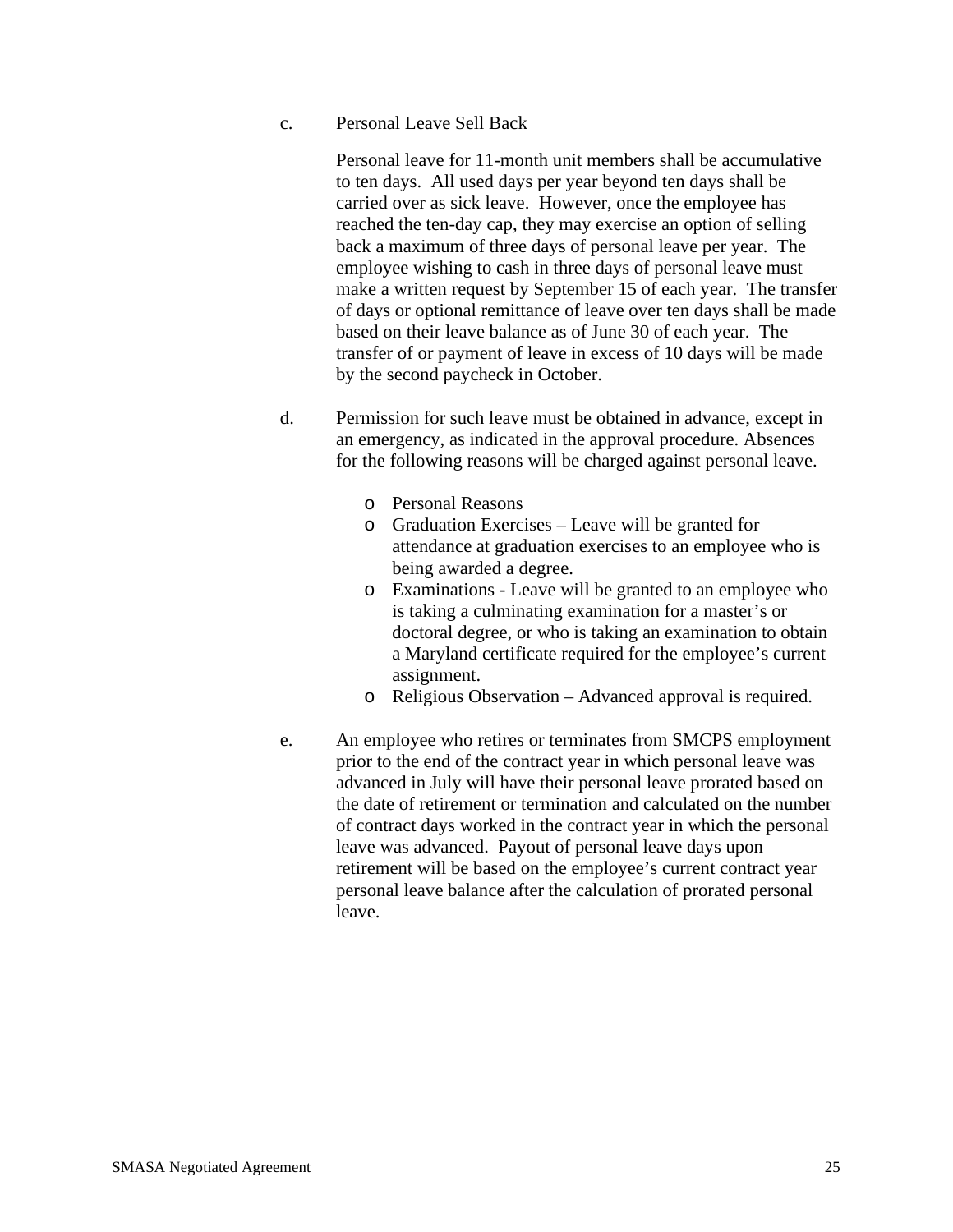3. Annual Leave

Twelve-month employees are entitled to annual leave on the following employment basis.

| <b>Years of Employment</b> | <b>Annual Leave Days</b> |
|----------------------------|--------------------------|
|                            |                          |
|                            |                          |
| $10-19$                    |                          |
|                            |                          |

- a. Supervisors responsible for approving leave requests shall answer the request within five workdays of receipt of an SMCPS leave request form.
- b. Annual leave shall be accumulative based on the chart below. All unused days per year beyond the maximum days shall be carried over as sick leave. However, once the employee has reached the maximum day cap, they may exercise an option of selling back annual leave per each year based on the chart below. The employee wishing to cash in leave days must make a written request by September 15 of each year. The transfer of days or optional remittance of leave shall be made based on the leave balance as of September 30 of each year. The transfer of or payment for leave will be made by the second paycheck in October.

| <b>Fiscal Year</b> | <b>Annual Leave</b><br><b>Maximum Carry</b><br>Over | <b>Annual Leave</b><br><b>Balance Required</b><br>to Qualify for Sell-<br><b>Back</b> | Maximum<br>Number of<br><b>Annual Leave</b><br>Days Eligible<br>for Sell-Back |
|--------------------|-----------------------------------------------------|---------------------------------------------------------------------------------------|-------------------------------------------------------------------------------|
| 2021-2022          | 45                                                  | 45                                                                                    | $\overline{A}$                                                                |
| 2022-2023          | 45                                                  | 45                                                                                    |                                                                               |
| 2023-2024          | 40                                                  | 40                                                                                    |                                                                               |
| 2024-2025          | 40                                                  | 40                                                                                    |                                                                               |

#### 4. Administrative Leave

Absences for the following reasons will be charged to administrative leave with no loss in salary.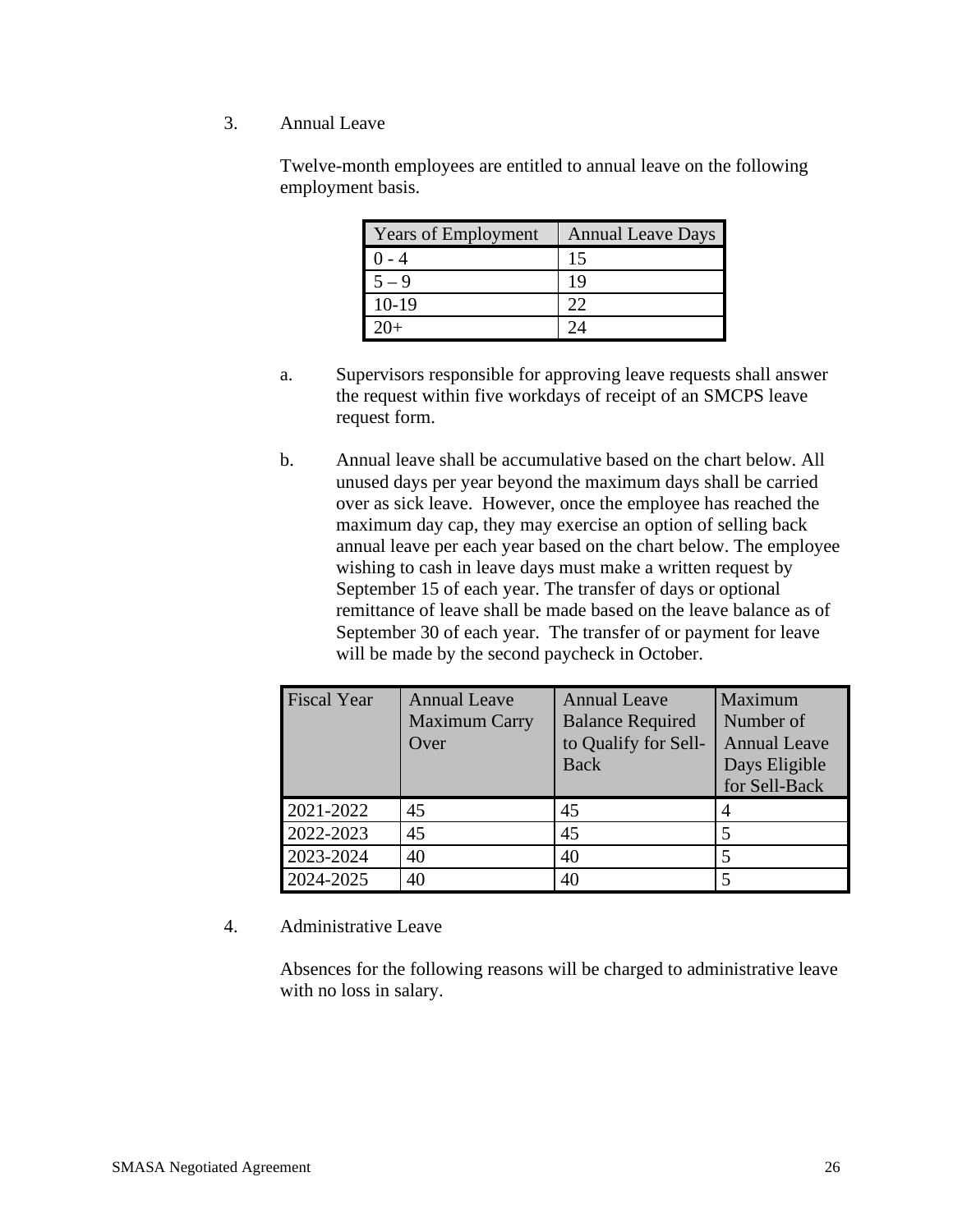a. Bereavement Leave

Employees shall be entitled to bereavement leave as follows. The employee shall state the relationship and the date of death. Bereavement leave shall commence on or after the date of death, but not after the funeral. Employees having good and sufficient reason to take eligible bereavement leave in other than consecutive days, or other than directly after the funeral, may submit a written request to the immediate supervisor.

- i) Up to seven (7) consecutive workdays will be allowed for the death of a spouse.
- ii) Up to five (5) consecutive workdays will be allowed for immediate family members (adopted, foster, or natural child, grandchild, parent, brother, sister, or anyone who has lived regularly in the household) of the employee, spouse or life partner.
- iii) Up to three (3) consecutive workdays will be allowed for an uncle, aunt, grandparent, or brother-in-law/sister-in-law (sibling's spouse) of the employee or spouse.
- iv) Up to two (2) consecutive workdays will be allowed for nieces and nephews.
- b. School Visits Inside and Outside the County

Plans for visitation must be approved in advance by the appropriate supervisor.

c. Professional Meetings

Plans for attending such meetings must be approved in advance by the appropriate supervisor. Upon request, employees may be required to present on the subject of the meeting and related learning.

- d. Sabbatical Leave
	- i) The purpose of sabbatical leave shall be for professional advancement.
	- ii) The number of employees on sabbatical leave at one time shall be limited to one with the approval of the Board.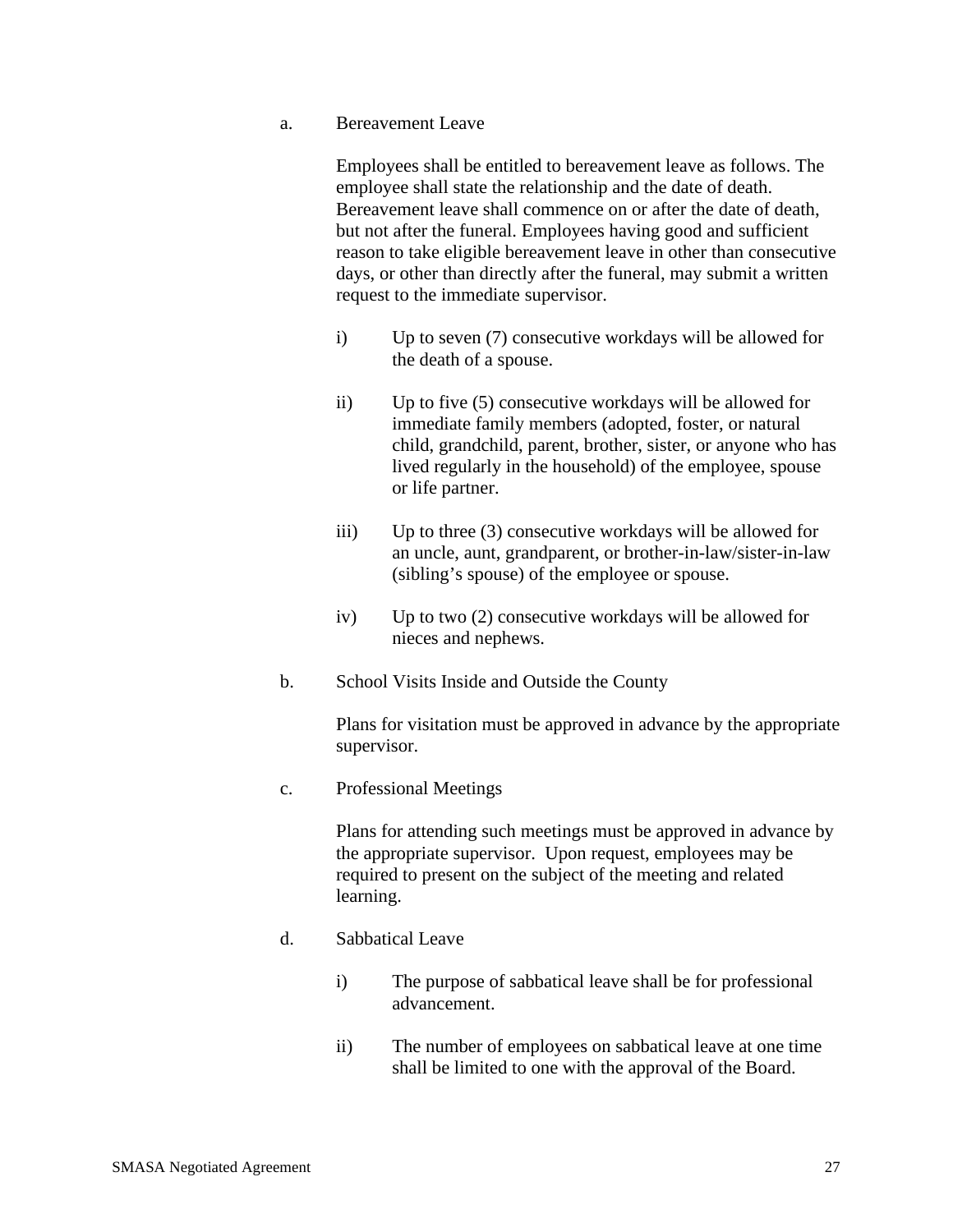- iii) Sabbatical leave for employees will be reimbursed at a rate of one-half of gross annual salary for that year not to exceed one (1) year in duration. Only employees who have worked continuously for a period of seven (7) years for the Board will be eligible to apply for sabbatical leave. The employee granted sabbatical leave must guarantee to work in the St. Mary's County Public School System for a period of two (2) years following the sabbatical leave. The employee shall sign a promissory note agreeing to repay the Board an amount equal to the salary they received plus interest at the current prime rate if they do not fulfill the agreement. The promissory note will be considered paid if the employee fulfills two years of service for the Board following the sabbatical.
- e. Early Departure for Educational Purposes

Up to three (3) days will be allowed. Only tenured/nonprobationary employees under contract with the Board for the following year will be eligible. Written request must be made to the Superintendent not less than two (2) weeks in advance if possible. An employee may be excused without loss of salary provided students and teachers are not in attendance and the employee has completed end-of-year records.

f. Jury Duty

Employees summoned to serve as jurors must notify their immediate supervisor to be excused in order to serve as a member of a jury. Such an absence, if properly approved, will be granted without penalty to salary or other form of leave for which the employee may be eligible. Employees must provide a copy of the official notification to their immediate supervisor at least seven working days prior to the court date. An employee being released from jury duty during working hours must return to their workstation for the remainder of their workday, if released in sufficient time to have two or more hours on the job before normal quitting time.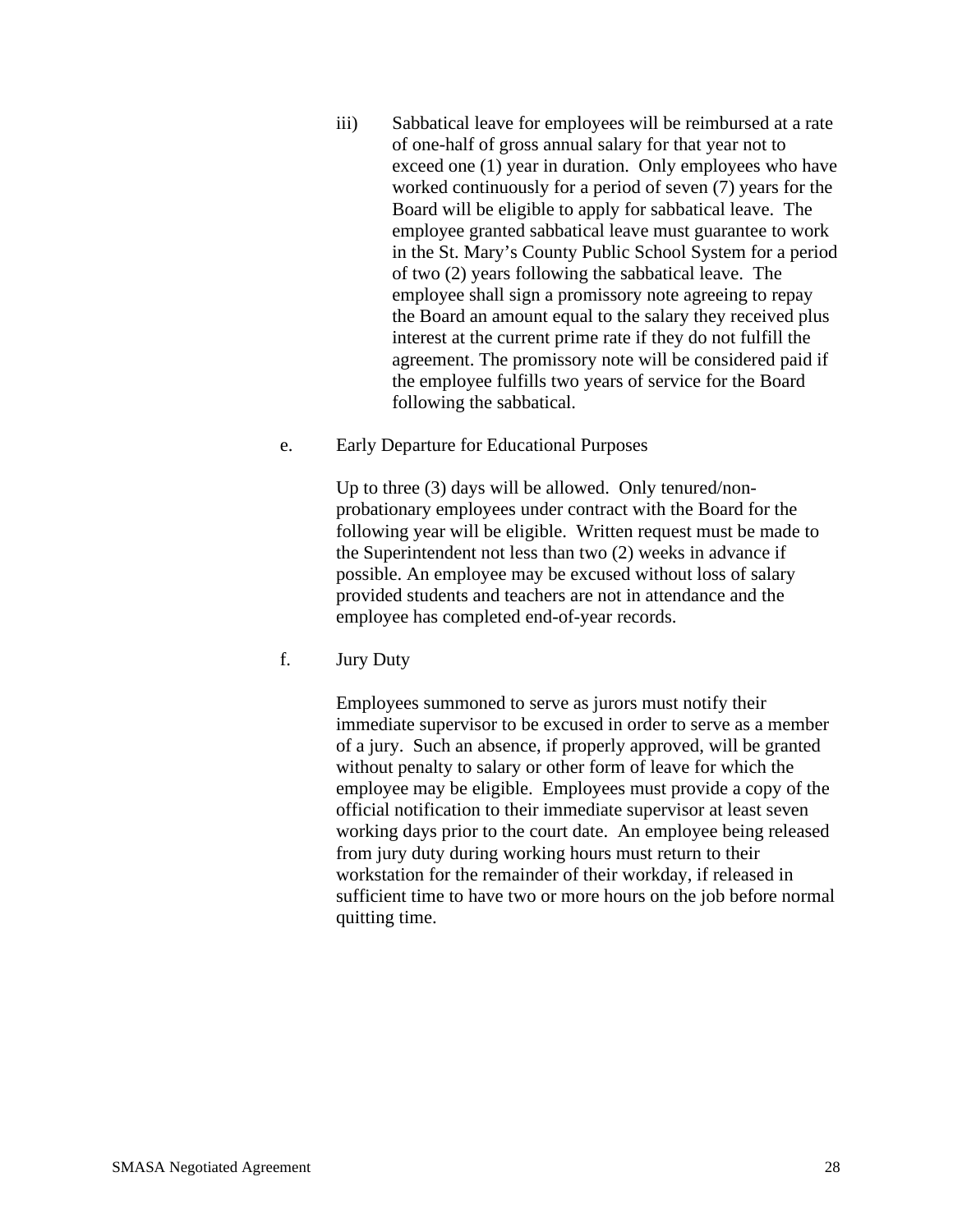- g. Court Summons
	- i) When an employee is to be absent due to a court summons, subpoena or as a witness, a copy of the summons, subpoena, or letter requesting the employee's presence as a witness must be submitted to their immediate supervisor. This requirement should be completed in time for the supervisor to obtain a suitable substitute.
	- ii) Salary Conditions
		- (a) Witness for the Board if an employee appears as a witness for the Board at a court hearing with or without a subpoena, no deductions shall be made from their salary.
		- (b) Subpoenaed witness for other part if an employee appears in court in response to a subpoena to act as a witness for the State or for a private citizen, no deduction shall be made from their salary.
		- (c) Named party in proceedings if an employee is a named party to the proceedings before the court [i.e., personal divorce, custody case, or criminal proceedings (against the employee)], then the employee shall be required to utilize appropriate leave or a deduction shall be made from their salary.
		- (d) Witness for a private citizen for any court appearance as a volunteer witness for a private citizen the employee shall be required to utilize appropriate leave, or a deduction shall be made from their salary.
		- (e) For job related personal court summons no reduction in leave or salary unless the employee appears as a defendant and is adjudged guilty.
- h. SMCPS Internal Interview

Employees who are candidates for internal vacancies, whether for promotional opportunities or voluntary transfer requests, may use up to two hours of administrative leave (when no substitute is required) to attend any related interview scheduled by SMCPS during the duty day. Plans for attending such interviews must be approved in advance by their immediate supervisor.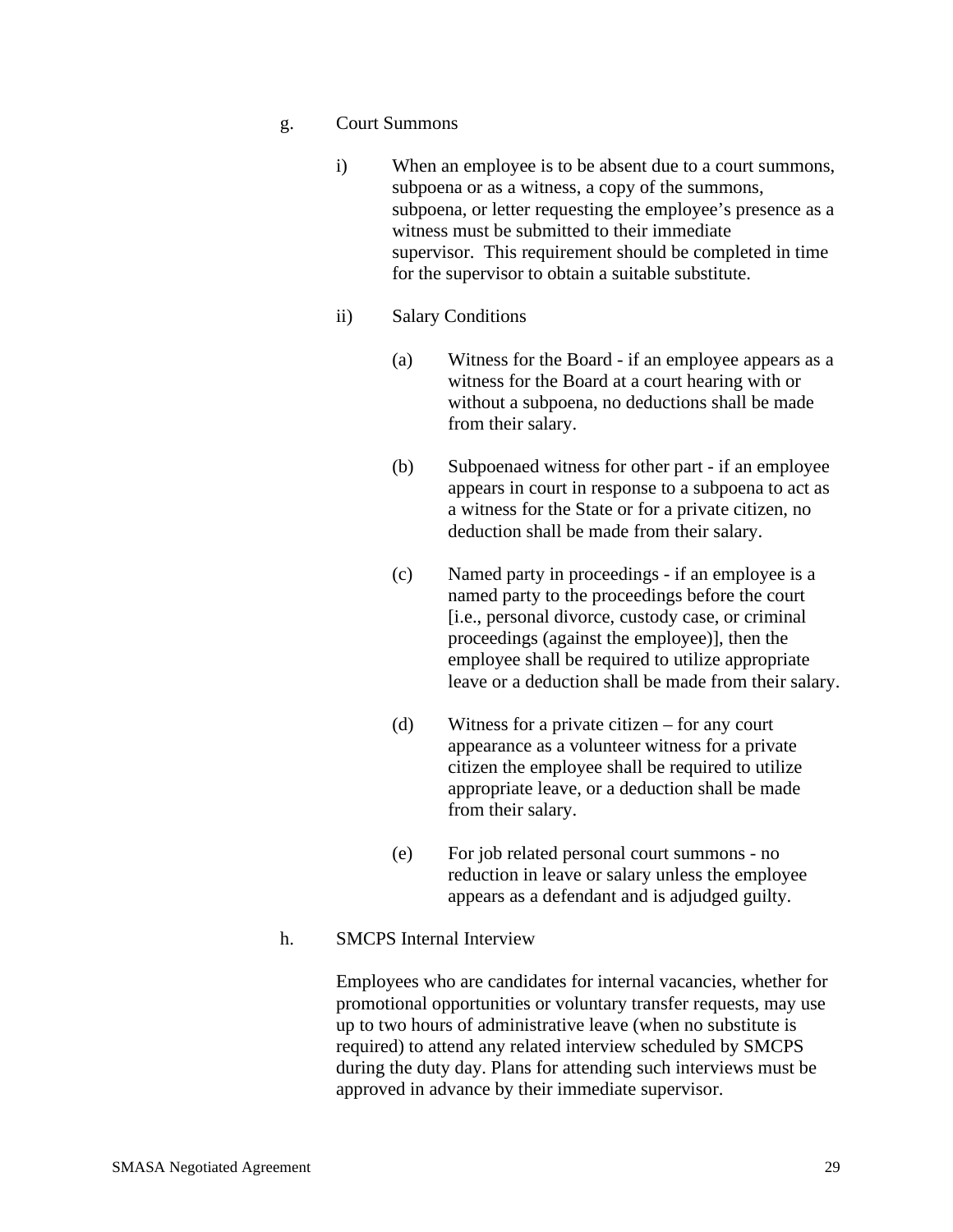- 5. Inclement Weather
	- a. When schools are closed early due to snow or other inclement weather, eleven-month employees will remain on duty until 30 minutes after students and busses have departed. Central and school offices will remain open. Twelve-month personnel, including emergency personnel, will work regular hours unless released by the Superintendent. Liberal leave will be approved for twelve-month employees.
	- b. If schools are closed for inclement weather and ten- and 11-month employees are not reporting, then exempt, non-essential, 12-month employees may choose to telecommute (work from home) on those days in lieu of taking leave by contacting in writing their immediate supervisor no less than 30 minutes prior to the normal work reporting time. Upon completion of the workday, the employee shall submit written confirmation of the hours worked by indicating both the workday start and completion times, and a brief summary of the nature of the work accomplished, on the telework summary report form. The employee may be required to present evidence of work accomplished during telecommuting time.
- D. Leave Without Pay

Approved leaves of absence without pay are as follows.

- 1. Parental Leave An employee may be granted, upon written request, a leave of absence without pay to care for the child of such employee. Said parental leave may also be granted to an employee adopting a child, to commence at any time during the first year after receiving custody of said child, or prior to receiving such custody if necessary in order to fulfill the requirements for adoption.
	- a. An employee who wishes to leave their position prior to the period of disability associated with childbirth and/or does not wish to return to their position after such period of disability shall normally be granted, upon request, a leave of absence without pay. Said employee shall notify the Superintendent in writing of their desire to take such leave and, except in case of emergency, shall give such notice at least thirty (30) days prior to the date on which they wish their leave to begin. A physician's statement verifying pregnancy shall be included with such notice. In case of interrupted pregnancy, the employee on said leave may return to active duty when their health will permit, as attested to by their physician.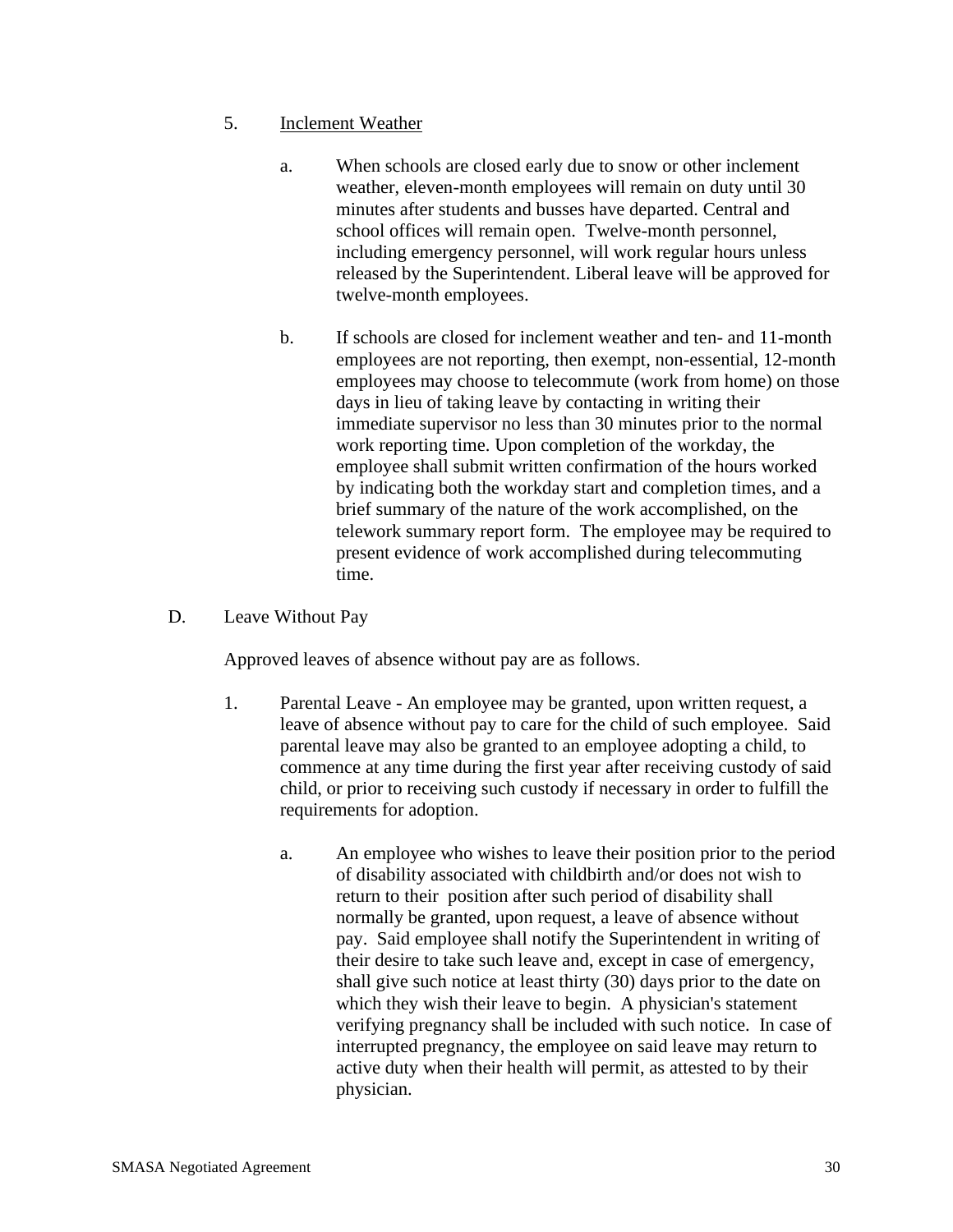- b. An employee on such leave cannot be given any positive assurance that they will be reassigned to the work site where they previously worked, but the Board obligates itself to offer to the employee, on the expiration of leave, employment for which the employee is properly qualified without creating a new position or transferring another employee. To facilitate the employee's return consistent with their stated schedule, they should give the Superintendent, in writing, as much notice of their anticipated return as possible.
- c. The parental leave may not extend beyond June 30 of the current year; however, if requested in writing, this leave may be extended beyond that date.
- d. Employees who are granted parental leave may not accrue sick leave or annual leave during this approved leave.
- e. The unused sick leave of an employee on said parental leave will be held in abeyance until such time as they return to active service.
- 2. Workers' Compensation
	- a. Any employee who suffers a job-related injury or illness will report, as soon as practicable, such injury or illness to their immediate supervisor in writing.
	- b. Any employee who suffers a job-related injury or illness and qualifies for benefits under the Workers' Compensation Law and because of such injury or illness is medically unable to return to work for more than three (3) consecutive days after the occurrence, may be granted administrative leave with pay for a period up to 30 duty days.
	- c. For any lost time that does not qualify under the Workers' Compensation Law, leave will be charged accordingly.
	- d. Any Workers' Compensation payments made for temporary disability due to said injury or illness during this 30 duty-day period shall be endorsed over to the Board.
	- e. If a determination is made that the employee is eligible for Workers' Compensation, then all sick leave and annual leave up to the 30 days provided in this provision, used as a result of the jobrelated injury or illness prior to such determination, shall be restored to the employee.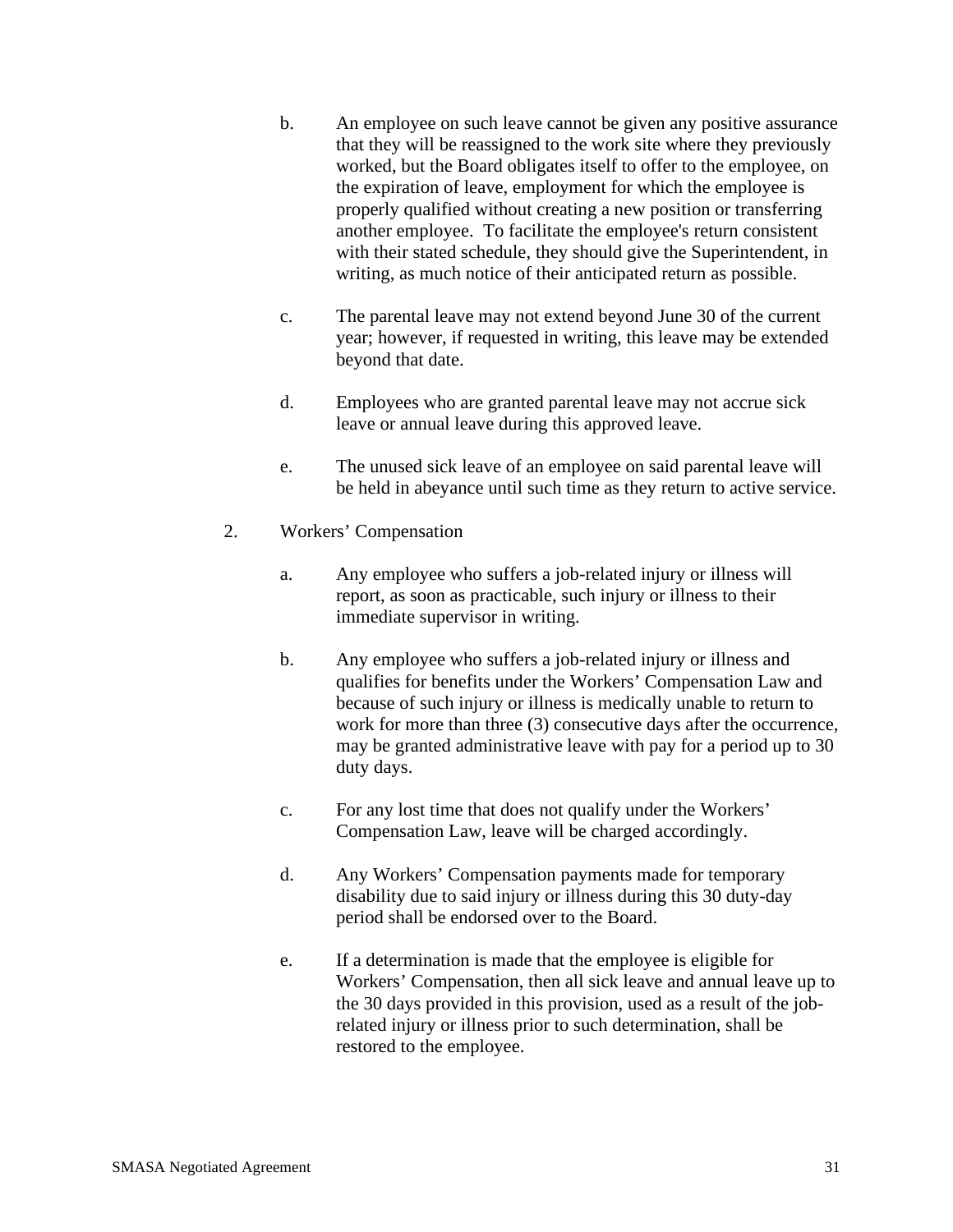- f. During the time the employee is drawing administrative leave with pay or Workers' Compensation benefits, the employee's leave will not be permanently charged (leave may be initially charged and subsequently reversed).
- g. For the purpose of determining weekly Workers' Compensation benefits, the weekly wage will be based on the employee's actual work year and per diem rate rather than the SMCPS twelve-month pay schedule.
- h. If unable to return to work after 30 duty days of approved administrative leave an employee may elect to take sick or annual leave (sick leave must be exhausted first) in place of collecting Workers' Compensation temporary disability payments.
- i. An employee may not draw both a salary from the Board and Workers' Compensation payments. If the employee receives a payment from Workers' Compensation for the same time that sick or annual leave was used towards salary, then their payment will be reduced by the amount of the Workers' Compensation payment. The employee will be entitled to the payment received from Workers' Compensation.
- j. After the thirtieth day of approved administrative leave, employees who receive Workers' Compensation in lieu of sick or annual leave will not be responsible for their health insurance premium (described in Article VII) for this time period.
- k. Before an employee can return to work from a work related injury, it is required that the employee have a medical release stating when the employee is able to return to work and that the employee is able to fulfill the requirements of their position or stating the reasonable accommodations that need to be made.
- l. Any employee who suffers an injury or illness verified to be jobrelated (based on the Report of Injury, Employee Statement Form, and the Supervisor Accident Report form completed by the employee or supervisor) and is able to continue work with medical treatment for such injury or illness, will be granted administrative leave for up to four visits for related medical appointments required during the duty day. A doctor's receipt or note will be required for verification of required appointments.
- 3. Other Causes Approved in advance by the employee's immediate supervisor except in case of emergency.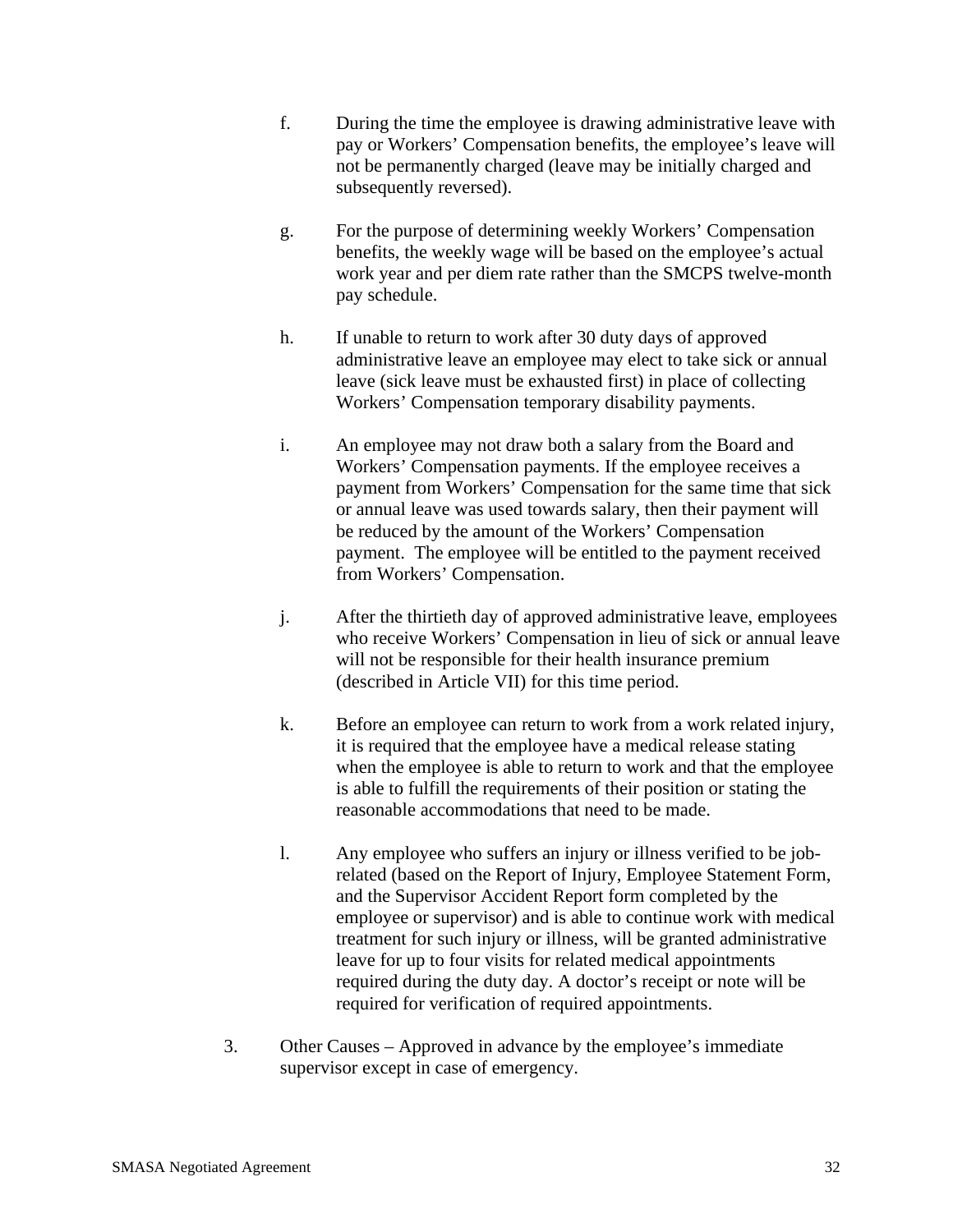E. Family and Medical Leave Act of 1993

The right of employees to family and medical leave shall be as set forth within this document and the Family and Medical Leave Act (FMLA) of 1993.

- 1. The Board will charge the employee's accumulated sick leave concurrent with the time period approved under the FMLA and if no sick leave is available, annual, or personal leave may be used. An eligible employee is one who has been employed during the prior year with SMCPS for at least the number of hours required for eligibility under Federal law.
- 2. SMCPS shall provide the full leave amount allowed by the FMLA for spouses who are both employed by the Board.
- 3. If the employee's FMLA leave allowance is exhausted and the employee is not cleared to return to work, the employee may be offered a medical leave of absence.
- 4. In the event that an employee is on an unpaid leave of absence, the employee may elect to continue their health care coverage by paying the full premium in accordance with COBRA.
- 5. In the event that an employee has paid leave available after the FMLA period is exhausted, the employee will be allowed to exhaust those paid leave options, including accumulated sick leave, annual leave, personal leave, compensatory time, and acquired hours. Board contributions to health insurance will continue as long as the employee is on paid leave.
- 6. An employee on such leave cannot be assured of reassignment to the same site as previously assigned, but the Board obligates itself to offer the employee, on the expiration of the leave, employment for which the employee is properly qualified if a vacancy exists without creating a new position or transferring another employee. To facilitate the employee's return consistent with their stated schedule, they should give the Superintendent, in writing, as much notice as possible of their anticipated return.
- F. School Involvement Leave

Employees who are parents of school age children are encouraged to participate in school activities related to the education of their children. The employee may elect to use any personal or annual leave available. Leave without pay may also be used for these events. Except in cases of emergency, the employee will request such leave in accordance with leave procedures in this article.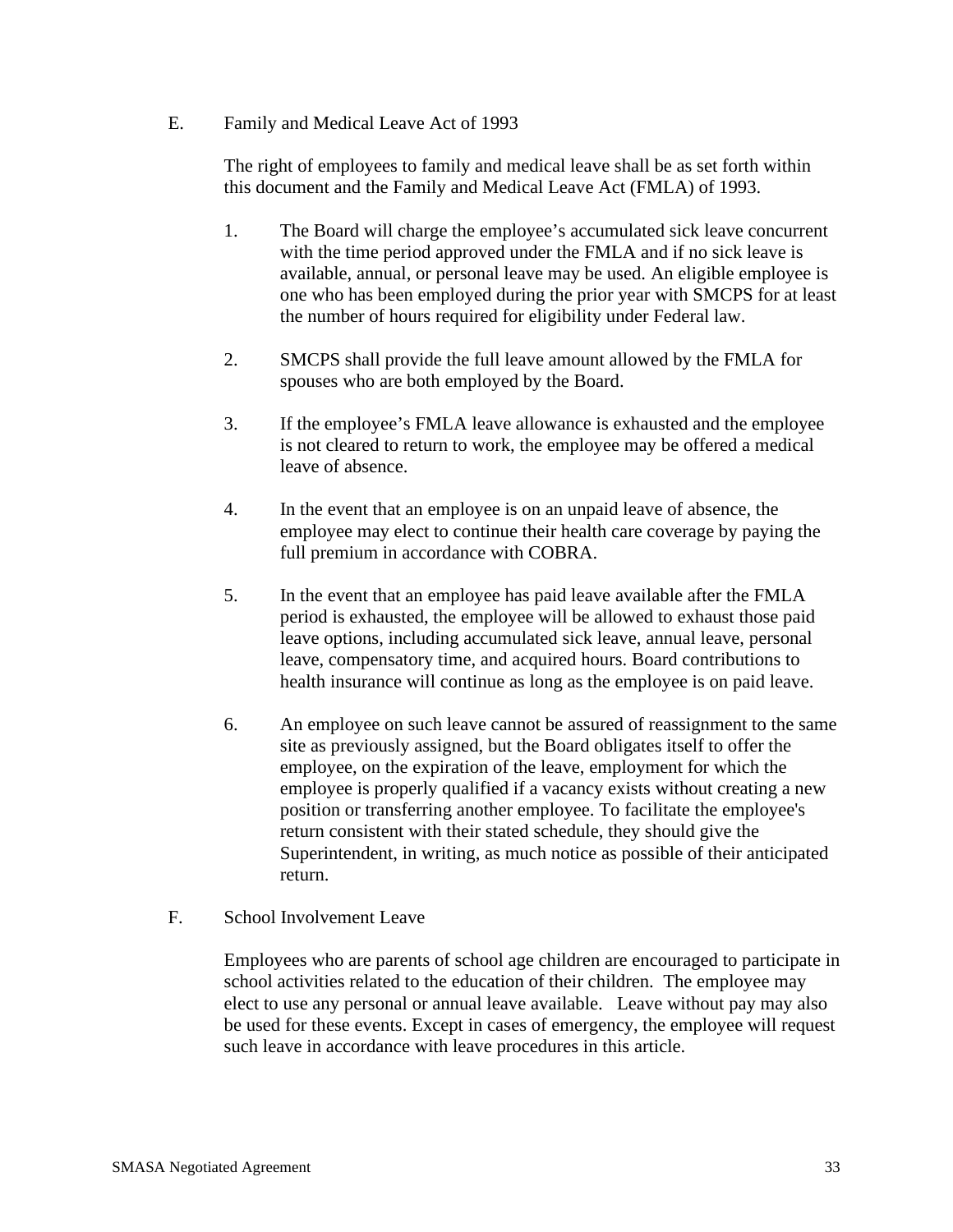## G. Assault Leave

See Article XI, Employee Protection.

- H. Political Leave
	- 1. The Board may grant a leave of absence without pay to tenured or nonprobationary employees who wish to campaign for public office and will grant such leave to the employee if elected to serve in said office. An employee on such leave cannot be assured of reassignment to the same site as previously assigned, but the Board obligates itself to offer the employee, on the expiration of the leave, employment for which the employee is properly qualified, if a vacancy exists, without creating a new position or transferring an existing employee.
	- 2. Leave will be coordinated with the Superintendent so as to ensure minimum disruption to the work site.
- I. Nursing Employees
	- 1. The site supervisor shall support employees who request to breast pump to provide for their infant children during the first year after birth.
	- 2. The employee and site supervisor shall work collaboratively, in advance, to develop a schedule that does not negatively impact the employee and has the least possible impact on instructional programs.
	- 3. Upon request, coverage for one break of up to 20 minutes per day shall be arranged by the administrator with no charge to the employee's leave. If the break exceeds the allowable 20 minutes, then the employee shall submit a leave request via the electronic absence reporting system.
	- 4. Another break may be taken by the employee during their personal lunch, planning time, or 15-minute break (as applicable) and will override other pre-existing work obligations.
	- 5. Upon request, coverage for an additional break of up to 20 minutes per day shall be arranged by the administrator for which the employee shall submit a leave request via the electronic absence reporting system.
	- 6. The employee shall be provided with a clean, private, and secure environment (not a restroom) at the work site.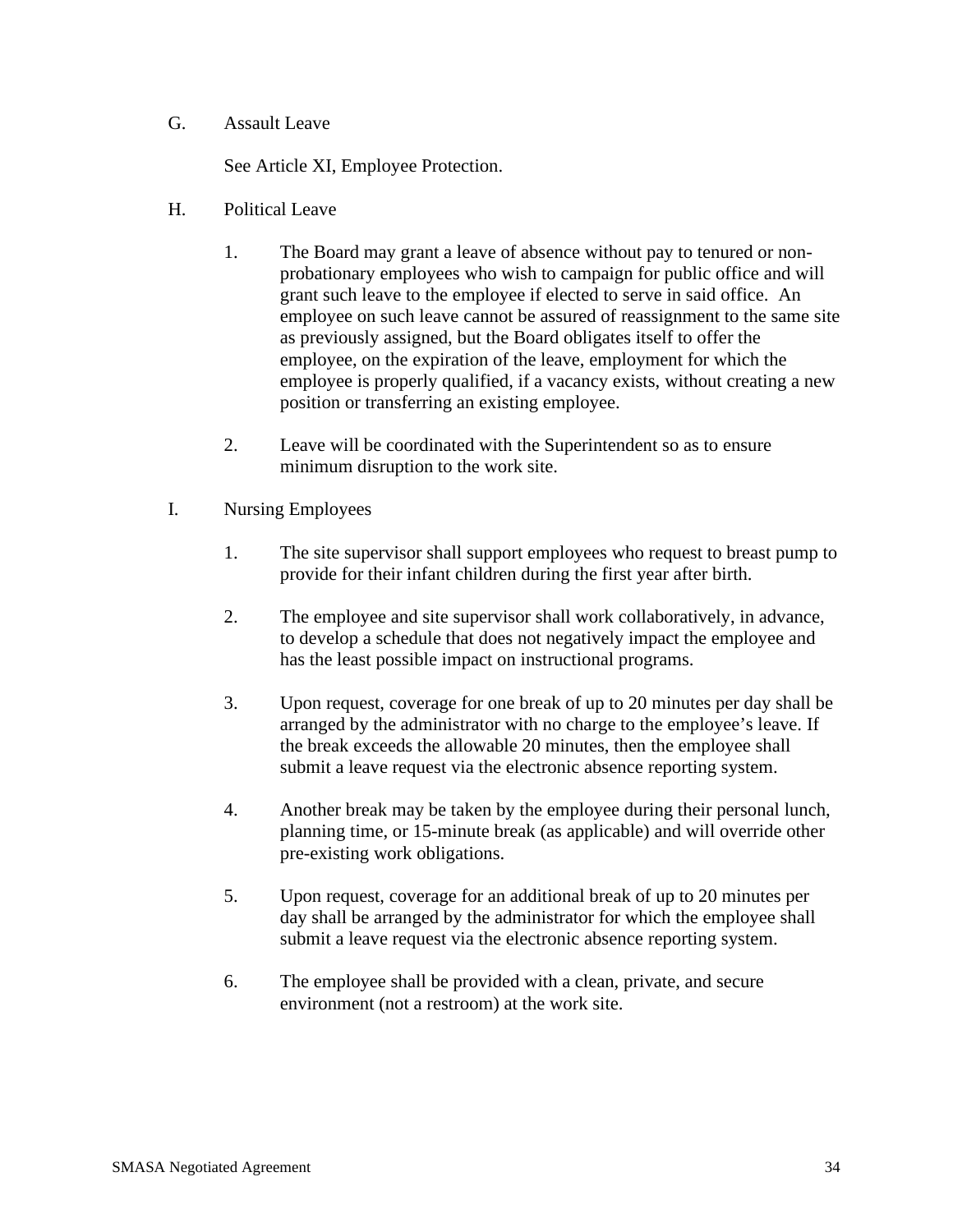## **ARTICLE IX COURSE TUITION**

This program is designed to provide training and advanced education for permanent employees who wish to improve their performance in their present positions, in preparation for advancement, or as part of an approved professional development plan.

- A. Tuition reimbursement (fees and materials are not included) will be provided for appropriate courses leading toward:
	- 1. initial certification,
	- 2. renewal of Standard Professional Certificate,
	- 3. Advanced Professional Certificate,
	- 4. Master's Degree,
	- 5. Non-certificated unit members pursuing an Associate Degree or higher, approved education credits, approved professional development courses/ certification.
	- 6. continuation of other professional license or certificate required for employment, or
	- 7. any other approved course work.
- B. The reimbursement will not exceed the actual amount the employee paid for tuition.
- C. SMCPS is not responsible for courses selected by the employee that do not meet the criteria for certification or reimbursement. Employees may be reimbursed for tuition under the following conditions.
	- 1. The course/credits taken are appropriate for the position and certification of the individual employee.
	- 2. The employee has not been previously reimbursed for the same course.
	- 3. The course/credits are from a regionally accredited college or university (if pursuing college credits).
	- 4. The following required documentation has been submitted to the Department of Human Resources: (1) An online SMCPS tuition reimbursement application (pre-approval is not required for tuition reimbursement), (2) official transcript of grade received with a minimum of grade "C" within 45 days of the completion of the course, and (3)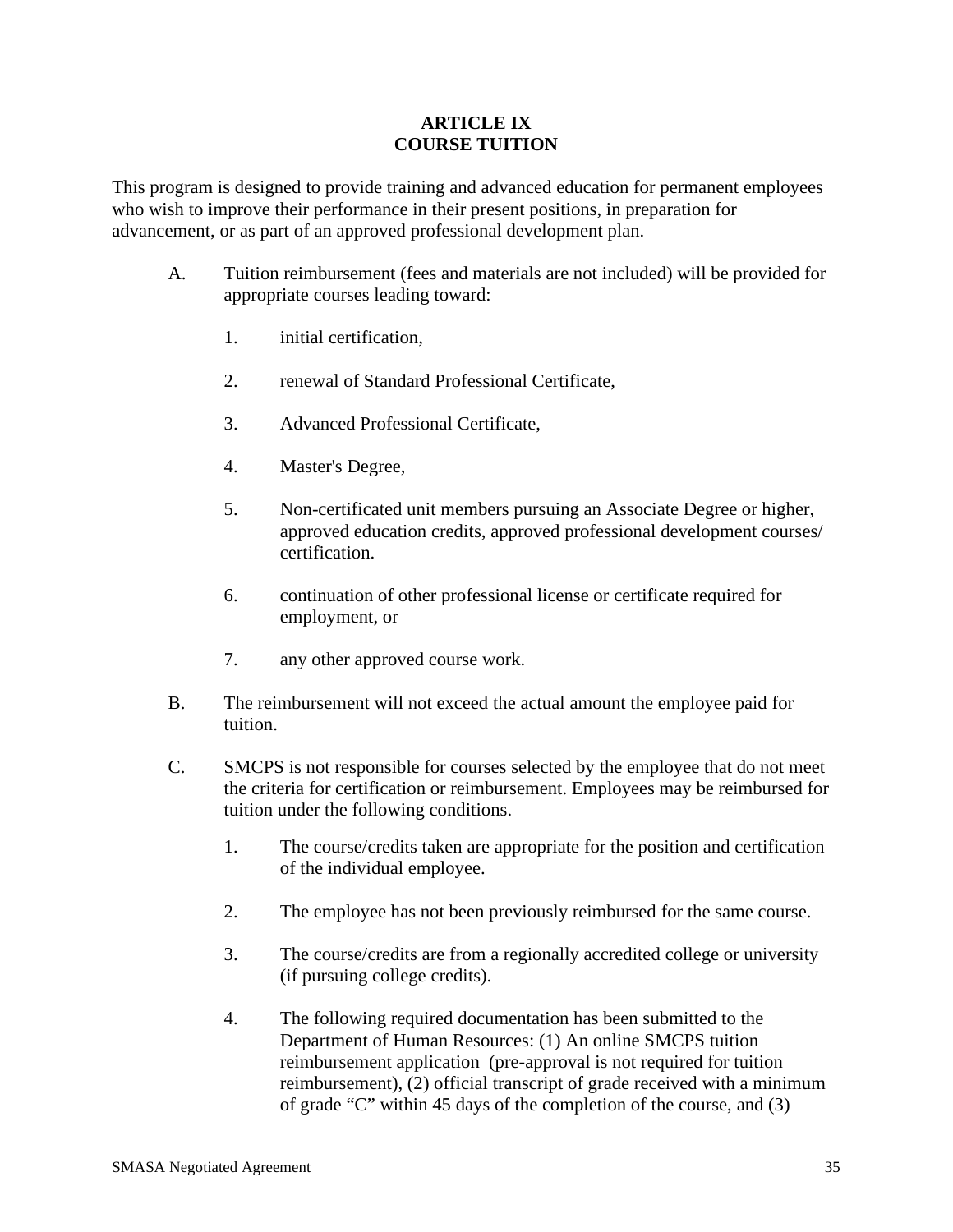original receipt or electronic confirmation of payment (if no hard copy receipt is provided) from the college or university within 45 days following receipt of grade slip or transcript of the completion of the course. If an extension is needed, the employee must request it in writing within the 45-day period noted above. Credits must be earned within the fiscal year during which the employee is requesting reimbursement.

- 5. The employee has not exceeded their annual tuition reimbursement allocation.
- 6. While not required, SMCPS encourages employees to verify courses with the Department of Human Resources by submitting a Tuition Reimbursement Application via the SMCPS website The Superintendent will approve the Tuition Reimbursement Request application, indicating approval or denial. The employee will be notified within ten workdays of its submission.
- D. Employees enrolled in courses through Direct Pay agreements for non-SMCPS courses must submit for pre-approval to the Department of Human Resources prior to registration per the memorandum of understanding with each participating Direct Pay school. The Direct Pay school will be responsible for submitting the official transcript and bill for payment to the Department of Human Resources on behalf of the employee within 45 days of the completion of the course. SMCPS will pay for the portion of tuition that is approved (fees and materials are not included) and employees will be billed by the universities for the remaining balance.

Pre-approval is not required for SMCPS Department of Teaching, Learning and Professional Development Direct Pay courses, although the employee will be responsible for completing any paperwork required by SMCPS and for any amount that exceeds their annual tuition allocation.

- E. If the employee wants to confirm the appropriateness of a course prior to registration, advance written approval may be sought via an online SMCPS Tuition Reimbursement Request form application submitted to Human Resources via the SMCPS on-line web portal. The Superintendent will review the SMCPS Tuition Reimbursement Application, indicate approval or denial, and notify the employee via their SMCPS email account within ten workdays of the applicant's submission via the web portal.
- F. Appropriate credit will be determined by the current requirements for certificates for administrators, supervisors, and teachers, and by the current professional licensure and/or certification requirements for bargaining unit members. In order to receive tuition reimbursement for credits leading toward an Advanced Professional Certificate or a Master's Degree, the employee shall hold a valid Standard Professional Certificate or professional license/certificate for their present assignment.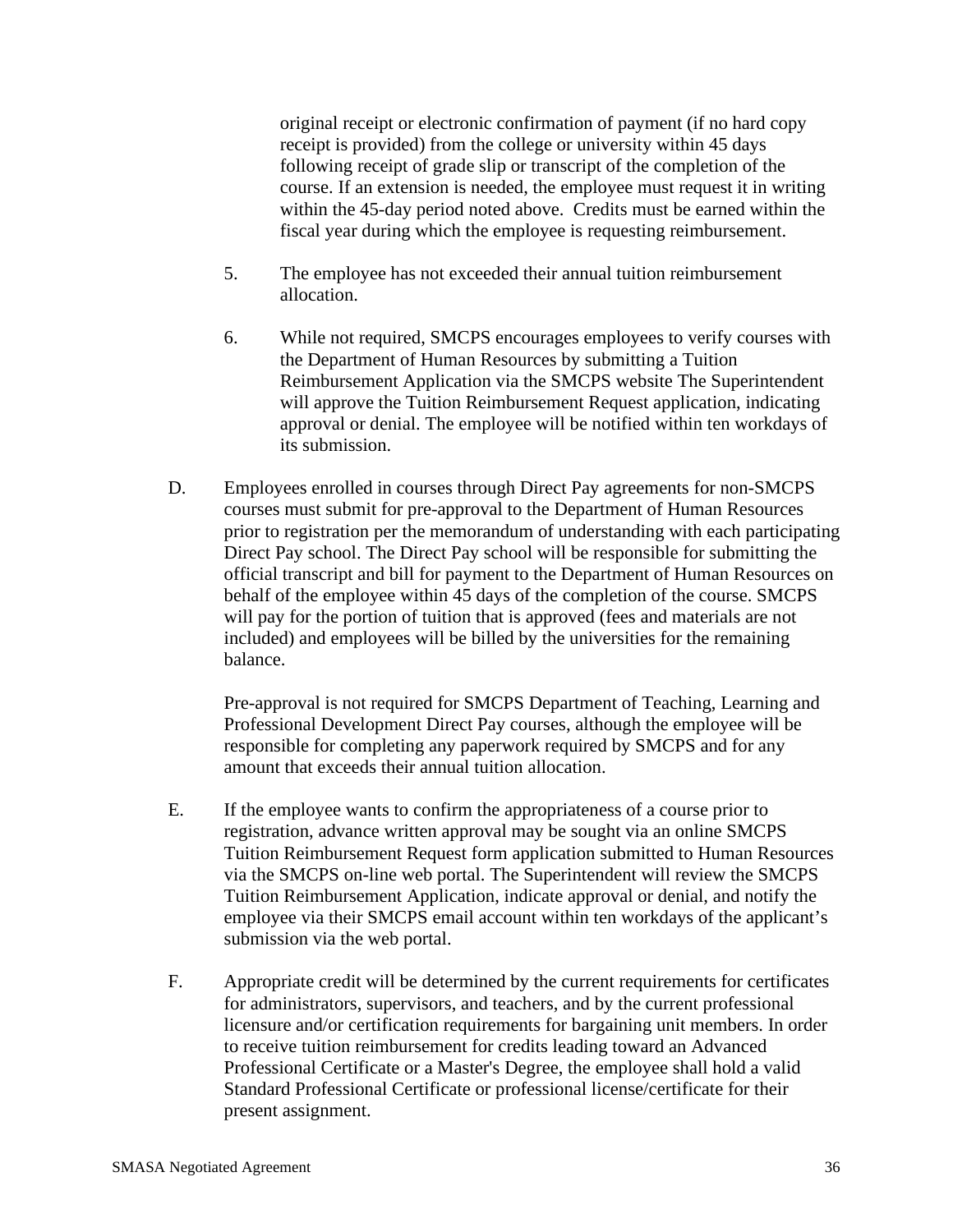- G. Reimbursement for tuition shall not exceed \$3,400 for Fiscal Year 2022 and \$3,500 for Fiscal Years 2023-2025. In determining whether the annual maximum reimbursement amount has been reached, the year to which the reimbursement applies will be based on the date of issuance of the grade slip for a completed course. An administrative employee pursuing a Ph.D. or an Ed.D. will be allocated additional tuition reimbursement for a maximum of \$5,300 for Fiscal Year 2022 and \$5,400 for Fiscal Years 2023-2025.
- H. An employee who has received a Ph.D. or an Ed.D. under an SMCPS tuition reimbursement program may receive \$3,000 professional stipend for completing a study or problem of practice approved by the Superintendent or designee.
- I. Based upon successful application process, tuition reimbursement may also be applied as a fee waiver up to the maximum yearly amount for the following certifications and designations.
	- Certificated Employees: National Board for Professional Teaching Standards (NBPTS) certification
	- Speech and Language Therapists: National Certificate of Clinical Competency (CCC)
	- Nurses: Nationally Certified School Nurse (NCSN)
	- Or any other certifications or nationally recognized designations required or preferred for any position within SMCPS as identified on the Schedule of Classifications & Position Descriptions posted on the SMCPS website, as approved by the Superintendent.
- J. Any employee who leaves the Board's employ within one year after completion of a course for which they have received reimbursement from the Board shall repay the full amount of such reimbursement to the Board with advance written notice to the employee. The Board may deduct such re-payment from any remaining pay owed to the unit member. As described in Article VI, the employee will have the option when possible (based on the remaining number of paychecks) to have the deduction divided into two or more paychecks. The Board will attempt to deduct the money evenly from remaining checks owed. This repayment provision shall not apply in the case of a unit member who must leave the Board's employ due to military transfer, spousal job transfer necessitating a move of over 50 miles, personal or family illness, divorce or child custody issues, involuntary termination by Board, non-renewal of nontenured employees, or other cause approved by the Board. If the employee who was granted a waiver pursuant to this subsection returns to a teaching position less than 50 miles away within one year of leaving the Board's employment, they shall reimburse the Board according to the above provision unless they sought employment with the Board and were not offered a contract. Any employee forced to repay such reimbursement shall have that same reimbursement reversed (tuition repaid) upon returning to the Board and successfully completing two more years of employment.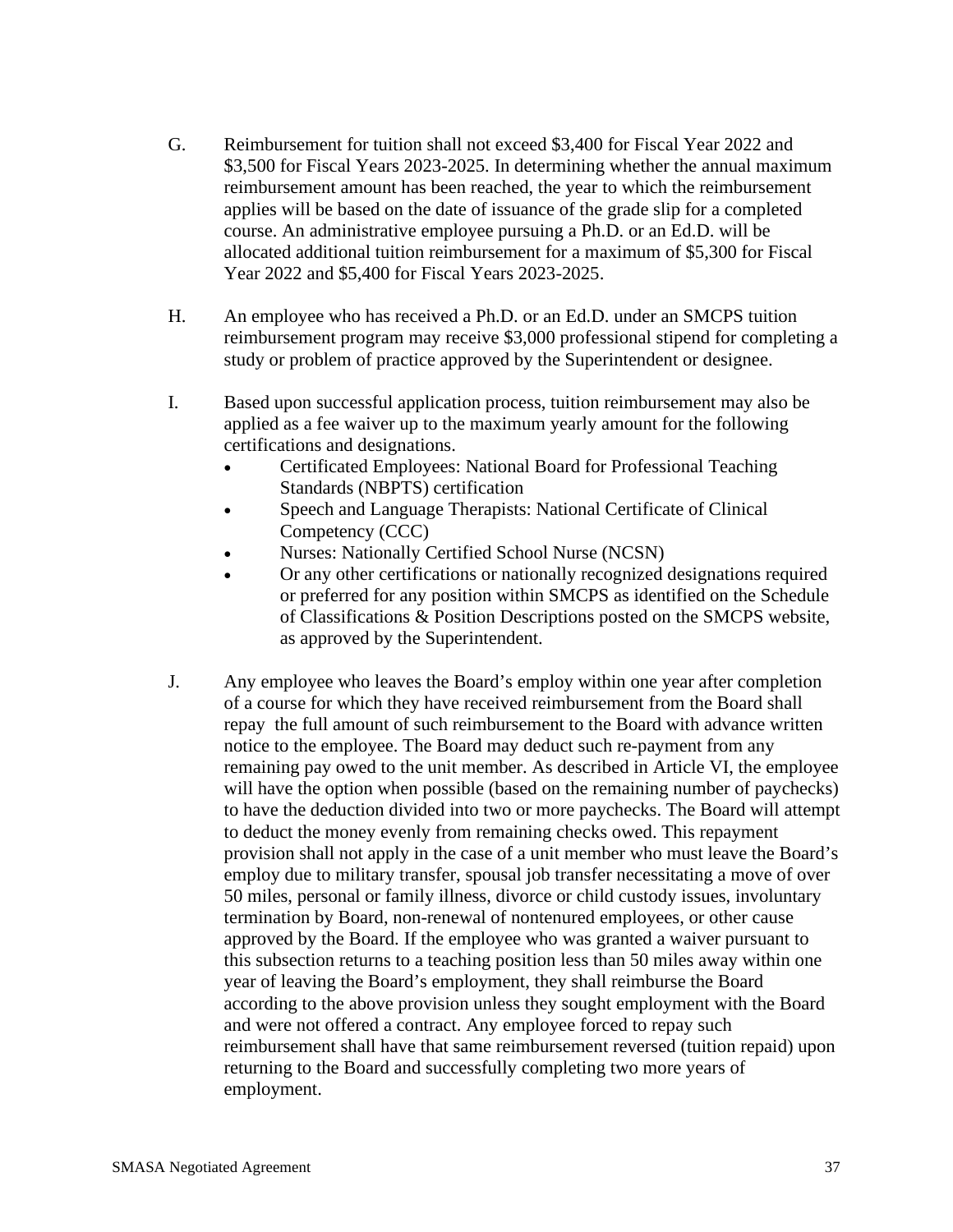- K. In accordance with the provisions of COMAR Section 13A.12.01.14, the Board will not require coursework for certification renewal for professionally certificated employees who are 55 years of age or older or who have been employed for at least 25 years in public school service or approved nonpublic school service.
- L. Employees who pay a fee for transcripts necessary to verify course completion may be reimbursed upon submission of a receipt up to 45 days following payment; such reimbursement will be deducted from the year's annual course reimbursement allocation based on the date on the receipt for transcript payment, limited to one transcript reimbursement per semester per university or college.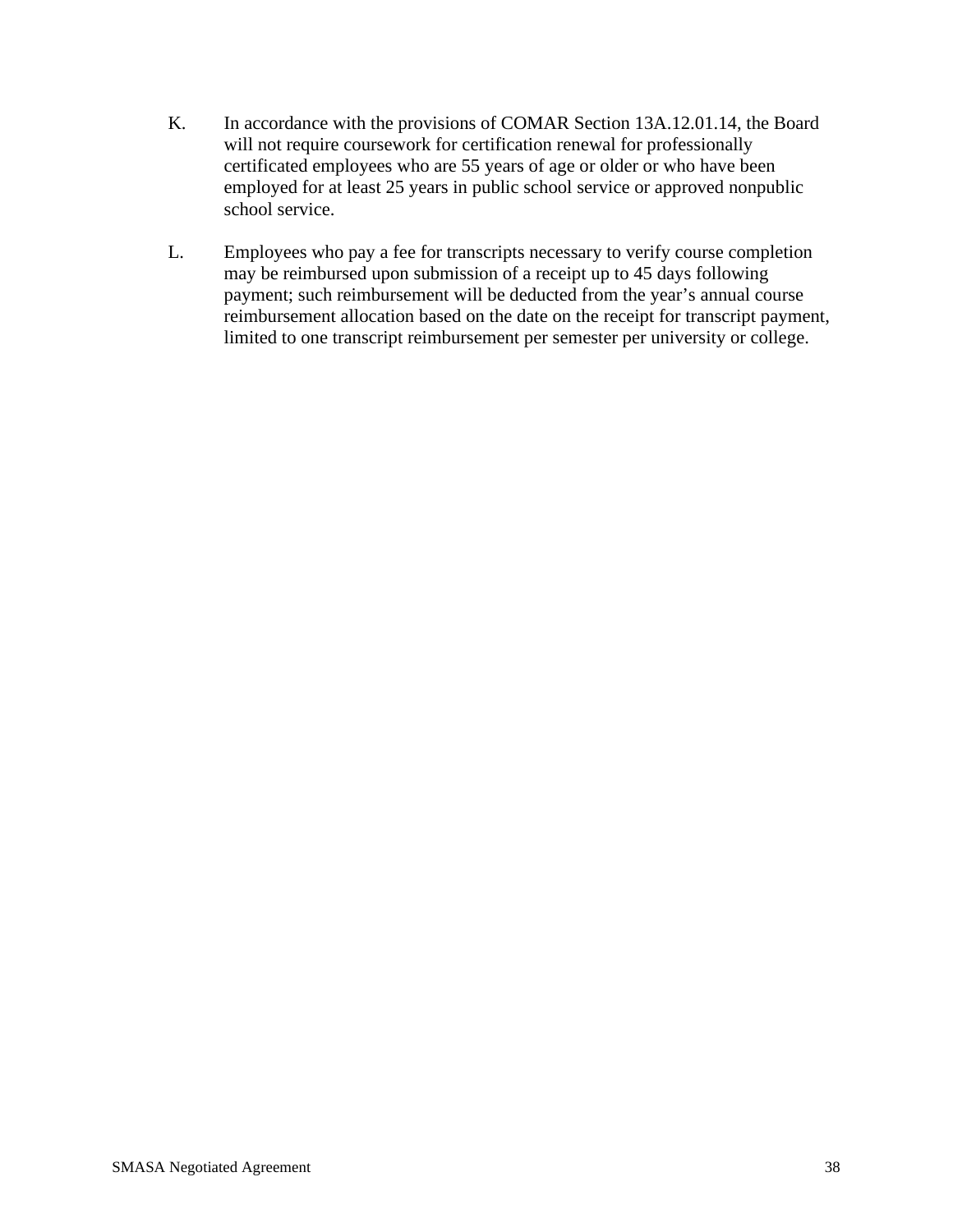# **ARTICLE X DEDUCTIONS**

- A. The Board shall deduct membership dues from employees' salaries for the Association, Maryland State Education Association, as said employees voluntarily authorize such deductions by means of an appropriate written authorization form.
- B. The Association shall provide the Department of Fiscal Services annually, ten (10) workdays prior to the second pay date in September, with a list of employees who have current membership in the Association. For members who join the Association after the second pay in September and authorize payroll deductions for SMASA dues, SMASA will provide the member's name and the total amount of prorated dues to be deducted over the remaining number of pay dates having dues deductions.
- C. The Board and the Association agree that any employee who requests dues deduction shall be responsible for full payment of the dues authorized for the current school year. An employee whose contract is terminated during the school year shall have deducted from their final salary payment in an amount equal to their remaining dues authorization. The authorization form shall include a statement to this effect, and it shall be the responsibility of the Association to make the employee aware of this provision before they complete the form. In the event the employee's final salary payment shall be an amount not sufficient to meet the remaining dues, the responsibility for collection of such monies shall rest entirely upon the Association.
- D. Deductions shall be withheld in twenty-one (21) equal consecutive installments beginning with the second pay period in September. The Board will transmit the dues deducted to the Association within five (5) workdays after each pay date.
- E. Payroll deduction shall be made available at the request of the individual employee providing a minimum enrollment of fifteen (15) employees as certified by the Superintendent.
	- 1. Group insurance plans
	- 2. United States Savings Bonds
	- 3. Credit Unions
	- 4. Any other deductions authorized by the Superintendent
- F. Pre-tax payroll deductions for available 403(b) or other approved plans shall be made available at the written request of the individual employee. Any selected 403(b) vendor shall offer no less than 20 investment options. SMASA shall participate and have input in any plan or vendor changes.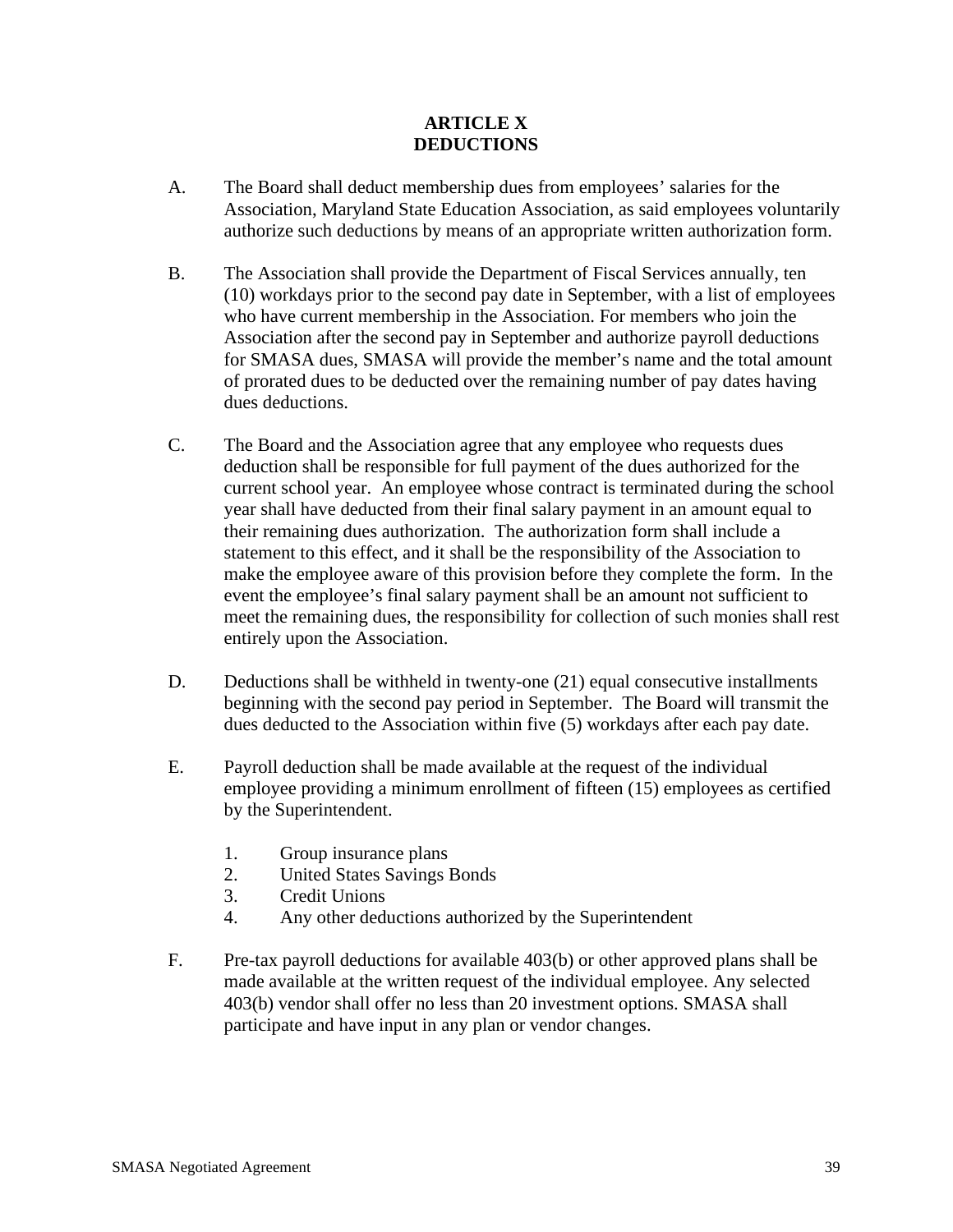G. The Association shall indemnify and save the Board harmless against any and all claims, demands, suits, or any other forms of liability that shall rise out of or by reason of action taken or not taken by the Board for the purposes of complying with any of the provisions of this article, or in reliance on any list, notice or assignment furnished under any such provisions.

Any employee who desires to terminate SMASA membership and/or dues deductions must contact SMASA directly. Cancellation of dues deductions can be affected only by written notice to the President of the Association no earlier than August 15th and no later than September 15th of any given year.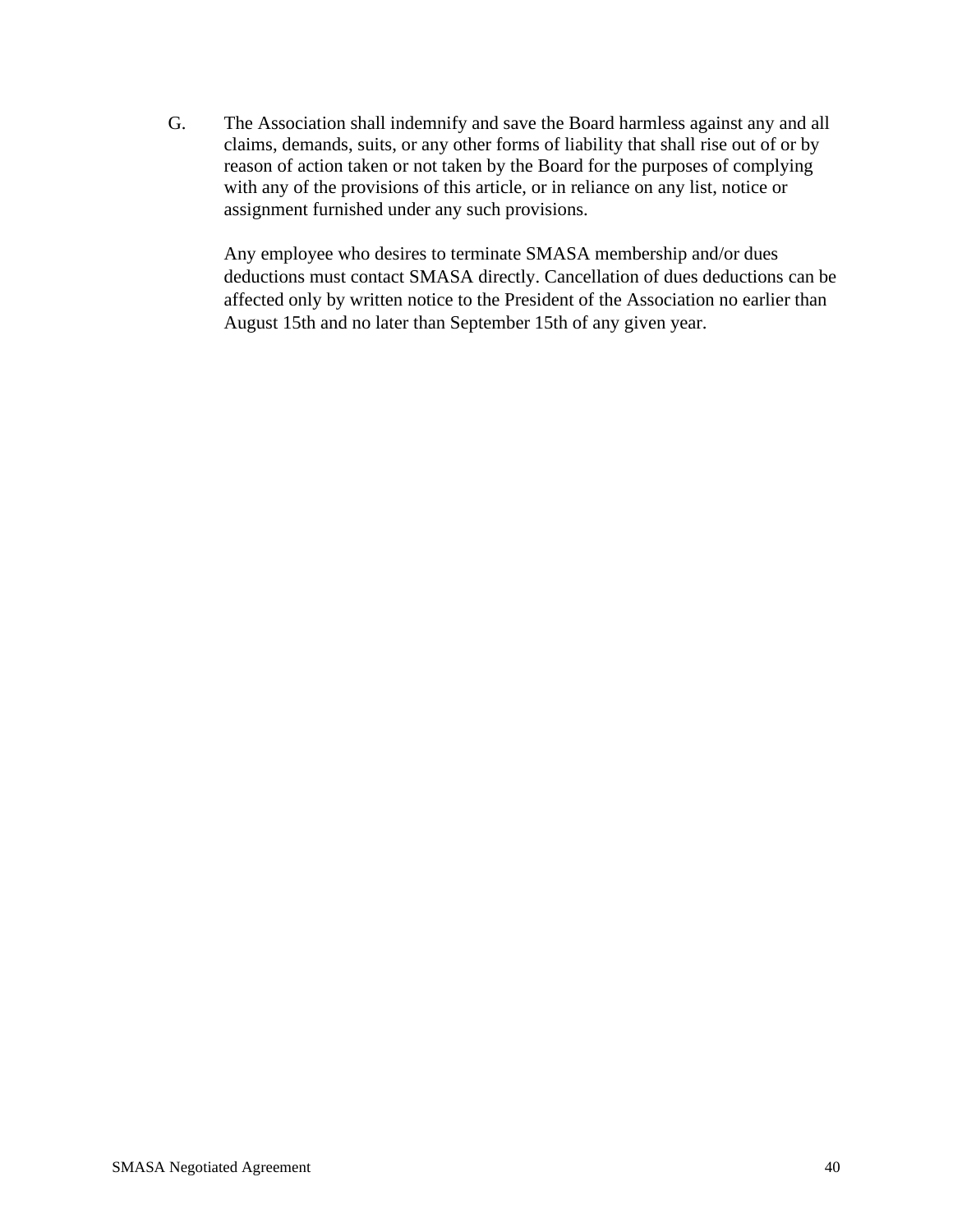## **ARTICLE XI EMPLOYEE PROTECTION**

- A. Employees will immediately report to their immediate superior in writing all cases of assault suffered by them in connection with their employment. The immediate supervisor shall provide the appropriate form in cases of assault against an employee and shall submit the completed form to the Superintendent if leave is required or taken as a result of the assault.
- B. The Superintendent will forward the report to the Director of Safety and Security who will serve as liaison among the employee, the police, and the courts if necessary.
- C. The Board agrees to provide comprehensive general liability insurance coverage to employees while they are acting within the scope of their assigned responsibilities. This insures against the cost of investigating, defending, and paying claims for damages on account of personal injury or death to nonemployees and for property damage arising out of occurrence to which the coverage applies.
- D. As part of their job responsibilities, an employee shall not transport a student in their private vehicle.
- E. The Board agrees to provide the personal property insurance for property owned by employees while on school system premises as limited by the insurance conditions. Insurance carrier denial of an employee claim does not relieve SMCPS of the responsibility to reimburse the employee for the cost to repair or replace employee personal property, up to the value of \$300 demonstrated to have been damaged while on school premises, due to no fault of the employee.
	- 1. Any employee who sustains a verifiable loss as a result of the transport of SMCPS property within a private vehicle shall be reimbursed up to the amount of \$300.
	- 2. Any employee, who in the performance of their job responsibilities, sustains a verifiable loss of SMCPS property as a result of its transport within a private vehicle shall not be liable for its replacement or repair. Transport of SMCPS property for other than performance of job responsibilities shall be with advance supervisor permission.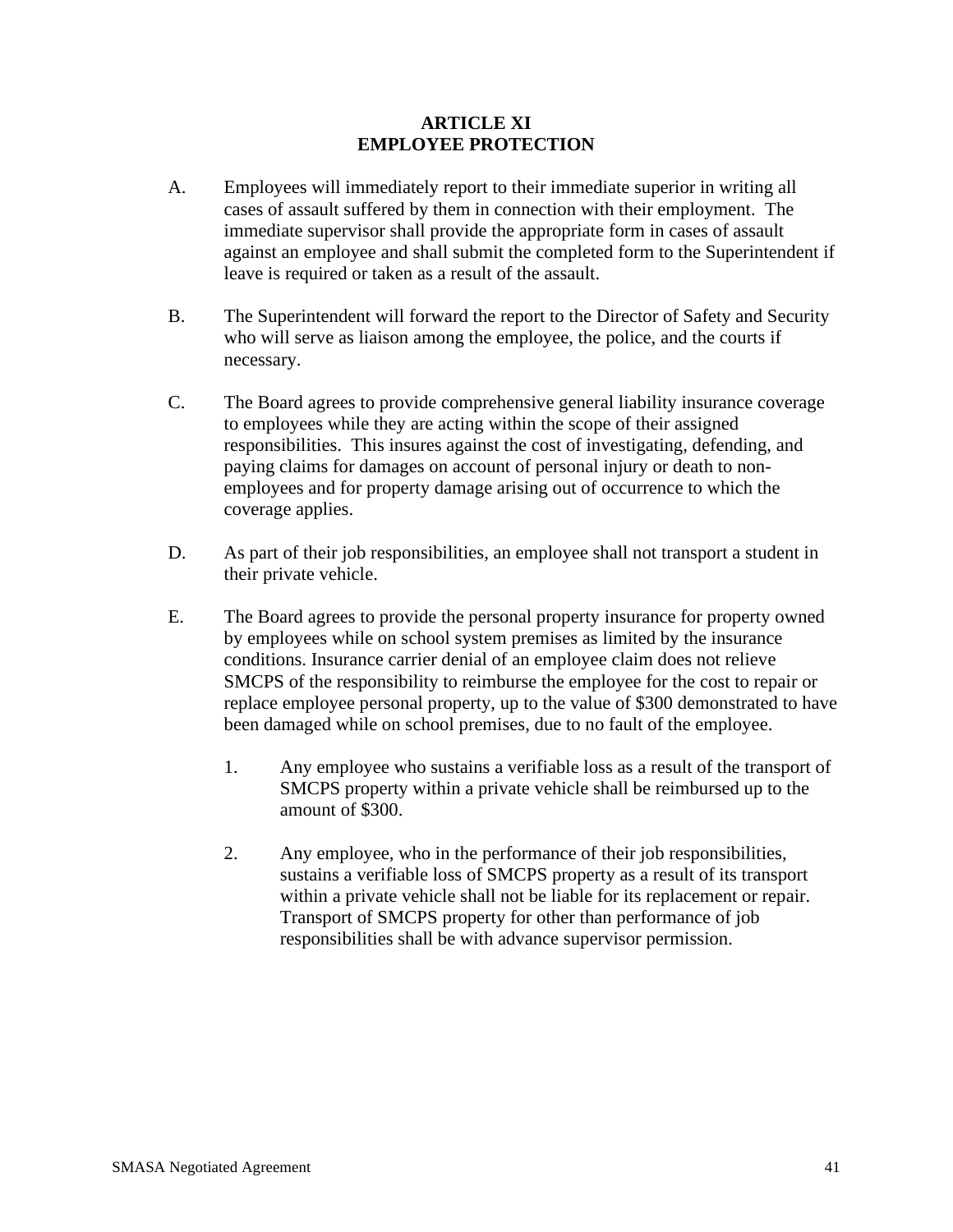- F. Complaints concerning school personnel shall be handled as follows.
	- 1. Employees and the Board agree that complaints concerning personnel shall initially be dealt with at the lowest organizational level.
	- 2. Decisions on complaints shall not be made without interviewing the subordinate against whom the complaint was lodged. If the complaint is in writing, the unit member will be given a copy and required to sign the material acknowledging receipt of the copy.
	- 3. In order to respect the rights of all persons involved, each will have the right to be informed of all scheduled meetings concerning the complaint.
	- 4. Any parent, student, or other third person complaints made to any member of the administration that are used in any manner in evaluating such personnel will be investigated and called to their attention, unless the investigation is being conducted by a law enforcement agency or the Department of Social Services/Child Protective Services .
	- 5. Anonymous complaints that have not been verified shall not be used against the employee in matters of discipline or evaluation.
- G. The employer shall maintain and promote the availability of an Employee Assistance Program.
- H. The Board shall make known to each affected employee any derogatory material that is being placed in their personnel file and they shall be given the opportunity to review and file a reply to such material. Individual responses to self-assessment materials cannot be used negatively in that employee's evaluation but will be used for discussion and goal setting.
- I. Employees shall have the right, upon notice, to review and copy material in their personnel file, excluding personal references. The employee has the right to be accompanied by an Association representative.
- J. Appeals to purge personnel records of adverse information must be made in writing to the Superintendent who will confer with the current principal/immediate supervisor.

The Board shall respect the confidentiality of personal references and other academic credentials and not establish a separate personnel file that is not available for the employee's inspections.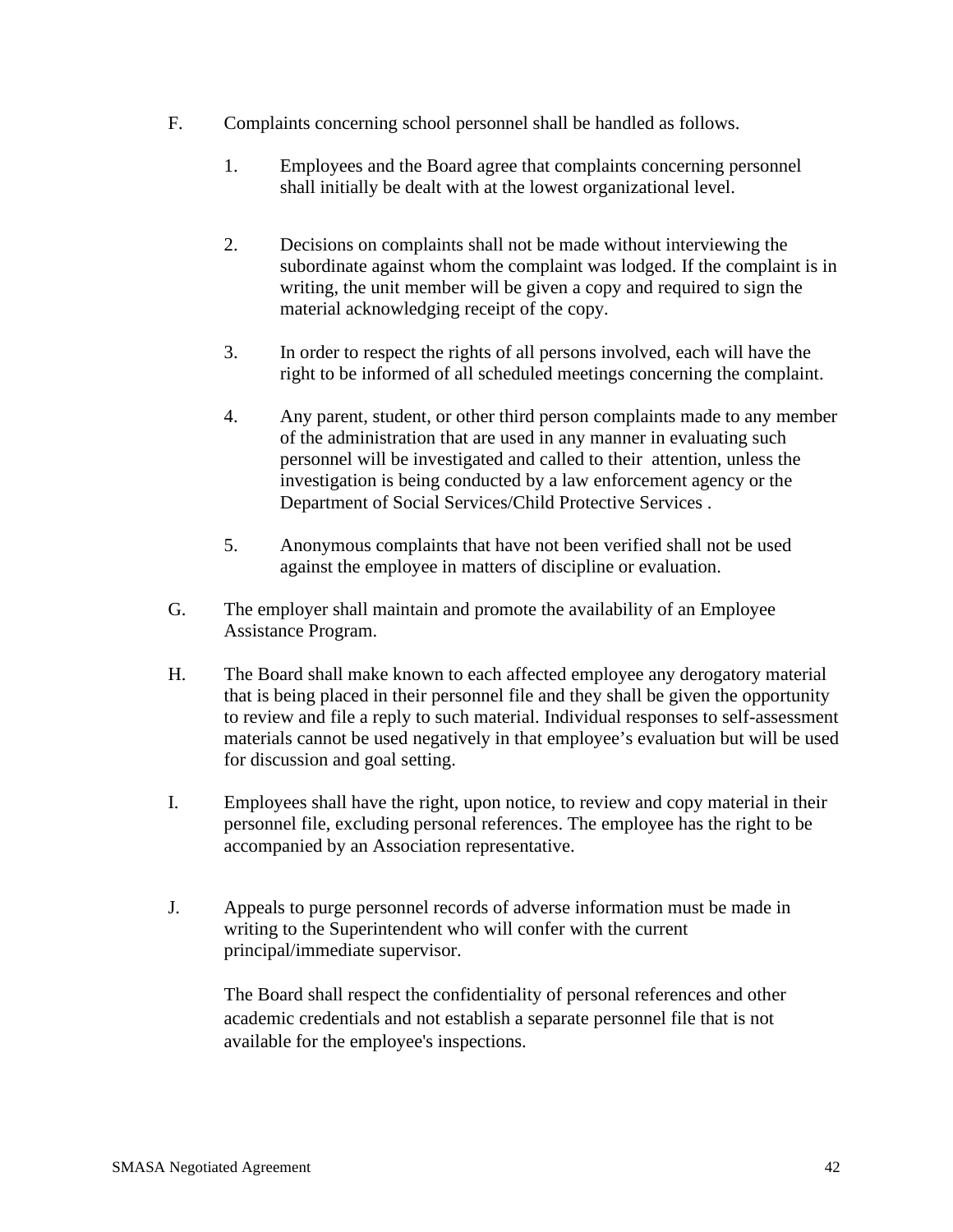### **ARTICLE XII PROMOTIONAL VACANCIES**

#### A. Notice

Notice of all administrative and supervisory (A&S) positions as identified on the A&S salary schedule, as well as those positions not on the A&S salary schedule which pay a differential above the base salary, shall be posted on the job vacancy bulletin board (Board's website) on the SMCPS electronic system. During the school year such announcements will be sent electronically to employees at the school or office site. During the summer such announcements will be distributed to employees via email. The notice will include the requirements for the position.

B. Application

Interested applicants may apply by submitting a completed application online. The application must be received prior to the established deadline.

- C. Selection and Notification
	- 1. All internal applicants who meet the minimum qualifications shall be interviewed. All other applicants shall receive email notification that they were not selected for an interview.
	- 2. Interviews will be coordinated by the Department of Human Resources according to interview procedures posted on the SMCPS website for employees to access.
	- 3. Following action by the Board to fill an administrative or supervisory vacancy, and prior to the official public announcement, the Superintendent will notify via email all applicants who were interviewed as to the person receiving the appointment. Upon request, the Superintendent will meet with individuals who were not selected to fill a position to discuss why they were not selected.
	- 4. Following interviews to fill a "pool" of similar vacancies (positions for which there are more than one opening and for which the site is yet to be determined), the Superintendent shall make a good faith effort to notify either orally or via email all applicants who were interviewed as to whether or not they were accepted into the pool.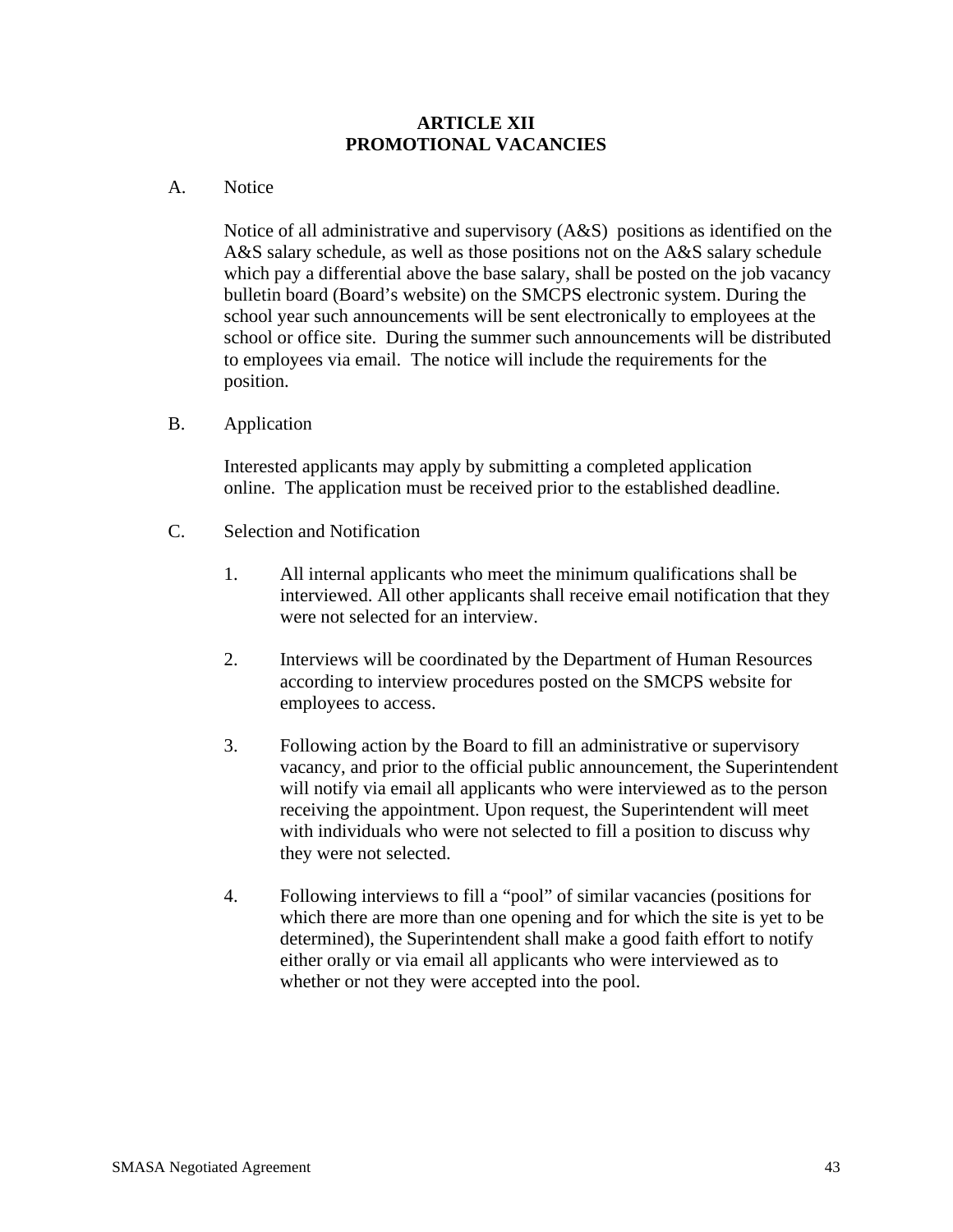- 5. Upon request from an employee who has been denied a promotional vacancy, the Superintendent will provide feedback to the employee as to suggestions based on the interview that the employee may take to improve chances for future advancement or change of assignment and the reasons for the denial without revealing personal information about other applicants.
- D. Salary Computation

SMASA unit members receiving a promotion from one SMASA unit position to another SMASA unit position will be placed at the first higher salary of the new range on the SMASA salary schedule, plus one additional step on the new range. There is no salary calculation for moving from an 11-month position to a 12-month position within SMASA.

Employees receiving a promotion from another unit to the SMASA salary schedule will be placed on the new salary scale according to one of the following computations. The Board agrees to place employees at the higher salary after comparing placement based on 1 or 2 below.

- 1. If the employee is currently in a ten-month assignment, the value of their current promotional salary placement will be computed to equate to an 11 month position in their current unit, and then placed on the SMASA salary schedule at the lowest step that reflects no less than a 6% increase. Employees who are currently in an 11-month assignment will be placed on the SMASA salary schedule at the lowest step that reflects no less than a 6% increase (no conversion in number of months worked). Employees who are currently in a 12-month assignment will be placed on the SMASA salary schedule at the lowest step that reflects no less than a 3% increase (no conversion in number of months worked).
- 2. If an employee is promoted from one position classification to another position classification and they have previous verified experience in the new position classification (as determined by the Board), the previous verified experience for the new position will be used in the calculation for placement on the salary scale.

If employees are reclassified as part of a group, those employees will be placed at the next highest step on the appropriate salary range.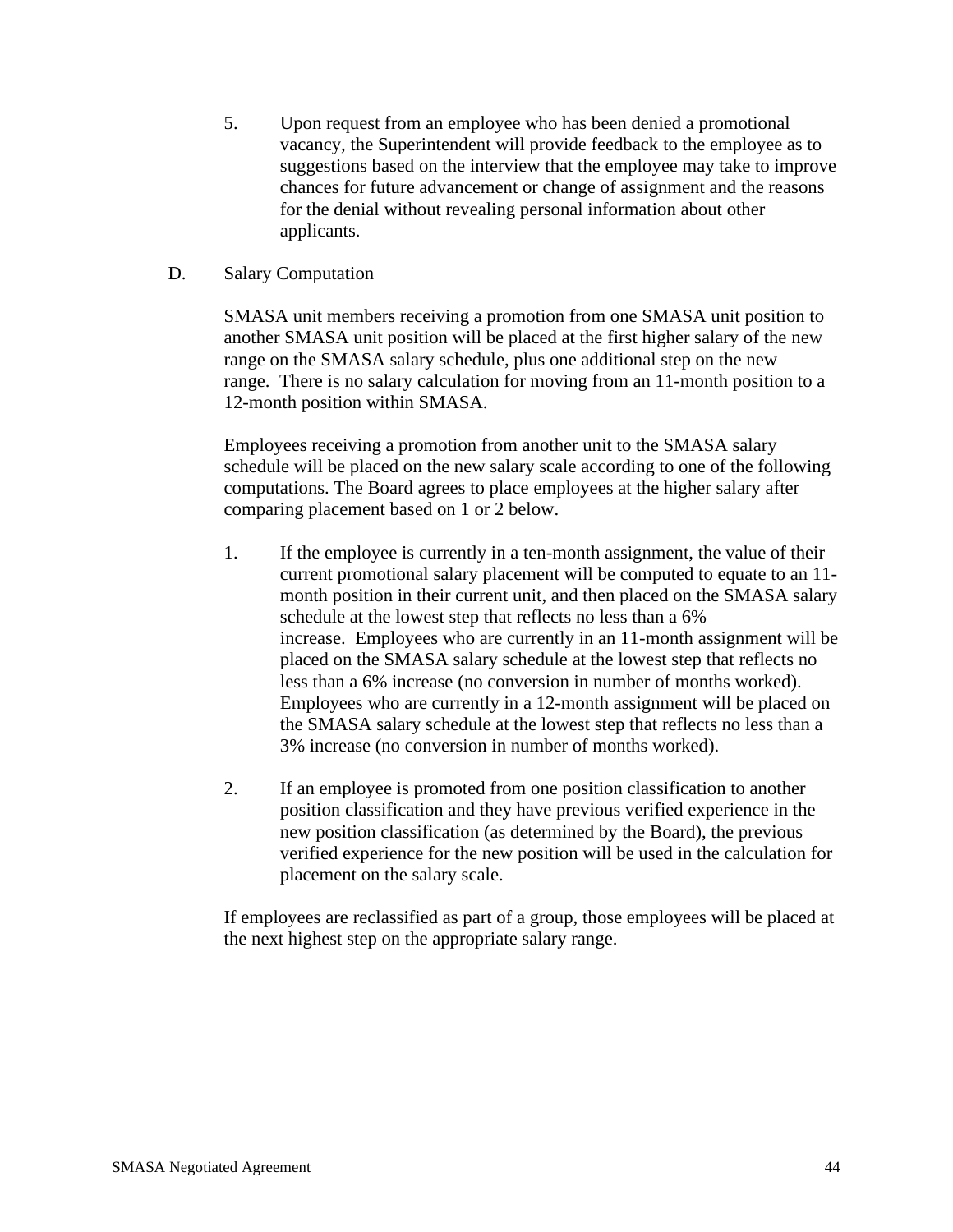#### **ARTICLE XIII PROCEDURES FOR HANDLING GRIEVANCES**

- A. Grievance A grievance is any claim by a grievant that there has been a violation, misinterpretation, or misapplication of the terms of this agreement. No grievance may be submitted to arbitration without the consent of, and representation by the Association.
- B. Grievant An individual employee or the Association.
- C. Time Limits All time limits herein shall consist of workdays. The number of days indicated at each step should be considered a maximum and every effort should be made to expedite the process. The time limits in any step of this procedure may be extended or reduced in any specific instance by mutual agreement between the aggrieved party and/or their representative, and the Superintendent.
- D. Nothing herein contained will be construed as limiting the right of any employee who has a concern to discuss the matter informally with the administrator who made the decision on the issue and to have the concern resolved without intervention of the Association.
- E. Procedure
	- 1. Step 1 The parties acknowledge that it is most desirable for an employee and the administrator who made the decision on the issue being grieved to resolve any problem relating to the terms of this Agreement through free and informal communications. However, if such informal processes fail to satisfy the employee, the problem may be further processed as a grievance provided that the grievance is submitted in writing within twenty (20) days of the alleged grievance.
	- 2. Step 2 The grievant must submit the grievance in writing to the administrator who made the decision on the issue being grieved. The administrator being grieved will arrange for a meeting to take place within four (4) days after receipt of the grievance. The grievant and the administrator being grieved shall be present for the meeting. The Association and/or the Board's representative may be present at this step and any step thereafter. The administrator being grieved shall provide the grievant with a written answer on the grievance within four (4) days after the meeting.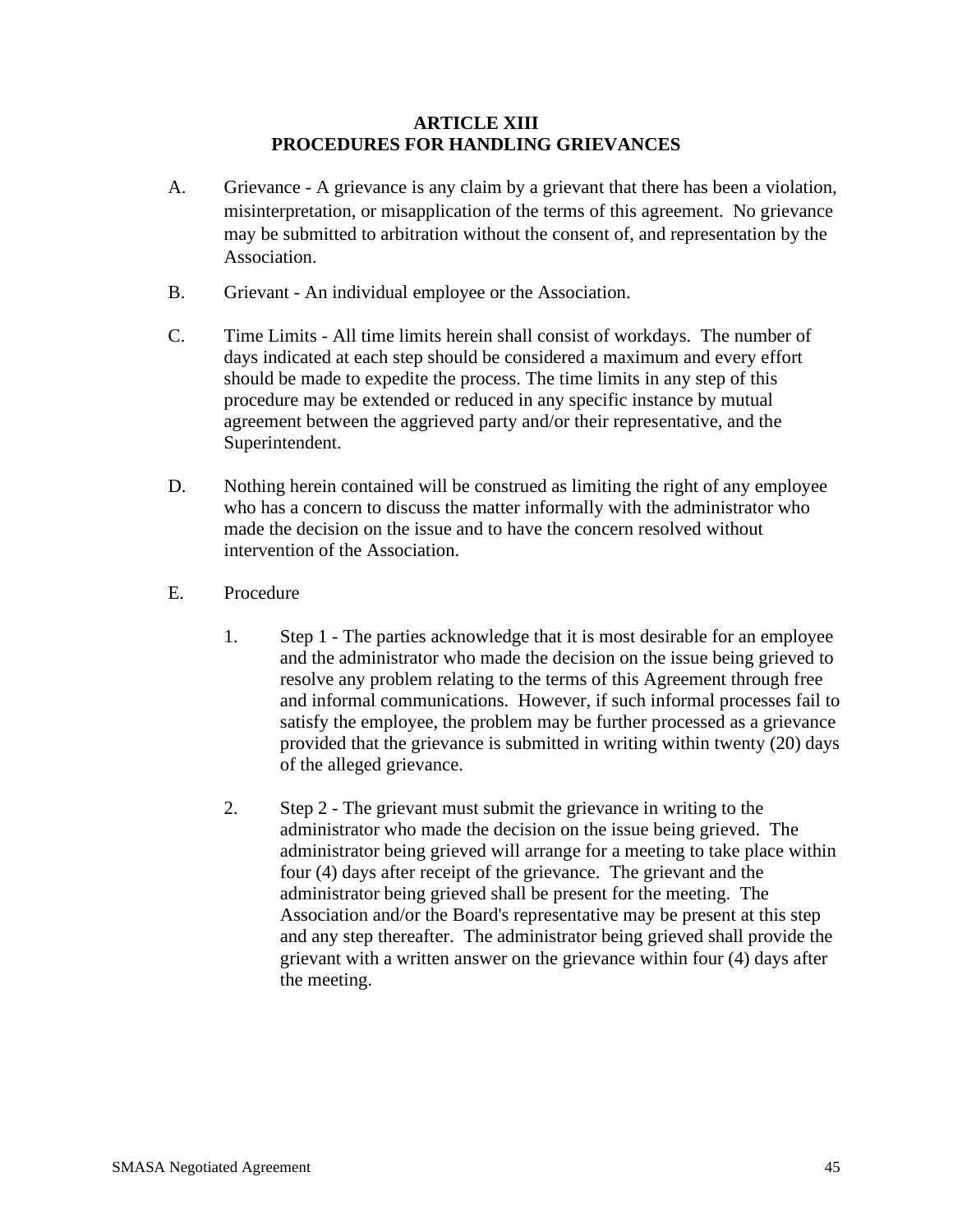- 3. Step 3 If the grievant is not satisfied with the decision rendered by the administrator being grieved at Step 2, then they may appeal to the Superintendent within six (6) days of the receipt of the decision of the administrator being grieved. The Superintendent shall arrange for a meeting with the grievant to take place within five (5) days of their receipt of the appeal. Each party shall have the right to include in its representation such witnesses and counselors as it deems necessary to develop facts pertinent to the grievance. Upon conclusion of the hearing, the Superintendent will have ten (10) days in which to provide their written decision to the grievant.
- 4. Step 4 If the grievant is not satisfied with the decision of the Superintendent in Step 3, or if the Superintendent fails to render a decision within the prescribed time, the grievance may within fifteen (15) days be submitted to arbitration by the Association under the Voluntary Labor Rules of the American Arbitration Association. The arbitrator shall have no authority to add to, alter, amend or modify any provision of this Agreement or to make any award which will in any way deprive the Board of any of the powers delegated it by law. The award in writing of the arbitrator, except as noted in the above statement, shall be final and binding on the aggrieved and the Board.

The Association and the Board shall bear its own expenses in these arbitration proceedings, except that they shall share equally the fee and other expenses of the arbitrator in connection with the grievance submitted to them.

Parties agree to cooperate with reasonable, timely, written requests for information, provided they are relevant to the grievance, not confidential, and not unduly burdensome to compile and produce.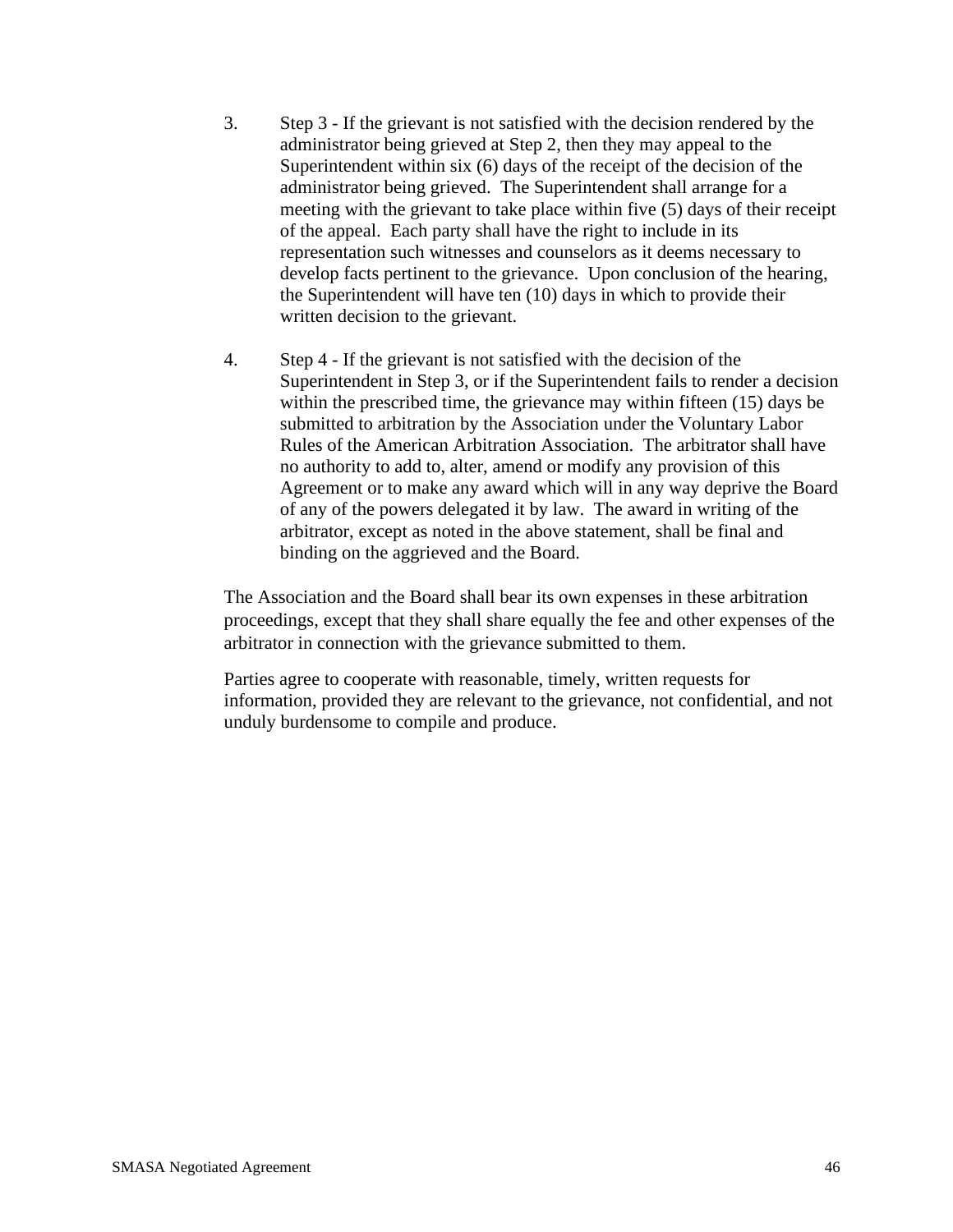#### **ARTICLE XIV ASSOCIATION PRIVILEGES AND RESPONSIBILITIES**

- A. The Association will be provided access to a copy of the official Board meeting agenda prior to the meeting and a copy of the Board minutes after their approval by the Board.
- B. A portion of the existing bulletin board space in faculty lounges and at Board facilities that serve as work sites for SMASA unit members shall be reserved for the purpose of displaying Association notices, circulars, and other materials of interest to employees.
- C. Participation by SMASA in new personnel orientation (including any additional ad hoc orientation sessions) is valued and encouraged. The Association will be provided time, as specified by the Board, not less than thirty (30) consecutive minutes during the personnel orientation program (not included in the designated lunch period) for newly employed SMASA bargaining unit personnel for Association orientation as well as space as designated by the Board to disseminate information relative to the Association.
- D. The Association will have the right to have placed in the SMCPS hiring packet for all new unit members a letter prepared by the Association that welcomes the new employees and informs said employees that the Association is recognized as the exclusive negotiating representative for all unit members employed by the Board of Education of St. Mary's County.
- E. The Board will provide the Association with an electronic copy of the current Directory of School Officials, Principals, and Teachers in St. Mary's County as such material is prepared by the staff. The Association will provide the Superintendent with an electronic copy of the active Association membership.
- F. Within fifteen (15) calendar days following the approval of a leave of absence, the Department of Human Resources shall notify the Association of the name of the Association member(s) taking the leave(s) and the length of the leave(s).
- G. The Department of Human Resources will provide the Association with a list of all employees terminating their employment no later than September 1, of any school year.
- H. Association designees will be granted reasonable administrative leave to transact Association business during the normal workday as needed. A request must be made, in advance in writing, by the SMASA president or his/her designee to the Superintendent.
- I. The Superintendent shall provide SMASA with the names and work locations of new bargaining unit employees as soon as reasonably possible after their dates of hire.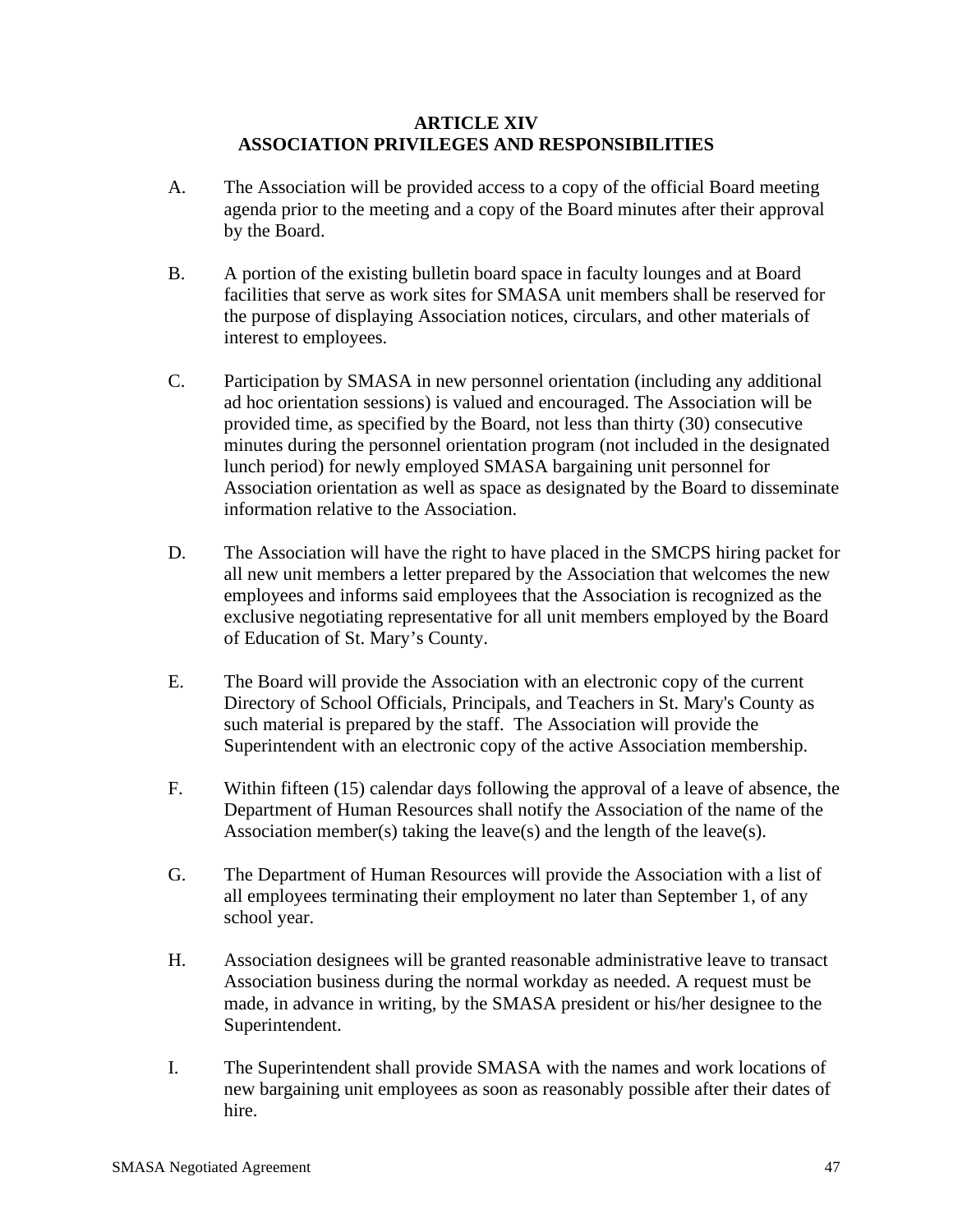J. Each month the Board will provide an electronic transmission of bargaining unit data to MSEA including names, identification numbers, assigned sites, salaries (range, step), certifications, and positions/titles.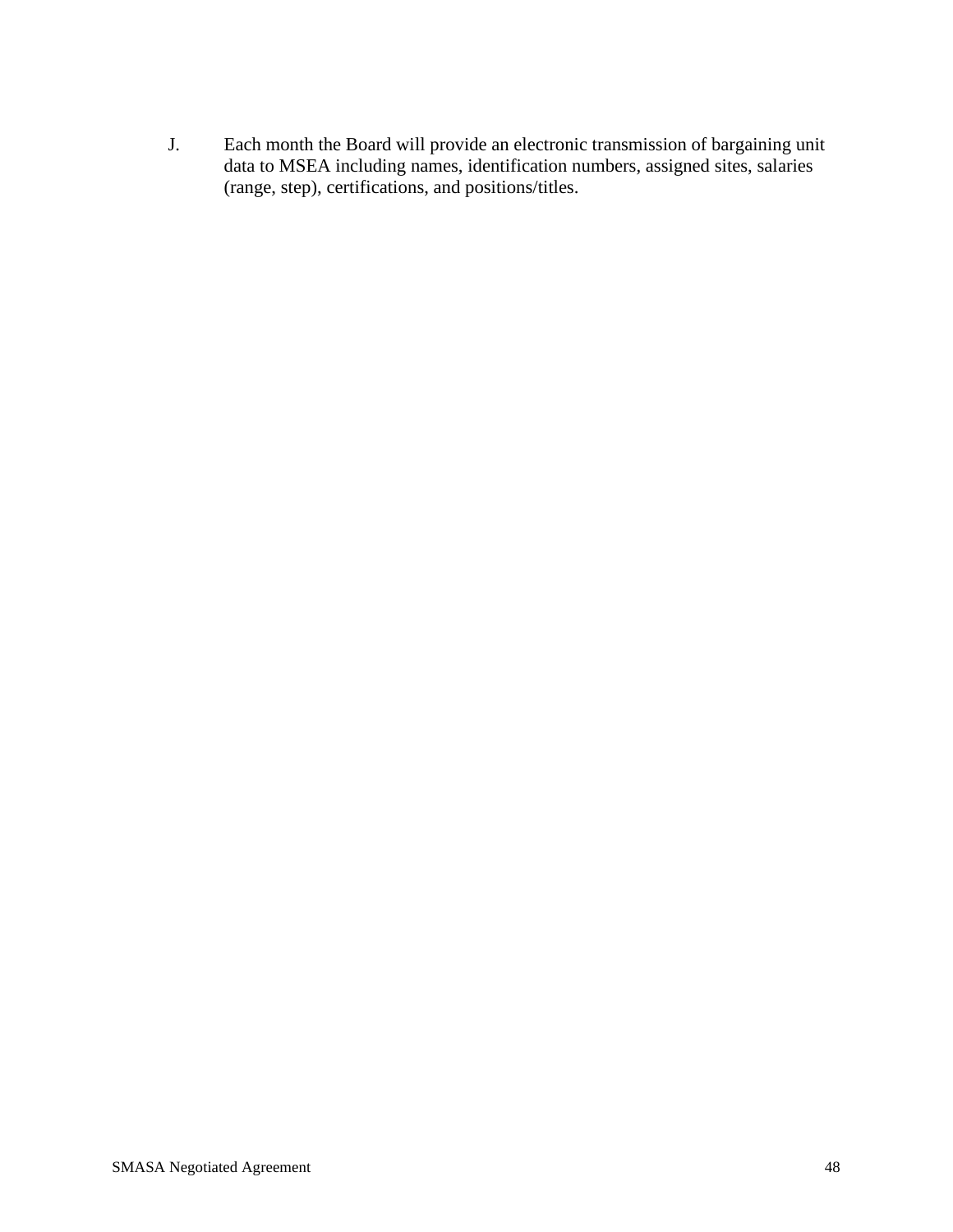## **ARTICLE XV VOLUNTARY TRANSFERS AND REASSIGNMENTS**

In order to promote collaboration and commitment, unit members may request consideration for lateral reassignment in writing to Human Resources. The fact that an employee requests a reassignment shall not be a guarantee that the employee will be selected.

- A. The Board will notify, by email, all administrative unit members of any known administrative vacancies. Current SMCPS administrators who submit an online application prior to the closing date of the posted vacancy and who meet the qualifications for an advertised position will be interviewed before any external candidates are interviewed.
- B. If an external candidate is selected, the Superintendent will, upon request, provide written feedback to the internal candidates who were not selected as to recommendations for improving the chances for future advancement or change of assignment, and the considerations for the decision, without revealing personal information about other candidates.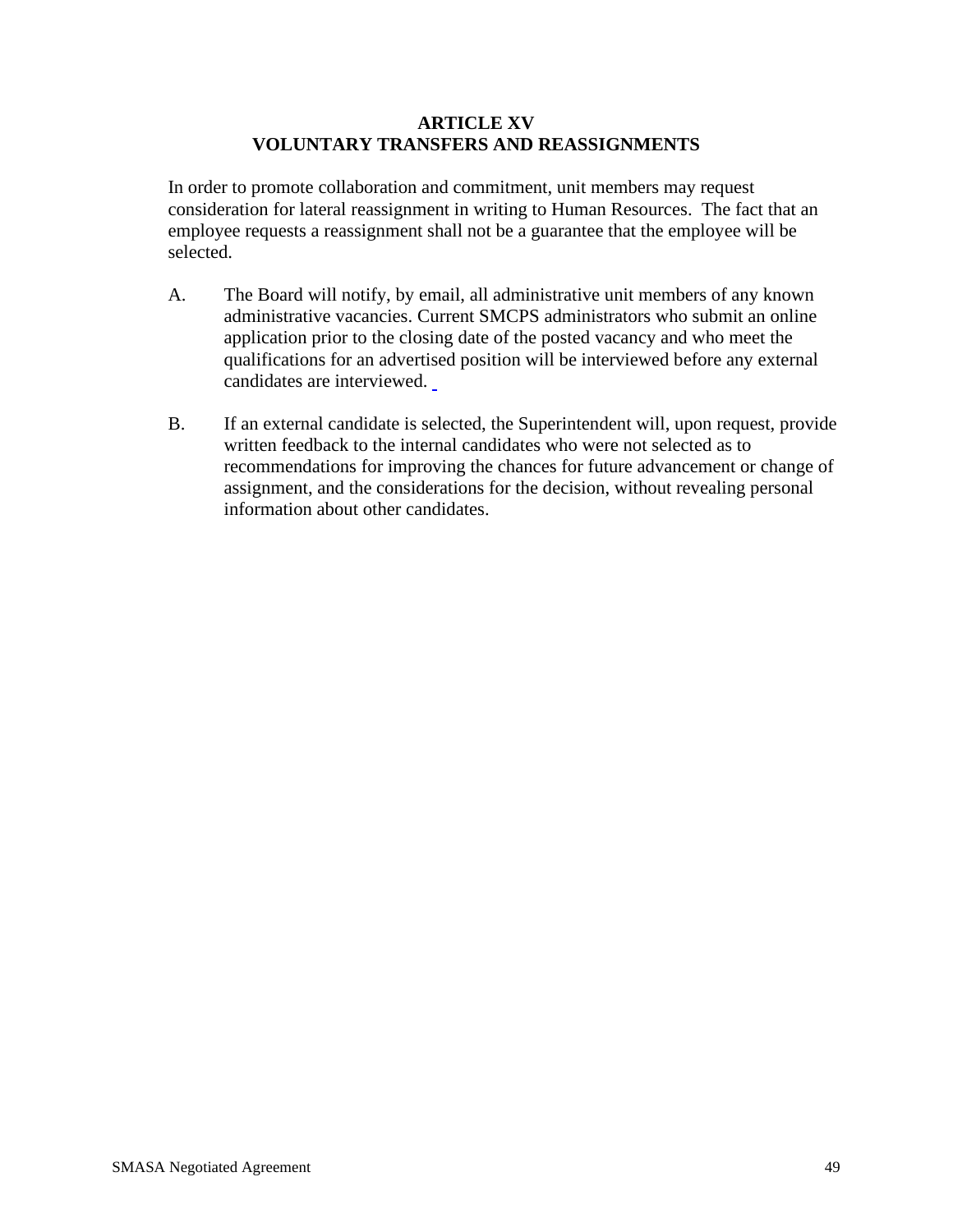#### **ARTICLE XVI INVOLUNTARY TRANSFERS AND REASSIGNMENTS**

- A. An involuntary transfer or reassignment will be made only after a meeting between the employee involved and the appropriate administrator, at which time the employee will be notified of the considerations for the transfer and reassignment. If the decision stands following the employee/administrator meeting, the final assignment and considerations shall be summarized in writing.
- B. In the event that an employee objects to the transfer or reassignment discussed at the meeting, upon their written request, the Superintendent will meet with them.
- C. When an administrator is considering an involuntary reassignment of duties, they shall discuss the possibility with the affected employee as soon as the information is available, but no later than July 15th, if possible. After July 15th, the proper administrator will meet with the employee and provide the employee the considerations for any change. If the decision stands following the employee/administrator meeting, the final assignment and considerations shall be summarized in writing.
- D. An administrative unit employee who is reassigned to a position paying less than their current position will continue to be paid on the original, higher pay scale for three years if the reassignment is not the result of disciplinary action.
- E. An employee being involuntarily transferred or reassigned shall have the right to apply for any vacancy for which they are properly certificated.
- F. An employee who is transferred involuntarily after the beginning of the work year will be given at least two (2) full days without other assignments in order to perform some of the professional responsibilities required to adequately prepare for their transfer.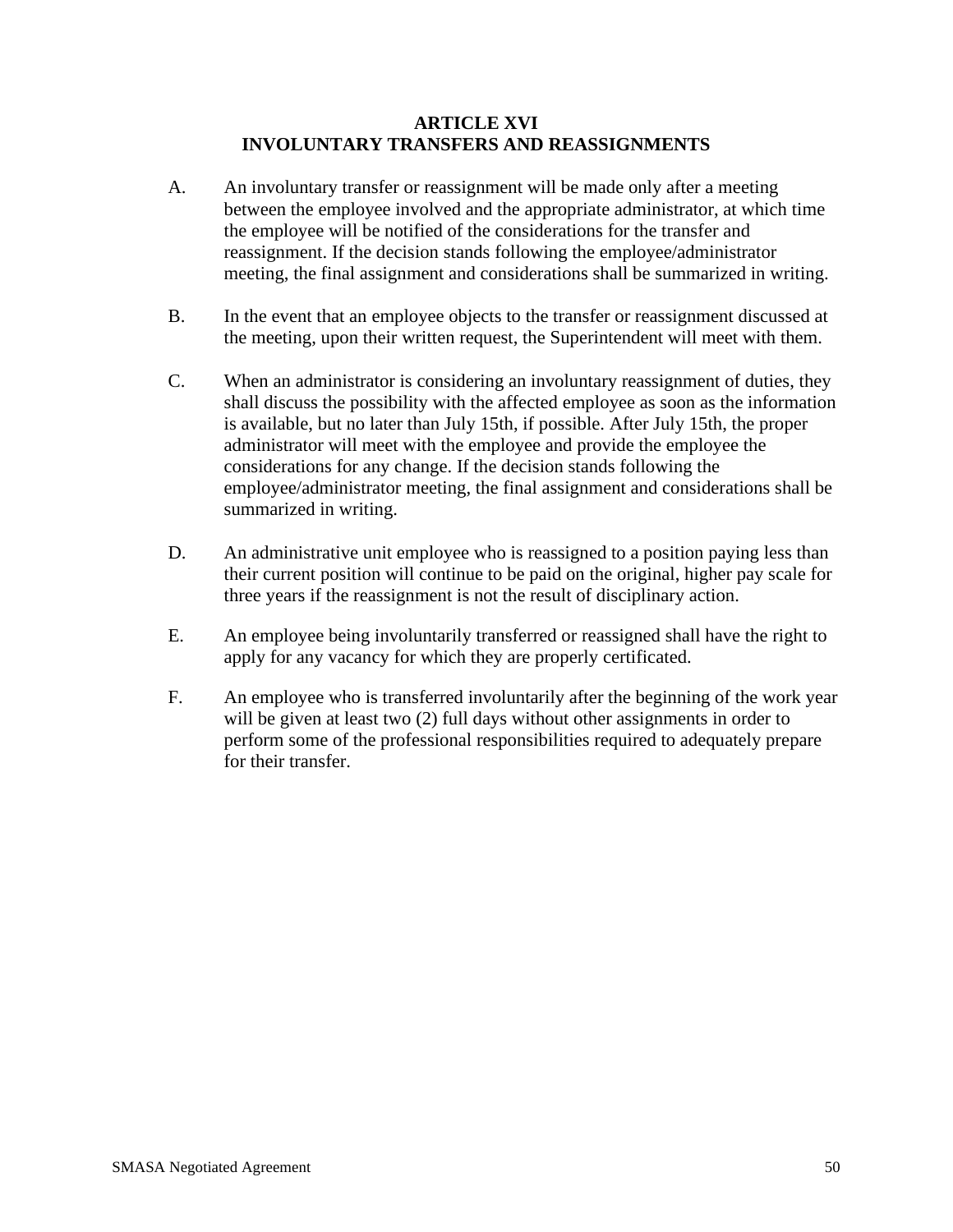## **ARTICLE XVII HEALTH AND SAFETY**

- A. When a room, building or area because of its condition is judged by authorized qualified personnel to create a health or safety hazard, or a condition unsuitable for teaching or supervising children, the place shall be closed to students and employees, if thus recommended by the qualified person, until such hazard can be corrected. Employees shall not be required to work in spaces below 60 degrees F or above 85 degrees F unless the regular responsibilities of their position require working in such conditions.
- B. Unit members shall not be required to handle or search for any object suspected of being an improvised explosive device (IED) or similar device, that could be life threatening. In the interest of student and staff well-being, unit members may volunteer to assist in such search, but in no way shall be subject to reprisal for choosing not to participate.
- C. Employees will not be expected to return to buildings when IED threats have occurred until a decision has been made by the Superintendent and the responding law enforcement agency.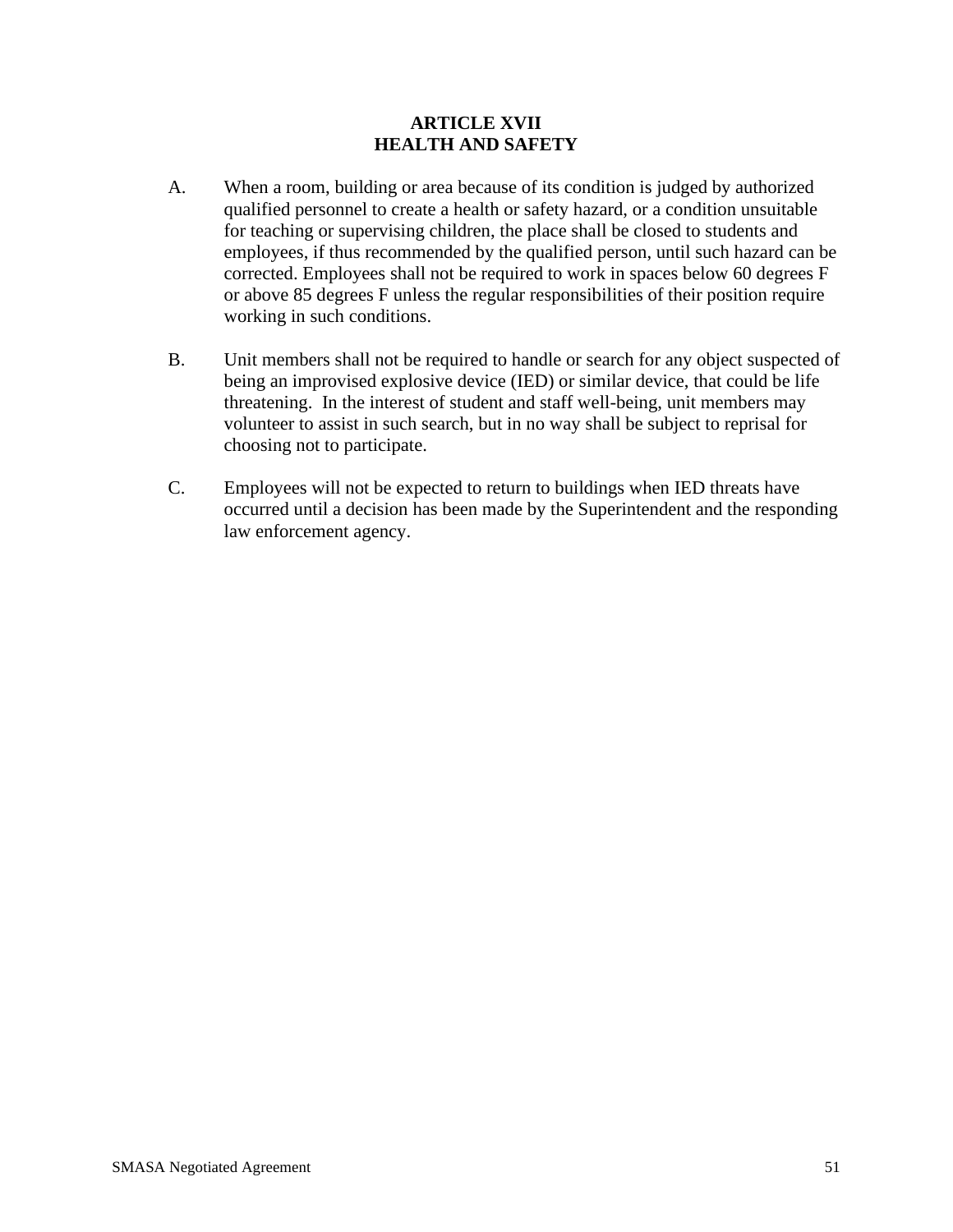## **ARTICLE XVIII JUST CAUSE**

Tenured and non-probationary unit members shall not be disciplined or reduced in compensation without just cause.

All non-certificated employees shall serve a probationary period of one year. At any time during the probationary period, a non-certificated employee may be discharged or demoted, without cause. The appropriate supervisor shall inform the non-certificated employee of the areas of weakness and give suggestions for improvement in time for the employee to demonstrate improvement.

Tenured unit employees appointed by the Board in a certificated role (Maryland certification is required) shall serve a probationary period of one year from the effective date in their position. During the probationary period, unit members holding tenure in SMCPS appointed by the Board to a promotional position may be returned to a position comparable to the one previously held. The appropriate supervisor shall inform the employee in writing of the areas of weakness and give suggestions for improvement in time for the employee to demonstrate improvement.

Unit members appointed to positions within SMASA from outside of SMCPS shall apply tenure language as found in the "Regular Teacher's Contract" in COMAR. (1 year nontenured if tenure was held in the state of Maryland immediately preceding appointment by the Board, or 3 years non-tenured if the unit member did not hold tenure in the state of Maryland immediately preceding appointment by the Board.) The appropriate supervisor shall inform the employee in writing of the areas of weakness and give suggestions for improvement in time for the employee to demonstrate improvement.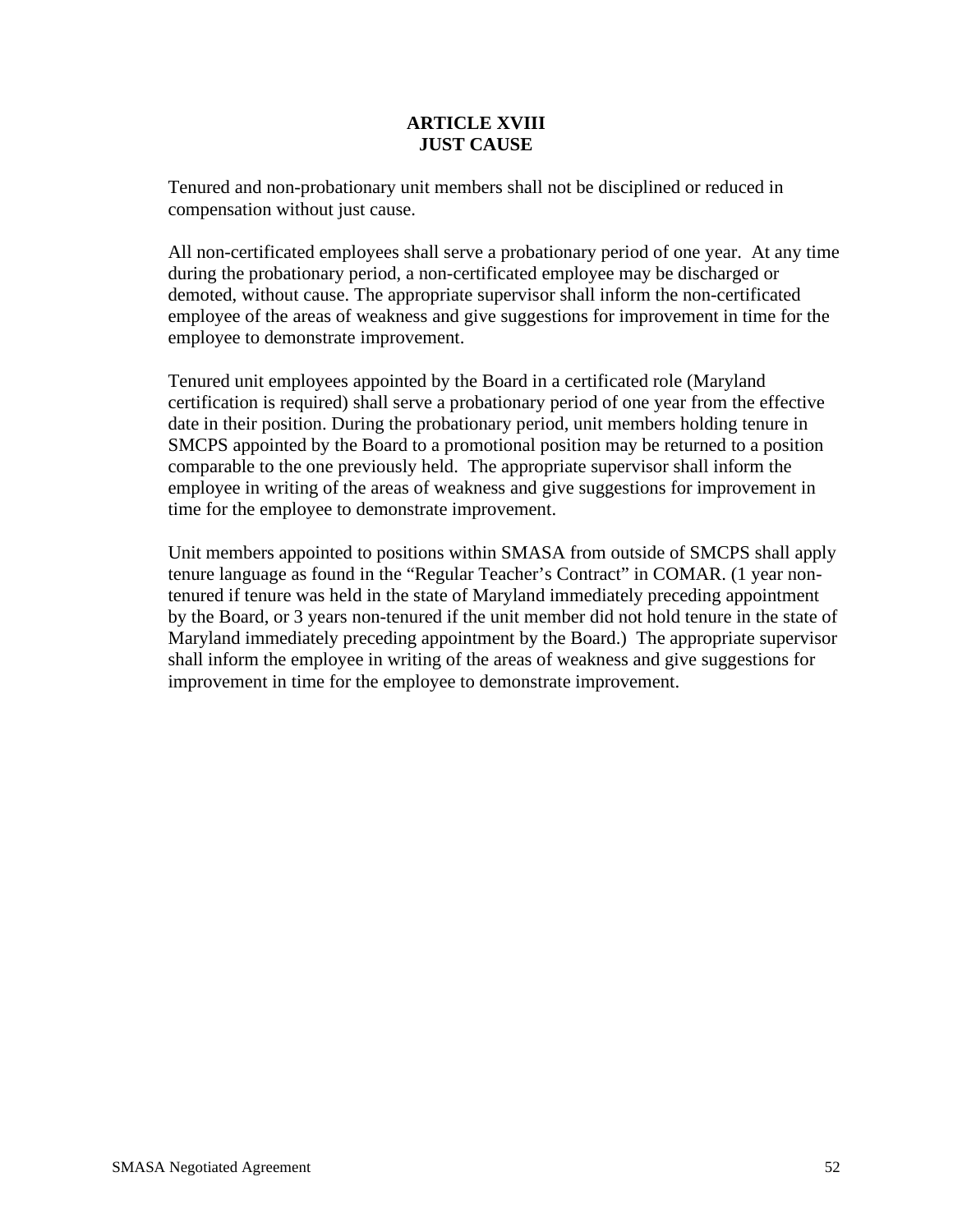## **ARTICLE XIX EMPLOYEE EVALUATION**

- A. In a given year, no employee shall be terminated from employment as a result of an ineffective rating based solely on student growth.
- B. SMCPS and the Association are mutually committed to a fair performance assessment process based on current educational research and agree to continue to seek consensus on a performance assessment tool and process. Until changes are mutually agreed upon by the Board and the Association, performance assessment will be based on the current version of LPAS (where applicable) collaboratively developed by SMASA and submitted to MSDE in December of 2012. Use of student data in the evaluations of instructional supervisors, academic deans, and other SMASA bargaining unit employees not covered by the December 2012 LPAS model will be in accordance with an evaluation instrument and process to be collaboratively developed by SMASA appointed representatives and the Board. Employees not covered by the LPAS evaluation instrument shall be evaluated on an evaluation instrument collaboratively developed by SMASA and SMCPS.

The employee is also directed to Policy GCNA and Regulation GCNA-R, the content of which are not grievable under Article XIII, but may otherwise be appealable pursuant to Section 4-205 of the Education Law Article of the Maryland Annotated Code.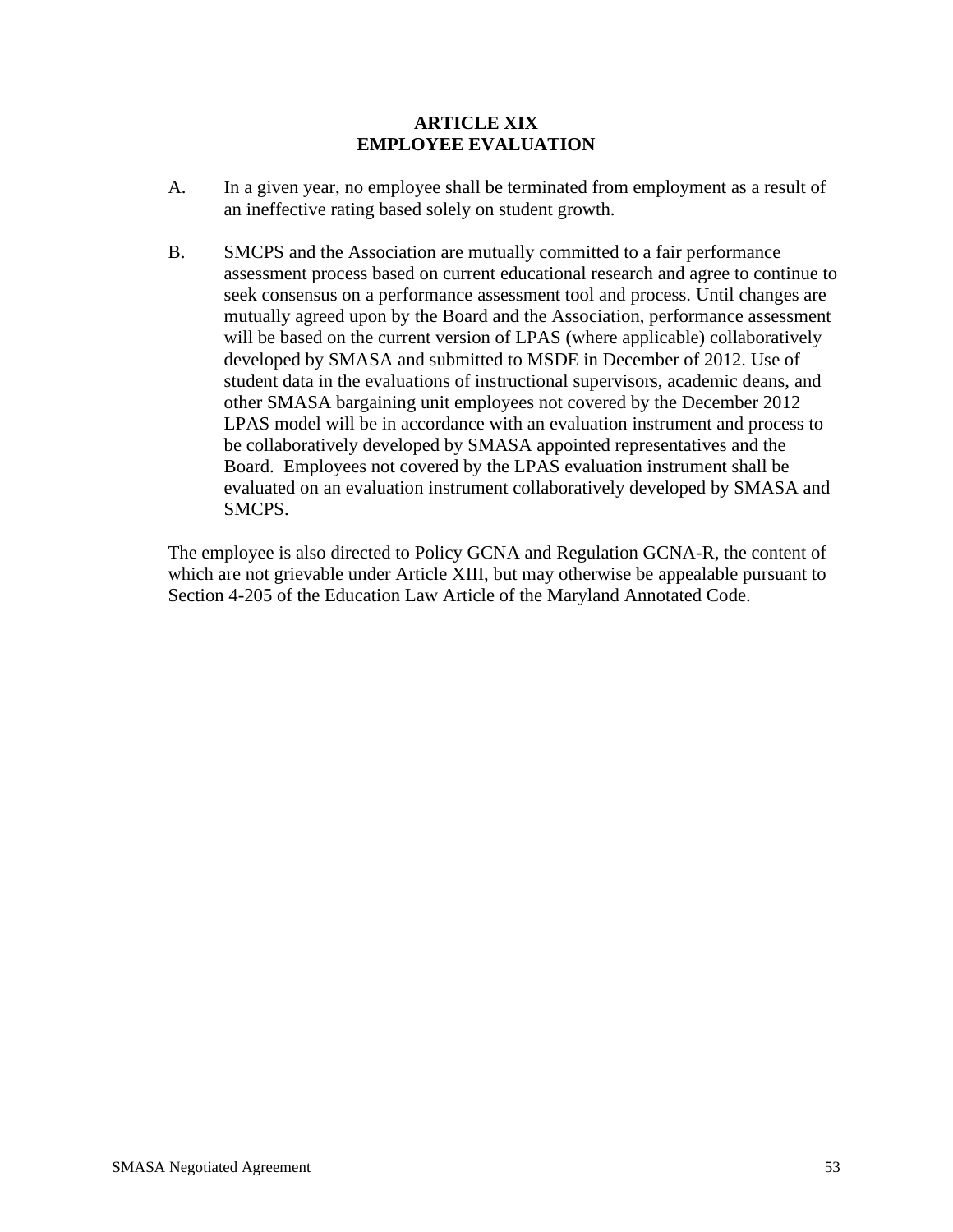# **ARTICLE XX PLANS OF ASSISTANCE**

- A. In order to promote fairness and continuous self-improvement, employees will be notified as soon as possible of areas of concern in performance and will be afforded the opportunity for improvement.
- B. In the event of documentation other than formal evaluation of a less than satisfactory performance by an employee, the evaluator may meet with the employee to develop a plan of assistance.
- C. If an employee receives an evaluation that indicates areas of unsatisfactory performance, the evaluator shall meet with the employee to develop a plan of assistance for improvement and to ensure subsequent counseling and assistance. In developing the plan of assistance and timelines, the employee shall have the right to SMASA representation.
- D. The plan of assistance shall include the following:
	- 1. Statement of problem(s) or concern(s) related to areas of unsatisfactory performance
	- 2. Desired improvement including specific, measurable criteria
	- 3. Suggestions for improvement
	- 4. Provisions for assisting the employee including responsible parties and associated timelines (such as peer coaching, additional training, assignment of a mentor, opportunities for visitation, and modeling/demonstration)
	- 5. Timeline and criteria for monitoring employee's future performance including an end or reevaluation date for the plan of assistance
	- 6. Signatures of supervisor and the employee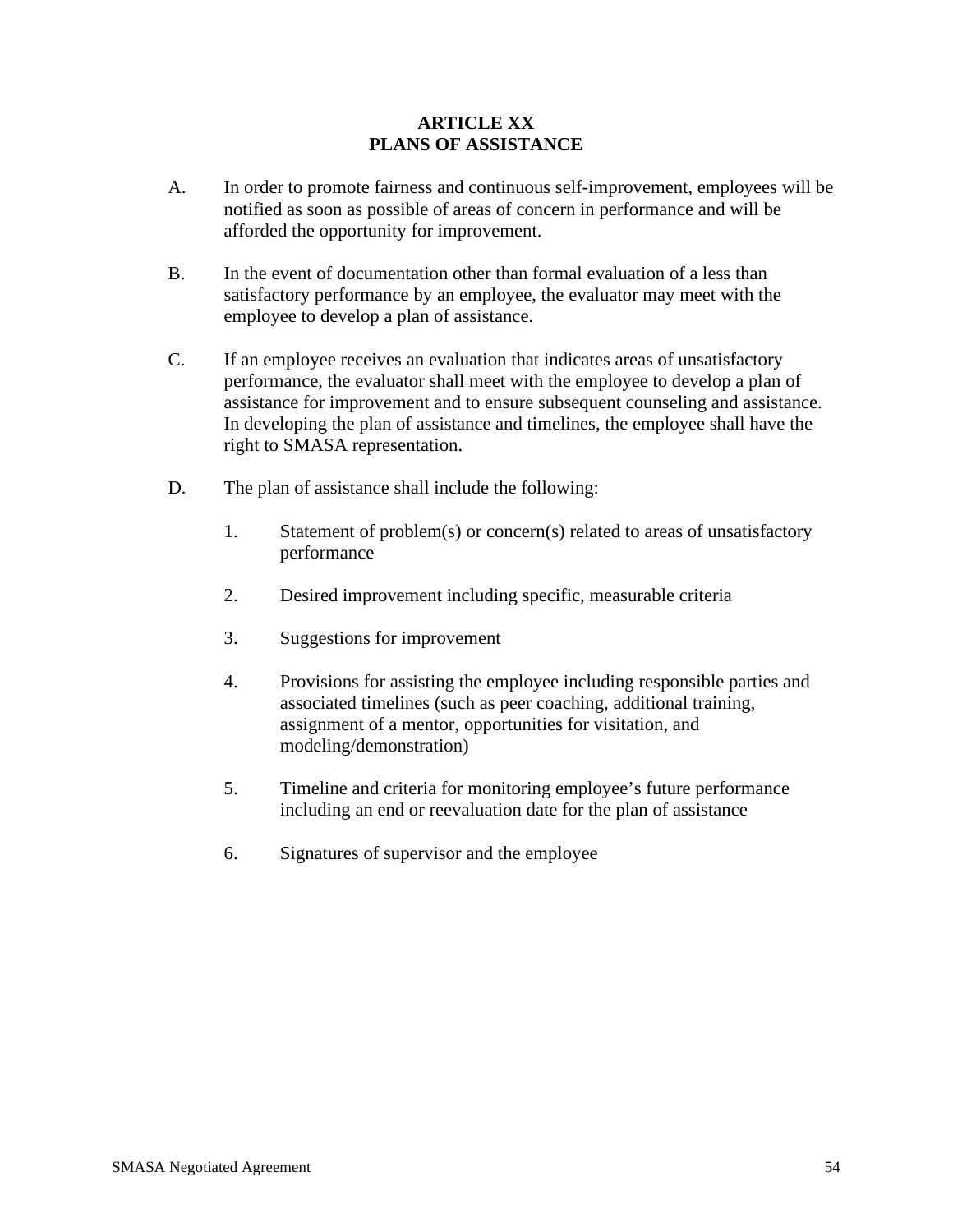#### **ARTICLE XXI ACADEMIC FREEDOM**

In performance of their education functions, unit employees shall be responsible to provide students with the opportunity to investigate all facets, sides, and/or opinions of and about any and all topics and materials introduced or presented and shall have a special responsibility to provide such opportunity with regard to those which are or may be of a controversial nature. Such material presented to students must be relevant to the basic content of the curriculum and appropriate to the maturity level and intellectual ability of the students. The employee shall further be responsible to permit the expression of the views and opinions of others and to encourage students to examine, analyze, evaluate and synthesize all available information about such topics and materials and to encourage each to form their own views and opinions of others and for the right of individuals to form and hold different views and opinions. The basic content of a course and provisions for its implementation and supervision shall be the responsibility of the Board.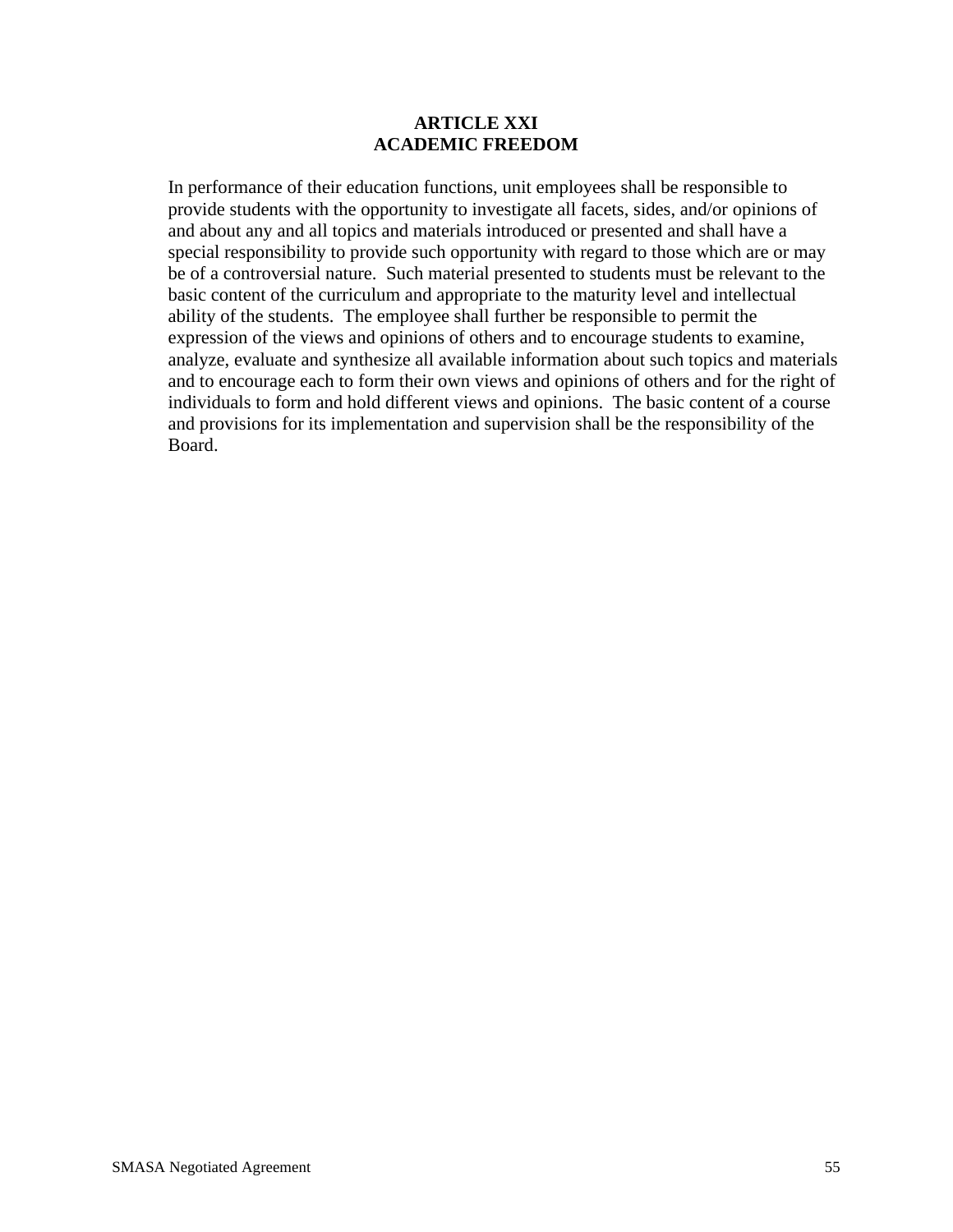## **ARTICLE XXII END OF SERVICE PAY**

The Board and the Association acknowledge that it is in the best interests of students and the school community to have their regular administrator or supervisor present as often as possible, to provide instructional leadership and administrative continuity in order to promote and reward responsible use of sick leave, any employee at the time of retirement or death while under contract shall receive end-of-service pay for unused sick leave at their per diem rate up to a maximum limit defined below. End-of-service pay is not a sellback of sick leave. To be eligible, the employee must have been employed by the Board for ten years.

| $10t$ cacced the following amounts.     |                        |
|-----------------------------------------|------------------------|
|                                         | Years of SMCPS Service |
| Sick Leave balances $10 - 20 + 21 = 30$ |                        |

The maximum amount of end-of-service pay will be determined by years of service and may not exceed the following amounts.

|                            |           | rears of SMCPS Service |         |  |  |  |  |  |  |
|----------------------------|-----------|------------------------|---------|--|--|--|--|--|--|
| <b>Sick Leave balances</b> | $10 - 20$ | $21 - 30$              | $31+$   |  |  |  |  |  |  |
| 1 to 100                   | \$2,700   | \$2,950                | \$3,200 |  |  |  |  |  |  |
| 101-150                    | \$3,700   | \$3,950                | \$4,200 |  |  |  |  |  |  |
| 151 to 200                 | \$4,700   | \$4,950                | \$5,200 |  |  |  |  |  |  |
| 201 and beyond             | \$5,700   | \$5,950                | \$6,200 |  |  |  |  |  |  |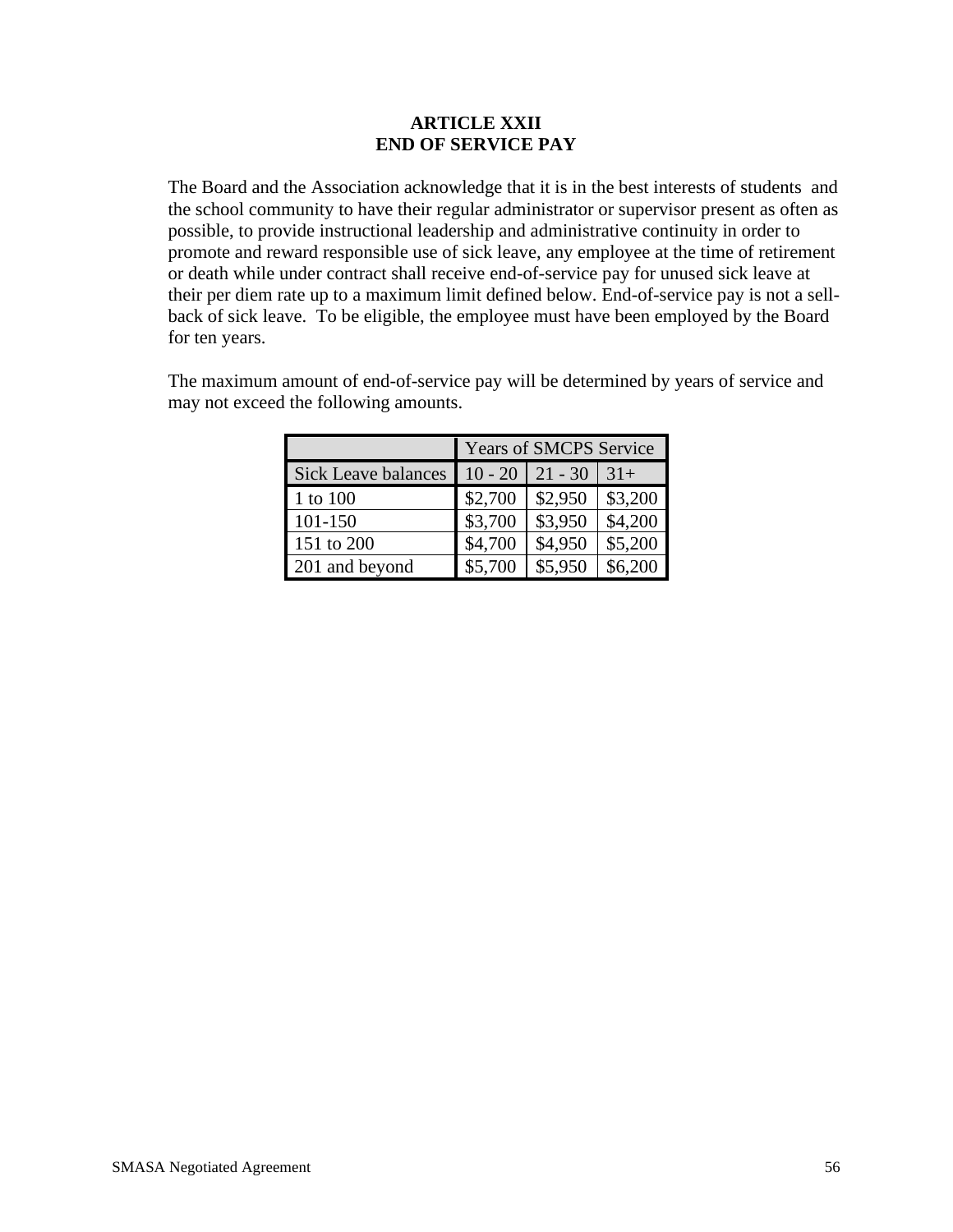## **ARTICLE XXIII EMPLOYEE RIGHTS**

The Board will not discriminate against any employee because of race, color, religion, gender, age, marital status, sexual orientation, disability, or national origin.

In the event that the Equal Employment Opportunity Commission (EEOC) or the Maryland General Assembly amends or creates additional designations to their nondiscrimination clause(s), they will automatically be added to this article.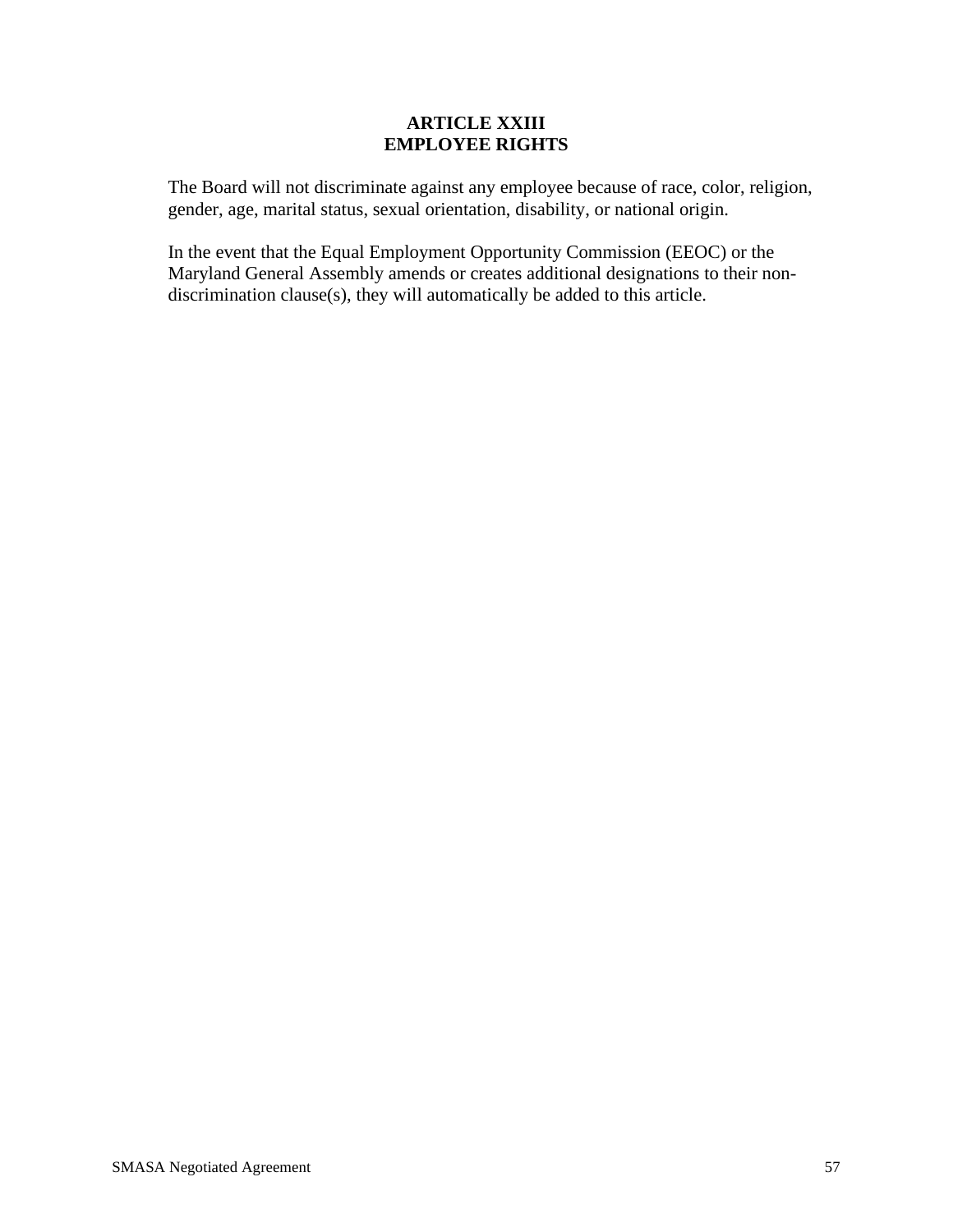# **ARTICLE XXIV GENERAL**

- A. The Association will provide a copy of the proposed Comprehensive Agreement to all unit members for the purpose of ratification.
- B. If any provision of this Agreement or any application of this Agreement to any employee or group of employees is held to be contrary to law by a court of competent jurisdiction, such provision or application will not be deemed valid and subsisting, except to the extent permitted by law, but all other provisions and applications will continue in full force and effect.
- C. The Board and SMASA are mutually committed to a non-adversarial, consensus building negotiations process. As partners in St. Mary's County Public Schools, we believe that respect and trust are essential in achieving our common goal of fulfilling the promise in every child.
- D. Negotiations for successor agreement shall begin no later than October  $15<sup>th</sup>$  unless it is mutually agreed to start on a different date.
- E. In the event of an impasse in negotiations, the Association and the Board will pursue resolution before the Maryland Public School Labor Relations Board in accordance with Section 6-408 of the Education Article of the Annotated Code of Maryland.
- F. This Agreement is contingent upon the Board of Education receiving or identifying sufficient revenue to fund the fiscal items. In the event the agreement is not fully funded, the parties shall continue negotiations. If at the conclusion of negotiations, the initial agreement was not fully implemented due to lack of funding, and if during the contract period additional non-restricted funds are identified or available, they shall be used, to the extent possible, to fully fund the priorities identified by the parties in the initial agreement.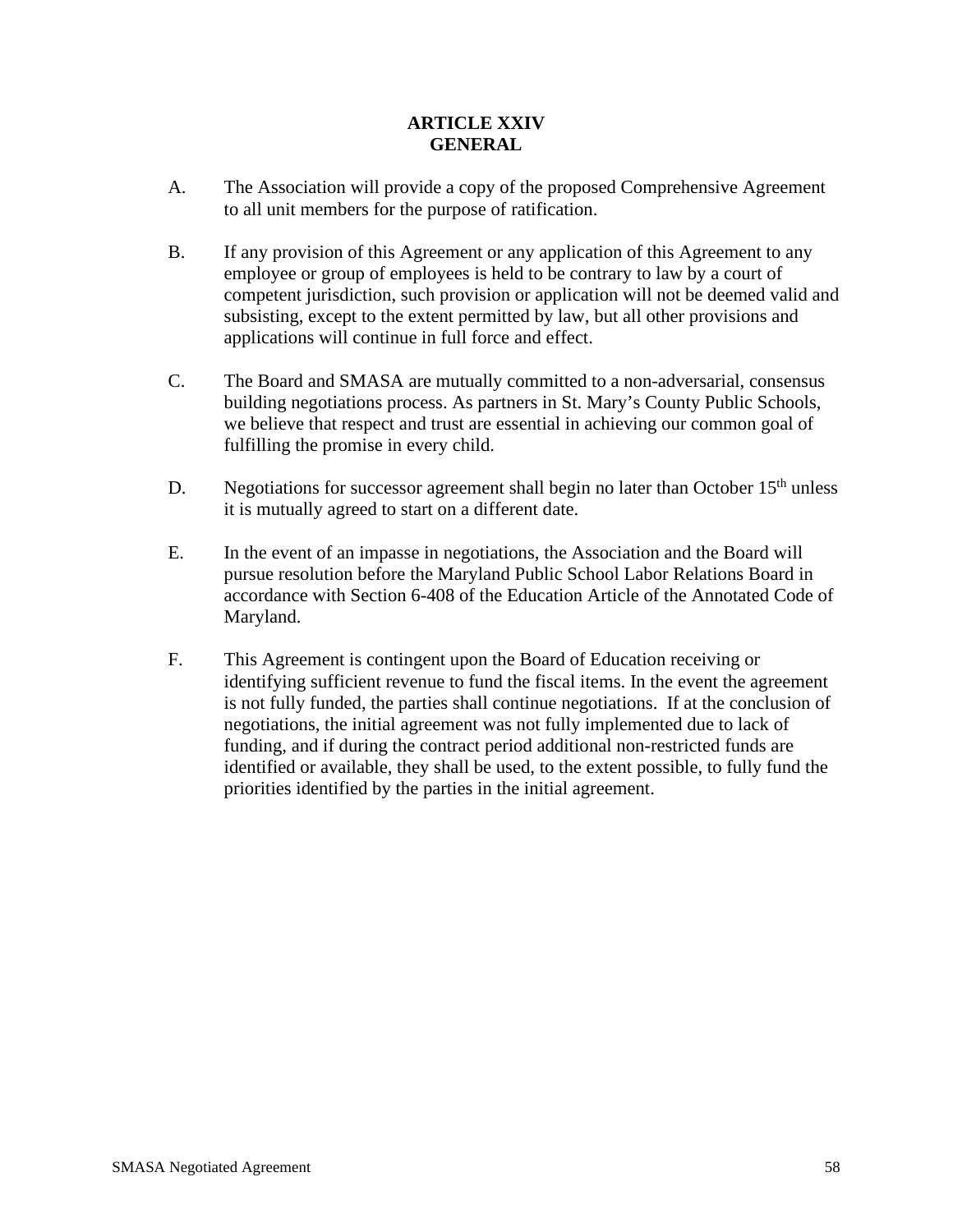# **ARTICLE XXV DURATION**

- A. The provisions of this Agreement will be effective as of July 1, 2021 and will remain in full force and effect until June 30, 2025, with no openers.
- B. In school year 2024-2025, full contract negotiations will take place for a successor agreement effective July 1, 2025.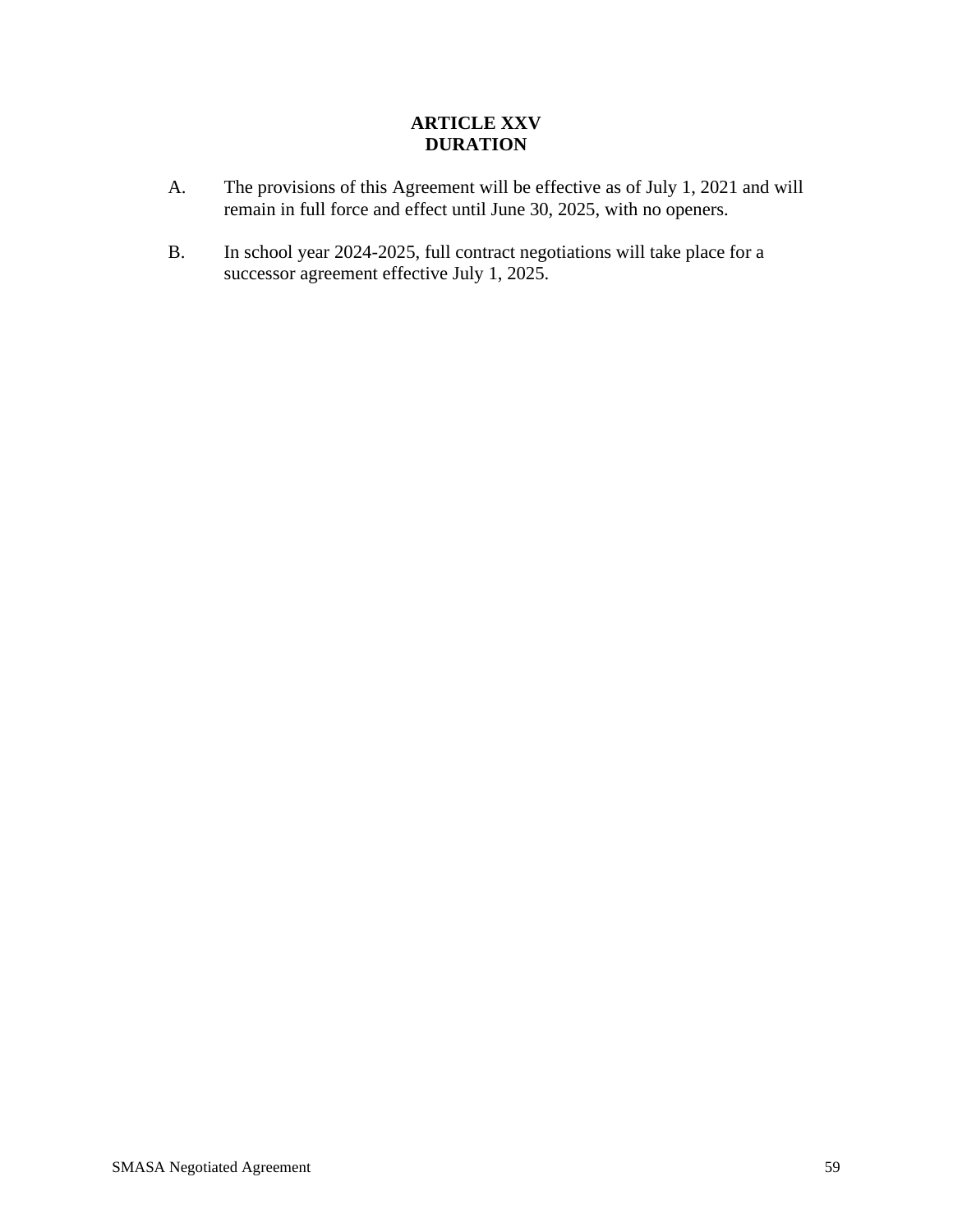# **Appendix A – Schedule of Classifications**

| <b>Title</b>                                                                 | Range                     | <b>Exempt</b> or      | <b>Months</b> | <b>Working</b> | <b>Holidays</b> | <b>Total</b>        | <b>Hours</b>     | <b>Hours</b> |
|------------------------------------------------------------------------------|---------------------------|-----------------------|---------------|----------------|-----------------|---------------------|------------------|--------------|
|                                                                              |                           | Non-<br><b>Exempt</b> | <b>Worked</b> | <b>Days</b>    |                 | Duty<br><b>Days</b> | Per<br>Day       | Per<br>Year  |
| Academic Dean I                                                              | $\mathbf{A}$              | Exempt                | 11            | 212            | 11              | 223                 | $\tau$           | 1561         |
| Academic Dean II                                                             | $\mathsf{C}$              | Exempt                | 12            | 249            | 12              | 261                 | 7                | 1827         |
| Assessment and Accountability Officer                                        | $\boldsymbol{\mathrm{F}}$ | Exempt                | 12            | 249            | 12              | 261                 | $\overline{7}$   | 1827         |
| Assistant Principal - Elementary (11-M)                                      | $\mathbf{A}$              | Exempt                | 11            | 212            | 11              | 223                 | $\overline{7}$   | 1561         |
| Assistant Principal - Elementary (12-M)                                      | $\mathbf C$               | Exempt                | 12            | 249            | 12              | 261                 | $\overline{7}$   | 1827         |
| Assistant Principal - High (11-M)                                            | $\mathbf{A}$              | Exempt                | 11            | 212            | 11              | 223                 | $\tau$           | 1561         |
| Assistant Principal – High (12-M)                                            | $\mathbf C$               | Exempt                | 12            | 249            | 12              | 261                 | $\overline{7}$   | 1827         |
| Assistant Principal – Middle (11-M)                                          | $\mathbf{A}$              | Exempt                | 11            | 212            | 11              | 223                 | $\overline{7}$   | 1561         |
| Assistant Principal - Middle (12-M)                                          | $\mathbf C$               | Exempt                | 12            | 249            | 12              | 261                 | $\overline{7}$   | 1827         |
| Assistant Superintendent of Fiscal                                           | $\bf I$                   | Exempt                | 12            | 249            | 12              | 261                 | $\tau$           | 1827         |
| Services and Human Resources                                                 |                           |                       |               |                |                 |                     |                  |              |
| Assistant Superintendent of Supporting                                       | I                         | Exempt                | 12            | 249            | 12              | 261                 | 7                | 1827         |
| Services<br><b>Chief Counsel</b>                                             | $\, {\rm H}$              | Exempt                | 12            | 249            | 12              | 261                 | $\overline{7}$   | 1827         |
| Chief of Equity, Engagement and Early                                        | H                         | Exempt                | 12            | 249            | 12              | 261                 | $\tau$           | 1827         |
| Access                                                                       |                           |                       |               |                |                 |                     |                  |              |
| Chief of Safety and Security                                                 | $\boldsymbol{\mathrm{H}}$ | Exempt                | 12            | 249            | 12              | 261                 | $\tau$           | 1827         |
| <b>Chief of Staff</b>                                                        | H                         | Exempt                | 12            | 249            | 12              | 261                 | $\overline{7}$   | 1827         |
| <b>Chief Strategic Officer</b>                                               | H                         | Exempt                | 12            | 249            | 12              | 261                 | 7                | 1827         |
| Coordinating Supervisor of Early<br>Childhood                                | $\mathbf D$               | Exempt                | 12            | 249            | 12              | 261                 | $\overline{7}$   | 1827         |
| <b>Coordinator of Fiscal Services</b>                                        | $\, {\bf B}$              | Exempt                | 12            | 249            | 12              | 261                 | $\tau$           | 1827         |
| Coordinator of Head Start                                                    | $\, {\bf B}$              | Exempt                | 12            | 249            | 12              | 261                 | 7                | 1827         |
| Coordinator of Information Technology                                        | $\, {\bf B}$              | Exempt                | 12            | 249            | 12              | 261                 | $\overline{7}$   | 1827         |
| <b>Coordinator of Special Programs</b>                                       | B                         | Exempt                | 12            | 249            | 12              | 261                 | 7                | 1827         |
| Deputy Superintendent                                                        | J                         | Exempt                | 12            | 249            | 12              | 261                 | $\overline{7}$   | 1827         |
| Director of Capital Planning and Green<br>Schools I                          | $\boldsymbol{\mathrm{F}}$ | Exempt                | 12            | 249            | 12              | 261                 | $\tau$           | 1827         |
| Director of Curriculum and Instruction II                                    | $\mathbf G$               | Exempt                | 12            | 249            | 12              | 261                 | $\tau$           | 1827         |
| Director of Design and Construction I                                        | ${\bf F}$                 | Exempt                | 12            | 249            | 12              | 261                 | $\boldsymbol{7}$ | 1827         |
| Director of Facility Coordination,<br>Physical & Health Educ., & Athletics I | $\mathbf F$               | Exempt                | 12            | 249            | 12              | 261                 | $\overline{7}$   | 1827         |
| Director of Food and Nutrition Services I                                    | $\overline{F}$            | Exempt                | 12            | 249            | 12              | 261                 | $\tau$           | 1827         |
| Director of Information Technology II                                        | ${\bf G}$                 | Exempt                | 12            | 249            | 12              | 261                 | $\tau$           | 1827         |
| Director of Maintenance I                                                    | $\mathbf F$               | Exempt                | 12            | 249            | 12              | 261                 | $\tau$           | 1827         |
| Director of Operations I                                                     | $\mathbf F$               | Exempt                | 12            | 249            | 12              | 261                 | $\tau$           | 1827         |
| Director of Special Education II                                             | ${\bf G}$                 | Exempt                | 12            | 249            | 12              | 261                 | $\tau$           | 1827         |
| Director of Student Services II                                              | ${\bf G}$                 | Exempt                | 12            | 249            | 12              | 261                 | $\tau$           | 1827         |
| Director of Transportation I                                                 | $\mathbf F$               | Exempt                | 12            | 249            | 12              | 261                 | $\tau$           | 1827         |
| Food Service Coordinator                                                     | $\, {\bf B}$              | Exempt                | 12            | 249            | 12              | 261                 | $\tau$           | 1827         |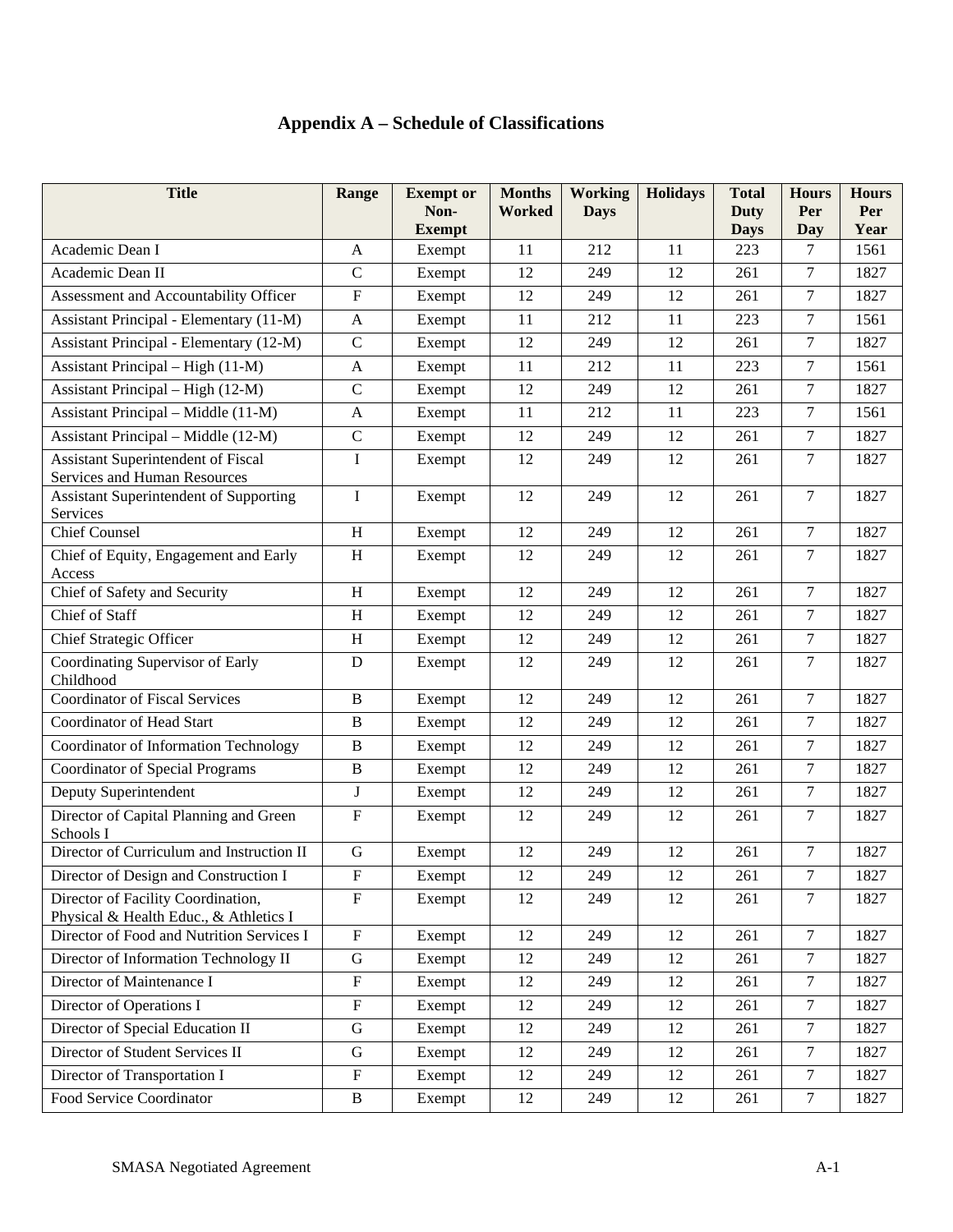| <b>Title</b>                                                       | Range          | <b>Exempt</b> or<br>Non-<br><b>Exempt</b> | <b>Months</b><br>Worked | <b>Working</b><br><b>Days</b> | <b>Holidays</b> | <b>Total</b><br>Duty<br><b>Days</b> | <b>Hours</b><br>Per<br>Day | <b>Hours</b><br>Per<br>Year |
|--------------------------------------------------------------------|----------------|-------------------------------------------|-------------------------|-------------------------------|-----------------|-------------------------------------|----------------------------|-----------------------------|
| Mental Health Services Coordinator                                 | B              | Exempt                                    | 12                      | 249                           | 12              | 261                                 | 7                          | 1827                        |
| <b>Operations Supervisor</b>                                       | $\mathsf{C}$   | Exempt                                    | 12                      | 249                           | 12              | 261                                 | $\tau$                     | 1827                        |
| Principal - High School                                            | G              | Exempt                                    | 12                      | 249                           | 12              | 261                                 | 7                          | 1827                        |
| Principal - Elementary School                                      | E              | Exempt                                    | 12                      | 249                           | 12              | 261                                 | 7                          | 1827                        |
| Principal - Middle School                                          | $\overline{F}$ | Exempt                                    | 12                      | 249                           | 12              | 261                                 | $\overline{7}$             | 1827                        |
| <b>Procurement Coordinator</b>                                     | B              | Exempt                                    | 12                      | 249                           | 12              | 261                                 | 7                          | 1827                        |
| <b>School Safety Coordinator</b>                                   | $\mathbf B$    | Exempt                                    | 12                      | 249                           | 12              | 261                                 | $\overline{7}$             | 1827                        |
| Supervisor of Accounting, Auditing, &<br>Procurement               | $\overline{C}$ | Exempt                                    | 12                      | 249                           | 12              | 261                                 | $\overline{7}$             | 1827                        |
| Supervisor of Assessments                                          | $\mathcal{C}$  | Exempt                                    | 12                      | 249                           | 12              | 261                                 | 7                          | 1827                        |
| Supervisor of Assessments,<br>Accountability and Library/Media     | $\mathcal{C}$  | Exempt                                    | 12                      | 249                           | 12              | 261                                 | $\tau$                     | 1827                        |
| <b>Supervisor of Health Services</b>                               | $\mathsf{C}$   | Exempt                                    | 12                      | 249                           | 12              | 261                                 | $\overline{7}$             | 1827                        |
| <b>Supervisor of Human Resources</b>                               | $\mathbf C$    | Exempt                                    | 12                      | 249                           | 12              | 261                                 | $\overline{7}$             | 1827                        |
| Supervisor of Instruction                                          | $\mathcal{C}$  | Exempt                                    | 12                      | 249                           | 12              | 261                                 | $\overline{7}$             | 1827                        |
| Supervisor of School Counselors                                    | $\mathcal{C}$  | Exempt                                    | 12                      | 249                           | 12              | 261                                 | $\overline{7}$             | 1827                        |
| Supervisor of Special Education                                    | $\mathcal{C}$  | Exempt                                    | 12                      | 249                           | 12              | 261                                 | 7                          | 1827                        |
| Supervisor of Student Services                                     | $\mathbf C$    | Exempt                                    | 12                      | 249                           | 12              | 261                                 | 7                          | 1827                        |
| Supervisor of Title I Family, Student &<br><b>Staff Engagement</b> | $\mathcal{C}$  | Exempt                                    | 12                      | 249                           | 12              | 261                                 | $\overline{7}$             | 1827                        |
| Supervisor of Transportation                                       | $\mathsf{C}$   | Exempt                                    | 12                      | 249                           | 12              | 261                                 | $\overline{7}$             | 1827                        |

*Updated 3-9-21 for July 1, 2021*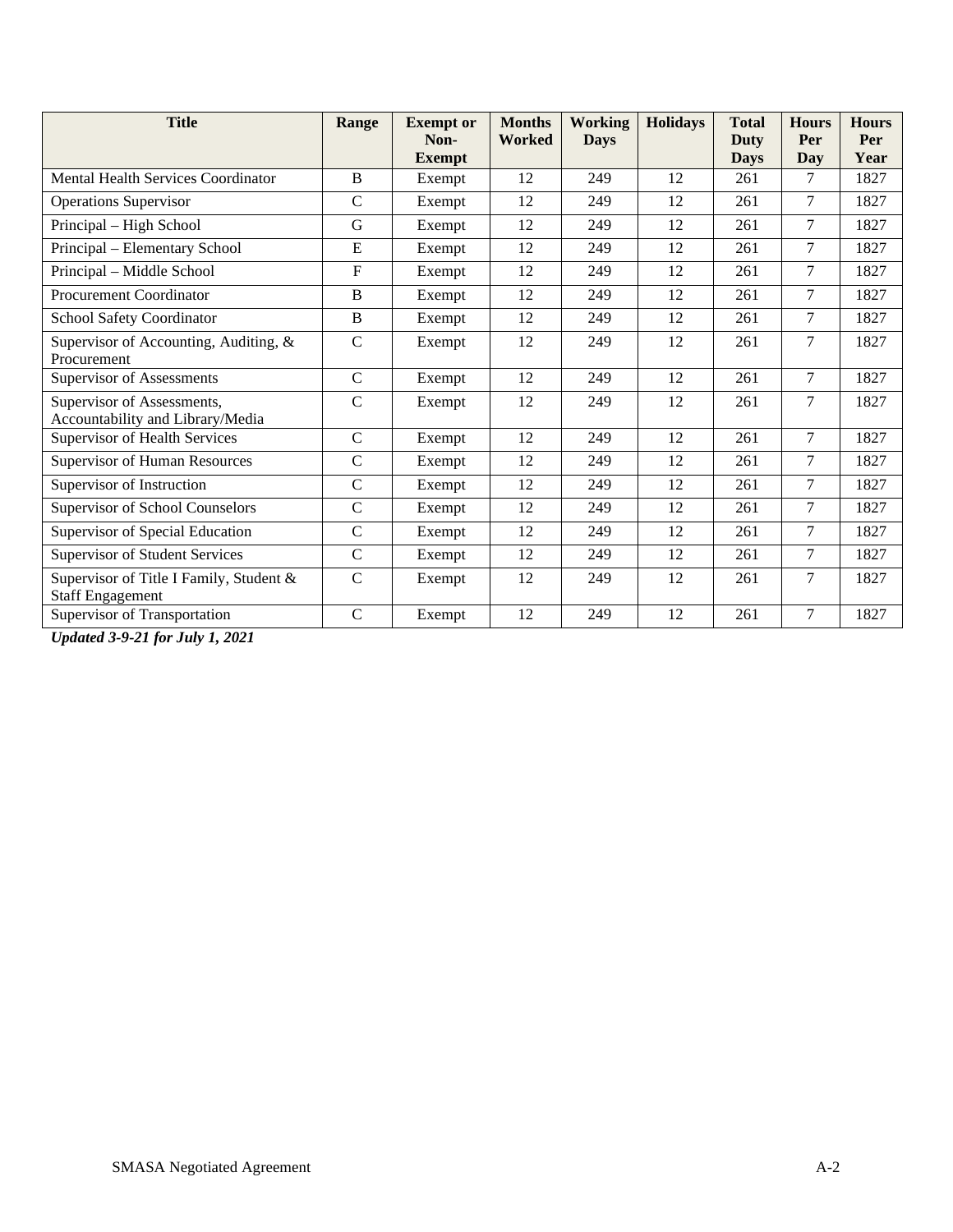|                         |                                                                                          |                                      |                                                                                                                                 |                                                                      | <b>SALARY SCHEDULE FY 2022</b>          |                                                                                                              |                                                                    |                       |                    |                                                              |  |
|-------------------------|------------------------------------------------------------------------------------------|--------------------------------------|---------------------------------------------------------------------------------------------------------------------------------|----------------------------------------------------------------------|-----------------------------------------|--------------------------------------------------------------------------------------------------------------|--------------------------------------------------------------------|-----------------------|--------------------|--------------------------------------------------------------|--|
|                         |                                                                                          |                                      |                                                                                                                                 | <b>SUPERVISORS AND ADMINISTRATORS FOR 11- AND 12-MONTH EMPLOYEES</b> |                                         |                                                                                                              |                                                                    |                       |                    |                                                              |  |
|                         | Assistant<br>Principals<br>$(11-Month)$<br>E, M, H<br>Academic<br>Dean I<br>$(11-Month)$ | Coordinators<br>$(12 \text{ Month})$ | <b>Assistant</b><br>Principals<br>$(12$ -Month E,<br>M, H<br>Academic<br>Dean II<br>$(12-Month)$<br>Supervisors<br>$(12-Month)$ | Coordinating<br>Supervisors<br>$(12-Month)$                          | Principals (12-<br>Month<br>Elementary) | Principals<br>$(12-Month)$<br>Middle)<br>Education<br>Director<br>$(12-Month)$<br>Director I<br>$(12-Month)$ | Principals<br>$(12-Month)$<br>High)<br>Director II<br>$(12-Month)$ | Chief<br>$(12-Month)$ | Assistant<br>Supt. | Deputy<br>Supt.<br>$(12 \text{-Month})$ $(12 \text{-Month})$ |  |
|                         | Range                                                                                    |                                      |                                                                                                                                 |                                                                      |                                         |                                                                                                              |                                                                    |                       |                    |                                                              |  |
| <b>Step</b>             | $\mathbf{A}$                                                                             | $\bf{B}$                             | $\mathbf C$                                                                                                                     | D                                                                    | E                                       | ${\bf F}$                                                                                                    | $\mathbf G$                                                        | H                     | $\mathbf I$        | $\mathbf{J}$                                                 |  |
| $\mathbf{1}$            | \$87,458                                                                                 | \$92,784                             | \$98,435                                                                                                                        | \$104,429                                                            | \$110,789                               | \$117,536                                                                                                    | \$124,694                                                          | \$132,288             | \$140,344          | \$148,891                                                    |  |
| $\overline{2}$          | \$90,082                                                                                 | \$95,568                             | \$101,388                                                                                                                       | \$107,562                                                            | \$114,113                               | \$121,062                                                                                                    | \$128,435                                                          | \$136,256             | \$144,554          | \$153,358                                                    |  |
| 3                       | \$92,784                                                                                 | \$98,435                             | \$104,429                                                                                                                       | \$110,789                                                            | \$117,536                               | \$124,694                                                                                                    | \$132,288                                                          | \$140,344             | \$148,891          | \$157,959                                                    |  |
| $\overline{\mathbf{4}}$ | \$95,568                                                                                 | \$101,388                            | \$107,562                                                                                                                       | \$114,113                                                            | \$121,062                               | \$128,435                                                                                                    | \$136,256                                                          | \$144,554             | \$153,358          | \$162,697                                                    |  |
| 5                       | \$98,435                                                                                 | \$104,429                            | \$110,789                                                                                                                       | \$117,536                                                            | \$124,694                               | \$132,288                                                                                                    | \$140,344                                                          | \$148,891             | \$157,959          | \$167,578                                                    |  |
| 6                       | \$101,388                                                                                | \$107,562                            | \$114,113                                                                                                                       | \$121,062                                                            | \$128,435                               | \$136,256                                                                                                    | \$144,554                                                          | \$153,358             | \$162,697          | \$172,606                                                    |  |
| $\overline{7}$          | \$104,429                                                                                | \$110,789                            | \$117,536                                                                                                                       | \$124,694                                                            | \$132,288                               | \$140,344                                                                                                    | \$148,891                                                          | \$157,959             | \$167,578          | \$177,784                                                    |  |
| 8                       | \$107,562                                                                                | \$114,113                            | \$121,062                                                                                                                       | \$128,435                                                            | \$136,256                               | \$144,554                                                                                                    | \$153,358                                                          | \$162,697             | \$172,606          | \$183,117                                                    |  |
| 9                       | \$110,789                                                                                | \$117,536                            | \$124,694                                                                                                                       | \$132,288                                                            | \$140,344                               | \$148,891                                                                                                    | \$157,959                                                          | \$167,578             | \$177,784          | \$188,611                                                    |  |
| 10                      | \$114,113                                                                                | \$121,062                            | \$128,435                                                                                                                       | \$136,256                                                            | \$144,554                               | \$153,358                                                                                                    | \$162,697                                                          | \$172,606             | \$183,117          | \$194,269                                                    |  |

# **Appendix B – Salary Schedules (FY 2022, 2023, 2024, 2025)**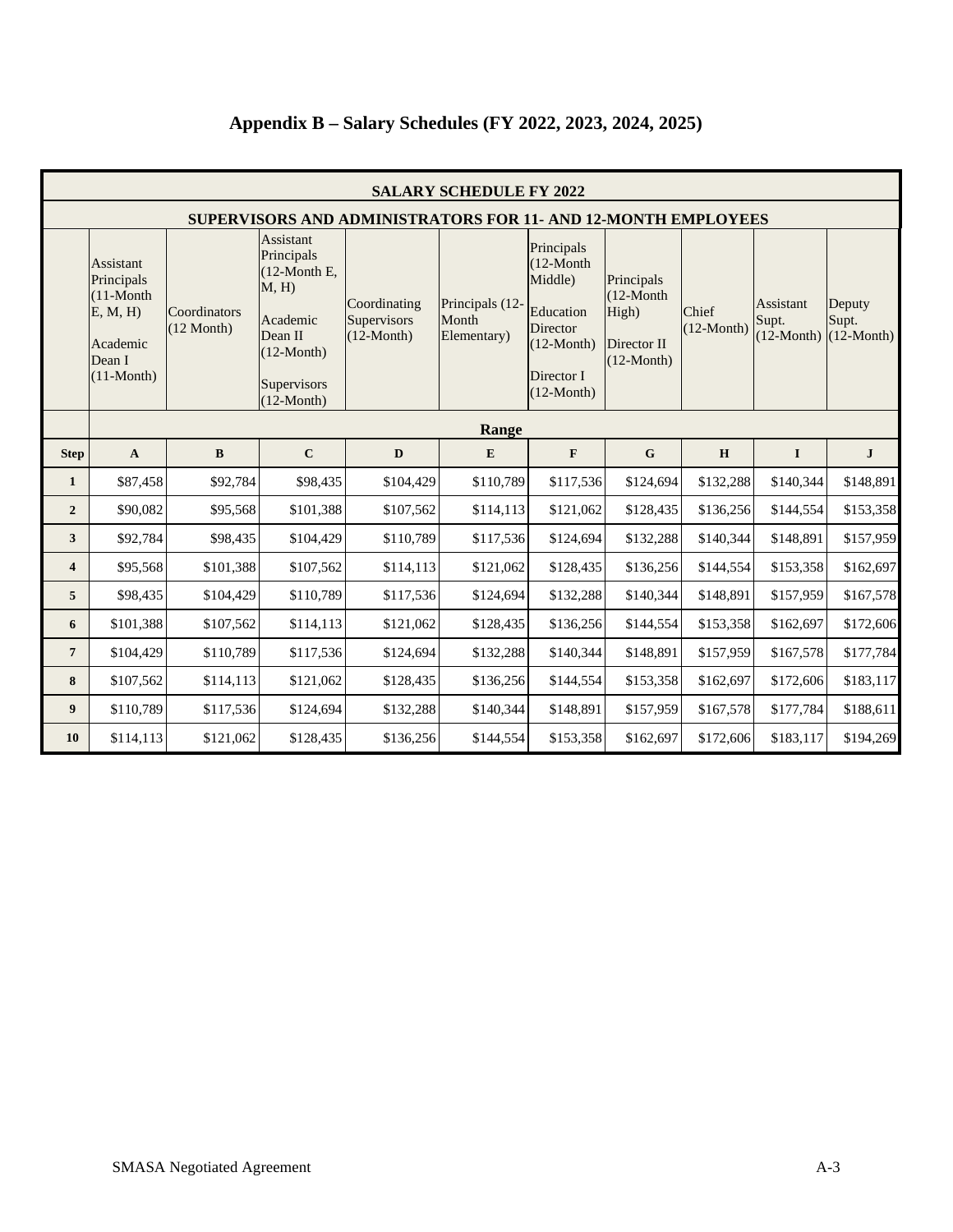|                         |                                                                                          |                                      |                                                                                                                                  |                                                                      | <b>SALARY SCHEDULE FY 2023</b>          |                                                                                                                      |                                                                            |                       |                                                                 |                 |  |
|-------------------------|------------------------------------------------------------------------------------------|--------------------------------------|----------------------------------------------------------------------------------------------------------------------------------|----------------------------------------------------------------------|-----------------------------------------|----------------------------------------------------------------------------------------------------------------------|----------------------------------------------------------------------------|-----------------------|-----------------------------------------------------------------|-----------------|--|
|                         |                                                                                          |                                      |                                                                                                                                  | <b>SUPERVISORS AND ADMINISTRATORS FOR 11- AND 12-MONTH EMPLOYEES</b> |                                         |                                                                                                                      |                                                                            |                       |                                                                 |                 |  |
|                         | Assistant<br>Principals<br>$(11-Month)$<br>E, M, H<br>Academic<br>Dean I<br>$(11-Month)$ | Coordinators<br>$(12 \text{ Month})$ | Assistant<br>Principals<br>$(12$ -Month E,<br>M, H<br>Academic<br>Dean II<br>$(12 \text{-Month})$<br>Supervisors<br>$(12-Month)$ | Coordinating<br>Supervisors<br>$(12-Month)$                          | Principals (12-<br>Month<br>Elementary) | Principals<br>$(12-Month)$<br>Middle)<br>Education<br>Director<br>$(12 \text{-Month})$<br>Director I<br>$(12-Month)$ | Principals<br>$(12-Month)$<br>High)<br>Director II<br>$(12 \text{-Month})$ | Chief<br>$(12-Month)$ | Assistant<br>Supt.<br>$(12 \text{-Month})$ $(12 \text{-Month})$ | Deputy<br>Supt. |  |
|                         | Range                                                                                    |                                      |                                                                                                                                  |                                                                      |                                         |                                                                                                                      |                                                                            |                       |                                                                 |                 |  |
| <b>Step</b>             | $\mathbf{A}$                                                                             | $\, {\bf B}$                         | $\mathbf C$                                                                                                                      | $\mathbf{D}$                                                         | E                                       | $\mathbf F$                                                                                                          | $\mathbf G$                                                                | H                     | $\mathbf I$                                                     | $\mathbf J$     |  |
| 1                       | \$89,207                                                                                 | \$94,640                             | \$100,403                                                                                                                        | \$106,518                                                            | \$113,005                               | \$119,887                                                                                                            | \$127,189                                                                  | \$134,935             | \$143,153                                                       | \$151,871       |  |
| $\overline{2}$          | \$91,883                                                                                 | \$97,479                             | \$103,415                                                                                                                        | \$109,713                                                            | \$116,396                               | \$123,484                                                                                                            | \$131,005                                                                  | \$138,984             | \$147,448                                                       | \$156,427       |  |
| 3                       | \$94,640                                                                                 | \$100,403                            | \$106,518                                                                                                                        | \$113,005                                                            | \$119,887                               | \$127,189                                                                                                            | \$134,935                                                                  | \$143,153             | \$151,871                                                       | \$161,120       |  |
| $\overline{\mathbf{4}}$ | \$97,479                                                                                 | \$103,415                            | \$109,713                                                                                                                        | \$116,396                                                            | \$123,484                               | \$131,005                                                                                                            | \$138,984                                                                  | \$147,448             | \$156,427                                                       | \$165,953       |  |
| 5                       | \$100,403                                                                                | \$106,518                            | \$113,005                                                                                                                        | \$119,887                                                            | \$127,189                               | \$134,935                                                                                                            | \$143,153                                                                  | \$151,871             | \$161,120                                                       | \$170,931       |  |
| 6                       | \$103,415                                                                                | \$109,713                            | \$116,396                                                                                                                        | \$123,484                                                            | \$131,005                               | \$138,984                                                                                                            | \$147,448                                                                  | \$156,427             | \$165,953                                                       | \$176,059       |  |
| $\overline{7}$          | \$106,518                                                                                | \$113,005                            | \$119,887                                                                                                                        | \$127,189                                                            | \$134,935                               | \$143,153                                                                                                            | \$151,871                                                                  | \$161,120             | \$170,931                                                       | \$181,341       |  |
| 8                       | \$109,713                                                                                | \$116,396                            | \$123,484                                                                                                                        | \$131,005                                                            | \$138,984                               | \$147,448                                                                                                            | \$156,427                                                                  | \$165,953             | \$176,059                                                       | \$186,781       |  |
| 9                       | \$113,005                                                                                | \$119,887                            | \$127,189                                                                                                                        | \$134,935                                                            | \$143,153                               | \$151,871                                                                                                            | \$161,120                                                                  | \$170,931             | \$181,341                                                       | \$192,384       |  |
| 10                      | \$116,396                                                                                | \$123,484                            | \$131,005                                                                                                                        | \$138,984                                                            | \$147,448                               | \$156,427                                                                                                            | \$165,953                                                                  | \$176,059             | \$186,781                                                       | \$198,156       |  |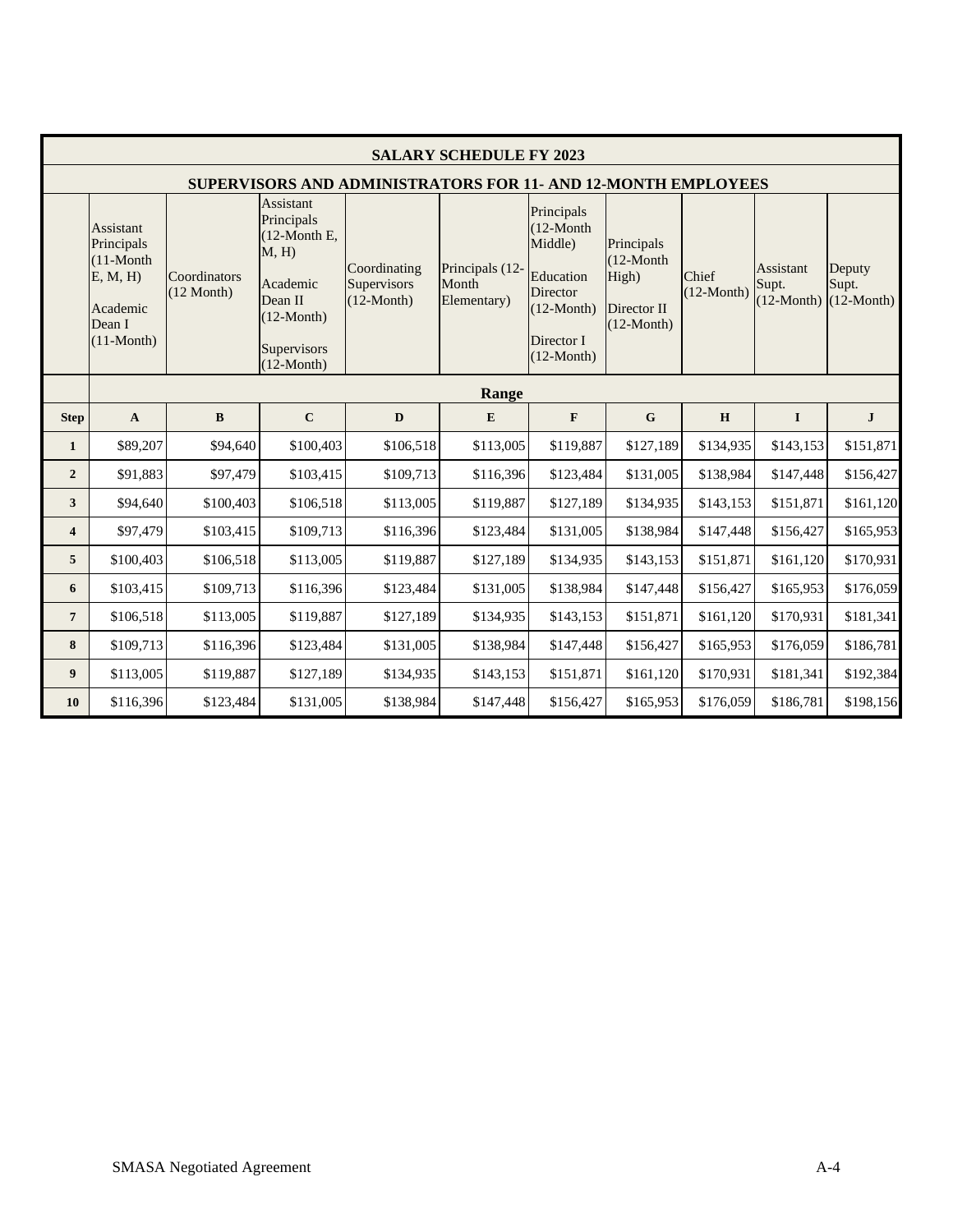|                |                                                                                          |                                      |                                                                                                                          |                                                                      | <b>SALARY SCHEDULE FY 2024</b>          |                                                                                                              |                                                                           |                       |                    |                                                            |  |
|----------------|------------------------------------------------------------------------------------------|--------------------------------------|--------------------------------------------------------------------------------------------------------------------------|----------------------------------------------------------------------|-----------------------------------------|--------------------------------------------------------------------------------------------------------------|---------------------------------------------------------------------------|-----------------------|--------------------|------------------------------------------------------------|--|
|                |                                                                                          |                                      |                                                                                                                          | <b>SUPERVISORS AND ADMINISTRATORS FOR 11- AND 12-MONTH EMPLOYEES</b> |                                         |                                                                                                              |                                                                           |                       |                    |                                                            |  |
|                | Assistant<br>Principals<br>$(11-Month)$<br>E, M, H<br>Academic<br>Dean I<br>$(11-Month)$ | Coordinators<br>$(12 \text{ Month})$ | Assistant<br>Principals<br>$(12$ -Month E,<br>M, H<br>Academic<br>Dean II<br>$(12-Month)$<br>Supervisors<br>$(12-Month)$ | Coordinating<br>Supervisors<br>$(12\text{-Month})$                   | Principals (12-<br>Month<br>Elementary) | Principals<br>$(12-Month)$<br>Middle)<br>Education<br>Director<br>$(12-Month)$<br>Director I<br>$(12-Month)$ | Principals<br>$(12-Month)$<br>High)<br>Director II<br>$(12\text{-Month})$ | Chief<br>$(12-Month)$ | Assistant<br>Supt. | Deputy<br>Supt.<br>$(12\text{-Month})$ $(12\text{-Month})$ |  |
|                | Range                                                                                    |                                      |                                                                                                                          |                                                                      |                                         |                                                                                                              |                                                                           |                       |                    |                                                            |  |
| <b>Step</b>    | $\mathbf{A}$                                                                             | $\mathbf{B}$                         | $\mathbf C$                                                                                                              | D                                                                    | E                                       | $\mathbf F$                                                                                                  | $\mathbf G$                                                               | H                     | $\bf{I}$           | $\mathbf{J}$                                               |  |
| $\mathbf{1}$   | \$90,991                                                                                 | \$96,532                             | \$102,411                                                                                                                | \$108,648                                                            | \$115,265                               | \$122,285                                                                                                    | \$129,733                                                                 | \$137,634             | \$146,016          | \$154,908                                                  |  |
| $\overline{2}$ | \$93,721                                                                                 | \$99,428                             | \$105,484                                                                                                                | \$111,907                                                            | \$118,723                               | \$125,954                                                                                                    | \$133,625                                                                 | \$141,763             | \$150,397          | \$159,556                                                  |  |
| 3              | \$96,532                                                                                 | \$102,411                            | \$108,648                                                                                                                | \$115,265                                                            | \$122,285                               | \$129,733                                                                                                    | \$137,634                                                                 | \$146,016             | \$154,908          | \$164,342                                                  |  |
| 4              | \$99,428                                                                                 | \$105,484                            | \$111,907                                                                                                                | \$118,723                                                            | \$125,954                               | \$133,625                                                                                                    | \$141,763                                                                 | \$150,397             | \$159,556          | \$169,272                                                  |  |
| 5              | \$102,411                                                                                | \$108,648                            | \$115,265                                                                                                                | \$122,285                                                            | \$129,733                               | \$137,634                                                                                                    | \$146,016                                                                 | \$154,908             | \$164,342          | \$174,350                                                  |  |
| 6              | \$105,484                                                                                | \$111,907                            | \$118,723                                                                                                                | \$125,954                                                            | \$133,625                               | \$141,763                                                                                                    | \$150,397                                                                 | \$159,556             | \$169,272          | \$179,580                                                  |  |
| $\overline{7}$ | \$108,648                                                                                | \$115,265                            | \$122,285                                                                                                                | \$129,733                                                            | \$137,634                               | \$146,016                                                                                                    | \$154,908                                                                 | \$164,342             | \$174,350          | \$184,968                                                  |  |
| 8              | \$111,907                                                                                | \$118,723                            | \$125,954                                                                                                                | \$133,625                                                            | \$141,763                               | \$150,397                                                                                                    | \$159,556                                                                 | \$169,272             | \$179,580          | \$190,517                                                  |  |
| 9              | \$115,265                                                                                | \$122,285                            | \$129,733                                                                                                                | \$137,634                                                            | \$146,016                               | \$154,908                                                                                                    | \$164,342                                                                 | \$174,350             | \$184,968          | \$196,232                                                  |  |
| 10             | \$118,723                                                                                | \$125,954                            | \$133,625                                                                                                                | \$141,763                                                            | \$150,397                               | \$159,556                                                                                                    | \$169,272                                                                 | \$179,580             | \$190,517          | \$202,119                                                  |  |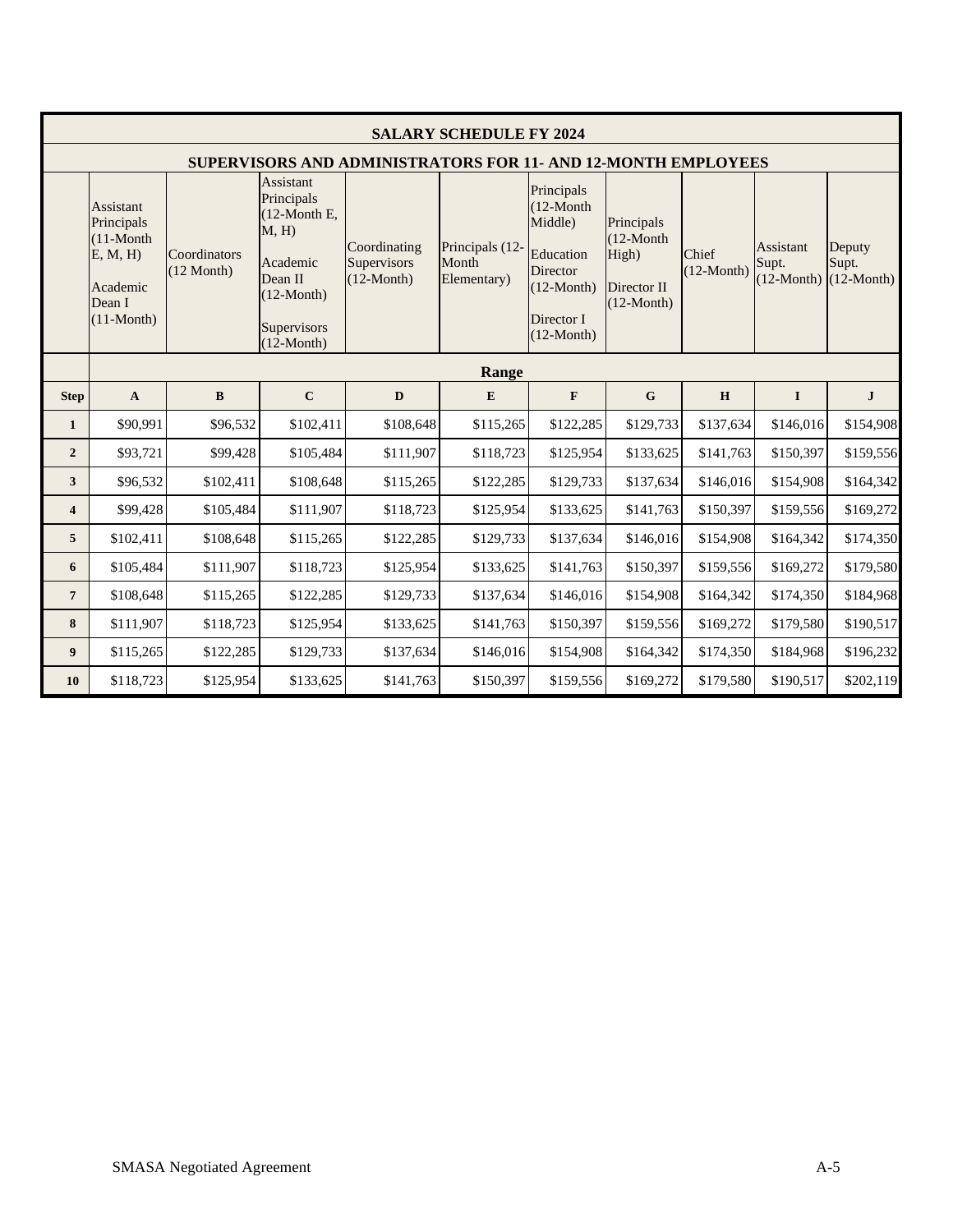|                         |                                                                                          |                                      |                                                                                                                           |                                                                      | <b>SALARY SCHEDULE FY 2025</b>          |                                                                                                                             |                                                                           |                       |                    |                                                              |  |
|-------------------------|------------------------------------------------------------------------------------------|--------------------------------------|---------------------------------------------------------------------------------------------------------------------------|----------------------------------------------------------------------|-----------------------------------------|-----------------------------------------------------------------------------------------------------------------------------|---------------------------------------------------------------------------|-----------------------|--------------------|--------------------------------------------------------------|--|
|                         |                                                                                          |                                      |                                                                                                                           | <b>SUPERVISORS AND ADMINISTRATORS FOR 11- AND 12-MONTH EMPLOYEES</b> |                                         |                                                                                                                             |                                                                           |                       |                    |                                                              |  |
|                         | Assistant<br>Principals<br>$(11-Month)$<br>E, M, H<br>Academic<br>Dean I<br>$(11-Month)$ | Coordinators<br>$(12 \text{ Month})$ | Assistant<br>Principals<br>$(12$ -Month E,<br>M, H<br>Academic<br>Dean II<br>$(12$ -Month)<br>Supervisors<br>$(12-Month)$ | Coordinating<br>Supervisors<br>$(12-Month)$                          | Principals (12-<br>Month<br>Elementary) | Principals<br>$(12-Month)$<br>Middle)<br>Education<br><b>Director</b><br>$(12 \text{-Month})$<br>Director I<br>$(12-Month)$ | Principals<br>$(12-Month)$<br>High)<br>Director II<br>$(12\text{-Month})$ | Chief<br>$(12-Month)$ | Assistant<br>Supt. | Deputy<br>Supt.<br>$(12 \text{-Month})$ $(12 \text{-Month})$ |  |
|                         | <b>Range</b>                                                                             |                                      |                                                                                                                           |                                                                      |                                         |                                                                                                                             |                                                                           |                       |                    |                                                              |  |
| <b>Step</b>             | $\mathbf{A}$                                                                             | $\mathbf{B}$                         | $\mathbf C$                                                                                                               | D                                                                    | E                                       | $\mathbf{F}$                                                                                                                | $\mathbf G$                                                               | H                     | $\mathbf I$        | $\mathbf{J}$                                                 |  |
| $\mathbf{1}$            | \$92,811                                                                                 | \$98,463                             | \$104,459                                                                                                                 | \$110,821                                                            | \$117,571                               | \$124,730                                                                                                                   | \$132,326                                                                 | \$140,385             | \$148,934          | \$158,004                                                    |  |
| $\overline{2}$          | \$95,595                                                                                 | \$101,417                            | \$107,593                                                                                                                 | \$114,146                                                            | \$121,097                               | \$128,472                                                                                                                   | \$136,296                                                                 | \$144,596             | \$153,402          | \$162,744                                                    |  |
| 3                       | \$98,463                                                                                 | \$104,459                            | \$110,821                                                                                                                 | \$117,571                                                            | \$124,730                               | \$132,326                                                                                                                   | \$140,385                                                                 | \$148,934             | \$158,004          | \$167,627                                                    |  |
| $\overline{\mathbf{4}}$ | \$101,417                                                                                | \$107,593                            | \$114,146                                                                                                                 | \$121,097                                                            | \$128,472                               | \$136,296                                                                                                                   | \$144,596                                                                 | \$153,402             | \$162,744          | \$172,657                                                    |  |
| 5                       | \$104,459                                                                                | \$110,821                            | \$117,571                                                                                                                 | \$124,730                                                            | \$132,326                               | \$140,385                                                                                                                   | \$148,934                                                                 | \$158,004             | \$167,627          | \$177,835                                                    |  |
| 6                       | \$107,593                                                                                | \$114,146                            | \$121,097                                                                                                                 | \$128,472                                                            | \$136,296                               | \$144,596                                                                                                                   | \$153,402                                                                 | \$162,744             | \$172,657          | \$183,170                                                    |  |
| $\overline{7}$          | \$110,821                                                                                | \$117,571                            | \$124,730                                                                                                                 | \$132,326                                                            | \$140,385                               | \$148,934                                                                                                                   | \$158,004                                                                 | \$167,627             | \$177,835          | \$188,666                                                    |  |
| 8                       | \$114,146                                                                                | \$121,097                            | \$128,472                                                                                                                 | \$136,296                                                            | \$144,596                               | \$153,402                                                                                                                   | \$162,744                                                                 | \$172,657             | \$183,170          | \$194,326                                                    |  |
| 9                       | \$117,571                                                                                | \$124,730                            | \$132,326                                                                                                                 | \$140,385                                                            | \$148,934                               | \$158,004                                                                                                                   | \$167,627                                                                 | \$177,835             | \$188,666          | \$200,155                                                    |  |
| 10                      | \$121,097                                                                                | \$128,472                            | \$136,296                                                                                                                 | \$144,596                                                            | \$153,402                               | \$162,744                                                                                                                   | \$172,658                                                                 | \$183,170             | \$194,326          | \$206,160                                                    |  |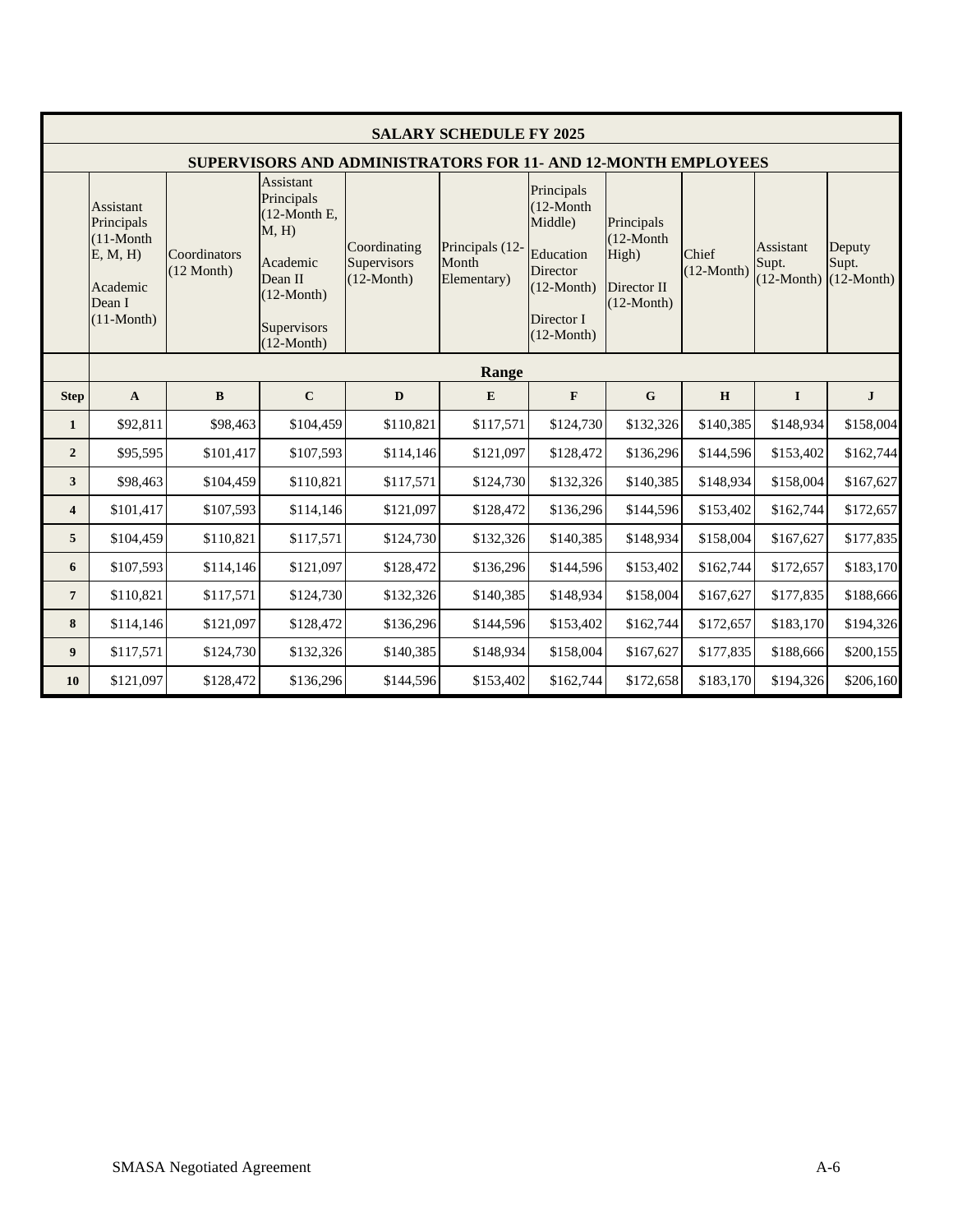| <b>School Year 2021-2022</b>                                          |                |             |             |             |         |
|-----------------------------------------------------------------------|----------------|-------------|-------------|-------------|---------|
| <b>EPED Position</b>                                                  | <b>Points</b>  | $1 - 3$ Yrs | $4 - 6$ Yrs | $7 - 9$ Yrs | 10+ Yrs |
| Academic Competition Coordinator - E.S/M.S. (1)                       | $\overline{4}$ | \$876       | \$896       | \$916       | \$936   |
| Advanced Placement Coordinator - H.S.                                 | 6              | \$1,314     | \$1,344     | \$1,374     | \$1,404 |
| Auditorium Coordinator                                                | 6              | \$1,314     | \$1,344     | \$1,374     | \$1,404 |
| <b>Baseball Assistant Coach (3)</b>                                   | 6              | \$1,314     | \$1,344     | \$1,374     | \$1,404 |
| Baseball Coach (1)                                                    | 10             | \$2,190     | \$2,240     | \$2,290     | \$2,340 |
| Basketball Assistant Coach (4)                                        | 6.6            | \$1,445     | \$1,478     | \$1,511     | \$1,544 |
| Basketball Coach (2)                                                  | 11             | \$2,409     | \$2,464     | \$2,519     | \$2,574 |
| Basketball Freshman Coach Winter (1)                                  | 6.6            | \$1,445     | \$1,478     | \$1,511     | \$1,544 |
| Best Buddies - H.S. (2)                                               | 5              | \$1,095     | \$1,120     | \$1,145     | \$1,170 |
| Bocce Ball Head Coach - Corollary Sports Program<br>$(Spring)$ $(1)$  | 3.5            | \$767       | \$784       | \$802       | \$819   |
| Bocce Ball Assistant Coach - Corollary Sports<br>Program (Spring) (1) | 3              | \$657       | \$672       | \$687       | \$702   |
| Bowling Head Coach- Corollary Sports Program<br>(Winter) (1)          | 3.5            | \$767       | \$784       | \$802       | \$819   |
| Bowling Assistant Coach- Corollary Sports Program<br>(Winter) (1)     | 3              | \$657       | \$672       | \$687       | \$702   |
| Cheerleaders (Fall) Assistant Coach (1)                               | 5.9            | \$1,292     | \$1,322     | \$1,351     | \$1,381 |
| Cheerleaders (Fall) Coach (1)                                         | 9              | \$1,971     | \$2,016     | \$2,061     | \$2,106 |
| Cheerleaders (Fall) Freshman Coach (1)                                | 5.9            | \$1,292     | \$1,322     | \$1,351     | \$1,381 |
| Cheerleaders (Winter) Assistant Coach (1)                             | 5.9            | \$1,292     | \$1,322     | \$1,351     | \$1,381 |
| Cheerleaders (Winter) Freshman Coach (1)                              | 5.9            | \$1,292     | \$1,322     | \$1,351     | \$1,381 |
| Cheerleaders (Winter) Coach (1)                                       | 9              | \$1,971     | \$2,016     | \$2,061     | \$2,106 |
| Chorus Director - Chorus Programs & Competitions -<br>H.S. (1)        | 11             | \$2,409     | \$2,464     | \$2,519     | \$2,574 |
| Chorus Director - Chorus Programs & Competitions -<br>M.S. (1)        | 10             | \$2,190     | \$2,240     | \$2,290     | \$2,340 |
| Class Sponsor, 11th and 12th Grades (2)                               | 10             | \$2,190     | \$2,240     | \$2,290     | \$2,340 |
| Class Sponsor, 9th and 10th Grades (2)                                | 10             | \$2,190     | \$2,240     | \$2,290     | \$2,340 |
| Cross Country Assistant Coach (2)                                     | 6              | \$1,314     | \$1,344     | \$1,374     | \$1,404 |
| Cross Country Coach (1)                                               | 9              | \$1,971     | \$2,016     | \$2,061     | \$2,106 |
| Cycling Coach - Corollary Sports Program (1)                          | 3.5            | \$767       | \$784       | \$802       | \$819   |
| Cycling Assistant Coach - Corollary Sports Program<br>(1)             | 3              | \$657       | \$672       | \$687       | \$702   |
| DECA Sponsor - H.S. (1)                                               | 5              | \$1,095     | \$1,120     | \$1,145     | \$1,170 |
| Destination Imagination - E.S/M.S.                                    | 7              | \$1,533     | \$1,568     | \$1,603     | \$1,638 |
| Drama Director - M.S. (1)                                             | 5              | \$1,095     | \$1,120     | \$1,145     | \$1,170 |
| Event Chef - JFCTC (1)                                                | 9              | \$1,971     | \$2,016     | \$2,061     | \$2,106 |
| Environthon Sponsor - H.S. (1)                                        | 5              | \$1,095     | \$1,120     | \$1,145     | \$1,170 |
| FBLA Sponsor - M.S. (1)                                               | $\overline{7}$ | \$1,533     | \$1,568     | \$1,603     | \$1,638 |

**Appendix C – Extra Pay for Extra Duty (EPED)**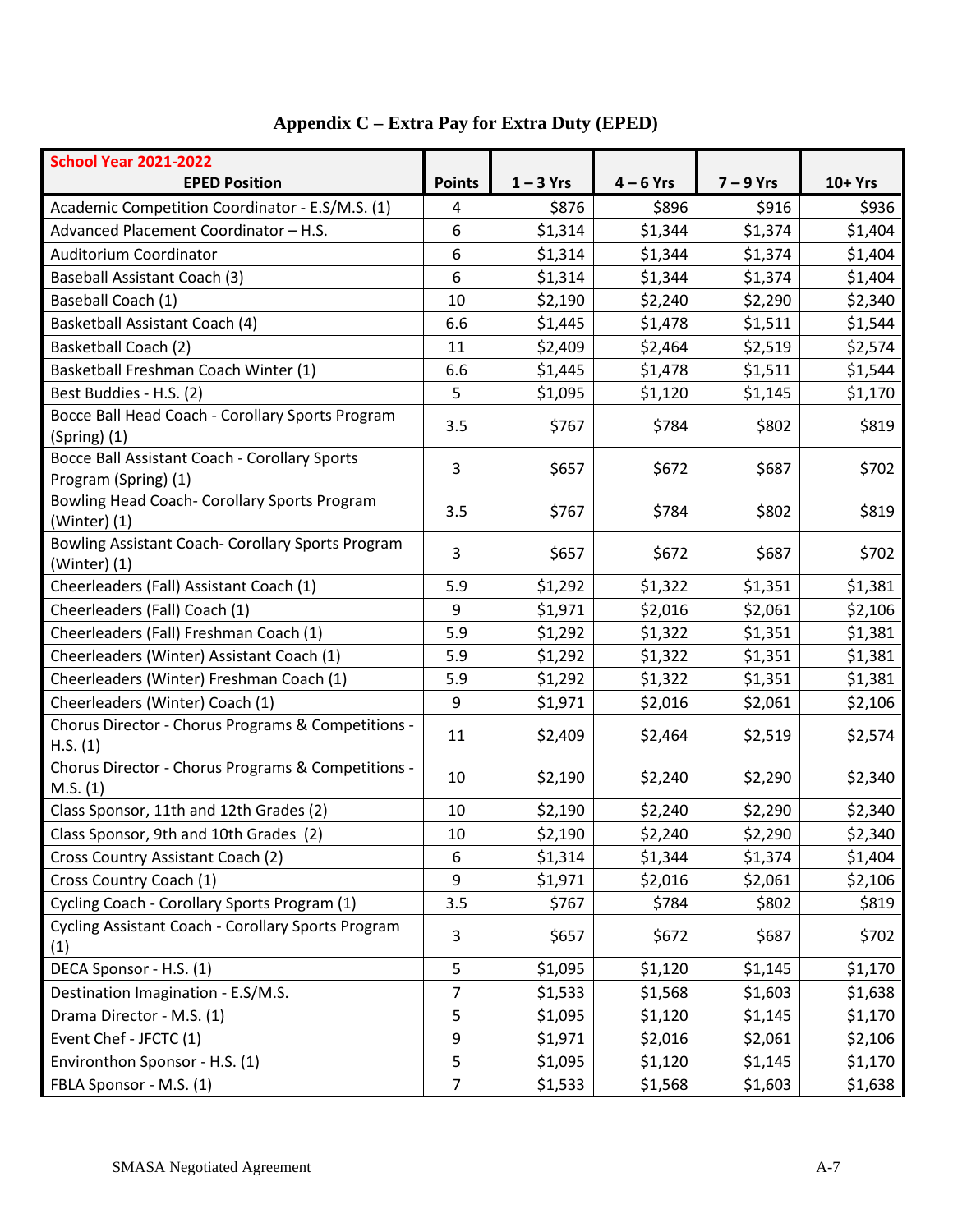| <b>School Year 2021-2022</b>                        |                         |             |             |             |         |
|-----------------------------------------------------|-------------------------|-------------|-------------|-------------|---------|
| <b>EPED Position</b>                                | <b>Points</b>           | $1 - 3$ Yrs | $4 - 6$ Yrs | $7 - 9$ Yrs | 10+ Yrs |
| FBLA Sponsor - H.S. (1)                             | 8                       | \$1,752     | \$1,792     | \$1,832     | \$1,872 |
| Field Hockey Assistant Coach (2)                    | 6                       | \$1,314     | \$1,344     | \$1,374     | \$1,404 |
| Field Hockey Coach (1)                              | 10                      | \$2,190     | \$2,240     | \$2,290     | \$2,340 |
| Flags/Majorettes Sponsor (1)                        | $\overline{7}$          | \$1,533     | \$1,568     | \$1,603     | \$1,638 |
| Football Assistant Coach (5)                        | 7.2                     | \$1,577     | \$1,613     | \$1,649     | \$1,685 |
| Football Coach (1)                                  | 12                      | \$2,628     | \$2,688     | \$2,748     | \$2,808 |
| Foreign Language Club Sponsor - H.S. (1)            | $\overline{7}$          | \$1,533     | \$1,568     | \$1,603     | \$1,638 |
| Future Educators - H.S. (1)                         | 5                       | \$1,095     | \$1,120     | \$1,145     | \$1,170 |
| Future Educators - M.S. (1)                         | 4                       | \$876       | \$896       | \$916       | \$936   |
| Future Farmers of America (FFA) - JFCTC (1)         | 6                       | \$1,314     | \$1,344     | \$1,374     | \$1,404 |
| Future Homemakers of America Sponsor (1)            | 5                       | \$1,095     | \$1,120     | \$1,145     | \$1,170 |
| Golf Coach (1)                                      | $\overline{7}$          | \$1,533     | \$1,568     | \$1,603     | \$1,638 |
| Indoor Track (1)                                    | 8                       | \$1,752     | \$1,792     | \$1,832     | \$1,872 |
| Indoor Track, Assistant Coach (2)                   | 6                       | \$1,314     | \$1,344     | \$1,374     | \$1,404 |
| Intramural Coach - M.S. (12)                        | $\overline{\mathbf{4}}$ | \$876       | \$896       | \$916       | \$936   |
| JROTC Drill Team Assistant Coach - H.S. (1)         | $\overline{7}$          | \$1,533     | \$1,568     | \$1,603     | \$1,638 |
| JROTC Drill Team Head Coach - H.S. (1)              | 8                       | \$1,752     | \$1,792     | \$1,832     | \$1,872 |
| Lacrosse Assistant Coach (4)                        | 6                       | \$1,314     | \$1,344     | \$1,374     | \$1,404 |
| Lacrosse Coach                                      | 10                      | \$2,190     | \$2,240     | \$2,290     | \$2,340 |
| MESA Sponsor - H.S. (1)                             | 5                       | \$1,095     | \$1,120     | \$1,145     | \$1,170 |
| MESA Sponsor - M.S. (1)                             | 4                       | \$876       | \$896       | \$916       | \$936   |
| MGA/MUN Sponsor - H.S.(1)                           | 6                       | \$1,314     | \$1,344     | \$1,374     | \$1,404 |
| Mock Trial Sponsor - H.S.(1)                        | 6                       | \$1,314     | \$1,344     | \$1,374     | \$1,404 |
| Music Programs & Competitions Elementary (1)        | 5                       | \$1,095     | \$1,120     | \$1,145     | \$1,170 |
| Musical Programs & Competitions High School (1)     | 9                       | \$1,971     | \$2,016     | \$2,061     | \$2,106 |
| Music Programs & Competitions, Middle School (1)    | $\overline{7}$          | \$1,533     | \$1,568     | \$1,603     | \$1,638 |
| Musical Pit Coordinator - H.S. (1)                  | 4                       | \$876       | \$896       | \$916       | \$936   |
| Musical Rehearsal Pianist/Vocal Director - H.S. (1) | 6                       | \$1,314     | \$1,344     | \$1,374     | \$1,404 |
| National Honor Society Advisor - H.S.(1)            | 9                       | \$1,971     | \$2,016     | \$2,061     | \$2,106 |
| National Jr. Honor Society Advisor - M.S. (1)       | 5                       | \$1,095     | \$1,120     | \$1,145     | \$1,170 |
| Newspaper Advisor (1) - JFCTC                       | 6                       | \$1,314     | \$1,344     | \$1,374     | \$1,404 |
| Newspaper Sponsor - H.S. (1)                        | 6                       | \$1,314     | \$1,344     | \$1,374     | \$1,404 |
| Ninth Grade Scholars Sponsor (1)                    | 5                       | \$1,095     | \$1,120     | \$1,145     | \$1,170 |
| Peer Mediator Sponsor - H.S. (1)                    | $\overline{2}$          | \$438       | \$448       | \$458       | \$468   |
| Physics Olympic Team Sponsor - H.S. (1)             | 4                       | \$876       | \$896       | \$916       | \$936   |
| Pom Pons Coach - H.S. (1)                           | $\overline{7}$          | \$1,533     | \$1,568     | \$1,603     | \$1,638 |
| Quadcopter Coach - M.S./H.S.                        | 5                       | \$1,095     | \$1,120     | \$1,145     | \$1,170 |
| Robotics Team Advisor - JFCTC/GMHS (1)              | 11                      | \$2,409     | \$2,464     | \$2,519     | \$2,574 |
| SGA/SCA Sponsor - H.S. (1)                          | 14                      | \$3,066     | \$3,136     | \$3,206     | \$3,276 |
| Science Fair Club Sponsor - M.S./H.S. (1)           | 5                       | \$1,095     | \$1,120     | \$1,145     | \$1,170 |
| SkillsUSA Advisor - JFCTC (2)                       | 12                      | \$2,628     | \$2,688     | \$2,748     | \$2,808 |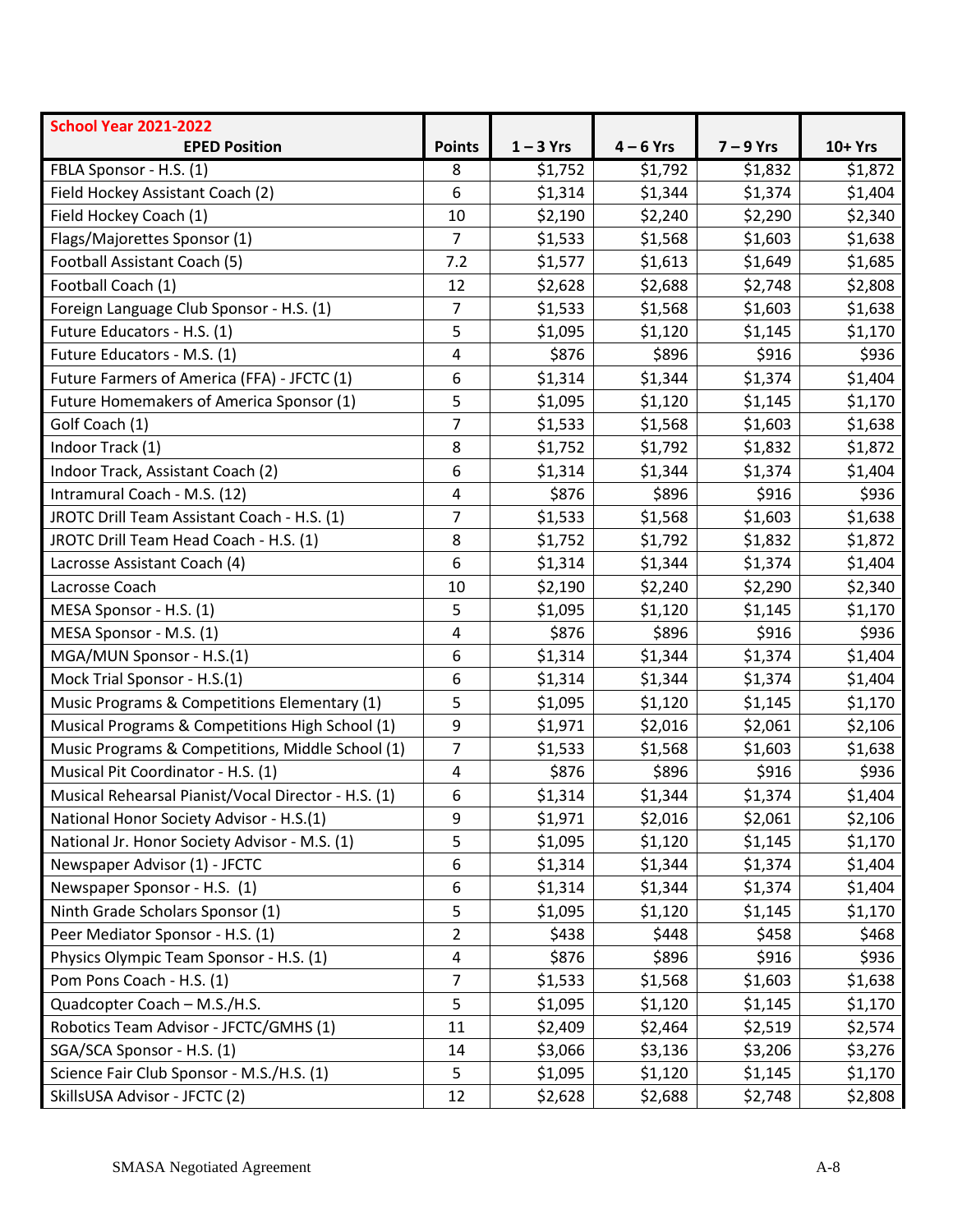| <b>School Year 2021-2022</b>                                  |                |             |             |             |          |
|---------------------------------------------------------------|----------------|-------------|-------------|-------------|----------|
| <b>EPED Position</b>                                          | <b>Points</b>  | $1 - 3$ Yrs | $4 - 6$ Yrs | $7 - 9$ Yrs | $10+Yrs$ |
| Soccer Assistant Coach (4)                                    | 6              | \$1,314     | \$1,344     | \$1,374     | \$1,404  |
| Soccer Coach (2)                                              | 10             | \$2,190     | \$2,240     | \$2,290     | \$2,340  |
| Softball Assistant Coach                                      | 6              | \$1,314     | \$1,344     | \$1,374     | \$1,404  |
| Softball Coach (1)                                            | 10             | \$2,190     | \$2,240     | \$2,290     | \$2,340  |
| Strength and Conditioning Coach- (Fall) (1)                   | 9              | \$1,971     | \$2,016     | \$2,061     | \$2,106  |
| Strength and Conditioning Coach- (Winter) (1)                 | 9              | \$1,971     | \$2,016     | \$2,061     | \$2,106  |
| Student Council Sponsor - M.S. (1)                            | 5              | \$1,095     | \$1,120     | \$1,145     | \$1,170  |
| Swimming Assistant Coach (1)                                  | 5              | \$1,095     | \$1,120     | \$1,145     | \$1,170  |
| Swimming Coach (1)                                            | $\overline{7}$ | \$1,533     | \$1,568     | \$1,603     | \$1,638  |
| Swimming Head Coach - H.S.                                    | 10             | \$2,190     | \$2,240     | \$2,290     | \$2,340  |
| Tennis Assistant Coach (1)                                    | 6              | \$1,314     | \$1,344     | \$1,374     | \$1,404  |
| Tennis Coach (1)                                              | 9              | \$1,971     | \$2,016     | \$2,061     | \$2,106  |
| Theatre Programs & Competitions                               | 10             | \$2,190     | \$2,240     | \$2,290     | \$2,340  |
| Theatre Programs & Competitions, Assistant<br>Director - H.S. | 6              | \$1,314     | \$1,344     | \$1,374     | \$1,404  |
| Track Assistant Coach (4)                                     | 6              | \$1,314     | \$1,344     | \$1,374     | \$1,404  |
| Track Coach (2)                                               | 10             | \$2,190     | \$2,240     | \$2,290     | \$2,340  |
| Tutoring Our Peers (T.O.P.) Sponsor - H.S. (1)                | 3              | \$657       | \$672       | \$687       | \$702    |
| Volleyball Assistant Coach (1)                                | 6              | \$1,314     | \$1,344     | \$1,374     | \$1,404  |
| Volleyball Coach (1)                                          | 10             | \$2,190     | \$2,240     | \$2,290     | \$2,340  |
| <b>Wrestling Assistant Coach (1)</b>                          | 6.6            | \$1,445     | \$1,478     | \$1,511     | \$1,544  |
| Wrestling Coach (1)                                           | 11             | \$2,409     | \$2,464     | \$2,519     | \$2,574  |
| Yearbook Advisor - H.S. (1)                                   | 6              | \$1,314     | \$1,344     | \$1,374     | \$1,404  |
| Yearbook Advisor - M.S. (1)                                   | 4              | \$876       | \$896       | \$916       | \$936    |
| Year Book Advisor - E.S. (1)                                  | 3              | \$657       | \$672       | \$687       | \$702    |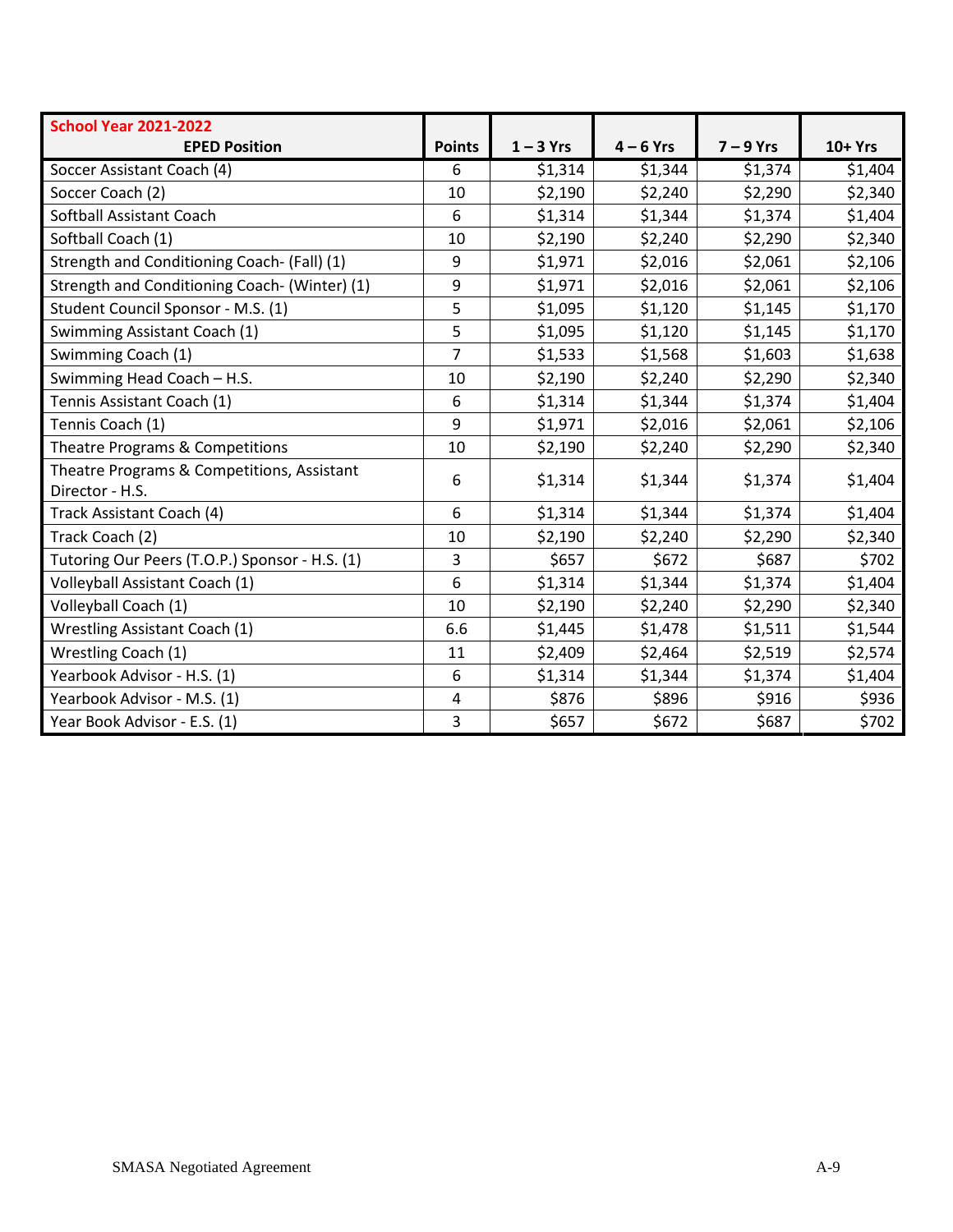| <b>School Year 2022-2023</b>                                          |                |             |             |             |         |
|-----------------------------------------------------------------------|----------------|-------------|-------------|-------------|---------|
| <b>EPED Position</b>                                                  | <b>Points</b>  | $1 - 3$ Yrs | $4 - 6$ Yrs | $7 - 9$ Yrs | 10+ Yrs |
| Academic Competition Coordinator - E.S/M.S. (1)                       | 4              | \$892       | \$912       | \$936       | \$956   |
| Advanced Placement Coordinator - H.S.                                 | 6              | \$1,338     | \$1,368     | \$1,404     | \$1,434 |
| Auditorium Coordinator                                                | 6              | \$1,338     | \$1,368     | \$1,404     | \$1,434 |
| <b>Baseball Assistant Coach (3)</b>                                   | 6              | \$1,338     | \$1,368     | \$1,404     | \$1,434 |
| Baseball Coach (1)                                                    | 10             | \$2,230     | \$2,280     | \$2,340     | \$2,390 |
| Basketball Assistant Coach (4)                                        | 6.6            | \$1,472     | \$1,505     | \$1,544     | \$1,577 |
| <b>Basketball Coach (2)</b>                                           | 11             | \$2,453     | \$2,508     | \$2,574     | \$2,629 |
| Basketball Freshman Coach Winter (1)                                  | 6.6            | \$1,472     | \$1,505     | \$1,544     | \$1,577 |
| Best Buddies - H.S. (2)                                               | 5              | \$1,115     | \$1,140     | \$1,170     | \$1,195 |
| Bocce Ball Head Coach - Corollary Sports Program<br>$(Spring)$ $(1)$  | 3.5            | \$781       | \$798       | \$819       | \$837   |
| Bocce Ball Assistant Coach - Corollary Sports<br>Program (Spring) (1) | 3              | \$669       | \$684       | \$702       | \$717   |
| Bowling Head Coach- Corollary Sports Program<br>(Winter) (1)          | 3.5            | \$781       | \$798       | \$819       | \$837   |
| Bowling Assistant Coach- Corollary Sports Program<br>(Winter) (1)     | 3              | \$669       | \$684       | \$702       | \$717   |
| Cheerleaders (Fall) Assistant Coach (1)                               | 5.9            | \$1,316     | \$1,345     | \$1,381     | \$1,410 |
| Cheerleaders (Fall) Coach (1)                                         | 9              | \$2,007     | \$2,052     | \$2,106     | \$2,151 |
| Cheerleaders (Fall) Freshman Coach (1)                                | 5.9            | \$1,316     | \$1,345     | \$1,381     | \$1,410 |
| Cheerleaders (Winter) Assistant Coach (1)                             | 5.9            | \$1,316     | \$1,345     | \$1,381     | \$1,410 |
| Cheerleaders (Winter) Freshman Coach (1)                              | 5.9            | \$1,316     | \$1,345     | \$1,381     | \$1,410 |
| Cheerleaders (Winter) Coach (1)                                       | 9              | \$2,007     | \$2,052     | \$2,106     | \$2,151 |
| Chorus Director - Chorus Programs & Competitions -<br>H.S. (1)        | 11             | \$2,453     | \$2,508     | \$2,574     | \$2,629 |
| Chorus Director - Chorus Programs & Competitions -<br>M.S. (1)        | 10             | \$2,230     | \$2,280     | \$2,340     | \$2,390 |
| Class Sponsor, 11th and 12th Grades (2)                               | 10             | \$2,230     | \$2,280     | \$2,340     | \$2,390 |
| Class Sponsor, 9th and 10th Grades (2)                                | 10             | \$2,230     | \$2,280     | \$2,340     | \$2,390 |
| Cross Country Assistant Coach (2)                                     | 6              | \$1,338     | \$1,368     | \$1,404     | \$1,434 |
| Cross Country Coach (1)                                               | 9              | \$2,007     | \$2,052     | \$2,106     | \$2,151 |
| Cycling Coach - Corollary Sports Program (1)                          | 3.5            | \$781       | \$798       | \$819       | \$837   |
| Cycling Assistant Coach - Corollary Sports Program<br>(1)             | 3              | \$669       | \$684       | \$702       | \$717   |
| DECA Sponsor - H.S. (1)                                               | 5              | \$1,115     | \$1,140     | \$1,170     | \$1,195 |
| Destination Imagination - E.S/M.S.                                    | $\overline{7}$ | \$1,561     | \$1,596     | \$1,638     | \$1,673 |
| Drama Director - M.S. (1)                                             | 5              | \$1,115     | \$1,140     | \$1,170     | \$1,195 |
| Event Chef - JFCTC (1)                                                | 9              | \$2,007     | \$2,052     | \$2,106     | \$2,151 |
| Environthon Sponsor - H.S. (1)                                        | 5              | \$1,115     | \$1,140     | \$1,170     | \$1,195 |
| FBLA Sponsor - M.S. (1)                                               | $\overline{7}$ | \$1,561     | \$1,596     | \$1,638     | \$1,673 |
| FBLA Sponsor - H.S. (1)                                               | 8              | \$1,784     | \$1,824     | \$1,872     | \$1,912 |
| Field Hockey Assistant Coach (2)                                      | 6              | \$1,338     | \$1,368     | \$1,404     | \$1,434 |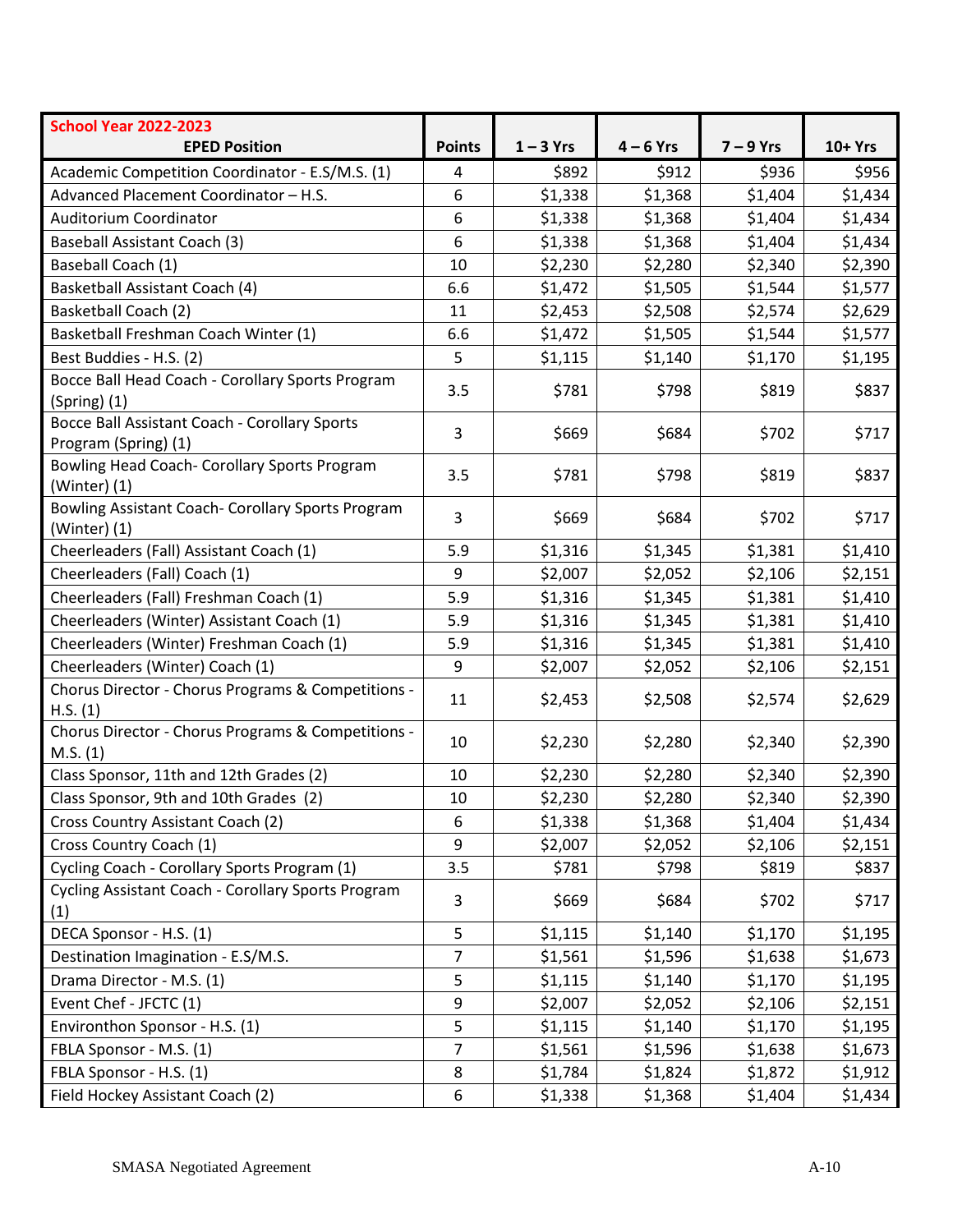| <b>School Year 2022-2023</b><br><b>EPED Position</b> | <b>Points</b>    | $1 - 3$ Yrs | $4 - 6$ Yrs | $7 - 9$ Yrs | $10+Yrs$ |
|------------------------------------------------------|------------------|-------------|-------------|-------------|----------|
| Field Hockey Coach (1)                               | 10               | \$2,230     | \$2,280     | \$2,340     | \$2,390  |
| Flags/Majorettes Sponsor (1)                         | $\overline{7}$   | \$1,561     | \$1,596     | \$1,638     | \$1,673  |
| Football Assistant Coach (5)                         | 7.2              | \$1,606     | \$1,642     | \$1,685     | \$1,721  |
| Football Coach (1)                                   | 12               | \$2,676     | \$2,736     | \$2,808     | \$2,868  |
| Foreign Language Club Sponsor - H.S. (1)             | $\overline{7}$   | \$1,561     | \$1,596     | \$1,638     | \$1,673  |
| Future Educators - H.S. (1)                          | 5                | \$1,115     | \$1,140     | \$1,170     | \$1,195  |
| Future Educators - M.S. (1)                          | $\pmb{4}$        | \$892       | \$912       | \$936       | \$956    |
| Future Farmers of America (FFA) - JFCTC (1)          | 6                | \$1,338     | \$1,368     | \$1,404     | \$1,434  |
| Future Homemakers of America Sponsor (1)             | 5                | \$1,115     | \$1,140     | \$1,170     | \$1,195  |
| Golf Coach (1)                                       | $\overline{7}$   | \$1,561     | \$1,596     | \$1,638     | \$1,673  |
| Indoor Track (1)                                     | 8                | \$1,784     | \$1,824     | \$1,872     | \$1,912  |
| Indoor Track, Assistant Coach (2)                    | 6                | \$1,338     | \$1,368     | \$1,404     | \$1,434  |
| Intramural Coach - M.S. (12)                         | 4                | \$892       | \$912       | \$936       | \$956    |
| JROTC Drill Team Assistant Coach - H.S. (1)          | $\overline{7}$   | \$1,561     | \$1,596     | \$1,638     | \$1,673  |
| JROTC Drill Team Head Coach - H.S. (1)               | 8                | \$1,784     | \$1,824     | \$1,872     | \$1,912  |
| Lacrosse Assistant Coach (4)                         | 6                | \$1,338     | \$1,368     | \$1,404     | \$1,434  |
| Lacrosse Coach                                       | 10               | \$2,230     | \$2,280     | \$2,340     | \$2,390  |
| MESA Sponsor - H.S. (1)                              | 5                | \$1,115     | \$1,140     | \$1,170     | \$1,195  |
| MESA Sponsor - M.S. (1)                              | 4                | \$892       | \$912       | \$936       | \$956    |
| MGA/MUN Sponsor - H.S.(1)                            | 6                | \$1,338     | \$1,368     | \$1,404     | \$1,434  |
| Mock Trial Sponsor - H.S.(1)                         | $\boldsymbol{6}$ | \$1,338     | \$1,368     | \$1,404     | \$1,434  |
| Music Programs & Competitions Elementary (1)         | 5                | \$1,115     | \$1,140     | \$1,170     | \$1,195  |
| Musical Programs & Competitions High School (1)      | 9                | \$2,007     | \$2,052     | \$2,106     | \$2,151  |
| Music Programs & Competitions, Middle School (1)     | $\overline{7}$   | \$1,561     | \$1,596     | \$1,638     | \$1,673  |
| Musical Pit Coordinator - H.S. (1)                   | $\pmb{4}$        | \$892       | \$912       | \$936       | \$956    |
| Musical Rehearsal Pianist/Vocal Director - H.S. (1)  | $\boldsymbol{6}$ | \$1,338     | \$1,368     | \$1,404     | \$1,434  |
| National Honor Society Advisor - H.S.(1)             | 9                | \$2,007     | \$2,052     | \$2,106     | \$2,151  |
| National Jr. Honor Society Advisor - M.S. (1)        | 5                | \$1,115     | \$1,140     | \$1,170     | \$1,195  |
| Newspaper Advisor (1) - JFCTC                        | 6                | \$1,338     | \$1,368     | \$1,404     | \$1,434  |
| Newspaper Sponsor - H.S. (1)                         | 6                | \$1,338     | \$1,368     | \$1,404     | \$1,434  |
| Ninth Grade Scholars Sponsor (1)                     | 5                | \$1,115     | \$1,140     | \$1,170     | \$1,195  |
| Peer Mediator Sponsor - H.S. (1)                     | $\overline{2}$   | \$446       | \$456       | \$468       | \$478    |
| Physics Olympic Team Sponsor - H.S. (1)              | 4                | \$892       | \$912       | \$936       | \$956    |
| Pom Pons Coach - H.S. (1)                            | $\overline{7}$   | \$1,561     | \$1,596     | \$1,638     | \$1,673  |
| Quadcopter Coach - M.S./H.S.                         | 5                | \$1,115     | \$1,140     | \$1,170     | \$1,195  |
| Robotics Team Advisor - JFCTC/GMHS (1)               | 11               | \$2,453     | \$2,508     | \$2,574     | \$2,629  |
| SGA/SCA Sponsor - H.S. (1)                           | 14               | \$3,122     | \$3,192     | \$3,276     | \$3,346  |
| Science Fair Club Sponsor - M.S./H.S. (1)            | 5                | \$1,115     | \$1,140     | \$1,170     | \$1,195  |
| SkillsUSA Advisor - JFCTC (2)                        | 12               | \$2,676     | \$2,736     | \$2,808     | \$2,868  |
| Soccer Assistant Coach (4)                           | 6                | \$1,338     | \$1,368     | \$1,404     | \$1,434  |
| Soccer Coach (2)                                     | 10               | \$2,230     | \$2,280     | \$2,340     | \$2,390  |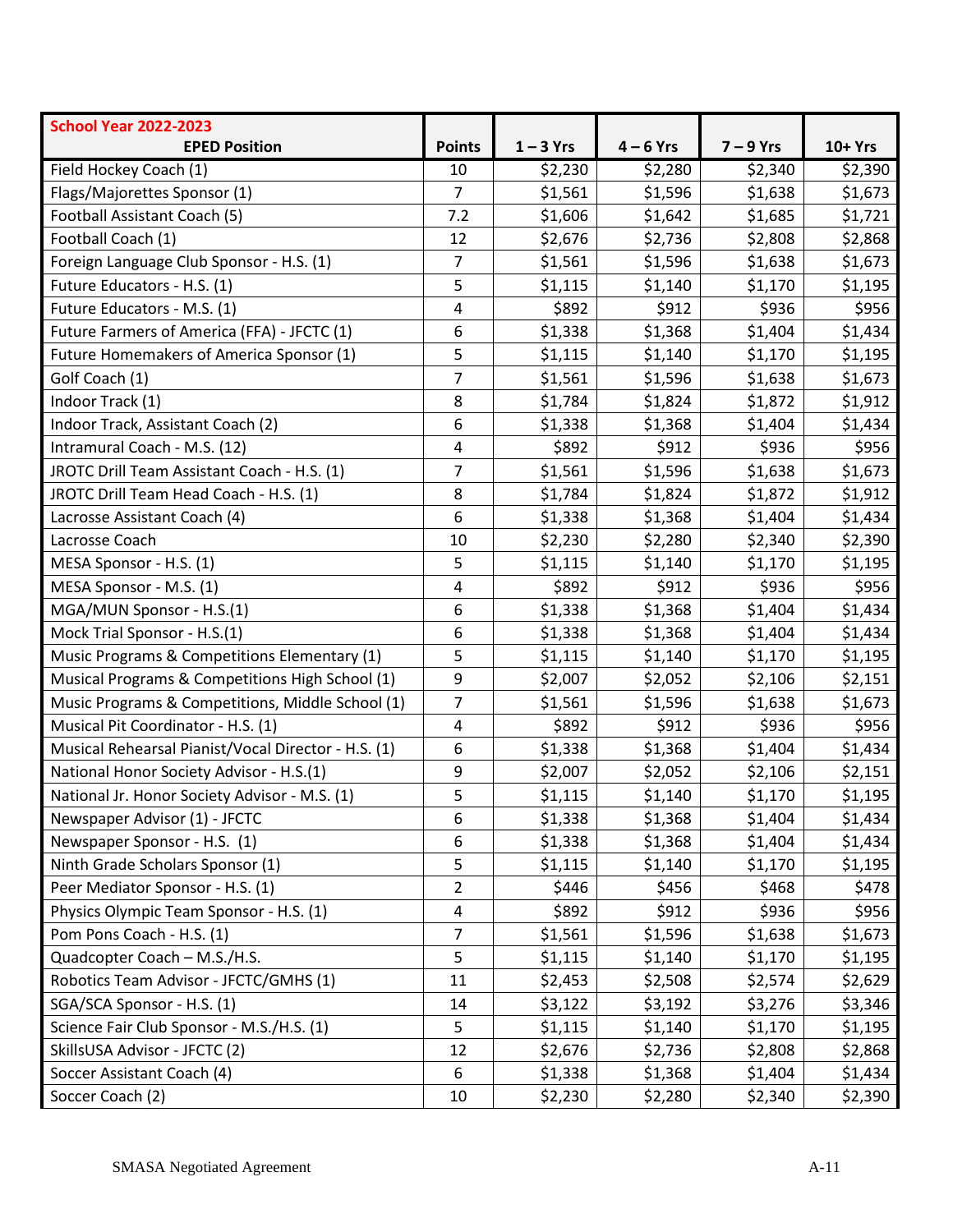| <b>School Year 2022-2023</b>                   |                |             |             |             |         |
|------------------------------------------------|----------------|-------------|-------------|-------------|---------|
| <b>EPED Position</b>                           | <b>Points</b>  | $1 - 3$ Yrs | $4 - 6$ Yrs | $7 - 9$ Yrs | 10+ Yrs |
| Softball Assistant Coach                       | 6              | \$1,338     | \$1,368     | \$1,404     | \$1,434 |
| Softball Coach (1)                             | 10             | \$2,230     | \$2,280     | \$2,340     | \$2,390 |
| Strength and Conditioning Coach- (Fall) (1)    | 9              | \$2,007     | \$2,052     | \$2,106     | \$2,151 |
| Strength and Conditioning Coach- (Winter) (1)  | 9              | \$2,007     | \$2,052     | \$2,106     | \$2,151 |
| Student Council Sponsor - M.S. (1)             | 5              | \$1,115     | \$1,140     | \$1,170     | \$1,195 |
| Swimming Assistant Coach (1)                   | 5              | \$1,115     | \$1,140     | \$1,170     | \$1,195 |
| Swimming Coach (1)                             | $\overline{7}$ | \$1,561     | \$1,596     | \$1,638     | \$1,673 |
| Swimming Head Coach - H.S.                     |                | \$2,230     | \$2,280     | \$2,340     | \$2,390 |
| Tennis Assistant Coach (1)                     |                | \$1,338     | \$1,368     | \$1,404     | \$1,434 |
| Tennis Coach (1)                               | 9              | \$2,007     | \$2,052     | \$2,106     | \$2,151 |
| Theatre Programs & Competitions                |                | \$2,230     | \$2,280     | \$2,340     | \$2,390 |
| Theatre Programs & Competitions, Assistant     |                | \$1,338     | \$1,368     | \$1,404     | \$1,434 |
| Director - H.S.                                |                |             |             |             |         |
| Track Assistant Coach (4)                      | 6              | \$1,338     | \$1,368     | \$1,404     | \$1,434 |
| Track Coach (2)                                | 10             | \$2,230     | \$2,280     | \$2,340     | \$2,390 |
| Tutoring Our Peers (T.O.P.) Sponsor - H.S. (1) | 3              | \$669       | \$684       | \$702       | \$717   |
| Volleyball Assistant Coach (1)                 |                | \$1,338     | \$1,368     | \$1,404     | \$1,434 |
| Volleyball Coach (1)                           |                | \$2,230     | \$2,280     | \$2,340     | \$2,390 |
| <b>Wrestling Assistant Coach (1)</b>           | 6.6            | \$1,472     | \$1,505     | \$1,544     | \$1,577 |
| Wrestling Coach (1)                            |                | \$2,453     | \$2,508     | \$2,574     | \$2,629 |
| Yearbook Advisor - H.S. (1)                    | 6              | \$1,338     | \$1,368     | \$1,404     | \$1,434 |
| Yearbook Advisor - M.S. (1)                    | $\sqrt{4}$     | \$892       | \$912       | \$936       | \$956   |
| Year Book Advisor - E.S. (1)                   |                | \$669       | \$684       | \$702       | \$717   |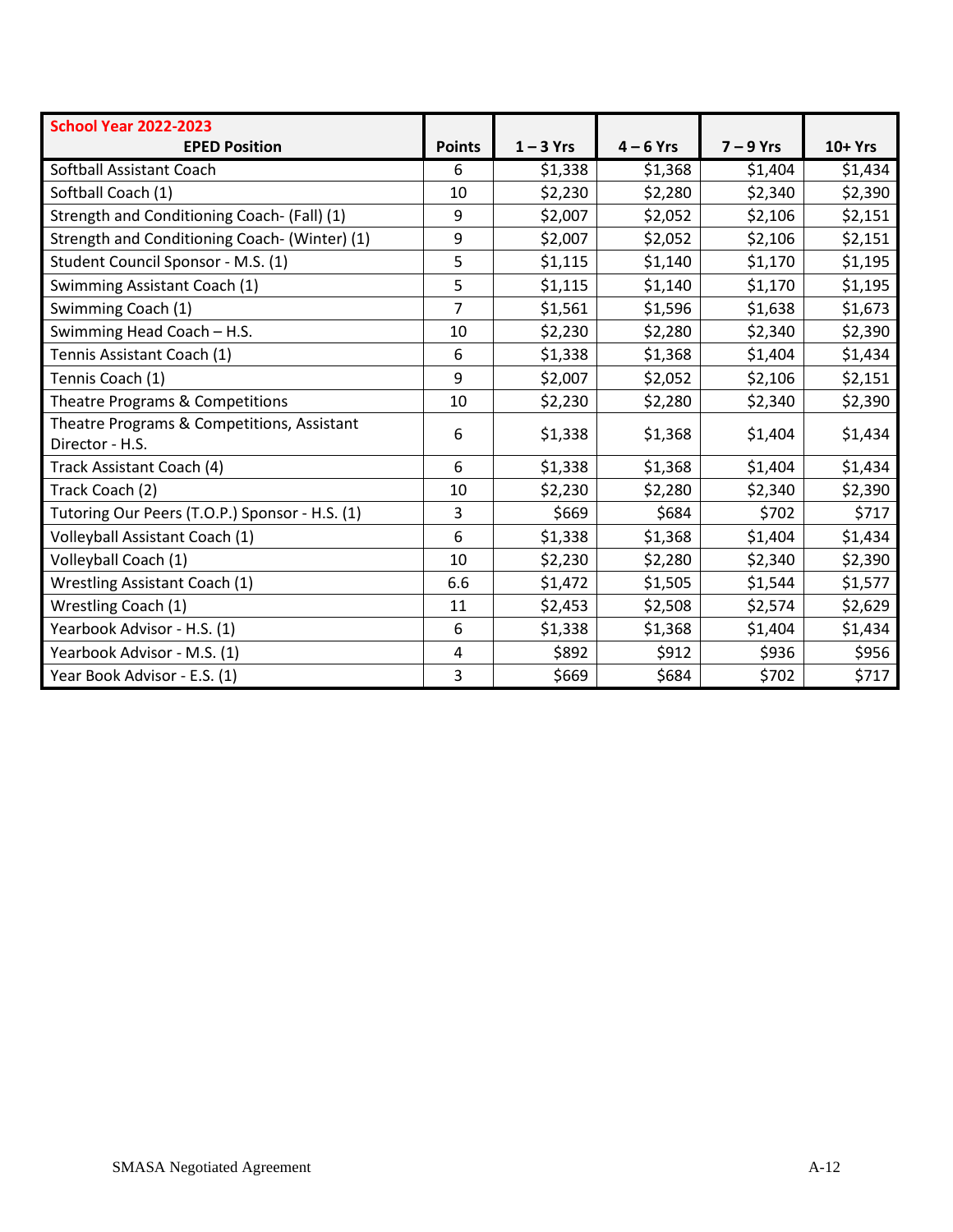| <b>School Year 2023-2024</b>                                          |                |             |             |             |          |
|-----------------------------------------------------------------------|----------------|-------------|-------------|-------------|----------|
| <b>EPED Position</b>                                                  | <b>Points</b>  | $1 - 3$ Yrs | $4 - 6$ Yrs | $7 - 9$ Yrs | $10+Yrs$ |
| Academic Competition Coordinator - E.S/M.S. (1)                       | 4              | \$912       | \$932       | \$952       | \$972    |
| Advanced Placement Coordinator - H.S.                                 | 6              | \$1,368     | \$1,398     | \$1,428     | \$1,458  |
| Auditorium Coordinator                                                | 6              | \$1,368     | \$1,398     | \$1,428     | \$1,458  |
| <b>Baseball Assistant Coach (3)</b>                                   | 6              | \$1,368     | \$1,398     | \$1,428     | \$1,458  |
| Baseball Coach (1)                                                    | 10             | \$2,280     | \$2,330     | \$2,380     | \$2,430  |
| Basketball Assistant Coach (4)                                        | 6.6            | \$1,505     | \$1,538     | \$1,571     | \$1,604  |
| <b>Basketball Coach (2)</b>                                           | 11             | \$2,508     | \$2,563     | \$2,618     | \$2,673  |
| Basketball Freshman Coach Winter (1)                                  | 6.6            | \$1,505     | \$1,538     | \$1,571     | \$1,604  |
| Best Buddies - H.S. (2)                                               | 5              | \$1,140     | \$1,165     | \$1,190     | \$1,215  |
| Bocce Ball Head Coach - Corollary Sports Program<br>$(Spring)$ $(1)$  | 3.5            | \$798       | \$816       | \$833       | \$851    |
| Bocce Ball Assistant Coach - Corollary Sports<br>Program (Spring) (1) | 3              | \$684       | \$699       | \$714       | \$729    |
| Bowling Head Coach- Corollary Sports Program<br>(Winter) (1)          | 3.5            | \$798       | \$816       | \$833       | \$851    |
| Bowling Assistant Coach- Corollary Sports Program<br>(Winter) (1)     | 3              | \$684       | \$699       | \$714       | \$729    |
| Cheerleaders (Fall) Assistant Coach (1)                               | 5.9            | \$1,345     | \$1,375     | \$1,404     | \$1,434  |
| Cheerleaders (Fall) Coach (1)                                         |                | \$2,052     | \$2,097     | \$2,142     | \$2,187  |
| Cheerleaders (Fall) Freshman Coach (1)                                |                | \$1,345     | \$1,375     | \$1,404     | \$1,434  |
| Cheerleaders (Winter) Assistant Coach (1)                             |                | \$1,345     | \$1,375     | \$1,404     | \$1,434  |
| Cheerleaders (Winter) Freshman Coach (1)                              |                | \$1,345     | \$1,375     | \$1,404     | \$1,434  |
| Cheerleaders (Winter) Coach (1)                                       |                | \$2,052     | \$2,097     | \$2,142     | \$2,187  |
| Chorus Director - Chorus Programs & Competitions -<br>H.S. (1)        |                | \$2,508     | \$2,563     | \$2,618     | \$2,673  |
| Chorus Director - Chorus Programs & Competitions -<br>M.S. (1)        |                | \$2,280     | \$2,330     | \$2,380     | \$2,430  |
| Class Sponsor, 11th and 12th Grades (2)                               | 10             | \$2,280     | \$2,330     | \$2,380     | \$2,430  |
| Class Sponsor, 9th and 10th Grades (2)                                | 10             | \$2,280     | \$2,330     | \$2,380     | \$2,430  |
| Cross Country Assistant Coach (2)                                     | 6              | \$1,368     | \$1,398     | \$1,428     | \$1,458  |
| Cross Country Coach (1)                                               | 9              | \$2,052     | \$2,097     | \$2,142     | \$2,187  |
| Cycling Coach - Corollary Sports Program (1)                          |                | \$798       | \$816       | \$833       | \$851    |
| Cycling Assistant Coach - Corollary Sports Program<br>(1)             |                | \$684       | \$699       | \$714       | \$729    |
| DECA Sponsor - H.S. (1)                                               |                | \$1,140     | \$1,165     | \$1,190     | \$1,215  |
| Destination Imagination - E.S/M.S.                                    |                | \$1,596     | \$1,631     | \$1,666     | \$1,701  |
| Drama Director - M.S. (1)                                             |                | \$1,140     | \$1,165     | \$1,190     | \$1,215  |
| Event Chef - JFCTC (1)                                                |                | \$2,052     | \$2,097     | \$2,142     | \$2,187  |
| Environthon Sponsor - H.S. (1)                                        |                | \$1,140     | \$1,165     | \$1,190     | \$1,215  |
| FBLA Sponsor - M.S. (1)                                               | $\overline{7}$ | \$1,596     | \$1,631     | \$1,666     | \$1,701  |
| FBLA Sponsor - H.S. (1)                                               | 8              | \$1,824     | \$1,864     | \$1,904     | \$1,944  |
| Field Hockey Assistant Coach (2)                                      | 6              | \$1,368     | \$1,398     | \$1,428     | \$1,458  |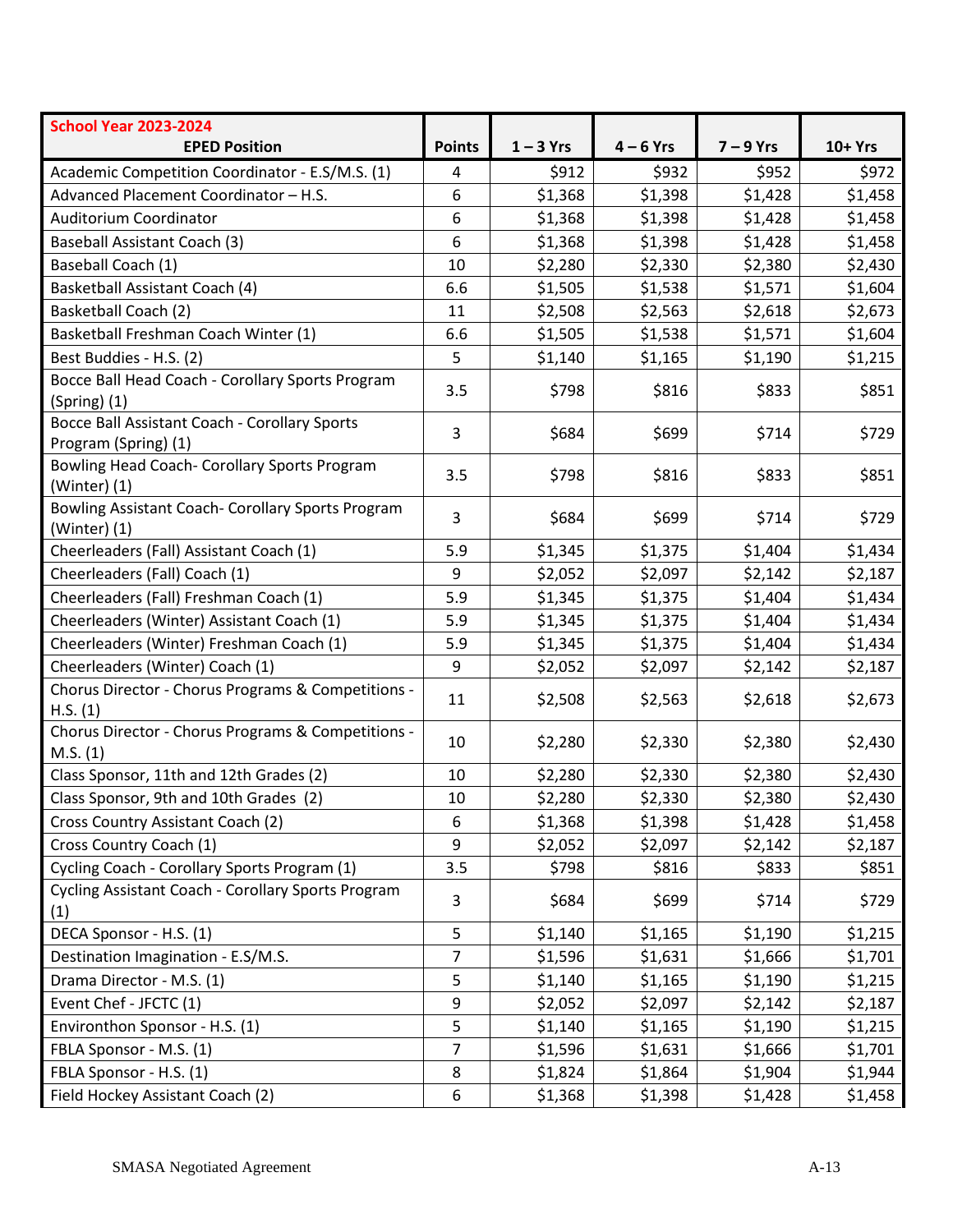| <b>School Year 2023-2024</b>                        |                         |             |             |             |          |
|-----------------------------------------------------|-------------------------|-------------|-------------|-------------|----------|
| <b>EPED Position</b>                                | <b>Points</b>           | $1 - 3$ Yrs | $4 - 6$ Yrs | $7 - 9$ Yrs | $10+Yrs$ |
| Field Hockey Coach (1)                              | 10<br>$\overline{7}$    | \$2,280     | \$2,330     | \$2,380     | \$2,430  |
| Flags/Majorettes Sponsor (1)                        |                         | \$1,596     | \$1,631     | \$1,666     | \$1,701  |
| Football Assistant Coach (5)                        | 7.2                     | \$1,642     | \$1,678     | \$1,714     | \$1,750  |
| Football Coach (1)                                  | 12                      | \$2,736     | \$2,796     | \$2,856     | \$2,916  |
| Foreign Language Club Sponsor - H.S. (1)            | $\overline{7}$          | \$1,596     | \$1,631     | \$1,666     | \$1,701  |
| Future Educators - H.S. (1)                         | 5                       | \$1,140     | \$1,165     | \$1,190     | \$1,215  |
| Future Educators - M.S. (1)                         | 4                       | \$912       | \$932       | \$952       | \$972    |
| Future Farmers of America (FFA) - JFCTC (1)         | 6                       | \$1,368     | \$1,398     | \$1,428     | \$1,458  |
| Future Homemakers of America Sponsor (1)            | 5                       | \$1,140     | \$1,165     | \$1,190     | \$1,215  |
| Golf Coach (1)                                      | $\overline{7}$          | \$1,596     | \$1,631     | \$1,666     | \$1,701  |
| Indoor Track (1)                                    | 8                       | \$1,824     | \$1,864     | \$1,904     | \$1,944  |
| Indoor Track, Assistant Coach (2)                   | 6                       | \$1,368     | \$1,398     | \$1,428     | \$1,458  |
| Intramural Coach - M.S. (12)                        | $\overline{\mathbf{4}}$ | \$912       | \$932       | \$952       | \$972    |
| JROTC Drill Team Assistant Coach - H.S. (1)         | $\overline{7}$          | \$1,596     | \$1,631     | \$1,666     | \$1,701  |
| JROTC Drill Team Head Coach - H.S. (1)              | 8                       | \$1,824     | \$1,864     | \$1,904     | \$1,944  |
| Lacrosse Assistant Coach (4)                        | 6                       | \$1,368     | \$1,398     | \$1,428     | \$1,458  |
| Lacrosse Coach                                      | 10                      | \$2,280     | \$2,330     | \$2,380     | \$2,430  |
| MESA Sponsor - H.S. (1)                             |                         | \$1,140     | \$1,165     | \$1,190     | \$1,215  |
| MESA Sponsor - M.S. (1)                             |                         | \$912       | \$932       | \$952       | \$972    |
| MGA/MUN Sponsor - H.S.(1)                           |                         | \$1,368     | \$1,398     | \$1,428     | \$1,458  |
| Mock Trial Sponsor - H.S.(1)                        |                         | \$1,368     | \$1,398     | \$1,428     | \$1,458  |
| Music Programs & Competitions Elementary (1)        |                         | \$1,140     | \$1,165     | \$1,190     | \$1,215  |
| Musical Programs & Competitions High School (1)     | 9                       | \$2,052     | \$2,097     | \$2,142     | \$2,187  |
| Music Programs & Competitions, Middle School (1)    | $\overline{7}$          | \$1,596     | \$1,631     | \$1,666     | \$1,701  |
| Musical Pit Coordinator - H.S. (1)                  | 4                       | \$912       | \$932       | \$952       | \$972    |
| Musical Rehearsal Pianist/Vocal Director - H.S. (1) | 6                       | \$1,368     | \$1,398     | \$1,428     | \$1,458  |
| National Honor Society Advisor - H.S.(1)            | 9                       | \$2,052     | \$2,097     | \$2,142     | \$2,187  |
| National Jr. Honor Society Advisor - M.S. (1)       | 5                       | \$1,140     | \$1,165     | \$1,190     | \$1,215  |
| Newspaper Advisor (1) - JFCTC                       | 6                       | \$1,368     | \$1,398     | \$1,428     | \$1,458  |
| Newspaper Sponsor - H.S. (1)                        | 6                       | \$1,368     | \$1,398     | \$1,428     | \$1,458  |
| Ninth Grade Scholars Sponsor (1)                    | 5                       | \$1,140     | \$1,165     | \$1,190     | \$1,215  |
| Peer Mediator Sponsor - H.S. (1)                    | $\overline{2}$          | \$456       | \$466       | \$476       | \$486    |
| Physics Olympic Team Sponsor - H.S. (1)             |                         | \$912       | \$932       | \$952       | \$972    |
| Pom Pons Coach - H.S. (1)                           |                         | \$1,596     | \$1,631     | \$1,666     | \$1,701  |
| Quadcopter Coach - M.S./H.S.                        | $\overline{7}$<br>5     | \$1,140     | \$1,165     | \$1,190     | \$1,215  |
| Robotics Team Advisor - JFCTC/GMHS (1)              |                         | \$2,508     | \$2,563     | \$2,618     | \$2,673  |
| SGA/SCA Sponsor - H.S. (1)                          |                         | \$3,192     | \$3,262     | \$3,332     | \$3,402  |
| Science Fair Club Sponsor - M.S./H.S. (1)           |                         | \$1,140     | \$1,165     | \$1,190     | \$1,215  |
| SkillsUSA Advisor - JFCTC (2)                       | 5<br>12                 | \$2,736     | \$2,796     | \$2,856     | \$2,916  |
| Soccer Assistant Coach (4)                          | 6                       | \$1,368     | \$1,398     | \$1,428     | \$1,458  |
| Soccer Coach (2)                                    | 10                      | \$2,280     | \$2,330     | \$2,380     | \$2,430  |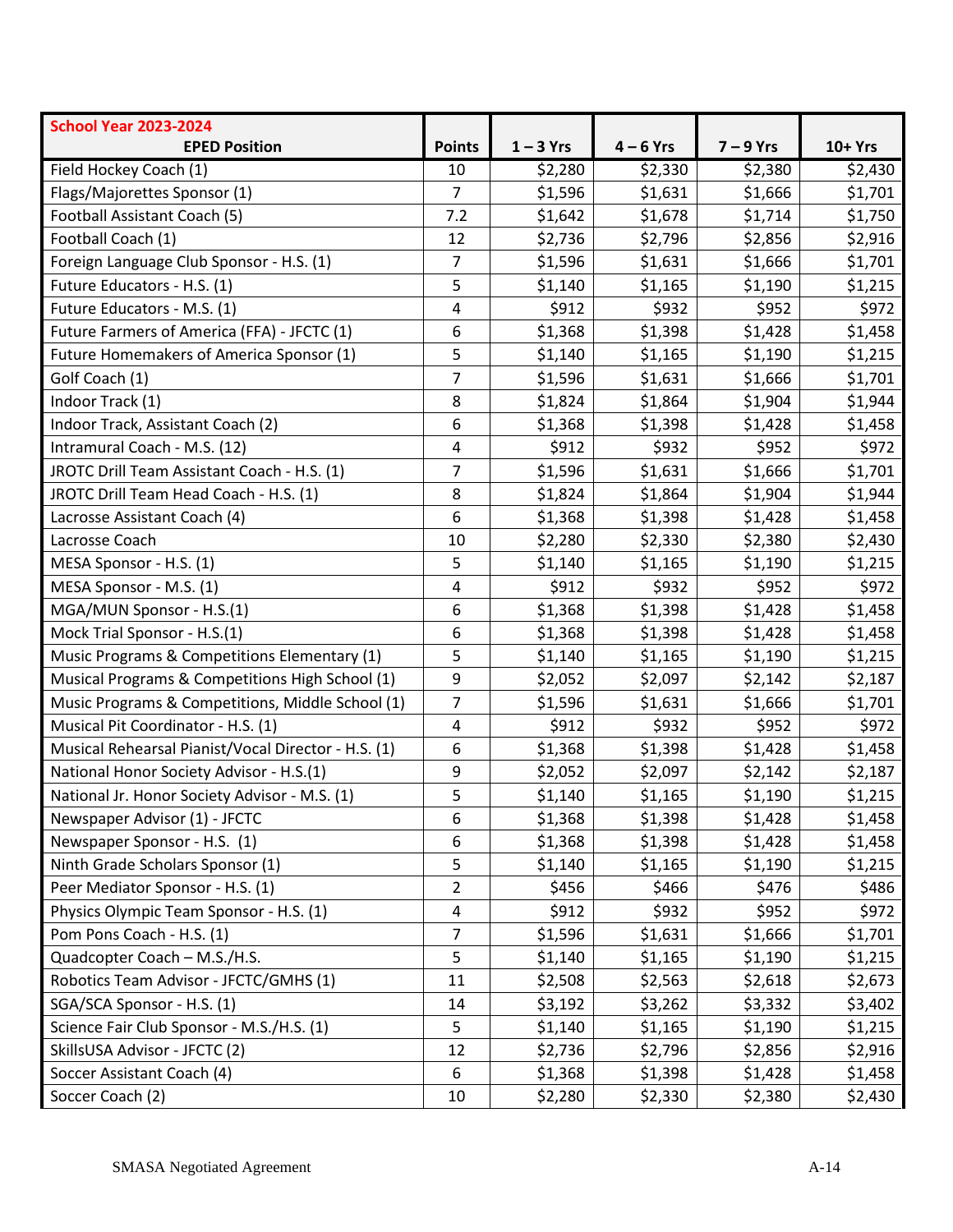| <b>School Year 2023-2024</b>                                  |                |             |             |             |         |
|---------------------------------------------------------------|----------------|-------------|-------------|-------------|---------|
| <b>EPED Position</b>                                          | <b>Points</b>  | $1 - 3$ Yrs | $4 - 6$ Yrs | $7 - 9$ Yrs | 10+ Yrs |
| Softball Assistant Coach                                      | 6              | \$1,368     | \$1,398     | \$1,428     | \$1,458 |
| Softball Coach (1)                                            | 10             | \$2,280     | \$2,330     | \$2,380     | \$2,430 |
| Strength and Conditioning Coach- (Fall) (1)                   | 9              | \$2,052     | \$2,097     | \$2,142     | \$2,187 |
| Strength and Conditioning Coach- (Winter) (1)                 | 9              | \$2,052     | \$2,097     | \$2,142     | \$2,187 |
| Student Council Sponsor - M.S. (1)                            | 5              | \$1,140     | \$1,165     | \$1,190     | \$1,215 |
| Swimming Assistant Coach (1)                                  | 5              | \$1,140     | \$1,165     | \$1,190     | \$1,215 |
| Swimming Coach (1)                                            | $\overline{7}$ | \$1,596     | \$1,631     | \$1,666     | \$1,701 |
| Swimming Head Coach - H.S.                                    |                | \$2,280     | \$2,330     | \$2,380     | \$2,430 |
| Tennis Assistant Coach (1)                                    |                | \$1,368     | \$1,398     | \$1,428     | \$1,458 |
| Tennis Coach (1)                                              |                | \$2,052     | \$2,097     | \$2,142     | \$2,187 |
| Theatre Programs & Competitions                               |                | \$2,280     | \$2,330     | \$2,380     | \$2,430 |
| Theatre Programs & Competitions, Assistant<br>Director - H.S. |                | \$1,368     | \$1,398     | \$1,428     | \$1,458 |
| Track Assistant Coach (4)                                     |                | \$1,368     | \$1,398     | \$1,428     | \$1,458 |
| Track Coach (2)                                               | 10             | \$2,280     | \$2,330     | \$2,380     | \$2,430 |
| Tutoring Our Peers (T.O.P.) Sponsor - H.S. (1)                | 3              | \$684       | \$699       | \$714       | \$729   |
| Volleyball Assistant Coach (1)                                | 6              | \$1,368     | \$1,398     | \$1,428     | \$1,458 |
| Volleyball Coach (1)                                          |                | \$2,280     | \$2,330     | \$2,380     | \$2,430 |
| <b>Wrestling Assistant Coach (1)</b>                          |                | \$1,505     | \$1,538     | \$1,571     | \$1,604 |
| Wrestling Coach (1)                                           |                | \$2,508     | \$2,563     | \$2,618     | \$2,673 |
| Yearbook Advisor - H.S. (1)                                   | 6              | \$1,368     | \$1,398     | \$1,428     | \$1,458 |
| Yearbook Advisor - M.S. (1)                                   | 4              | \$912       | \$932       | \$952       | \$972   |
| Year Book Advisor - E.S. (1)                                  |                | \$684       | \$699       | \$714       | \$729   |

# **School Year 2024-2025 – To Be Determined**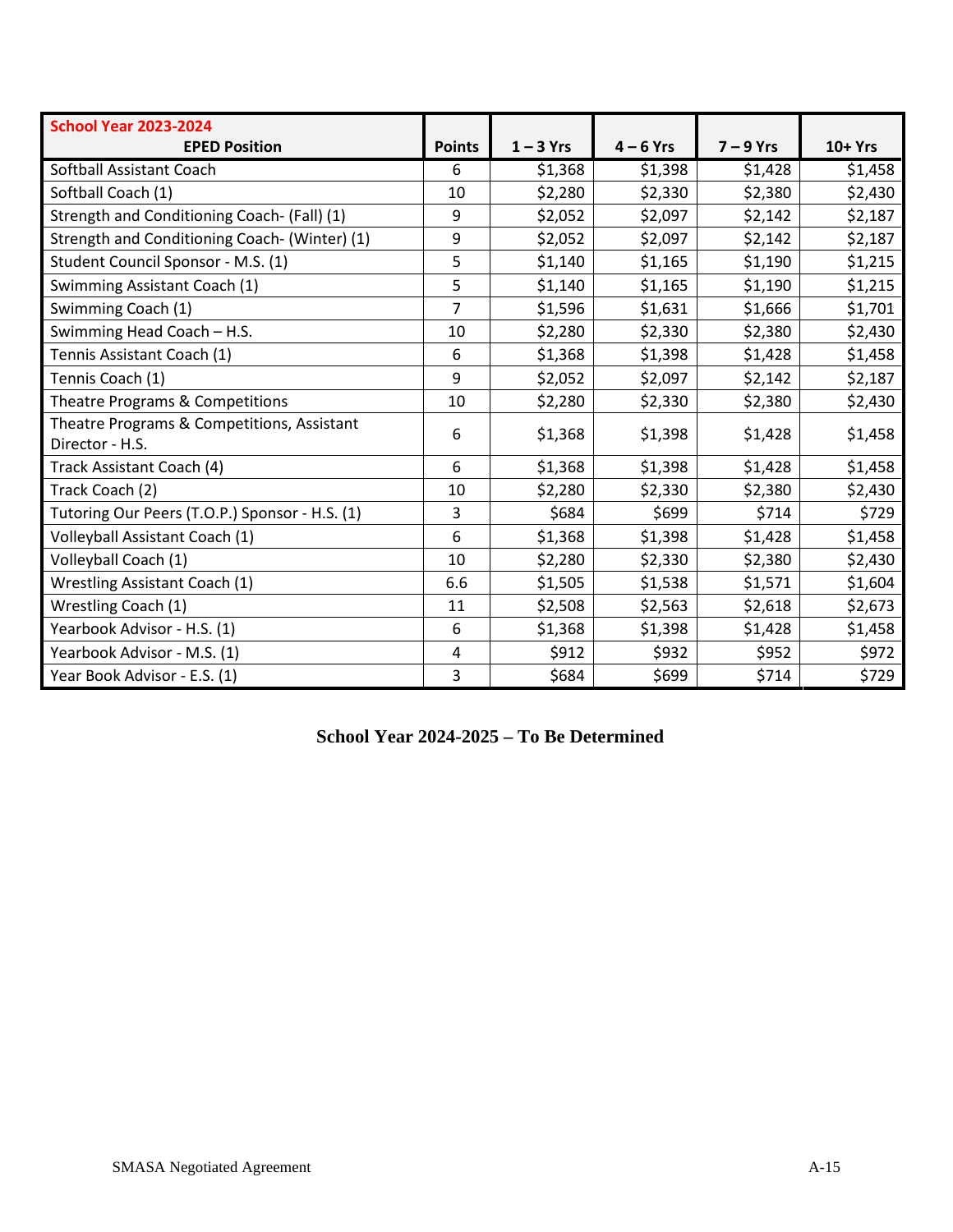#### **Appendix D – Sick Leave Bank and Exchange Guidelines**



# Joint Sick Leave Bank and Exchange Operational Guidelines

#### (Revised April 2020)

#### **1. HISTORY AND MAINTENANCE**

A Joint Sick Leave Bank for employees was jointly established by representatives of St. Mary's County Public Schools (SMCPS), the Education Association of St. Mary's County (EASMC), and the Collective Education of St. Mary's County (CEASMC) as a result of collective bargaining for the 2002-2003 negotiated agreements.

Through collective bargaining for the 2015-2016 negotiated agreements, CEASMC, EASMC, SMASA, and SMCPS agreed to enhance the Sick Leave Bank by adding an option to exchange sick leave among bank members, resulting in the current Joint Sick Leave Bank and Exchange. The exchange was implemented during the 2015-2016 school year beginning with open enrollment during the month of September 2015. Requests for eligibility to receive sick leave allocations through the exchange are approved by the current Joint Sick Leave Bank and Exchange Approval Committee. In 2017, EASMC and CEASMC merged into one association as EASMC with two units, certificated (EASMC-Certificated) and educational support professionals (EASMC-ESP).

The Joint Sick Leave Bank and Exchange Steering Committee includes the Joint Sick Leave Bank and Exchange Approval Committee; EASMC President/Certificated Designee, EASMC President/ESP Designee, and SMASA Presidents; one SMCPS chief negotiator; one Maryland State Education Association (MSEA) UniServ Director representing EASMC; and one MSEA UniServ Director representing SMASA. The steering committee will meet no less than annually for a Joint Sick Leave Bank and Exchange Procedural Review. If the SMCPS chief negotiator is not a current SMCPS employee, then SMCPS will appoint a designee to participate in the annual review in place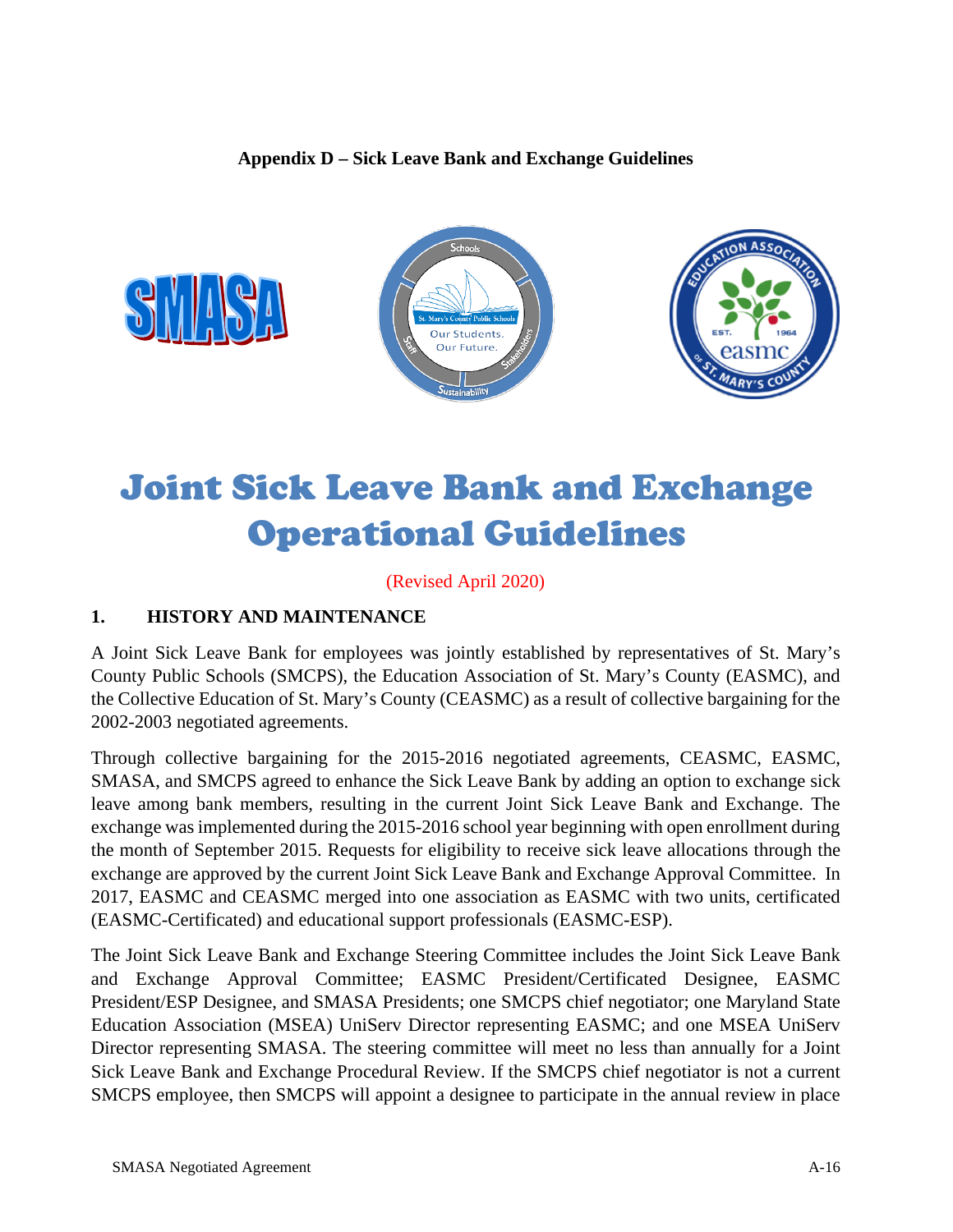of the SMCPS chief negotiator. The purpose of the meeting will be to review Joint Sick Leave Bank and Exchange guidelines and update them if deemed necessary by the majority of the review attendees.

The latest approved operational guidelines will be available on the SMCPS, EASMC, and SMASA web sites, and in the appendices of the EASMC, EASMC-ESP, and SMASA negotiated agreements. Employees desiring to apply for Joint Sick Leave Bank and Exchange benefits should request an SMCPS Joint Sick Leave Bank and Exchange Request and Waiver of Medical Records form from the SMCPS Department of Human Resources.

# **2. MEMBERSHIP**

# 2.1 Membership Eligibility

Participation in the Joint Sick Leave Bank and Exchange is on a voluntary basis. Joint Sick Leave Bank and Exchange benefits are available to all SMCPS employees who are eligible to earn leave and have an accrued leave balance (consisting of sick, personal or annual leave) of at least ten (10) days, with a minimum of five (5) days of accrued sick leave. Pre-allocated leave, acquired hours and compensatory time will not be considered for purposes of membership eligibility. New employees may elect to enroll in the Joint Sick Leave Bank and Exchange within 30 calendar days of initial employment (if they have at least one day of sick leave to donate, regardless of their date of employment) or during the open enrollment held annually from August 15 – September 15.

The purpose of the Joint Sick Leave Bank and Exchange is to allow continuation of salary and benefits for the employee. The Joint Sick Leave Bank and Exchange operates independently, and is not governed by and does not impact the employee's rights under the Family and Medical Leave Act (FMLA). The use of leave allocated under the Joint Sick Leave Bank and Exchange does not guarantee that an employee will maintain his or her position.

# 2.2 Membership Enrollment

Employees may elect to enroll in the Joint Sick Leave Bank and Exchange within 30 calendar days of initial employment or during the open enrollment in September. Employees returning from a leave of absence in the following school year who were not previously members of the Joint Sick Leave Bank and Exchange may enroll within 30 days of their date of return. SMCPS will indicate on each employee's personal pay statement whether or not that employee is a member of the Joint Sick Leave Bank and Exchange.

# 2.3 Required Leave Contributions for Members

In order to participate in the Joint Sick Leave Bank and Exchange, an employee must contribute one day of sick leave to the bank. In order to remain a member, an employee must contribute an additional day of sick leave to the bank each time there is a replenishment request (see Paragraph 7.2, Ongoing Donations, below). Donated sick leave will not be returned. All members who utilize Sick Leave Bank benefits in a given year will be required to donate one day back to the bank from the sick days they are granted in the following school year.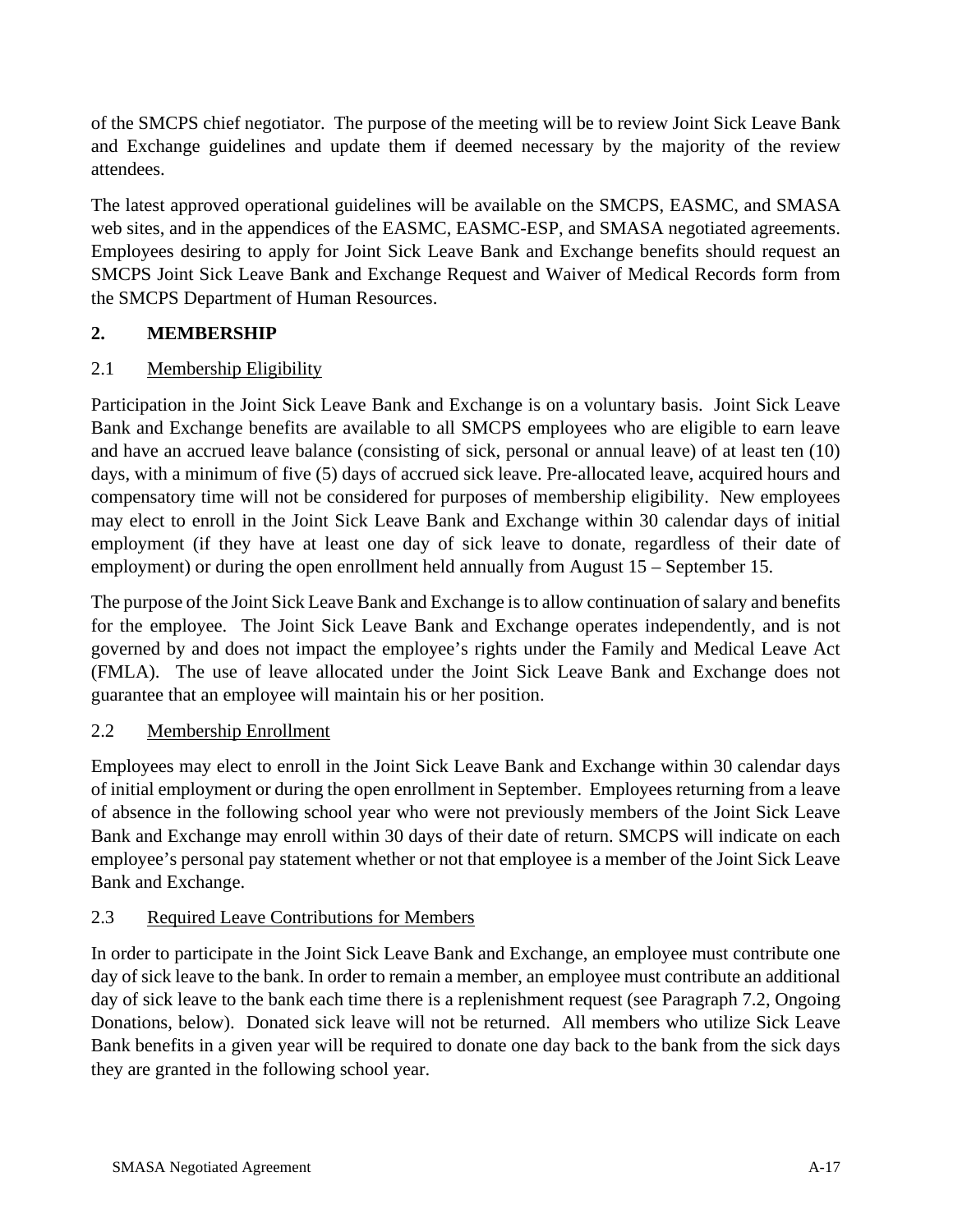#### 2.4 Membership Cancellation

Members may cancel membership in or opt out of the Joint Sick Leave Bank and Exchange by sending a written notice to the Department of Human Resources or by choosing not to donate another day during a replenishment request.

#### **3. SICK LEAVE BANK BENEFITS**

#### 3.1 Sick Leave Bank Benefits Waiting Period

Employees who have been employed by SMCPS for a year or more must be enrolled in the Joint Sick Leave Bank and Exchange for a period of three months prior to receiving Sick Leave Bank benefits. Employees who have been employed by SMCPS for less than a year are exempt from the three-month waiting period requirement.

#### 3.2 Sick Leave Bank Benefits Eligibility

Sick Leave Bank days may be awarded to Joint Sick Leave Bank and Exchange members for use on regularly scheduled duty days for temporarily incapacitating and debilitating personal illness, injury, or quarantine **of the member** that is not likely to result in permanent disability of that employee. In order to be eligible for sick leave bank benefits, a member must qualify for approved leave under personal illness. Terminal illness of the employee is a covered benefit if the employee is filing for disability retirement through Maryland State Retirement Agency. Once an employee is eligible for disability retirement, all Joint Sick Leave Bank and Exchange benefits will cease.

The purpose of the Joint Sick Leave Bank and Exchange is to allow continuation of salary and benefits for the employee. The Joint Sick Leave Bank and Exchange operates independently, and is not governed by and does not impact the employee's rights under the FMLA. The use of leave allocated under the Joint Sick Leave Bank and Exchange does not guarantee that an employee will maintain his or her position.

#### 3.3 Sick Leave Bank Benefit Exclusions

Exclusions from Sick Leave Bank benefits include but are not limited to the following.

- a. Any illness, injury, or quarantine of anyone other than the Joint Sick Leave Bank and Exchange member.
- b. Any employee eligible for Worker's Compensation is not eligible for Sick Leave Bank benefits.
- c. Once an employee is eligible for disability retirement, all Joint Sick Leave Bank and Exchange benefits will cease.
- d. An employee who at the time of Joint Sick Leave Bank and Exchange application is on an approved leave of absence, suspended, or terminated from SMCPS is not eligible for Joint Sick Leave Bank and Exchange benefits.
- e. Normal pregnancies and childbirth are not considered eligible reasons for Sick Leave Bank benefits.
- f. Members with available accumulated leave (Examples: sick, personal, annual, compensatory time, etc.) are not eligible for Joint Sick Leave Bank and Exchange benefits. Members must use all accumulated leave (Examples: sick, personal, annual, compensatory time, etc.) before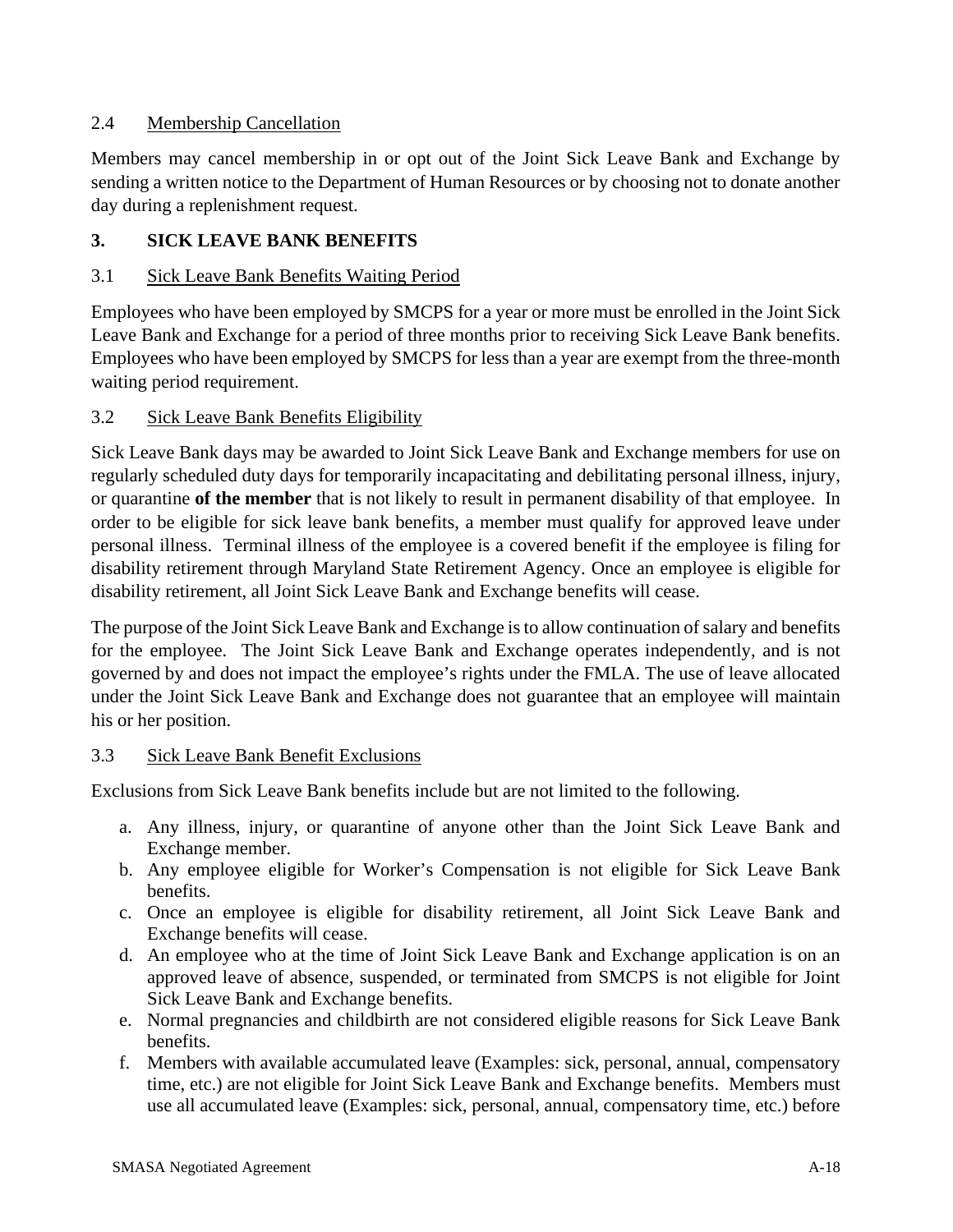being eligible for awards from the bank. **Members eligible for direct sick leave exchange from other employees must exhaust those options first. (Refer to the appropriate negotiated agreement: EASMC-ESP Article 8.3, f, 1, 6th bullet – EASMC Article VIII, C, 1, a, 6 – SMASA Article VIII, C, 1, a, 4.)**

- g. Donated Sick Leave Bank days granted in one school year cannot be carried over and used in a subsequent school year. Unused Sick Leave Bank days will be returned to the bank.
- h. A member who is receiving benefits from the Joint Sick Leave Bank and Exchange may not work secondary employment. A member who is receiving benefits from the Joint Sick Leave Bank and Exchange may not perform actions contrary to the limitations set forth in the medical documentation provided in the application and supporting documents. To do so may result in disciplinary action, immediate termination of Joint Sick Leave Bank and Exchange benefits, and/or revocation of any previously granted days.

#### 3.4 Leave Limits

The maximum number of Sick Leave Bank days available per employee per school year is 60 days with a maximum of no more than 120 days in any five-year period. Leave donations for other than full-time members will be proportionate to the hours worked of the individual requesting leave. Utilization will conform to the appropriate negotiated agreements. Total salary and Joint Sick Leave Bank and Exchange benefits shall not exceed a member's annual SMCPS salary.

#### **4. SICK LEAVE EXCHANGE BENEFITS**

#### 4.1 Sick Leave Exchange Benefits Waiting Period

Excluding the requirement to utilize any available leave to the employee, there is no waiting period to request Sick Leave Exchange benefits.

#### 4.2 Sick Leave Exchange Benefits Eligibility

Sick Leave Exchange days may be awarded to Joint Sick Leave Bank and Exchange members for use on regularly scheduled duty days for (1) temporarily incapacitating and debilitating personal illness, injury, or quarantine **of the member** that is not likely to result in permanent disability of that employee or (2) to allow the member to care for an immediate family member (adopted, foster, or natural child, grandchild, parent, brother, sister, spouse/life partner, or anyone who has lived regularly in the household) facing temporarily incapacitating and debilitating personal illness, injury, terminal illness or quarantine. In order to be eligible for Sick Leave Bank benefits, a member must qualify for approved leave under personal illness.

The purpose of the Joint Sick Leave Bank and Exchange is to allow continuation of salary and benefits for the employee. The Joint Sick Leave Bank and Exchange operates independently, and is not governed by and does not impact the employee's rights under the FMLA. The use of leave allocated under the Joint Sick Leave Bank and Exchange does not guarantee that an employee will maintain his or her position.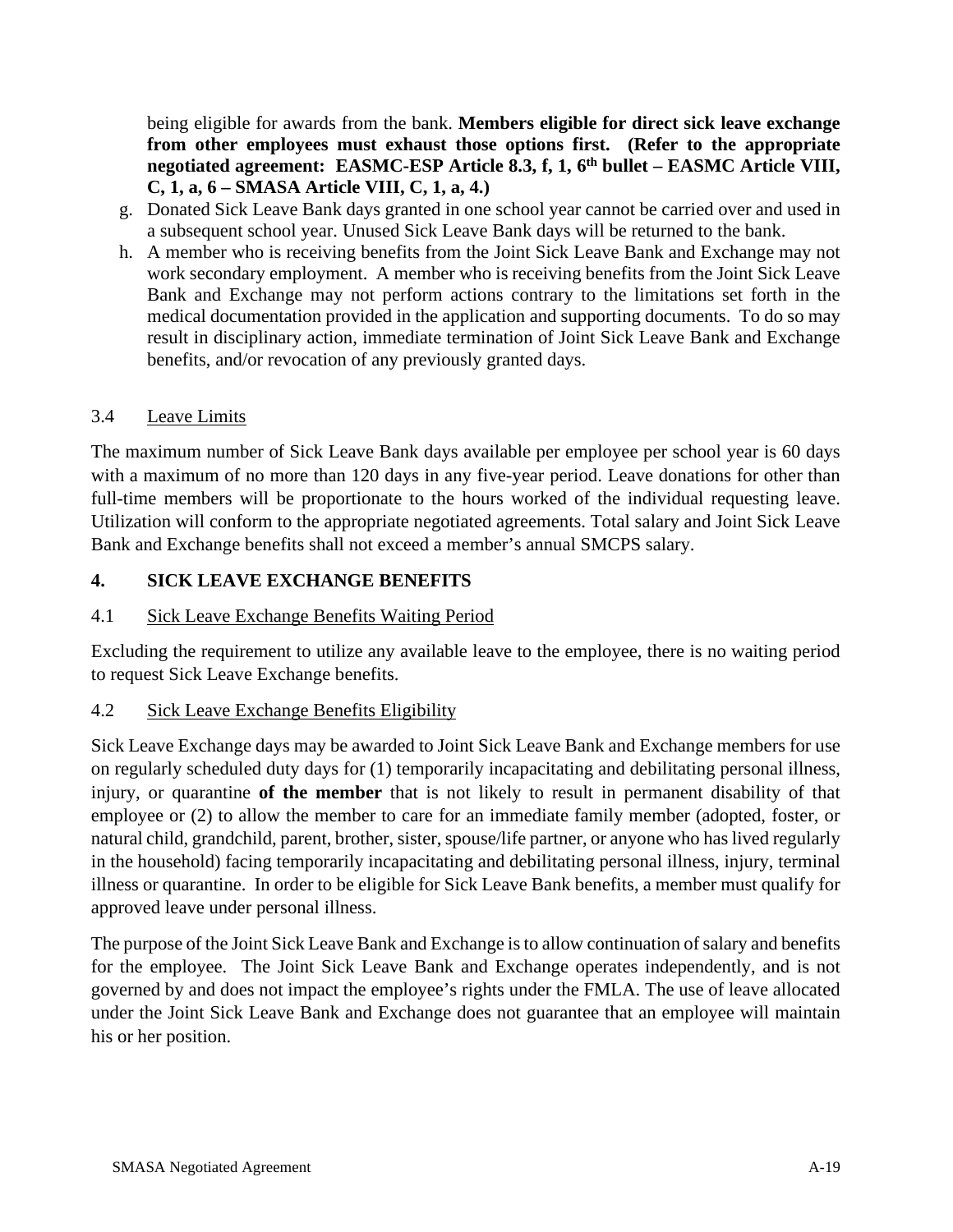#### 4.3 Sick Leave Exchange Benefit Exclusions

Exclusions from Sick Leave Exchange benefits include but are not limited to the following.

- a. Employees may not request Sick Leave Exchange benefits to care for anyone other than themselves or immediate family members (adopted, foster, or natural child, grandchild, parent, brother, sister, spouse/life partner, or anyone who has lived regularly in the household).
- b. Any employee eligible for Worker's Compensation is not eligible for Sick Leave Exchange benefits.
- c. Once an employee is eligible for disability retirement, all Joint Sick Leave Bank and Exchange benefits will cease.
- d. An employee who at the time of Joint Sick Leave Bank and Exchange application is on an approved leave of absence, suspended, or terminated from SMCPS is not eligible for Joint Sick Leave Bank and Exchange benefits.
- i. Members with available accumulated leave (Examples: sick, personal, annual, compensatory time, etc.) are not eligible for Joint Sick Leave Bank and Exchange benefits. Members must use all available accumulated leave (Examples: sick, personal, annual, compensatory time, etc.) before being eligible for awards from the bank. **Members eligible for direct sick leave exchange from other employees must exhaust those options first. (Refer to the appropriate negotiated agreement: EASMC-ESP Article 8.3, f, 1, 6th bullet – EASMC Article VIII, C, 1, a, 6 – SMASA Article VIII, C, 1, a, 4.)**
- e. Donated sick leave exchange days, once granted, cannot be returned to the donor and remain available to the employee for use for the purposes stated in the application form until June 30 of that year, but shall not be applied to the sick leave balance reported at time of retirement, termination or resignation. All unused Sick Leave Exchange days not utilized by the employee by June 30 for the purposes stated in the application form shall be transferred to the Sick Leave Bank.
- f. A member who is receiving benefits from the Joint Sick Leave Bank and Exchange may not work secondary employment. A member who is receiving benefits from the Joint Sick Leave Bank and Exchange may not perform actions contrary to the limitations set forth in the medical documentation provided in the application and supporting documents. To do so may result in disciplinary action, immediate termination of Joint Sick Leave Bank and Exchange benefits. And/or revocation of any previously granted days.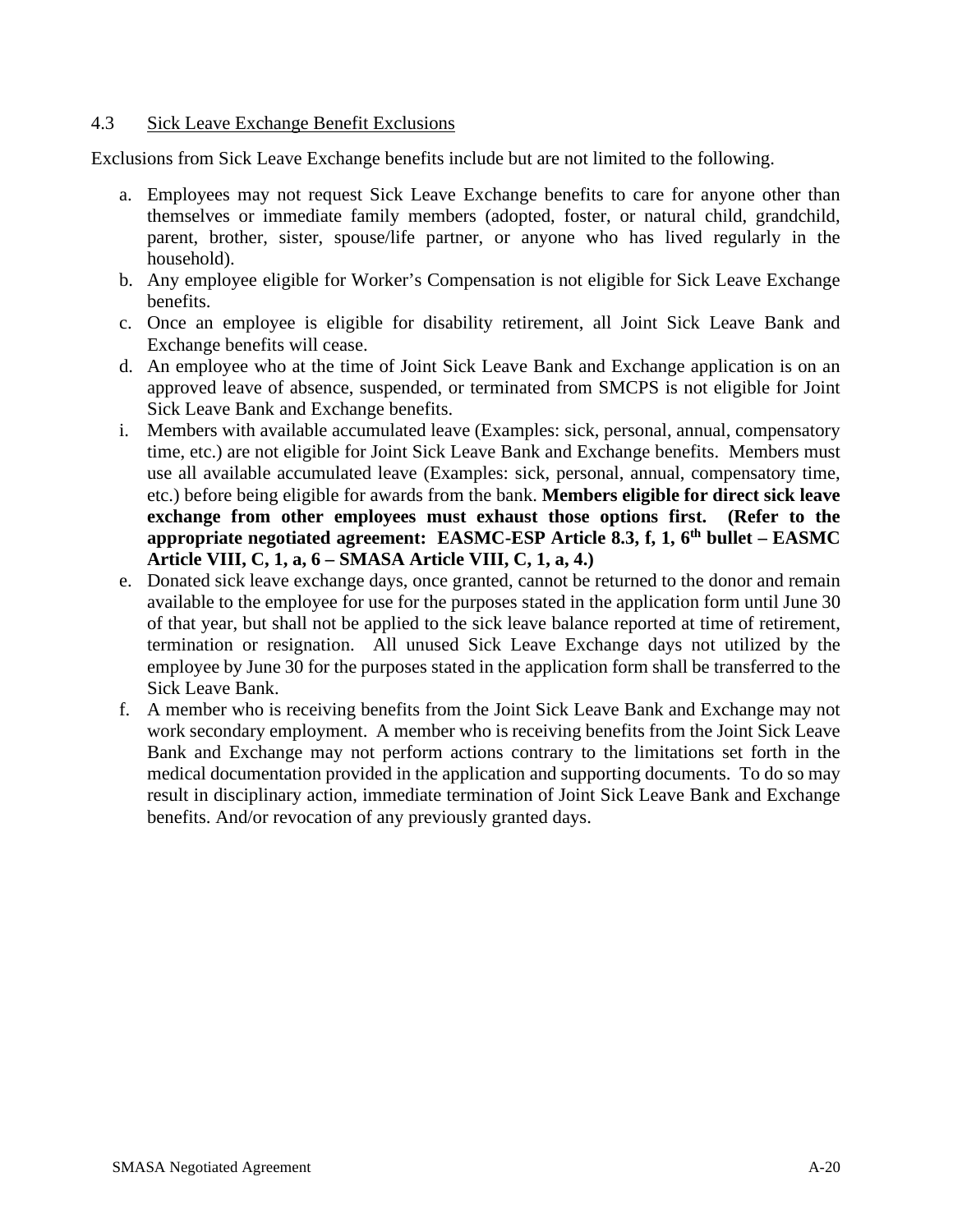#### 4.4 Leave Limits

The maximum number of Sick Leave Exchange days available per employee per school year is 30 days if the employee has also been granted Sick Leave Bank days. The maximum number of Sick Leave Exchange days available per employee per school year is 60 days if the employee was ineligible for Sick Leave Bank days, but is eligible for Sick Leave Exchange Days. The maximum number of Sick Leave Exchange days that an employee may receive is no more than 120 in any fiveyear period. The maximum combined total of Sick Leave Bank and Exchange days is limited to 180 days in any five-year period. Leave donations for other than full-time members will be proportionate to the hours worked of the individual requesting leave. Utilization will conform to the appropriate negotiated agreements. Total salary and Joint Sick Leave Bank and Exchange benefits shall not exceed a member's annual SMCPS salary.

# **5. APPLICATION REQUIREMENTS**

#### 5.1 Application Timeline

When possible, all leave requests should be made within the 30 calendar days prior to the first date Joint Sick Leave Bank and Exchange usage is requested. (In extreme and unusual cases, an exception for retroactive days may be approved.)

#### 5.2 Required Documentation

Requests for and allocation of sick leave days shall be in full day increments. A complete SMCPS Joint Sick Leave Bank and Exchange Request and Waiver of Medical Records form must be submitted prior to consideration of a request. If the request for Sick Leave Exchange is to care for an immediate family member, the family member must also sign a waiver allowing SMCPS to access medical records necessary to make a determination of benefits. Among other information, this form must include the following.

- History of the illness
- Date the illness began or that treatment was first administered
- A diagnosis and prognosis
- The physician's signature and stamp
- Any other related information that supports the benefits eligibility
- Detailed plan of treatment including any prescribed medications or therapies
- Anticipated return to work release date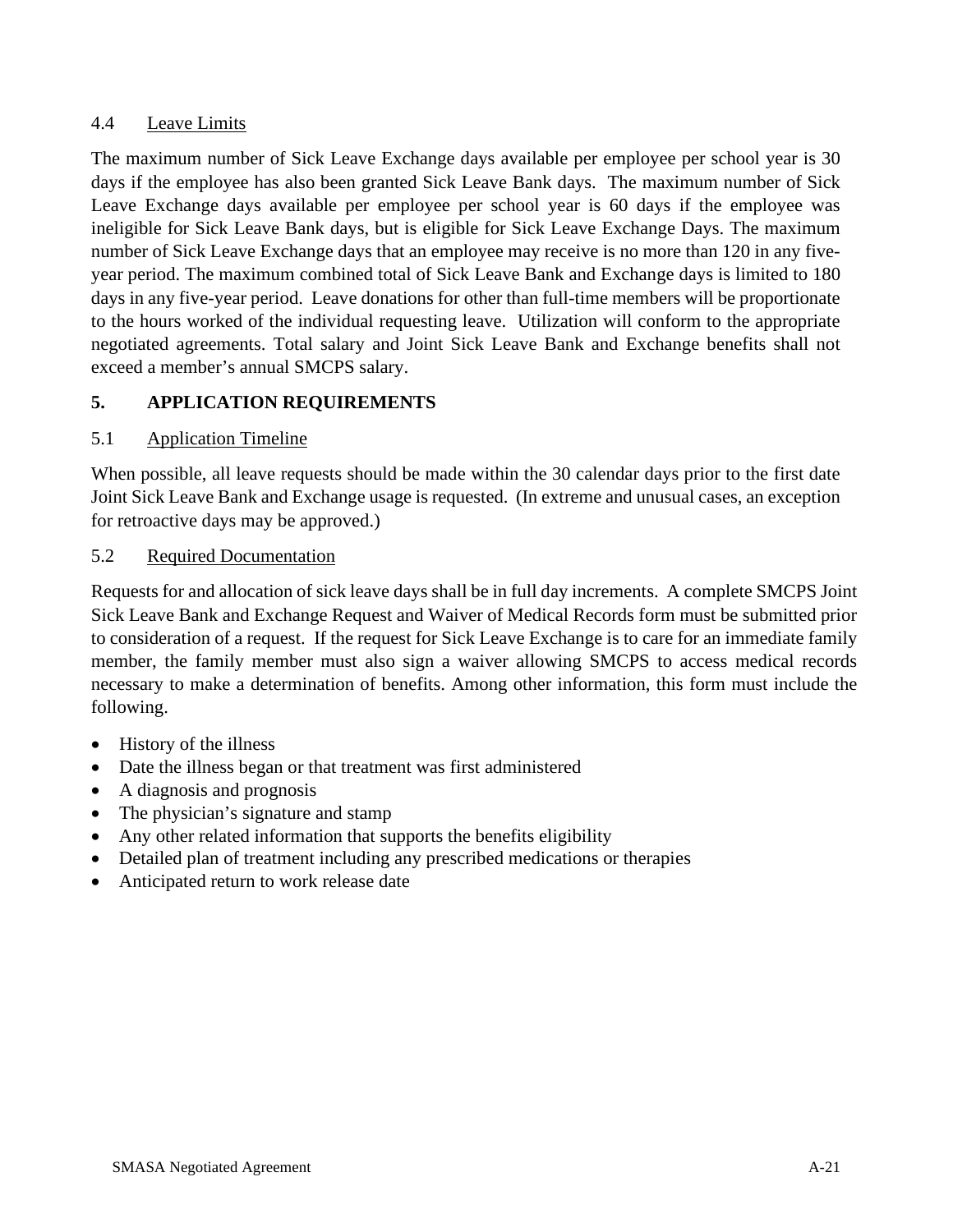#### 5.3 Ethics

Any violation, withholding of information, or false representation of information may result in disciplinary action or termination of Joint Sick Leave Bank and Exchange benefits and may require repayment.

#### 6. **APPLICATION REVIEW**

#### 6.1 Joint Sick Leave Bank and Exchange Approval Committee Members

The Joint Sick Leave Bank and Exchange Approval Committee will be comprised of a representative of the Department of Human Resources, one SMASA representative appointed by the SMASA President, two EASMC-Certificated representatives appointed by the EASMC President, two EASMC-ESP representatives appointed by the EASMC President, and one non-voting member who would be the Supervisor of Health Services or an SMCPS registered nurse. The respective organizations will submit the name of their appointees annually on July 1 to the Superintendent. One of the SMCPS appointees and one of the EASMC-Certificated, EASMC-ESP, or SMASA appointees will serve as cochairpersons, as determined by the Joint Sick Leave Bank and Exchange Committee. The respective presidents will appoint replacements. All parties recognize that due to the personal and sensitive nature of sick leave donation review, the complete confidentiality by the Joint Sick Leave Bank and Exchange Approval Committee members is essential. All correspondence pertaining to the Joint Sick Leave Bank and Exchange will be issued by the Director of Human Resources. A quorum of the committee will be four members and will be required to make official decisions relative to leave requests.

#### 6.2 Joint Sick Leave Bank and Exchange Approval Review Process

The six-member Joint Sick Leave Bank and Exchange Approval Committee will review all applications for the donation of sick leave in accordance with the following process. The Joint Sick Leave Bank and Exchange Approval Committee will meet regularly each month to consider any complete application packages that have been received. The Joint Sick Leave Bank and Exchange application allows a Joint Sick Leave Bank and Exchange co-chairperson or designee to contact the physician(s) who provided the necessary documentation. The committee may also confer with the SMCPS Insurance Specialist. The committee may also review and request additional documentation during the course of the eligibility period. Decision of the committee will be by consensus.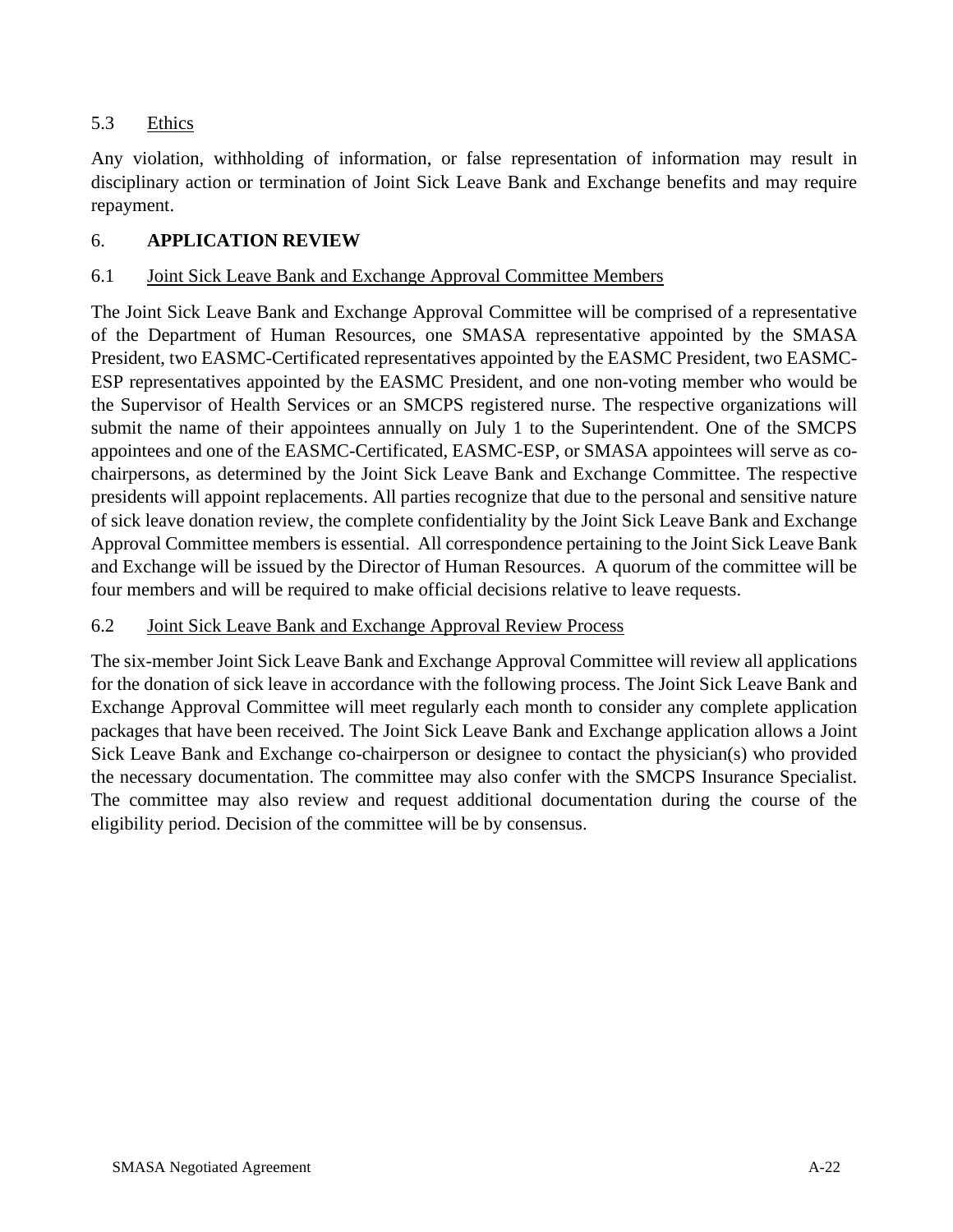#### 6.3 Final Decision

The Joint Sick Leave Bank and Exchange Approval Committee's decision and reason will be communicated in writing to the employee within seven business days following the decision of the Joint Sick Leave Bank and Exchange Approval Committee. The decision of the Joint Sick Leave Bank and Exchange Approval Committee is final. **There is no process to appeal a decision of the Joint Sick Leave Bank and Exchange Approval Committee.** If employees believe it would be advantageous, they may reapply with additional information within 15 days of the notice of denial for the same condition considered in the original application. If leave is granted, allocation will be equal to the normal workday of the individual requesting leave. Utilization will conform to the appropriate negotiated agreements.

# **7. MAINTENANCE OF JOINT SICK LEAVE BANK AND EXCHANGE**

#### 7.1 Initial Donations

New employees may elect to join the Joint Sick Leave Bank and Exchange within 30 calendar days of initial employment or during the open enrollment in September. Joint Sick Leave Bank and Exchange membership requires an initial donation of one sick leave day per member. To participate, current employees (those not new to SMCPS) must have at least 10 days of accrued sick leave. New Joint Sick Leave Bank and Exchange members cannot be asked to donate more than one sick leave day in their initial year of enrollment.

#### 7.2 Ongoing Donations

When the Joint Sick Leave Bank and Exchange balance drops to 25% of the membership, then EASMC-Certificated, EASMC-ESP, SMASA and SMCPS representatives will convene to review the status of the bank and determine if a request for replenishment is necessary.

# 7.2.1 Replenishment

If the sick leave bank needs to be replenished, all members will be requested to donate an additional day. Members with a current sick leave balance of at least 100 days may contribute a maximum of two days during open enrollment or a request to replenish the sick leave bank. Members with a current sick leave balance of at least 200 days may contribute a maximum of three days during open enrollment or a request to replenish the sick leave bank. Members who cannot or do not donate another day during a replenishment request will be removed from Joint Sick Leave Bank and Exchange membership. A Joint Sick Leave Bank and Exchange member returning from a leave of absence has 30 days to make the required donation to maintain Joint Sick Leave Bank and Exchange membership.

#### 7.2.2 Repayment

Members who utilized Sick Leave Bank benefits in a given year will be required to donate one day back to the bank from the new sick days they are granted by SMCPS in the following school year. Members who cannot or do not donate another day during the following year will be removed from Joint Sick Leave Bank and Exchange membership.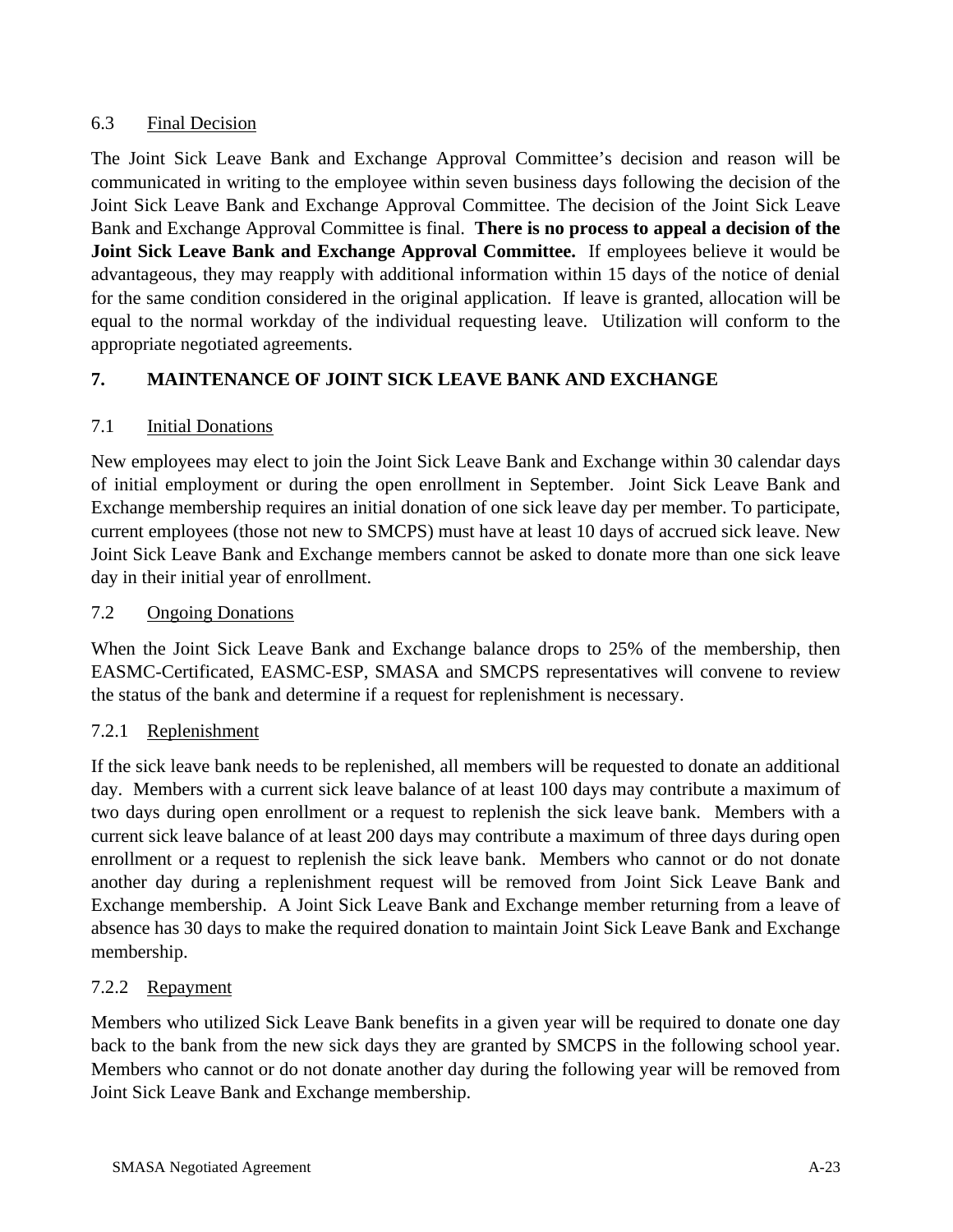#### 7.2.3 Voluntary Donations

Employees with a current sick leave balance of at least 100 days may contribute a maximum of two (2) days during open enrollment or a request to replenish the sick leave bank. Employees with a current sick leave balance of at least 200 days may contribute a maximum of three (3) days during open enrollment or a request to replenish the sick leave bank. Current Joint Sick Leave Bank and Exchange Members, at time of retirement, may contribute no more than ten days of their current sick leave balance to the sick leave bank.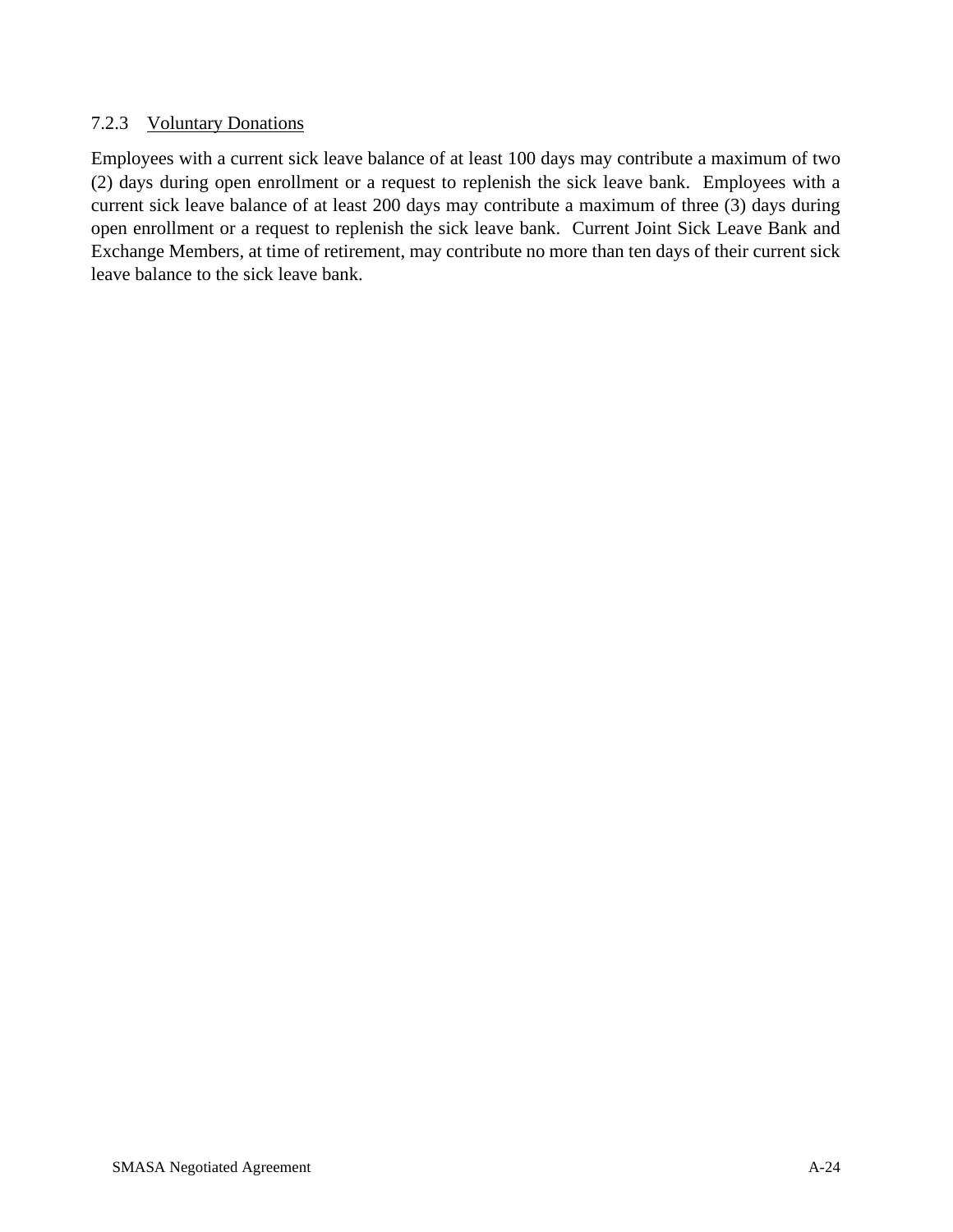| <b>Stipend</b>                                                        | <b>Amount</b> |
|-----------------------------------------------------------------------|---------------|
| Administrative Office Personnel Liaison                               | \$1,400       |
| CPR/AED/FA                                                            | \$820         |
| Department Chair (working with 11 or more staff)                      | \$1,400       |
| Elementary School Primary (PreK-2) Chair (working with 3-5 staff)     | \$1,000       |
| Elementary School Intermediate (3-5) Chair (working with 3-5 staff)   | \$1,000       |
| <b>Energy Coordinator</b>                                             | \$500         |
| Game Manager - H.S.                                                   | \$800         |
| High School Department Chair (working with 3-5 staff)                 | \$1,000       |
| High School Department Chair or Team Lead (working with 6-10 staff)   | \$1,200       |
| MD Certified School Psychologist Mentor of School Psychologist Intern | \$2,250       |
| Mentor of Certificated Teachers (1 mentee)                            | \$700         |
| Mentors of Certificated Teachers (each additional mentee)             | \$300         |
| MGA/MUN/MC Sponsor - Organizational Committee                         | \$2,600       |
| Middle School Department Chair (working with 3-5 staff)               | \$1,000       |
| Middle School Department Chair or Team Lead (working with 6-10 staff) | \$1,200       |
| MTSS/PBIS Team Leader                                                 | \$500         |
| <b>Robotics Club Advisor</b>                                          | \$400         |
| <b>School Wellness Coordinator</b>                                    | \$300         |
| Special Education Department Chair (working with 3-5 staff)           | \$1,000       |
| Teacher-in-Charge                                                     | \$2,250       |
| <b>Webmaster Elementary</b>                                           | \$300         |
| <b>Webmaster Middle</b>                                               | \$600         |
| Webmaster High                                                        | \$800         |

# **Appendix E – Stipend Positions**